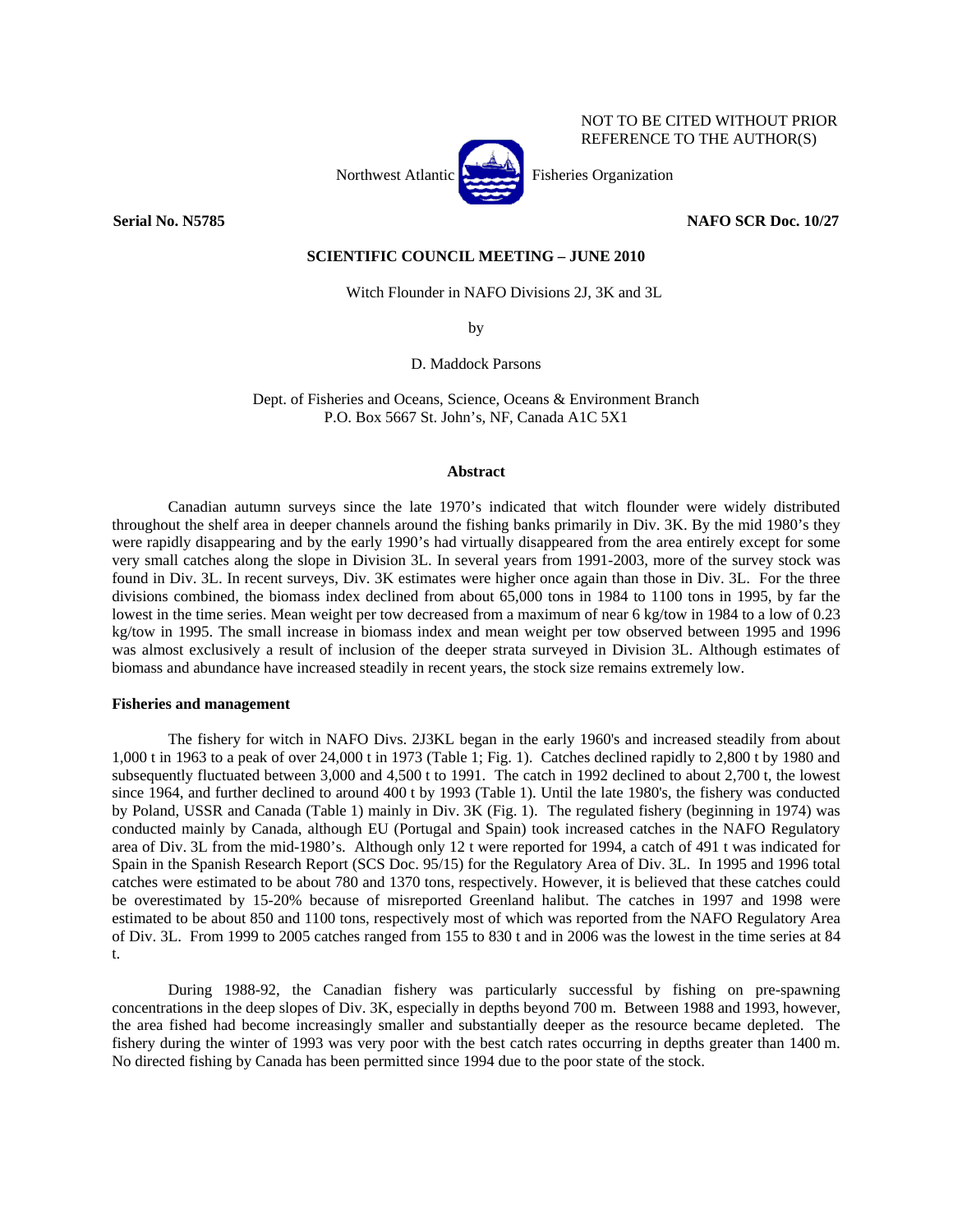The stock has been regulated by TAC since 1974 (first introduced by ICNAF) and managed by Canada within its zone since the introduction of the 200 mile national limit and has been under moratorium from 1995 to the present (Fig. 1). Because of the poor state of the stock, the NAFO Fisheries Commission agreed to extend the moratorium to the NAFO Regulatory Area in 1998 and it has continued to 2009.

### **Canadian Research Vessel Surveys**

## *Distribution*

Changes in spatial distribution patterns of witch flounder over the 20 year history of the surveys from 1978- 97 were presented in a previous assessment as graphical distribution maps (SCR Doc. 98/64). Survey distribution data from the late 1970's and early 1980's indicated that witch flounder were widely distributed throughout the shelf area in deeper channels around the fishing banks primarily in Div. 3K. By the mid 1980's, however, they were rapidly disappearing and by the early 1990's had virtually disappeared from the area entirely except for some very small catches along the slope and more to the southern area. Since 1998, surveys caught witch flounder mostly along the deep continental slope area, both inside and outside the Canadian 200-mile fishery zone. From 1991-2003, several years had survey estimates of biomass that were higher in Div. 3L than in Div. 3K (where historically, most of the stock was located) (Fig. 2). As the biomass estimates have increased in the last several years, however, more of the stock is once again found in Div. 3K. The distribution of witch flounder in the 2009 Canadian autumn survey is shown in Fig. 3.

#### *Biomass and Abundance Indices*

 Stratified-random research vessel surveys have been conducted in the autumn in Div. 2J, 3K and 3L since 1977, 1978 and 1981 respectively. Until 1994, the surveys were conducted using an *Engel* 145' high-rise groundfish trawl whereas the 1995-2009 surveys were carried out with a much more efficient *Campelen 1800* shrimp trawl. All data presented here are now in *Campelen 1800* trawl catch equivalents for 1977-94 with the actual data for 1995-2006.

For Div. 2J, biomass estimates ranged from as high as 5 900 t in 1986 to a low of less than 200 t in 2003 and increased every year to nearly 2 000 t in 2008. In 2009, the biomass declined to about 1 400 t. In most recent years, the majority of the biomass estimate results from one stratum (Tables 2, 3 and 26; Fig. 4a). Mean weight per tow peaked at 1.8 kg in 1986 and declined to 0.1 kg in 2003 (Tables 20, 21 and 27; Fig. 4b). Since then values have increased steadily to 2008 (0.6 kg/tow) and in 2009 was 0.4 kg/tow.

In Div. 3K, during 1979-85, there was a period of relative stability where most annual biomass estimates were near 50 000 t (Tables 4, 5 and 26; Fig. 4a). Since that time estimates have declined considerably to around 400 t in 1995, the lowest in the time series. Estimates increased slightly after 1995 ranging from 500-1400 tons from 1996-2003. Estimates of biomass have since increased each year and in 2009 was 2 500 t. However, several of the recent surveys the majority of the estimate has been the result of high catches in one or a few strata (Table 5). Corresponding to the period of higher biomass estimates (1979-85), the mean weights per tow in Division 3K ranged from 8 to 13 kg (Tables 22, 23 and 27; Fig. 4b) and declined to a low of 0.1 kg in 1995. Mean weights per tow have remained low since then and in 2002 were again at an all time low of 0.1 kg. Since then estimates have increased to 1.2 kg/tow in 2009, but are still much lower than the maximum observed.

For Div. 3L, biomass estimates varied generally between 7 000 and 13 000 t from 1984 to 1990 but then declined rapidly to a low of around 400 t in 1995 (Tables 6, 7 and 26; Fig. 4a). In 1996, the Canadian autumn survey expanded to included deeper water strata (depths of 732-1097). Surveys prior to 1996 covered only a part of the stock area and biomass estimates from the early part of the survey series are most likely underestimated. Using the strata surveyed in 1984 as index strata (the first year of the combined Div. 2J, 3K and 3L series and also the highest estimate in the series), it is possible to estimate how much biomass might have been outside of the survey area. Table 30 gives the survey biomass estimates for each Division and for the index strata. From 1996 onwards, 31-71% (average 52%) of the surveyed biomass, was within the index strata. Survey estimates prior to 1996, then, may have been underestimated by about 48%. In 2004, difficulties with the Canadian autumn survey resulted in incomplete coverage, particularly in the deeper strata of Div. 3L (SCR Doc. 05/34) and the biomass estimate was the lowest in the time series at 451 t. Coverage in strata greater than 731m was very limited in the 2005 survey as well,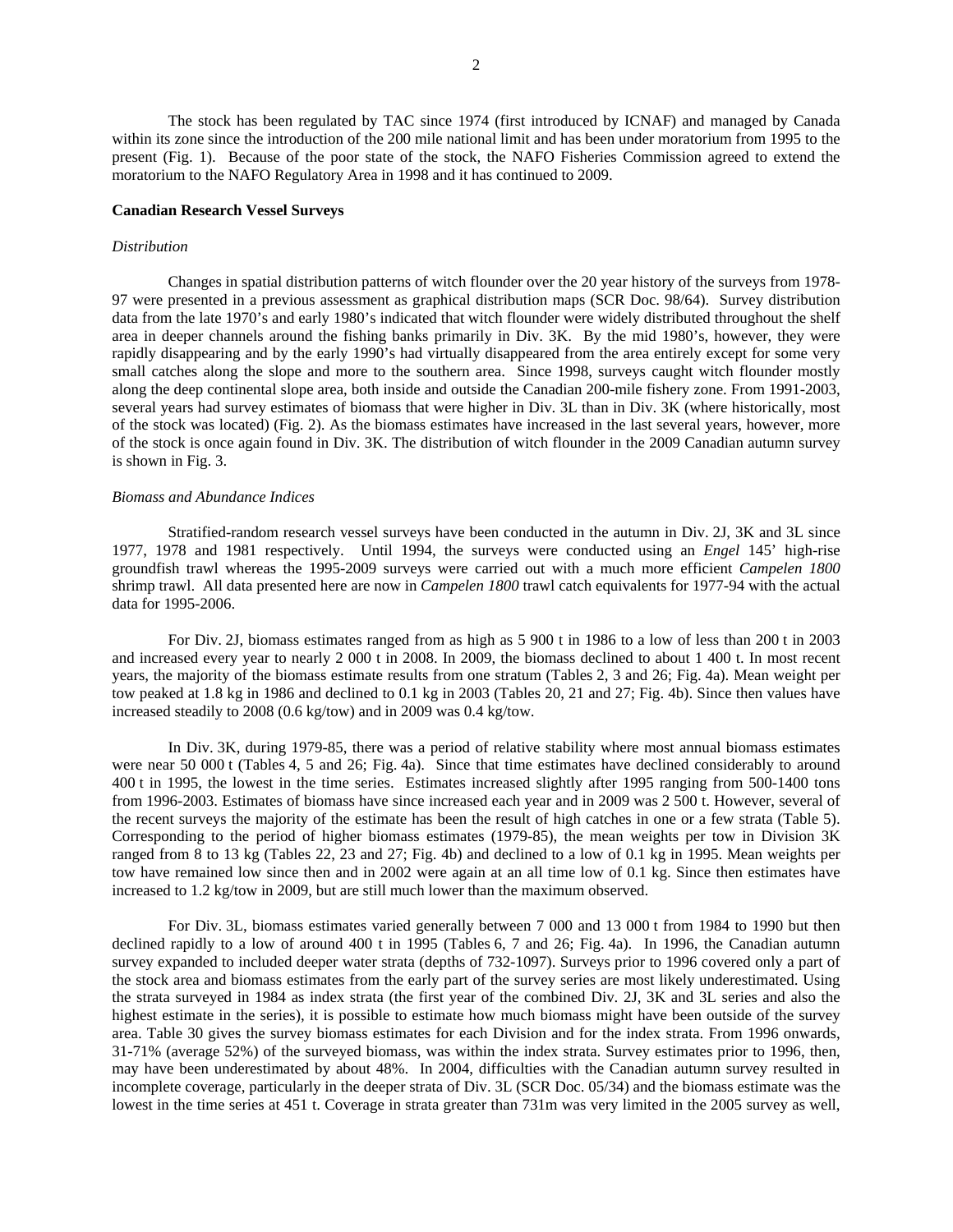but the biomass estimate increased to 1,000 t. Nevertheless, biomass estimates in Div. 3L increased from 1 000 t in 2005 to 2 700 t in 2008 and remained at 2 600 t in 2009. Mean weight per tow in Division 3L (Tables 24, 25 and 27; Fig 4b) ranged from 2 to 2.5 kg/tow in the early part of the survey series (1984-1990). A rapid decline in mean weight per tow then resulted in the lowest observed at 0.1 kg in 1995. The inclusion of deep water strata in 1996 explains the over three-fold increase in mean weight per tow to 0.3 kg. Mean weight per tow has shown the same general trend as the biomass index in the survey, and has from 2003-2008. In 2009, a decrease in mean weight per tow from 2008 can be explained by more small fish in the survey, and less large witch (Fig. 6).

 The abundance indices followed similar trends as the biomass indices and are shown in Tables 8-13 for Divisions 2J, 3K and 3L, respectively and illustrated in Fig. 4a by Division and in Fig. 5 and Table 16 for the divisions combined. The mean numbers per tow by Division are given in Tables 14-19 and Table 29, and are shown in Fig. 4b. In general, abundance indices have increased in trend since 2003, but in 2006 and 2008, the increase in biomass in the survey was not seen in the abundance estimates. In these years, there were fewer small fish in the survey than in the other recent surveys (Fig. 7).

For the three divisions combined, there was a very steady and rather systematic decline in the biomass index from about 65,000 tons (nearly 6 kg/tow) in 1984 to 1100 tons (0.23 kg/tow) in 1995, the lowest in the time series (Fig. 5; Table 14). There has been a very slight increasing trend in recent years, however the current level of stock size is extremely low.

### *Length frequencies*

Population numbers at length from the 1996-2009 Canadian autumn surveys are given in Figures 6 and 7. From 1996-2003, fish in the range of 23-43 cm became less abundant. Small fish (<23cm) were more abundant in surveys from 2000-2002 than in other recent surveys.

### **Assessment Results**

#### *Precautionary limit reference points*

In a previous assessment for this stock, a proxy for *Blim* was calculated as 15% of the highest observed survey biomass estimate because no analytical assessment was available  $(B_{lim} = 9\,800\,t)$ . Since this estimate is in the early part of the time series when the survey did not cover the entire stock area,  $B_{lim}$  was likely underestimated using this method. An analysis of the amount of biomass in index strata (those strata covered in 1984, the highest biomass estimate in the series) suggested that the survey biomass estimates in the early part of the time series may have been underestimated by about 48% -the average of the biomass outside of the index strata in 1996-2009. The estimates of total survey biomass from 1996-2009 show a strong positive correlated with the biomass estimates in the index strata (Fig. 10). The proxy for *Blim*, adjusted for less extensive coverage in the survey, is calculated to be 14 500 t (*Blim*=15% of B1984\*1.48). In 2009, the biomass index remains below this reference point (Figs. 11 and 12).

# **Current Status**

The stock remains at an extremely low level with current indices of stock size based on survey trends at most 5% of the average of the early 1980's when the stock was considered at a reasonably healthy level.

#### **References**

Healey, B.P. and K.S. Dwyer. 2005. A Simple Examination of Canadian Autumn Survey Trends in NAFO Divisions 3LNO for Greenland Halibut and American plaice: The Impact of Incomplete Survey Coverage of this Survey in 2004. NAFO SCR Doc. 05/34, Ser. No. N5117: 23p.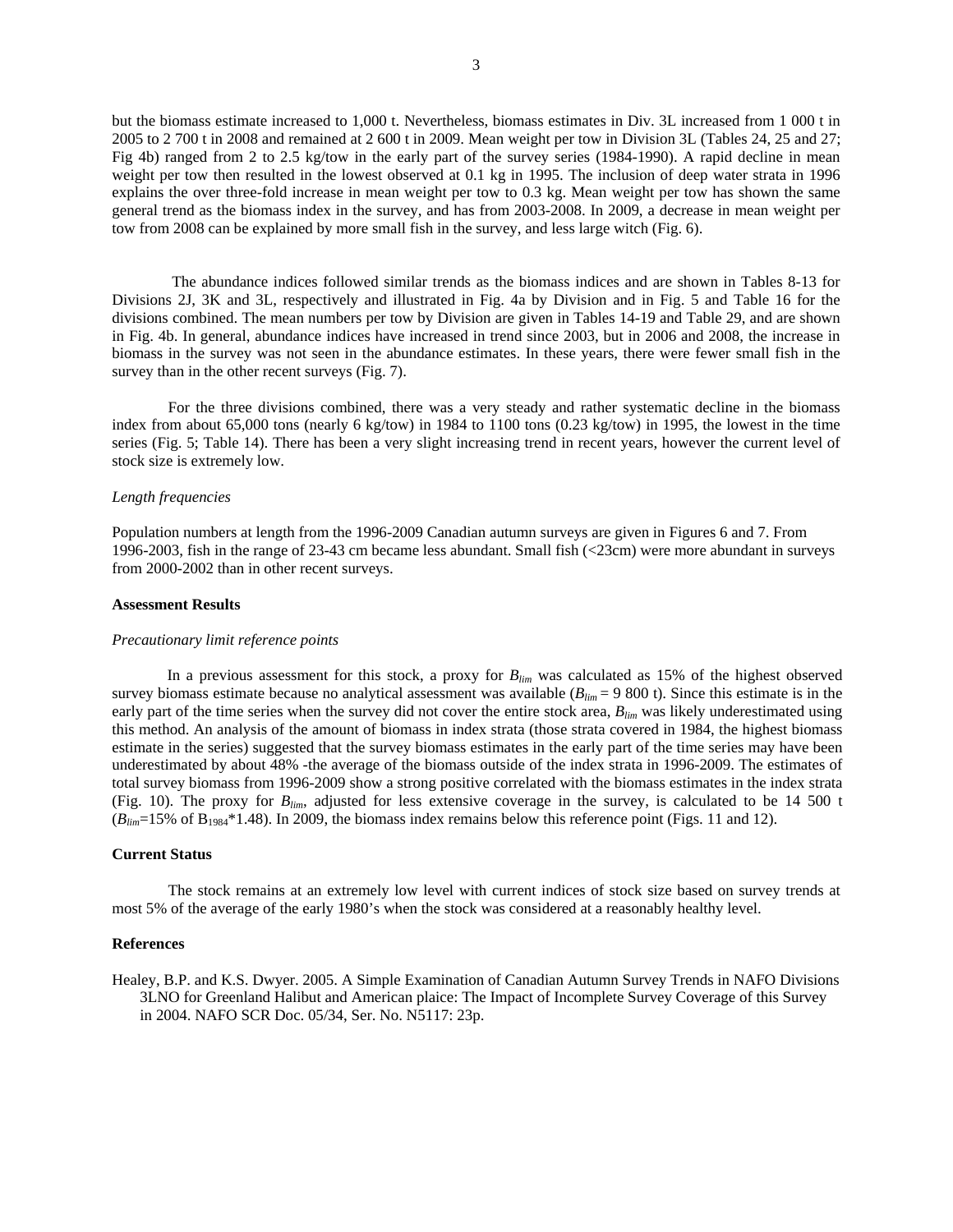Table 1. Catch statistics by country of witch flounder in Divisions 2J, 3K and 3L during 1963-2009. In 1998-2001, and 2005 small portions of the "Others" catch are from Division 3M.

| Year | Canada                  | Fed. Rep. German |                          | Poland | USSR/            | UK               | Others                  | Total | <b>TAC</b>     |
|------|-------------------------|------------------|--------------------------|--------|------------------|------------------|-------------------------|-------|----------------|
|      |                         |                  | Germany Dem. Rep.        |        | Russia           |                  |                         |       |                |
| 1963 | $\overline{17}$         | 3                | 0                        | 259    | 89               | $\overline{7}$   | 570                     | 945   |                |
| 1964 | 103                     | $\pmb{0}$        | $\pmb{0}$                | 752    | 164              | 24               | 1                       | 1044  |                |
| 1965 | 128                     | 29               | $\boldsymbol{0}$         | 1876   | 2056             | 58               | $\mathbf 0$             | 4147  |                |
| 1966 | 187                     | $\boldsymbol{9}$ | 1045                     | 559    | 1868             | 29               | 0                       | 3697  |                |
| 1967 | 901                     | $\boldsymbol{0}$ | 332                      | 926    | 1933             | $\boldsymbol{9}$ | $\mathsf 0$             | 4101  |                |
| 1968 | 446                     | $\mathbf 0$      | 358                      | 1990   | 7834             | 33               | 5                       | 10666 |                |
| 1969 | 1355                    | $\mathbf 0$      | 546                      | 957    | 9726             | 1                | $\mathsf 0$             | 12585 |                |
| 1970 | 4020                    | $\boldsymbol{0}$ | 508                      | 3566   | 9934             | $\boldsymbol{0}$ | $\overline{\mathbf{c}}$ | 18030 |                |
| 1971 | 8030                    | 75               | 508                      | 5404   | 2018             | 9                | 9                       | 16053 |                |
| 1972 | 5520                    | $\,6$            | 648                      | 4013   | 7016             | 225              | 0                       | 17428 |                |
| 1973 | 3761                    | 1348             | 2327                     | 11802  | 2834             | 258              | 2031                    | 24361 |                |
| 1974 | 1868                    | 1082             | 272                      | 5302   | 6917             | 29               | 493                     | 15963 | 22000          |
| 1975 | 1352                    | 446              | 374                      | 4583   | 4763             | $\pmb{0}$        | 687                     | 12205 | 17000          |
| 1976 | 2081                    | 606              | 110                      | 3828   | 3022             | 3                | 975                     | 10625 | 17000          |
| 1977 | 4371                    | 300              | 203                      | 3052   | 392              | $\boldsymbol{0}$ | 0                       | 8318  | 17000          |
| 1978 | 1979                    | 23               | 58                       | 3490   | 1345             | 1                | 8                       | 6904  | 17000          |
| 1979 | 1392                    | $\pmb{0}$        | 22                       | 1855   | 150              | 22               | 656                     | 4097  | 17000          |
| 1980 | 1459                    | $\boldsymbol{0}$ | 16                       | 1235   | 45               | $\,0\,$          | 68                      | 2823  | 17000          |
| 1981 | 2661                    | 0                | 32                       | 1385   | 85               | 0                | 31                      | 4194  | 8000           |
| 1982 | 1206                    | 0                | $\overline{\mathcal{A}}$ | 1151   | 552              | 0                | 68                      | 2981  | 8000           |
| 1983 | 1483                    | 0                | 50                       | 1005   | 516              | 0                | 34                      | 3088  | 8000           |
| 1984 | 2077                    | $\mathbf 0$      | 27                       | 1617   | 1000             | $\overline{c}$   | 85                      | 4808  | 8000           |
| 1985 | 1305                    | 26               | 33                       | 565    | 1006             |                  | 68                      | 3003  | 8000           |
| 1986 | 1199                    | $\overline{c}$   | $\overline{7}$           | 3      | 21               |                  | 2684 <sup>a</sup>       | 3916  | 8000           |
| 1987 | 854                     |                  | 56                       | 765    | 1057             |                  | 1743                    | 4475  | 6000           |
| 1988 | 3270                    |                  | 10                       | 760    | 4                |                  | 110                     | 4154  | 5000           |
| 1989 | 4059                    |                  | 4                        | 691    | 5                |                  | 147                     | 4906  | 5000           |
| 1990 | 3271                    |                  |                          |        |                  |                  | 696                     | 3967  | 4000           |
| 1991 | 2805                    |                  |                          |        |                  | 1                | 1208                    | 4014  | 4000           |
| 1992 | 1736                    | 5                |                          |        |                  | $\overline{c}$   | 954                     | 2697  | 4000           |
| 1993 | 343                     |                  |                          |        |                  |                  | 59                      | 402   | 3500           |
| 1994 | 12                      |                  |                          |        |                  |                  | $491^{\rm b}$           | 503   | 1000           |
| 1995 | $\overline{7}$          |                  |                          |        |                  |                  | 777                     | 784   | 0              |
| 1996 | 11                      |                  |                          |        |                  |                  | 1371                    | 1382  | $\mathbf 0$    |
| 1997 | 8                       |                  |                          |        |                  |                  | 847                     | 855   | $\mathbf 0$    |
| 1998 |                         |                  |                          |        | 2                |                  | 1113                    | 1115  | $\mathbf 0$    |
| 1999 | $\overline{\mathbf{c}}$ |                  |                          |        | 20               |                  | 278                     | 300   | 0              |
| 2000 | 85                      |                  |                          |        | $\,$ 6 $\,$      |                  | 578                     | 669   | $\overline{0}$ |
| 2001 | 161                     |                  |                          |        | 31               |                  | 605                     | 797   | 0              |
| 2002 | 166                     |                  |                          |        | 15               |                  | 258                     | 439   | 0              |
| 2003 | 110                     |                  |                          |        | $\boldsymbol{7}$ |                  | 630                     | 747   | 0              |
| 2004 | 26                      |                  |                          |        | 16               |                  | 787                     | 829   | 0              |
| 2005 | 42                      |                  |                          |        | $\overline{c}$   |                  | 115                     | 159   | 0              |
| 2006 | 53                      |                  |                          |        | 3                |                  | 28                      | 84    | 0              |
| 2007 | 23                      |                  |                          |        | $\overline{c}$   |                  | 28                      | 53    | $\pmb{0}$      |
| 2008 | $\boldsymbol{7}$        |                  |                          |        | 9                |                  | 67                      | 83    | $\mathbf 0$    |
| 2009 | 44                      |                  |                          |        |                  |                  | 13                      | 57    | $\overline{0}$ |

2009 44 - - - - - - - - - - 13 57 0<br>
<sup>a</sup>Since 1985 the "Others" category is mainly comprised of EU catches<br>
<sup>b</sup>Spain (SCS Doc. 95/15)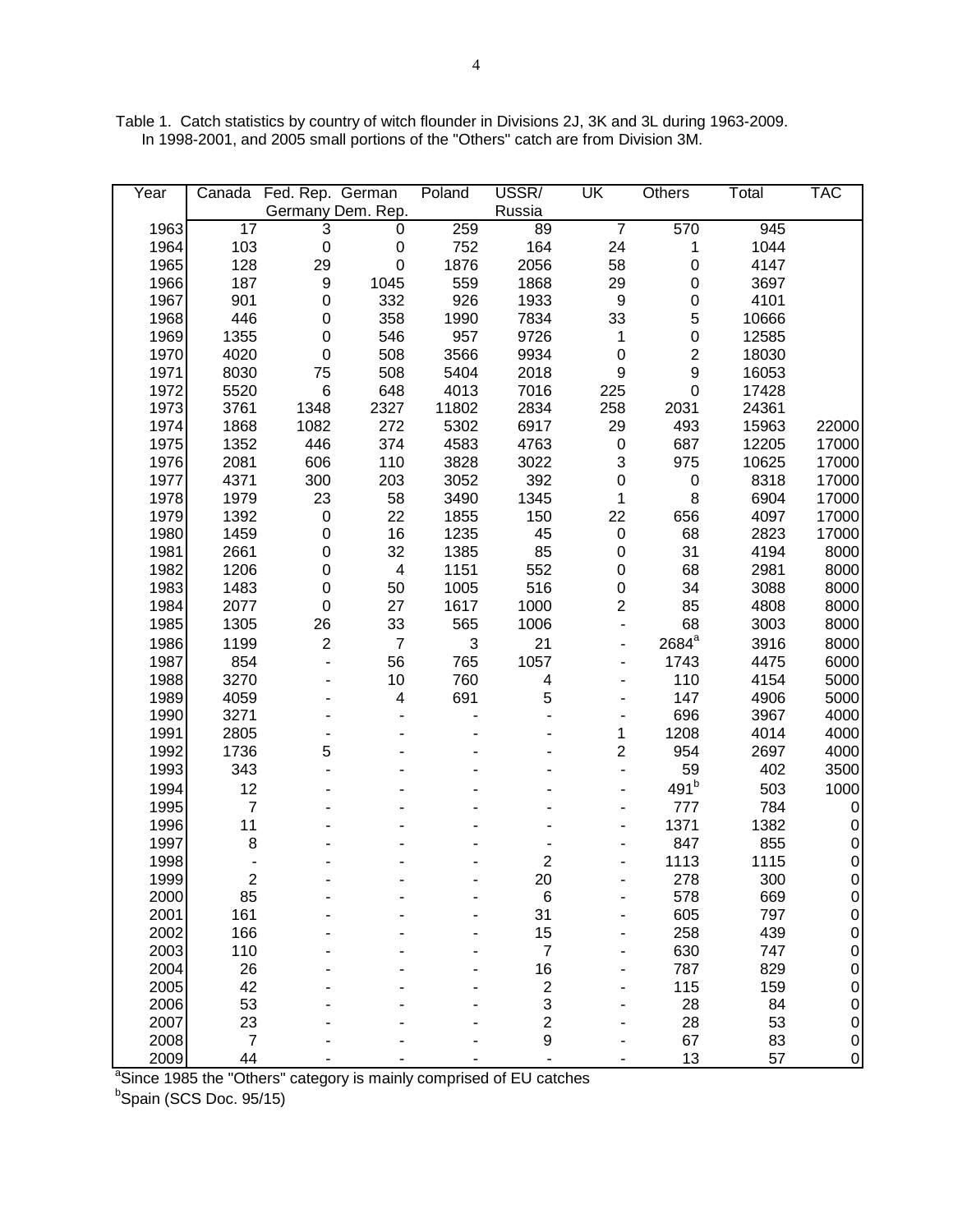| Depth              | Old                                                       | <b>New</b>                                                |                                                      |                                                            |                                                         |                                                         |                                                         |                                                                 |                                                          |                                                                 |                                                         |                                              |                                                     |                                                                       |                                                                   |                                                                         |                                                             |                                                          |                                       |                                              |                                                                                                                      |
|--------------------|-----------------------------------------------------------|-----------------------------------------------------------|------------------------------------------------------|------------------------------------------------------------|---------------------------------------------------------|---------------------------------------------------------|---------------------------------------------------------|-----------------------------------------------------------------|----------------------------------------------------------|-----------------------------------------------------------------|---------------------------------------------------------|----------------------------------------------|-----------------------------------------------------|-----------------------------------------------------------------------|-------------------------------------------------------------------|-------------------------------------------------------------------------|-------------------------------------------------------------|----------------------------------------------------------|---------------------------------------|----------------------------------------------|----------------------------------------------------------------------------------------------------------------------|
| Range              | Stratum                                                   | Stratum                                                   |                                                      |                                                            |                                                         |                                                         |                                                         |                                                                 |                                                          |                                                                 |                                                         |                                              |                                                     |                                                                       |                                                                   |                                                                         |                                                             |                                                          |                                       |                                              |                                                                                                                      |
| (m)                | Area                                                      | Area                                                      | Stratum                                              | 77                                                         | 78                                                      | 79                                                      | 80                                                      | 81                                                              | 82                                                       | 83                                                              | 84                                                      | 85                                           | 86                                                  | 87                                                                    | 88                                                                | 89                                                                      | 90                                                          | 91                                                       | 92                                    | 93                                           | 94                                                                                                                   |
| 101<br>200         | 1427<br>1823<br>2582<br>2246<br>$\mathbf{r}$              | 633<br>1594<br>1870<br>2264<br>733<br>778                 | 201<br>205<br>206<br>207<br>237<br>238               | 0<br>0<br>114<br>$\Omega$                                  | $\mathbf 0$<br>0<br>$\mathbf 0$<br>0                    | $\pmb{0}$<br>0<br>$\mathbf 0$<br>$\Omega$               | 0<br>0<br>0<br>$\Omega$                                 | $\mathbf 0$<br>0<br>0<br>$\Omega$                               | 0<br>11<br>37<br>21                                      | $\mathbf 0$<br>0<br>0<br>$\Omega$                               | 61<br>0<br>$\mathbf 0$<br>$\Omega$                      | 0<br>0<br>0<br>$\Omega$                      | $\mathbf 0$<br>0<br>0<br>$\Omega$                   | $\mathbf 0$<br>0<br>0<br>$\Omega$                                     | $\mathbf 0$<br>0<br>0<br>$\Omega$                                 | 0<br>0<br>$\mathbf 0$<br>$\Omega$                                       | 0<br>0<br>$\mathbf 0$<br>$\Omega$                           | 0<br>0<br>$\mathbf 0$<br>$\mathbf 0$                     | $\mathbf 0$<br>0<br>0<br>$\Omega$     | 0<br>0<br>0<br>$\Omega$<br>0                 | $\pmb{0}$<br>$\mathbf 0$<br>$\mathbf 0$<br>$\mathbf 0$<br>$\mathbf 0$<br>$\mathbf 0$                                 |
| 201<br>300         | 440<br>1608<br>774<br>1725<br>1171<br>1270<br>1428<br>508 | 621<br>680<br>1035<br>1583<br>1341<br>1302<br>2196<br>530 | 202<br>209<br>210<br>213<br>214<br>215<br>228<br>234 | $\mathbf 0$<br>103<br>133<br>265<br>193<br>193<br>508<br>0 | $\mathbf 0$<br>14<br>45<br>249<br>54<br>33<br>134<br>35 | $\mathbf 0$<br>48<br>121<br>160<br>0<br>11<br>301<br>36 | $\mathbf 0$<br>122<br>338<br>298<br>58<br>0<br>543<br>0 | $\mathbf 0$<br>$\mathbf 0$<br>24<br>280<br>65<br>82<br>183<br>0 | $\mathbf 0$<br>83<br>129<br>371<br>122<br>67<br>678<br>0 | $\mathbf 0$<br>123<br>$\mathbf 0$<br>197<br>74<br>0<br>264<br>0 | $\mathbf 0$<br>19<br>286<br>118<br>21<br>45<br>467<br>0 | 0<br>152<br>0<br>102<br>106<br>0<br>79<br>0  | $\mathbf 0$<br>0<br>0<br>130<br>71<br>0<br>728<br>0 | $\mathbf 0$<br>$\mathbf 0$<br>38<br>98<br>$\mathbf 0$<br>0<br>93<br>0 | $\mathbf 0$<br>$\mathbf 0$<br>21<br>16<br>$\mathbf 0$<br>123<br>0 | $\mathbf 0$<br>$\mathbf 0$<br>22<br>56<br>14<br>0<br>151<br>$\mathbf 0$ | $\mathbf 0$<br>14<br>$\mathbf 0$<br>0<br>19<br>0<br>76<br>0 | $\mathbf 0$<br>0<br>0<br>0<br>0<br>0<br>$\mathbf 0$<br>0 | 0<br>0<br>0<br>0<br>0<br>0<br>44<br>0 | $\Omega$<br>0<br>0<br>0<br>0<br>0<br>35<br>0 | $\mathbf 0$<br>$\mathbf 0$<br>$\mathbf 0$<br>$\mathbf 0$<br>$\mathbf 0$<br>$\mathbf 0$<br>$\mathbf 0$<br>$\mathbf 0$ |
| 301<br>400         | 480<br>448<br>330<br>384<br>441<br>567                    | 487<br>588<br>251<br>360<br>450<br>536                    | 203<br>208<br>211<br>216<br>222<br>229               | $\overline{0}$<br>178<br>447<br>0<br>197<br>183            | $\mathbf 0$<br>36<br>198<br>0<br>99<br>177              | $\mathbf 0$<br>75<br>100<br>27<br>29<br>118             | $\overline{0}$<br>367<br>289<br>42<br>103<br>215        | $\overline{0}$<br>91<br>70<br>56<br>155<br>127                  | 54<br>638<br>242<br>63<br>285<br>139                     | 112<br>80<br>12<br>85<br>69<br>155                              | $\mathbf 0$<br>95<br>99<br>0<br>26<br>103               | $\overline{0}$<br>608<br>72<br>0<br>45<br>52 | 19<br>91<br>27<br>54<br>$\mathbf 0$<br>857          | $\overline{0}$<br>0<br>38<br>13<br>$\mathbf 0$<br>70                  | 0<br>$\mathbf 0$<br>$\mathbf 0$<br>10<br>173<br>145               | 20<br>27<br>34<br>16<br>46<br>596                                       | $\overline{0}$<br>0<br>0<br>0<br>$\mathbf 0$<br>32          | 0<br>0<br>0<br>0<br>10<br>31                             | 0<br>0<br>0<br>0<br>0<br>28           | 0<br>0<br>0<br>$\Omega$<br>0<br>15           | $\overline{\mathbf{0}}$<br>$\mathbf 0$<br>$\mathbf 0$<br>$\overline{0}$<br>$\overline{0}$<br>13                      |
| 401<br>500         | 354<br>268<br>180<br>686<br>420                           | 288<br>241<br>158<br>598<br>414<br>133                    | 204<br>217<br>223<br>227<br>235<br>240               | 57<br>0<br>13<br>161<br>813                                | 0<br>0<br>$\mathbf 0$<br>123<br>0                       | 37<br>15<br>0<br>44<br>456                              | 0<br>$\Omega$<br>482<br>430                             | 85<br>$\mathbf 0$<br>37<br>180<br>502                           | 125<br>0<br>$\mathbf 0$<br>358<br>371                    | 13<br>0<br>$\mathbf 0$<br>211<br>908                            | 91<br>31<br>85<br>517                                   | 0<br>0<br>0<br>147<br>399                    | 71<br>54<br>139<br>329<br>121                       | 14<br>64<br>116<br>411<br>168                                         | 42<br>44<br>59<br>203<br>$\mathbf 0$                              | 58<br>72<br>64<br>228<br>62                                             | 14<br>6<br>18<br>1837<br>149                                | 0<br>0<br>18<br>207<br>37                                | $\mathbf 0$<br>0<br>8<br>125<br>20    | $\mathbf 0$<br>0<br>8<br>132<br>0<br>36      | $\pmb{0}$<br>13<br>14<br>$\mathbf 0$<br>41<br>19                                                                     |
| $501 -$<br>750     | 664<br>420<br>270<br>237                                  | 557<br>362<br>228<br>185<br>120                           | 212<br>218<br>224<br>230<br>239                      | 1564<br>0<br>$\mathbf 0$<br>0                              | 105<br>0<br>0<br>0                                      | 640<br>$\mathbf 0$                                      | 193<br>0<br>$\mathbf 0$<br>15                           | 630<br>$\mathbf 0$<br>$\mathbf 0$<br>$\Omega$                   | 1116<br>0<br>$\mathbf 0$<br>0                            | 1390<br>0<br>0<br>0                                             | 822<br>$\mathbf 0$<br>17                                | 1253<br>15<br>0<br>0                         | 3139<br>$\mathbf 0$<br>32<br>57                     | 834<br>44<br>48<br>15                                                 | 392<br>114<br>120<br>101                                          | 588<br>79<br>125<br>396                                                 | 639<br>58<br>17                                             | 111<br>13<br>49<br>771 1711                              | 272<br>$\mathbf 0$<br>32<br>346       | 44<br>8<br>$\mathbf 0$<br>85<br>0            | 52<br>19<br>23<br>105<br>0                                                                                           |
| 751<br>1000        | 213<br>182<br>122                                         | 283<br>186<br>193                                         | 219<br>231<br>236                                    | 0<br>0                                                     | $\mathbf 0$                                             |                                                         | 0                                                       | $\pmb{0}$<br>14                                                 | $\pmb{0}$<br>0                                           | 0<br>0<br>0                                                     | $\mathbf 0$<br>0                                        | 0<br>0<br>0                                  | $\mathbf 0$<br>0<br>0                               | 0<br>0<br>0                                                           | $\mathbf 0$<br>0<br>9                                             | $\Omega$                                                                | $\mathbf 0$<br>0<br>23                                      | $\mathbf 0$<br>457<br>25                                 | 0<br>176<br>51                        | 15<br>197<br>51                              | 8<br>118<br>37                                                                                                       |
| 1001<br>1250       | 324<br>177<br>236                                         | 303<br>195<br>228                                         | 220<br>225<br>232                                    | 0<br>0                                                     | $\mathbf 0$<br>0                                        |                                                         |                                                         |                                                                 |                                                          |                                                                 |                                                         |                                              |                                                     |                                                                       |                                                                   |                                                                         |                                                             |                                                          |                                       |                                              |                                                                                                                      |
| 1251<br>1500       | 286<br>180<br>180                                         | 330<br>201<br>237                                         | 221<br>226<br>233                                    |                                                            | $\mathbf 0$                                             |                                                         |                                                         |                                                                 |                                                          |                                                                 |                                                         |                                              |                                                     |                                                                       |                                                                   |                                                                         |                                                             |                                                          |                                       |                                              |                                                                                                                      |
| <b>Grand Total</b> |                                                           |                                                           |                                                      | 5123                                                       | 1302                                                    | 2218                                                    | 3494                                                    | 2581                                                            | 4909                                                     | 3693                                                            | 2903                                                    | 3030                                         | 5920                                                | 2063 1571                                                             |                                                                   |                                                                         | 2653 3672 2669                                              |                                                          | 1102                                  | 627                                          | 462                                                                                                                  |
|                    | Biomass >1000m<br>Percent >1000m                          |                                                           |                                                      | 0<br>0.0                                                   | 0<br>0.0                                                | $\pmb{0}$<br>0.0                                        | 0<br>0.0                                                | 0<br>0.0                                                        | $\mathbf 0$<br>0.0                                       | 0<br>0.0                                                        | $\mathbf 0$<br>0.0                                      | $\mathbf 0$<br>0.0                           | $\mathbf 0$<br>0.0                                  | 0<br>0.0                                                              | $\mathbf 0$<br>0.0                                                | 0<br>0.0                                                                | $\mathbf 0$<br>0.0                                          | 0<br>0.0                                                 | 0<br>0.0                              | 0<br>0.0                                     | $\mathbf 0$<br>0.0                                                                                                   |
|                    | Biomass in Index strata                                   |                                                           |                                                      |                                                            |                                                         |                                                         |                                                         |                                                                 |                                                          |                                                                 | 2903                                                    | 3015                                         | 5866                                                | 1956                                                                  | 1413                                                              | 2502                                                                    | 3608                                                        | 2656                                                     | 1102                                  | 568                                          | 403                                                                                                                  |
|                    |                                                           |                                                           | Fraction of biomass in Index Strata                  |                                                            |                                                         |                                                         |                                                         |                                                                 |                                                          |                                                                 | 1.00                                                    | 1.00                                         | 0.99                                                | 0.95                                                                  | 0.90                                                              | 0.94                                                                    | 0.98                                                        | 1.00                                                     | 1.00 0.90                             |                                              | 0.87                                                                                                                 |

Table 2. Estimated Biomass (tons) of Witch Flounder (M+F) in each stratum from surveys in Div. 2J during fall of 1977-1994. (Engel 145 data converted to Campelen Units).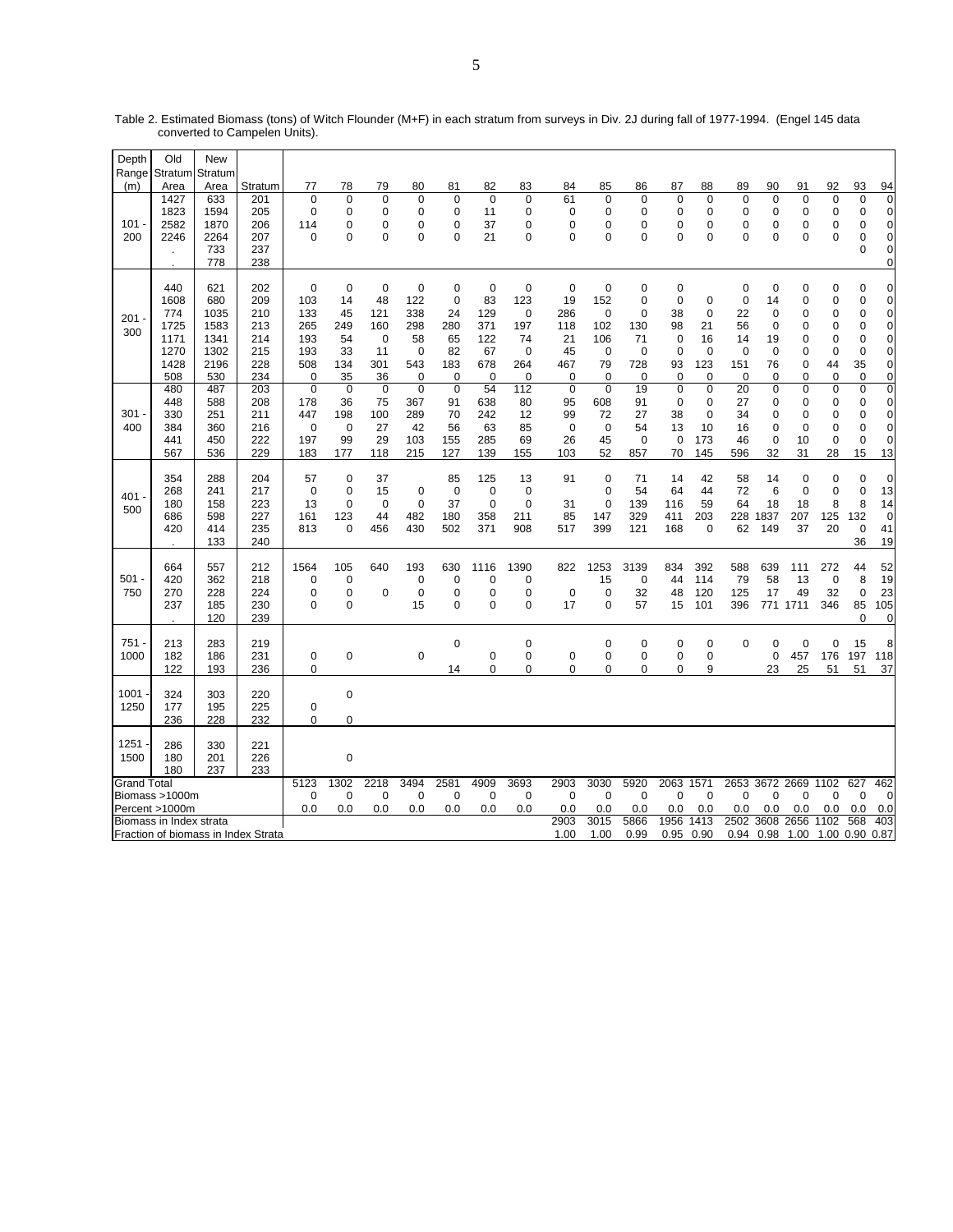| Depth                               | Old                     | New             |            |              |                     |         |                            |                  |                            |                     |                |                |               |                            |             |                            |                            |                                  |
|-------------------------------------|-------------------------|-----------------|------------|--------------|---------------------|---------|----------------------------|------------------|----------------------------|---------------------|----------------|----------------|---------------|----------------------------|-------------|----------------------------|----------------------------|----------------------------------|
| Range<br>(m)                        | Stratum<br>Area         | Stratum<br>Area | Stratum    | 95           | 96                  | 97      | 98                         | 99               | 00                         | 01                  | 02             | 03             | 04            | 05                         | 06          | 07                         | 08                         | 09                               |
|                                     | 1427                    | 633             | 201        |              | $\overline{0}$      | 0       | $\mathbf 0$                | 0                | $\mathbf 0$                | 0                   | 0              | $\mathbf 0$    | $\mathbf 0$   | 0                          | $\mathbf 0$ | $\mathbf 0$                | $\mathbf 0$                | $\overline{0}$                   |
|                                     | 1823                    | 1594            | 205        |              | 0                   | 0       | 0                          | 0                | $\mathbf 0$                | 0                   | 0              | 0              | $\mathbf 0$   | 0                          | 0           | 0                          | 0                          | 0                                |
| $101 -$                             | 2582                    | 1870            | 206        | $\mathbf 0$  | 0                   | 0       | $\mathbf 0$                | 0                | 0                          | 0                   | 0              | 0              | 0             | 0                          | 0           | $\mathbf 0$                | $\mathbf 0$                | $\overline{0}$                   |
| 200                                 | 2246                    | 2264<br>733     | 207<br>237 | 0<br>0       | $\overline{0}$<br>0 | 0       | $\mathbf 0$                | $\Omega$         | $\mathbf 0$<br>$\mathbf 0$ | $\overline{0}$<br>0 | $\Omega$<br>0  | 0              | $\Omega$<br>0 | $\Omega$<br>0              | 0<br>0      | $\Omega$<br>0              | 0                          | $\overline{0}$                   |
|                                     |                         | 778             | 238        |              | 0                   | 0<br>0  | 0<br>$\mathbf 0$           | 0<br>0           | $\mathbf 0$                | 0                   | 0              | 0<br>0         | 0             | 0                          | 0           | 0                          | 0<br>0                     | $\overline{0}$<br>$\overline{0}$ |
|                                     |                         |                 |            |              |                     |         |                            |                  |                            |                     |                |                |               |                            |             |                            |                            |                                  |
|                                     | 440                     | 621             | 202        | $\mathbf 0$  | 0                   | 0       | $\mathbf 0$                | 0                | $\mathbf 0$                | 0                   | 0              | $\mathbf 0$    | $\mathbf 0$   | $\mathbf 0$                | 0           | $\mathbf 0$                | $\mathbf 0$                | $\overline{0}$                   |
|                                     | 1608                    | 680             | 209        | 0            | 0                   | 0       | $\mathbf 0$                | 0                | $\mathbf 0$                | 0                   | 0              | 0              | 0             | 0                          | 0           | 0                          | 0                          | $\overline{0}$                   |
| $201 -$                             | 774                     | 1035            | 210        | 0            | $\mathbf 0$         | 0       | $\mathbf 0$                | 0                | $\mathbf 0$                | 0                   | 0              | 0              | 0             | $\mathbf 0$                | 0           | 0                          | 0                          | $\overline{0}$                   |
| 300                                 | 1725                    | 1583            | 213        | 0            | 0                   | 0       | 8                          | $\Omega$         | 0                          | 0                   | 0              | 0              | 0             | 0                          | 0           | 0                          | 0                          | $\overline{0}$                   |
|                                     | 1171<br>1270            | 1341<br>1302    | 214<br>215 | 0<br>0       | $\mathbf 0$<br>0    | 0<br>0  | $\mathbf 0$<br>0           | 0<br>0           | $\mathbf 0$<br>$\mathbf 0$ | 0<br>0              | 0<br>0         | 0<br>0         | 0<br>0        | $\mathbf 0$<br>$\mathbf 0$ | 0<br>0      | 0<br>0                     | $\mathbf 0$<br>$\mathbf 0$ | $\overline{0}$                   |
|                                     | 1428                    | 2196            | 228        | 0            | 0                   | 0       | 0                          | 0                | 0                          | 0                   | 3              | 0              | 0             | 30                         | 0           | 0                          | 12                         | $\overline{0}$<br>$\overline{0}$ |
|                                     | 508                     | 530             | 234        |              | 0                   | 0       | $\mathbf 0$                | 0                | $\Omega$                   | 0                   | $\Omega$       | 0              | $\Omega$      | $\mathbf 0$                | 0           | 0                          | $\mathbf 0$                | $\overline{0}$                   |
|                                     | 480                     | 487             | 203        | $\mathbf 0$  | $\overline{0}$      | 0       | $\mathbf 0$                | $\Omega$         | $\mathbf 0$                | 0                   | 0              | $\overline{0}$ | $\mathbf 0$   | $\mathbf 0$                | $\Omega$    | $\mathbf 0$                | $\mathbf 0$                | $\overline{0}$                   |
|                                     | 448                     | 588             | 208        | 0            | $\mathbf 0$         | 0       | 0                          | 0                | $\mathbf 0$                | 0                   | 0              | 0              | 13            | 0                          | 0           | 0                          | $\mathbf 0$                | $\overline{0}$                   |
| $301 -$                             | 330                     | 251             | 211        | 0            | $\mathbf 0$         | 0       | 0                          | 0                | 0                          | 0                   | 0              | 0              | 0             | 0                          | 0           | 0                          | 0                          | 7                                |
| 400                                 | 384                     | 360             | 216        | 0            | $\overline{c}$      | 0       | $\mathbf 0$                | $\Omega$         | $\mathbf 0$                | $\overline{0}$      | 3              | 0              | 0             | $\mathbf 0$                | 5           | 5                          | $\mathbf 0$                | $\overline{0}$                   |
|                                     | 441<br>567              | 450<br>536      | 222<br>229 | 0<br>0       | 6<br>0              | 0<br>0  | 17<br>0                    | 10<br>0          | 0<br>6                     | 0<br>4              | 0<br>0         | 0<br>11        | 0<br>4        | $\mathbf 0$<br>55          | 11<br>22    | $\mathbf 0$<br>81          | 0<br>0                     | 4<br>74                          |
|                                     |                         |                 |            |              |                     |         |                            |                  |                            |                     |                |                |               |                            |             |                            |                            |                                  |
|                                     | 354                     | 288             | 204        | $\mathbf 0$  | $\mathbf 0$         | 0       | $\mathbf 0$                | $\mathbf 0$      | $\mathbf 0$                | 0                   | $\overline{0}$ | $\mathbf 0$    | $\mathbf 0$   | $\mathbf 0$                | $\mathbf 0$ | $\mathbf 0$                | $\mathbf 0$                | $\overline{0}$                   |
| $401 -$                             | 268                     | 241             | 217        | 0            | 7                   | 8       | 6                          | 0                | $\mathbf 0$                | 0                   | 0              | 2              | 14            | 8                          | 4           | $\mathbf 0$                | $\mathbf 0$                | 6                                |
| 500                                 | 180                     | 158             | 223        | 0            | 7                   | 5       | 5                          | 0                |                            | 4                   | 1              | 3              | $\mathbf 0$   | 9                          | 13          | 13                         | 10                         | 4                                |
|                                     | 686                     | 598             | 227        | 0            | $\mathbf 0$         | 86      | 84                         | 125              | $\mathbf 0$                | 26                  | 4              | $\overline{0}$ | 41            | 32                         | 68          | 105                        | 80                         | 107                              |
|                                     | 420                     | 414             | 235        | 0<br>0       | 16                  | 3<br>16 | 22                         | $\Omega$         | $\mathbf 0$                | 0                   | 46             | 0<br>3         | 63            | 20                         | 16<br>43    | 28                         | 118                        | 10                               |
|                                     |                         | 133             | 240        |              | 17                  |         | 11                         | 24               | 11                         | 9                   | 0              |                | 14            | 31                         |             | 62                         | 18                         | 102                              |
|                                     | 664                     | 557             | 212        | 71           | 96                  | 90      | 184                        | 261              | 125                        | 8                   | 38             | 52             | 193           | 341                        | 599         | 983                        | 1568                       | 758                              |
| $501 -$                             | 420                     | 362             | 218        | $\mathbf{1}$ | 17                  | 10      | 12                         | 9                | $\overline{4}$             | 0                   | 0              | 3              | 20            | 12                         | 6           | 14                         | 9                          | 65                               |
| 750                                 | 270                     | 228             | 224        | $\mathbf{1}$ | 18                  | 23      | 16                         | 1                | 15                         | 13                  | $\mathbf{1}$   | $\mathbf 0$    | $\mathbf 0$   | 3                          | 32          | 15                         | 29                         | 16                               |
|                                     | 237                     | 185             | 230        | 69           | 126                 | 176     | 26                         | 161              | 36                         | 21                  | $\overline{2}$ | 48             | 60            | 108                        | 137         | 55                         | 88                         | 199                              |
|                                     |                         | 120             | 239        | $\mathbf 0$  | $\mathbf 0$         | 0       | $\mathbf 0$                | $\mathbf 0$      | $\mathbf 0$                | 0                   | 0              | 0              | $\Omega$      | 0                          | $\mathbf 0$ | $\Omega$                   | 6                          | 0                                |
| 751 -                               | 213                     | 283             | 219        | 3            | 13                  | 9       | 14                         | $\mathbf 0$      | 3                          | 4                   | 6              | 12             | 11            | $\mathbf 0$                | $\mathbf 0$ | 0                          |                            | 0                                |
| 1000                                | 182                     | 186             | 231        | 115          | 6                   | 36      | 228                        | 143              | 283                        | 59                  | 257            | 12             | 43            | 35                         | 0           | 7                          | 9                          | 0                                |
|                                     | 122                     | 193             | 236        | 3            | 28                  | 3       | 11                         | 16               | 13                         | 38                  | 27             | 29             | $\mathbf 0$   | 0                          | 6           | 0                          |                            | 0                                |
| $1001 -$                            | 324                     | 303             | 220        |              | 10                  | 0       | $\mathbf 0$                |                  | $\mathbf 0$                | 0                   | 6              | $\mathbf 0$    | $\mathbf 0$   | 0                          | 0           | $\mathbf 0$                |                            | 0                                |
| 1250                                | 177                     | 195             | 225        |              | 0                   | 0       | $\mathbf 0$                | $\overline{2}$   | $\mathbf{1}$               | 1                   | 0              | 0              | 0             | 0                          | 0           | $\mathbf 0$                | 0                          | $\overline{0}$                   |
|                                     | 236                     | 228             | 232        |              | $\mathbf 0$         | 0       | $\mathbf 0$                | 0                | $\mathbf 0$                | 23                  | 0              | 4              | 0             | 0                          | 0           | $\Omega$                   | 0                          | $\overline{0}$                   |
|                                     |                         |                 |            |              |                     |         |                            |                  |                            |                     |                |                |               |                            |             |                            |                            |                                  |
| $1251 -$                            | 286                     | 330             | 221        |              | 0<br>$\overline{0}$ | 0<br>0  | $\mathbf 0$<br>$\mathbf 0$ | 0<br>$\mathbf 0$ | $\mathbf 0$                | 0<br>0              | 3              | 0              | 0<br>0        | 0<br>$\overline{0}$        | 0<br>0      | $\mathbf 0$<br>$\mathbf 0$ |                            | $\overline{0}$                   |
| 1500                                | 180<br>180              | 201<br>237      | 226<br>233 |              | 0                   | 0       | 6                          | $\mathbf 0$      | $\mathbf 0$<br>0           | 0                   | 0<br>6         | 0<br>0         | 0             | $\mathbf 0$                | $\mathbf 0$ | 0                          | $\mathbf 0$                | 0<br>0                           |
| <b>Grand Total</b>                  |                         |                 |            | 263          | 370                 | 465     | 649                        | 752              | 498                        | 209                 | 404            | 178            | 476           | 684                        | 962         | 1369                       | 1947                       | 1351                             |
| Biomass >1000m                      |                         |                 |            | $\mathbf 0$  | 10                  | 0       | 6                          | 2                | $\mathbf 1$                | 24                  | 16             | $\overline{4}$ | $\mathbf 0$   | $\mathbf 0$                | 0           | 0                          | $\mathbf 0$                | 0                                |
| Percent >1000m                      |                         |                 |            | 0.0          | 2.8                 | 0.0     | 0.9                        | 0.3              | 0.3                        | 11.4                | 3.9            | 2.1            | 0.0           | 0.0                        | 0.0         | 0.0                        | 0.0                        | 0.0                              |
|                                     | Biomass in Index strata |                 |            | 260          | 305                 | 423     | 601                        | 716              | 478                        | 172                 | 383            | 154            | 418           | 633                        | 909         | 1293                       | 1913                       | 1178                             |
| Fraction of biomass in Index Strata |                         |                 |            | 0.99         | 0.83                | 0.91    | 0.93                       | 0.95             | 0.96                       | 0.82                | 0.95           | 0.87           | 0.88          | 0.92                       | 0.94        | 0.94                       | 0.98                       | 0.87                             |

Table 3. Estimated Biomass (tons) of Witch Flounder (M+F) in each stratum from surveys in Div. 2J during fall of 1995-2009.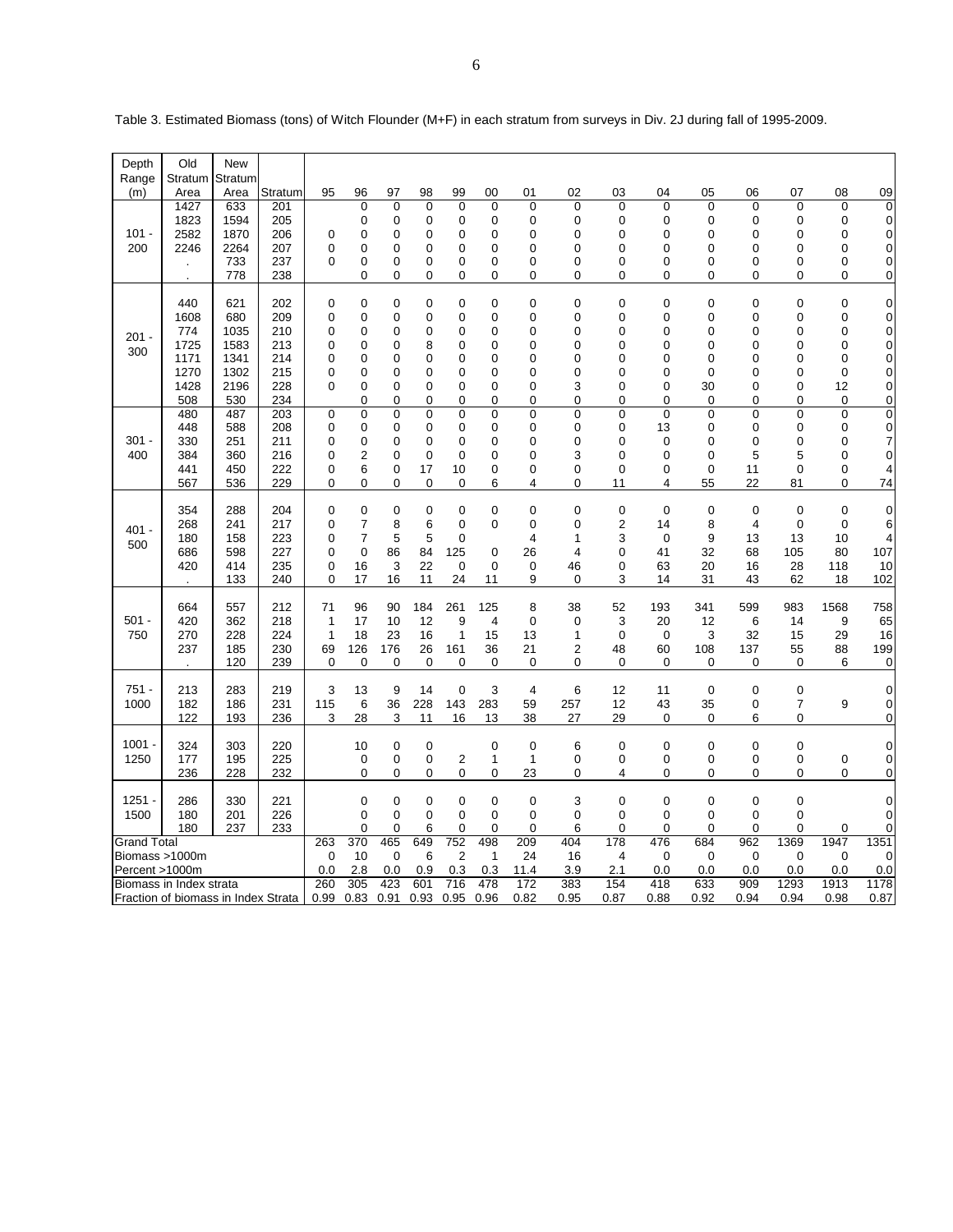| Depth<br>Range     | Old<br>Stratum                                                   | New<br>Stratum                                                                        |                                                                                  |                                                                    |                                                                    |                                                                   |                                                                    |                                                           |                                                                    |                                                                    |                                                                   |                                                              |                                                               |                                                                  |                                                  |                                                                   |                                                       |                                                             |                                                             |                                                                   |                                                                             |
|--------------------|------------------------------------------------------------------|---------------------------------------------------------------------------------------|----------------------------------------------------------------------------------|--------------------------------------------------------------------|--------------------------------------------------------------------|-------------------------------------------------------------------|--------------------------------------------------------------------|-----------------------------------------------------------|--------------------------------------------------------------------|--------------------------------------------------------------------|-------------------------------------------------------------------|--------------------------------------------------------------|---------------------------------------------------------------|------------------------------------------------------------------|--------------------------------------------------|-------------------------------------------------------------------|-------------------------------------------------------|-------------------------------------------------------------|-------------------------------------------------------------|-------------------------------------------------------------------|-----------------------------------------------------------------------------|
| (m)                | Area                                                             | Area                                                                                  | Stratum                                                                          | 78                                                                 | 79                                                                 | 80                                                                | 81                                                                 | 82                                                        | 83                                                                 | 84                                                                 | 85                                                                | 86                                                           | 87                                                            | 88                                                               | 89                                               | 90                                                                | 91                                                    | 92                                                          | 93                                                          | 94                                                                | 95                                                                          |
| $101 -$<br>200     | 1455<br>1588                                                     | 798<br>445<br>250<br>1347<br>1753                                                     | 608<br>612<br>616<br>618<br>619                                                  |                                                                    |                                                                    |                                                                   |                                                                    |                                                           |                                                                    | 0<br>$\mathbf 0$                                                   | 0<br>0                                                            | 0<br>$\mathbf 0$                                             | 0<br>0                                                        | 0<br>0                                                           | 0<br>0                                           | $\mathbf 0$<br>0                                                  | 0<br>0                                                | 0<br>0                                                      | 0<br>0                                                      | 0<br>$\mathbf 0$                                                  | 0<br>$\mathbf{1}$                                                           |
| 201<br>300         | 2709<br>2859<br>668<br>447<br>1618<br>1274<br>1455<br>1132       | 342<br>573<br>251<br>2545<br>2537<br>1105<br>1555<br>1274<br>1455<br>1132             | 609<br>611<br>615<br>620<br>621<br>624<br>632<br>634<br>635<br>636<br>637        | 612<br>1051<br>356<br>395<br>788<br>1635<br>1482<br>1116           | 1410<br>3719<br>145<br>591<br>772<br>1887<br>1680<br>2242          | 509<br>498<br>105<br>230<br>1075<br>1443<br>1845<br>1430          | 152<br>424<br>378<br>524<br>536<br>1481<br>1166<br>1864            | 227<br>250<br>446<br>408<br>981<br>833<br>876<br>1905     | 133<br>788<br>121<br>447<br>177<br>538<br>711<br>3668              | 126<br>329<br>367<br>860<br>2211<br>2898<br>2724                   | 64<br>445<br>90<br>210<br>388<br>775<br>848<br>2490               | 198<br>26<br>66<br>89<br>256<br>15<br>314<br>702             | 0<br>62<br>19<br>34<br>209<br>136<br>520<br>841               | 0<br>$\mathbf 0$<br>0<br>38<br>373<br>338<br>824<br>215          | 0<br>63<br>0<br>82<br>131<br>166<br>355<br>158   | $\Omega$<br>0<br>7<br>$\mathbf 0$<br>0<br>21<br>63<br>0           | 0<br>0<br>0<br>3<br>0<br>0<br>0<br>0                  | 0<br>0<br>0<br>8<br>25<br>31<br>$\mathbf 0$<br>57           | 0<br>0<br>12<br>4<br>0<br>0<br>17                           | 0<br>0<br>0<br>0<br>$\Omega$<br>0<br>$\Omega$                     | 0<br>$\mathbf 0$<br>$\mathbf 0$<br>0<br>1<br>2<br>$\pmb{0}$                 |
| 301<br>400         | 1027<br>850<br>919<br>1085<br>499<br>544<br>2179<br>2059<br>1463 | 256<br>263<br>593<br>494<br>888<br>1113<br>1085<br>495<br>332<br>2067<br>2059<br>1463 | 610<br>614<br>617<br>623<br>625<br>626<br>628<br>629<br>630<br>633<br>638<br>639 | 500<br>864<br>3586<br>2454<br>1722<br>1048<br>2190<br>3316<br>1415 | 633<br>2238<br>5737<br>6077<br>1617<br>730<br>2876<br>8711<br>1092 | 584<br>988<br>5960<br>3512<br>2520<br>850<br>3722<br>4695<br>2077 | 551<br>1580<br>1149<br>1379<br>1745<br>981<br>1402<br>5840<br>1716 | 410<br>491<br>4128<br>2431<br>958<br>2399<br>3430<br>1127 | 601<br>1588<br>3477<br>4882<br>2253<br>727<br>2661<br>4381<br>3637 | 343<br>1416<br>1248<br>2070<br>1016<br>549<br>3092<br>8608<br>4062 | 650<br>1101<br>1110<br>2324<br>998<br>363<br>2072<br>7033<br>2121 | 164<br>50<br>57<br>954<br>225<br>168<br>1599<br>8275<br>1744 | 199<br>165<br>174<br>523<br>510<br>182<br>1105<br>5506<br>779 | 30<br>104<br>32<br>39<br>196<br>155<br>1931 1186<br>7317<br>2637 | 10<br>12<br>56<br>214<br>63<br>28<br>3393<br>544 | 0<br>0<br>0<br>$\Omega$<br>66<br>$\mathbf 0$<br>365<br>327<br>487 | 0<br>0<br>0<br>$\Omega$<br>0<br>0<br>162<br>340<br>83 | 0<br>$\mathbf 0$<br>22<br>20<br>10<br>11<br>117<br>91<br>13 | $\mathbf 0$<br>0<br>0<br>0<br>0<br>2<br>18<br>94<br>81<br>0 | $\mathbf 0$<br>0<br>0<br>0<br>$\Omega$<br>6<br>0<br>47<br>4<br>36 | 0<br>$\mathbf 0$<br>3<br>$\pmb{0}$<br>0<br>4<br>$\mathbf 0$<br>3<br>4<br>40 |
| $401 -$<br>500     | 632<br>1184<br>1202<br>198<br>204                                | 30<br>691<br>1255<br>1321<br>69<br>216<br>134                                         | 613<br>622<br>627<br>631<br>640<br>645<br>650                                    | 598<br>2887<br>2274<br>51<br>12                                    | 1228<br>4140<br>2264                                               | 1938<br>8083<br>2534<br>177<br>$\mathbf 0$                        | 1010<br>11621<br>7736<br>62<br>12                                  | 600<br>8635<br>1009<br>411<br>341                         | 946<br>10560<br>5887<br>281                                        | 640<br>7849<br>6448<br>436<br>1519                                 | 1152<br>4541<br>4570<br>1074<br>238                               | 263<br>1598<br>2929<br>1669                                  | 653<br>1378<br>1553<br>2280<br>3079                           | 21<br>1341<br>598<br>1347 1145<br>571                            | 20<br>738<br>358<br>252                          | 37<br>243<br>73<br>176<br>991                                     | 10<br>6<br>338<br>184<br>99                           | 28<br>47<br>313<br>18<br>15                                 | 14<br>69<br>63<br>0<br>15<br>21                             | $\mathbf 0$<br>23<br>280<br>0<br>8<br>4                           | 5<br>32<br>77<br>0<br>0<br>$\overline{2}$                                   |
| 501 -<br>750       | 584<br>333                                                       | 230<br>325<br>359                                                                     | 641<br>646<br>651                                                                | 0<br>0                                                             | $\mathbf 0$<br>0                                                   | 39<br>68                                                          | 82<br>14                                                           | 72<br>25                                                  | 171<br>615                                                         | 0<br>94                                                            | 813<br>108                                                        |                                                              | 1657<br>102                                                   |                                                                  |                                                  | 11071<br>275                                                      | 937<br>173                                            | $\mathbf 0$<br>49                                           | 12<br>36<br>25                                              | 8<br>79<br>23                                                     | 9<br>3<br>19                                                                |
| 751<br>1000        | 931<br>409                                                       | 418<br>360<br>516                                                                     | 642<br>647<br>652                                                                | 0<br>0                                                             | $\mathbf 0$                                                        | 79<br>0                                                           | 0<br>0                                                             | 36<br>0                                                   |                                                                    | 131                                                                | 89<br>26                                                          |                                                              | 83                                                            |                                                                  |                                                  | 2496 1213<br>390                                                  | 724                                                   | 790<br>198                                                  | 81<br>67<br>266                                             | 65<br>108<br>154                                                  | 17<br>30<br>52                                                              |
| 1001<br>1250       | 1266<br>232                                                      | 733<br>228<br>531                                                                     | 643<br>648<br>653                                                                | $\mathbf 0$<br>0                                                   | $\mathbf 0$                                                        |                                                                   |                                                                    |                                                           |                                                                    |                                                                    |                                                                   |                                                              |                                                               |                                                                  |                                                  |                                                                   |                                                       |                                                             | 429                                                         |                                                                   | 66<br>66                                                                    |
| 1251<br>1500       | 954<br>263                                                       | 474<br>212<br>479                                                                     | 644<br>649<br>654                                                                | 0<br>0                                                             | $\mathbf 0$                                                        |                                                                   |                                                                    |                                                           |                                                                    |                                                                    |                                                                   |                                                              |                                                               |                                                                  |                                                  |                                                                   |                                                       |                                                             |                                                             |                                                                   | 0<br>O                                                                      |
| <b>Grand Total</b> | Biomass >1000m<br>Percent >1000m                                 |                                                                                       |                                                                                  | 30353 49789<br>0<br>0.0                                            | 0<br>0.0                                                           | 0<br>0.0                                                          | 44962 43406 32429<br>0<br>0.0                                      | 0<br>0.0                                                  | 49251<br>$\mathbf 0$<br>0.0                                        | 49038<br>0<br>0.0                                                  | 0<br>0.0                                                          | 0<br>0.0                                                     | 0<br>0.0                                                      | 0<br>0.0                                                         | 0<br>0.0                                         | 35694 21359 21746 18110 8976 17088 4272<br>0<br>0.0               | 0<br>0.0                                              | 1863 1327<br>0<br>0.0                                       | 429<br>32.3                                                 | 846<br>0<br>0.0                                                   | 435<br>132<br>30.4                                                          |
|                    | Biomass in Index strata                                          |                                                                                       | Fraction of biomass in Index Strata                                              |                                                                    |                                                                    |                                                                   |                                                                    |                                                           |                                                                    | 49038<br>1.00                                                      | 35458<br>0.99                                                     | 21270 21712<br>1.00                                          | 1.00                                                          | 18072 8894<br>1.00                                               | 0.99                                             | 16698<br>0.98                                                     | 3544<br>0.83                                          | 1656<br>0.89                                                | 519<br>0.39 0.66                                            | 557                                                               | 201<br>0.46                                                                 |

Table 4. Estimated Biomass (tons) of Witch Flounder (M+F) in each stratum from surveys in Div. 3K during fall of 1977-1994. (Engel 145 data converted to Campelen Units).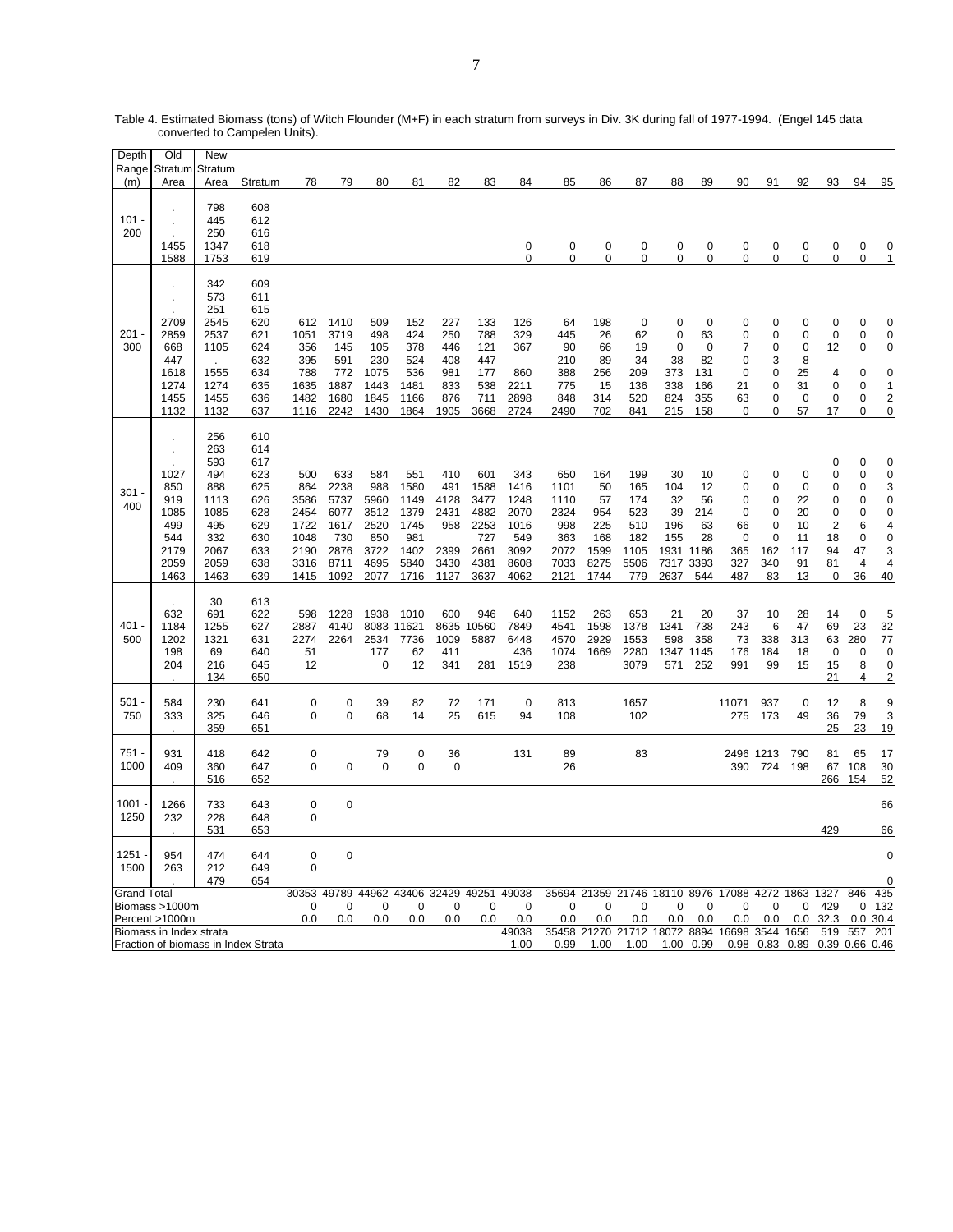| Depth              | Old                                                            | New             |            |                              |            |                  |                    |                  |             |             |             |              |                      |              |                |                   |                                  |
|--------------------|----------------------------------------------------------------|-----------------|------------|------------------------------|------------|------------------|--------------------|------------------|-------------|-------------|-------------|--------------|----------------------|--------------|----------------|-------------------|----------------------------------|
| Range<br>(m)       | Stratum<br>Area                                                | Stratum<br>Area | Stratum    | 96                           | 97         | 98               | 99                 | 00               | 01          | 02          | 03          | 04           | 05                   | 06           | 07             | 08                | 09                               |
|                    |                                                                |                 |            |                              |            |                  |                    |                  |             |             |             |              |                      |              |                |                   |                                  |
|                    |                                                                | 798             | 608        | 0                            | 0          | 0                |                    | 0                | 0           | 0           | 0           | 0            | $\mathbf 0$          | 0            |                |                   |                                  |
| $101 -$<br>200     |                                                                | 445<br>250      | 612<br>616 | 0<br>0                       | 0<br>0     | 0<br>0           |                    | 0<br>0           | 0<br>0      | 0<br>0      | 0<br>0      | 0<br>0       | 0                    | 0<br>0       |                |                   |                                  |
|                    | 1455                                                           | 1347            | 618        | 0                            | 0          | 0                | 0                  | 0                | 0           | 0           | 0           | 0            | 0                    | 0            | 0              | 0                 | $\overline{0}$                   |
|                    | 1588                                                           | 1753            | 619        | 0                            | 0          | 0                | 0                  | 0                | 0           | 0           | 0           | 0            | 0                    | 0            | 0              | 0                 | 0                                |
|                    |                                                                | 342             | 609        |                              | 0          | 0                |                    | $\mathbf 0$      | $\mathbf 0$ | 0           | 0           | 0            | $\mathbf 0$          | 0            |                |                   | $\mathbf 0$                      |
|                    |                                                                | 573             | 611        | 0<br>0                       | 0          | 0                |                    | 0                | 0           | 0           | 0           | 0            | 0                    | 6            |                |                   |                                  |
|                    |                                                                | 251             | 615        | 0                            | 0          | 0                |                    | 1                | 0           | 0           | 0           | 0            | 0                    | 1            |                |                   |                                  |
|                    | 2709                                                           | 2545            | 620        | 0                            | 0          | 0                | 0                  | 0                | 0           | 0           | 0           | 0            | 0                    | 0            | 0              | 0                 | 0                                |
| $201 -$<br>300     | 2859<br>668                                                    | 2537<br>1105    | 621<br>624 | 0<br>0                       | 0<br>9     | 1<br>0           | 0<br>6             | 0<br>5           | 0<br>24     | 0<br>0      | 0<br>0      | 0<br>9       | 0<br>0               | 0<br>0       | 0<br>0         | 0<br>0            | $\overline{0}$<br>$\overline{0}$ |
|                    | 447                                                            |                 | 632        |                              |            |                  |                    |                  |             |             |             |              |                      |              |                |                   |                                  |
|                    | 1618                                                           | 1555            | 634        | 0                            | 0          | 0                | 0                  | 0                | $\mathbf 0$ | 0           | 0           | 0            | 3                    | 0            | 0              | 0                 | 12                               |
|                    | 1274<br>1455                                                   | 1274<br>1455    | 635<br>636 | 0<br>$\overline{\mathbf{c}}$ | 46<br>37   | 17<br>0          | 0<br>0             | 6<br>$\mathbf 0$ | 0<br>5      | 0           | 0           | 0            | 16<br>1              |              | 0<br>0         | $\mathbf 0$<br>78 | 0                                |
|                    | 1132                                                           | 1132            | 637        | 0                            | 3          | 2                | 32                 |                  | 1           | 0<br>0      | 0<br>0      | 0<br>0       | 1                    | 0<br>0       | 0              | 63                | $\overline{0}$<br>2              |
|                    |                                                                |                 |            |                              |            |                  |                    |                  |             |             |             |              |                      |              |                |                   |                                  |
|                    |                                                                | 256             | 610        | 1                            | 0          | 3                |                    | 1                | 1           | 3           | 0           | 0            | 2                    | 7            |                |                   |                                  |
|                    |                                                                | 263<br>593      | 614<br>617 | 0<br>0                       | 0<br>4     | 0<br>13          | 0                  | 1<br>0           | 1<br>0      | 0<br>0      | 0<br>0      | 0<br>0       | 0<br>0               | 0<br>0       | 0              | 0                 | 18                               |
|                    | 1027                                                           | 494             | 623        | 0                            | 0          | $\boldsymbol{0}$ | 0                  | 0                | 0           | 0           | 0           | 0            | 0                    | 0            | 0              | 0                 | 0                                |
| $301 -$            | 850                                                            | 888             | 625        | 4                            | 0          | $\overline{7}$   | 2                  | 0                | 2           | 0           | 0           | 2            | 9                    | 26           | 0              | 4                 | 0                                |
| 400                | 919<br>1085                                                    | 1113<br>1085    | 626<br>628 | 0<br>0                       | 1<br>0     | 0<br>0           | 9<br>5             | 8<br>12          | 5<br>3      | 0<br>0      | 0<br>0      | 2<br>15      | 1<br>0               | 13<br>8      | 119<br>0       | 25<br>35          | 24<br>1                          |
|                    | 499                                                            | 495             | 629        | $\overline{\mathbf{c}}$      | 2          | 8                | 18                 | 14               | 1           | 0           | 0           | 24           | 1                    | 27           | 4              | 104               | 4                                |
|                    | 544                                                            | 332             | 630        | 7                            | 1          | 0                | 3                  | 5                | 8           | 0           | 0           | 0            | 14                   | 2            | $\overline{7}$ | 8                 | 8                                |
|                    | 2179                                                           | 2067            | 633        | 33                           | 39         | 74               | 21                 | 26               | 13          | 11          | 1           | 3            | 82                   | 37           | 108            | 12                | 91                               |
|                    | 2059<br>1463                                                   | 2059<br>1463    | 638<br>639 | 5<br>14                      | 17<br>4    | 79<br>41         | 60<br>0            | 79<br>0          | 75<br>0     | 14<br>3     | 11<br>0     | 59<br>0      | 39<br>21             | 240<br>0     | 411<br>133     | 725<br>20         | 58<br>42                         |
|                    |                                                                |                 |            |                              |            |                  |                    |                  |             |             |             |              |                      |              |                |                   |                                  |
|                    | 632                                                            | 30              | 613<br>622 | 0                            | 0          | $\boldsymbol{0}$ |                    | 3                | $\mathbf 0$ | 0<br>0      | 0           | $\mathbf 0$  | $\mathbf 0$          | 0            |                |                   |                                  |
| $401 -$            | 1184                                                           | 691<br>1255     | 627        | 1<br>8                       | 6<br>48    | 18<br>81         | $\mathbf 0$<br>42  | 48<br>98         | 42<br>40    | 13          | 0<br>2      | 6<br>50      | $\overline{7}$<br>11 | 0<br>73      | 27<br>265      | 0<br>227          | 2<br>96                          |
| 500                | 1202                                                           | 1321            | 631        | 7                            | 85         | 80               | 16                 | 66               | 18          | 17          | 3           | 150          | 165                  | 43           | 125            | 102               | 57                               |
|                    | 198                                                            | 69              | 640        | 8                            | 3          | 10               | 0                  | 12               | 14          | 0           | 0           | 30           | 2                    | 52           | 22             | 62                | 39                               |
|                    | 204                                                            | 216<br>134      | 645<br>650 | 18<br>9                      | 15<br>17   | 3<br>20          | 23<br>25           | 7                | 9<br>15     | 5<br>9      | 0<br>9      | 0<br>51      | 80<br>13             | 79<br>162    | 61<br>173      | 17<br>300         | 309<br>105                       |
|                    |                                                                |                 |            |                              |            |                  |                    |                  |             |             |             |              |                      |              |                |                   |                                  |
| $501 -$            | 584                                                            | 230             | 641        | 45                           | 36         | 108              | 114                |                  | 162         | 25          | 61          | 595          | 74                   | 476          | 430            | 310               | 1413                             |
| 750                | 333                                                            | 325<br>359      | 646<br>651 | 431<br>52                    | 42<br>202  | 40<br>127        | 36<br>179          | 173              | 118<br>447  | 154<br>134  | 16<br>17    | 72<br>1309   | 107<br>809           | 5<br>1596    | 631<br>1637    | 76<br>1162        | 247<br>2244                      |
|                    |                                                                |                 |            |                              |            |                  |                    |                  |             |             |             |              |                      |              |                |                   |                                  |
| 751                | 931                                                            | 418             | 642        | 7                            | 0          | 6                | 35                 | 208              | 11          | 14          | 141         | 17           | 476                  | 32           | 158            | 16                | 115                              |
| 1000               | 409                                                            | 360<br>516      | 647<br>652 | 50<br>149                    | 118<br>382 | 103<br>408       | 193<br>39          | 0<br>412         | 280<br>112  | 9<br>59     | 102<br>218  | 232<br>14    | 238<br>657           | 4<br>0       | 0<br>360       | 30                | $\mathbf 0$<br>701               |
|                    |                                                                |                 |            |                              |            |                  |                    |                  |             |             |             |              |                      |              |                |                   |                                  |
| $1001 -$           | 1266                                                           | 733             | 643        | 0                            | 0          | 0                | 12                 | 18               | 0           | 0           | 37          | 0            | 7                    | 0            | 0              |                   | 0                                |
| 1250               | 232                                                            | 228             | 648        | 0                            | 0          | 0                | $\mathbf 0$        | 0                | $\mathbf 0$ | 0           | 0           | 0            | 0                    | 0            | 0              |                   | 0                                |
|                    |                                                                | 531             | 653        | 0                            | 0          | 0                | 12                 | 0                | 18          | 0           | 33          | 0            | 8                    | 0            | 0              | 0                 | 0                                |
| $1251 -$           | 954                                                            | 474             | 644        | 0                            | 0          | 0                | 0                  | 0                | 0           | 0           | 0           | 0            | $\mathbf 0$          | 0            | 0              |                   | $\mathbf 0$                      |
| 1500               | 263                                                            | 212             | 649        | 0                            | 0          | 0                | 0                  | 0                | $\mathbf 0$ | 0           | $\mathbf 0$ | 0            | 0                    | 0            | 0              |                   | 0                                |
| <b>Grand Total</b> |                                                                | 479             | 654        | 0<br>855 1116                | 0          | 4<br>1255        | 0<br>881           | 0<br>1200        | 0<br>1427   | 0<br>471    | 0<br>651    | 0<br>2641    | 0<br>2842            | 0<br>2889    | 0<br>4671      | 3374              | 52<br>5639                       |
| Biomass >1000m     |                                                                |                 |            | 0                            | 0          | 4                | 24                 | 18               | 18          | 0           | 70          | 0            | 15                   | 0            | 0              | 0                 | 52                               |
| Percent >1000m     |                                                                |                 |            | 0.0                          | 0.0        | 0.3              | 2.7                | 1.5              | 1.3         | 0.0         | 10.7        | 0.0          | 0.5                  | 0.0          | 0.0            | 0.0               | 0.9                              |
|                    | Biomass in Index strata<br>Fraction of biomass in Index Strata |                 |            | 593<br>0.69 0.35             | 394        | 577              | 421<br>$0.46$ 0.48 | 765<br>0.64      | 552<br>0.39 | 257<br>0.55 | 235<br>0.36 | 1035<br>0.39 | 1107<br>0.39         | 1113<br>0.39 | 2500<br>0.54   | 1882<br>0.56      | 2519<br>0.45                     |
|                    |                                                                |                 |            |                              |            |                  |                    |                  |             |             |             |              |                      |              |                |                   |                                  |

Table 5. Estimated Biomass (tons) of Witch Flounder (M+F) in each stratum from surveys in Div. 3K during fall of 1995-2009.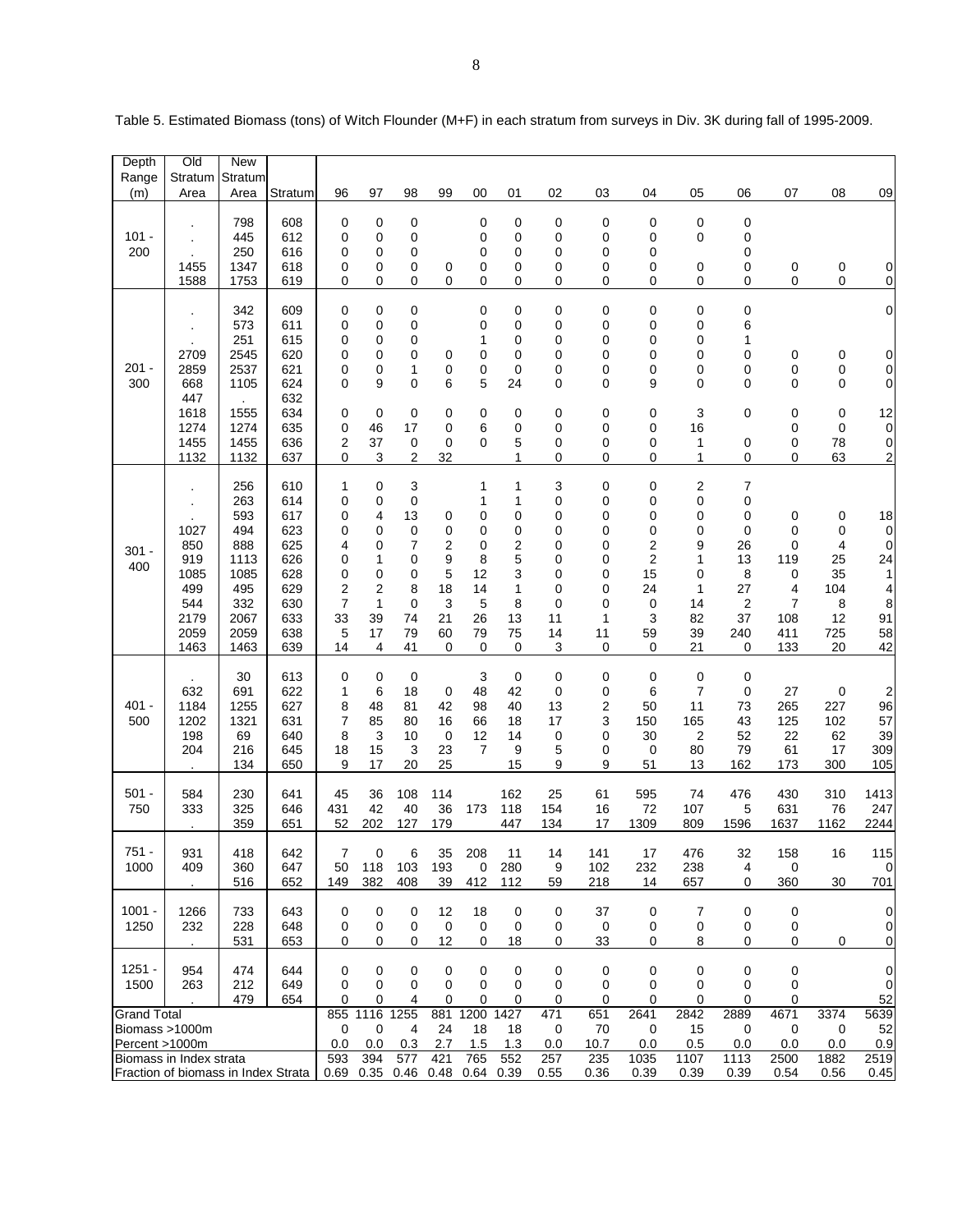| Depth              | Uld                                | <b>New</b>   |            |              |              |             |              |           |           |                           |             |           |           |           |
|--------------------|------------------------------------|--------------|------------|--------------|--------------|-------------|--------------|-----------|-----------|---------------------------|-------------|-----------|-----------|-----------|
| Range              | Stratum                            | Stratum      |            |              |              |             |              |           |           |                           |             |           |           |           |
| (m)                | Area                               | Area         | Stratum    | 84           | 85           | 86          | 87           | 88        | 89        | 90                        | 91          | 92        | 93        | 94        |
| 30-56              |                                    |              |            |              |              |             |              |           |           |                           |             |           |           |           |
|                    | 2071                               | 268<br>2071  | 784<br>350 | 136          | 0            | 0           | $\pmb{0}$    | 0         | 0         | 0                         | 0           | 0         | 0         | 0         |
|                    | 1780                               | 1780         | 363        | 85           | 0            | 50          | 0            | 0         | 0         | 264                       | 33          | 41        | 0         | 0         |
| $57 -$             | 1121                               | 1121         | 371        | 46           | 0            | 0           | 0            | 0         | 0         | 0                         | 0           | 0         | 0         | 0         |
| 92                 | 2460                               | 2460         | 372        | 144          | 0            | 0           | 0            | 16        | 0         | 38                        | 8           | 0         | 0         | 0         |
|                    | 1120                               | 1120         | 384        | 98           | 0            | 0           | 0            | 0         | 0         | 0                         | 0           | 0         | 0         | 0         |
|                    |                                    | 465          | 785        |              |              |             |              |           |           |                           |             |           |           |           |
|                    | 1519                               | 1519         | 328        | 45           | 0            | 0           | $\mathbf 0$  | 0         | 0         | 0                         | $\mathbf 0$ | 0         | 0         | $\pmb{0}$ |
|                    | 1574                               | 1574         | 341        | 230          | 0            | 0           | 34           | 34        | 0         | 0                         | 0           | 0         | 0         | 0         |
|                    | 585                                | 585          | 342        | 0            | 0            | 0           | 0            | 0         | 0         | 0                         | 0           | 0         | 0         | 0         |
|                    | 525                                | 525          | 343        | 84           | 0            | 0           | 0            | 0         | 0         | 0                         | 0           | 0         | 0         | 0         |
|                    | 2120                               | 2120         | 348        | 334          | 0            | 0           | 0            | 44        | 0         | 0                         | 0           | 0         |           | 0         |
|                    | 2114                               | 2114         | 349        | 306          | 0<br>0       | 155<br>143  | 0<br>0       | 36        | 0         | 145<br>27                 | 0<br>0      | 0         | 0         | $\pmb{0}$ |
|                    | 2817<br>1041                       | 2817<br>1041 | 364<br>365 | 202<br>100   | 0            | 68          | 29           | 39<br>18  | 0<br>0    | 0                         | 36          | 0<br>0    | 0<br>0    | 0<br>0    |
|                    | 1320                               | 1320         | 370        | 190          | 0            | 0           | 34           | 0         | 0         | 0                         | 0           | 0         | 0         | $\pmb{0}$ |
| $93 -$             | 2356                               | 2356         | 385        | 340          | 0            | 79          | 58           | 27        | 0         | 0                         | 0           | 0         | 0         | 0         |
| 183                | 1481                               | 1481         | 390        | 159          | 0            | 0           | 0            | 0         | 0         | 0                         | 0           | 0         | 0         | 0         |
|                    |                                    | 84           | 786        |              |              |             |              |           |           |                           |             |           |           |           |
|                    |                                    | 613          | 787        |              |              |             |              |           |           |                           |             |           |           |           |
|                    | $\blacksquare$                     | 261          | 788        |              |              |             |              |           |           |                           |             |           |           |           |
|                    |                                    | 89           | 790        |              |              |             |              |           |           |                           |             |           |           |           |
|                    |                                    | 72           | 793        |              |              |             |              |           |           |                           |             |           |           |           |
|                    | ×,                                 | 216          | 794        |              |              |             |              |           |           |                           |             |           |           |           |
|                    |                                    | 98           | 797        |              |              |             |              |           |           |                           |             |           |           |           |
|                    |                                    | 72           | 799        | 159          |              |             | 127          |           | 0         | 0                         |             | 0         |           |           |
|                    | 1494<br>983                        | 1582<br>983  | 344<br>347 | 467          | 37<br>0      | 29<br>42    | 0            | 0<br>154  | 66        | 0                         | 0<br>0      | 0         | 0<br>0    | 0<br>0    |
|                    | 1394                               | 1394         | 366        | 186          | 355          | 307         | 171          | 110       | 187       | 27                        | 0           | 7         | 0         | 0         |
| $184 -$            | 961                                | 961          | 369        | 374          | 570          | 706         | 320          | 1061      | 429       | 473                       | 162         | 0         | 0         | 0         |
| 274                | 983                                | 983          | 386        | 168          | 519          | 1082        | 1518         | 1750      | 442       | 218                       | 307         | 875       | 0         | 0         |
|                    | 821                                | 821          | 389        | 196          | 133          | 760         | 250          | 138       | 21        | 79                        | 0           | 27        | 0         | 0         |
|                    | 282                                | 282          | 391        | 0            | 32           | 0           | 9            | 0         | 0         | 0                         | 70          | 22        | 0         | 0         |
|                    |                                    | 164          | 795        |              |              |             |              |           |           |                           |             |           |           |           |
| $184 -$            | $\overline{a}$                     | 72           | 789        |              |              |             |              |           |           |                           |             |           |           |           |
| 366                | $\cdot$                            | 227          | 791        |              |              |             |              |           |           |                           |             |           |           |           |
|                    |                                    | 100          | 798        |              |              |             |              |           |           |                           |             |           |           |           |
|                    | 1432                               | 1432<br>865  | 345<br>346 | 4484<br>1423 | 1227<br>2240 | 617<br>3321 | 3693<br>1201 | 2099 2358 | 1823 1287 | 750<br>1863               | 0<br>203    | 61<br>40  | 73<br>14  | 0         |
|                    | 865<br>334                         | 334          | 368        | 47           | 29           | 386         | 23           | 64        | 144       | 106                       | 39          | 14        | 0         | 0<br>0    |
| 275 -              | 718                                | 718          | 387        | 169          | 404          | 276         | 572          |           | 1775 1546 | 3668                      | 159         | 52        | 32        | 12        |
| 366                | 361                                | 361          | 388        | 1229         | 48           |             | 589          | 92        | 126       | 0                         | 125         | 173       | 0         | 14        |
|                    | 145                                | 145          | 392        | 55           | 13           | 20          | 50           | 13        | 0         | 0                         | 0           | 0         | 0         | 4         |
|                    |                                    | 175          | 796        |              |              |             |              |           |           |                           |             |           |           |           |
|                    |                                    | 81           | 800        |              |              |             |              |           |           |                           |             |           |           |           |
|                    | 186                                | 186          | 729        | 146          | 127          | 280         |              |           |           | 48                        | 274         | 246       | 42        | 131       |
| $367 -$            | 216                                | 216          | 731        | 498          | 248          |             |              |           |           | 465                       | 178         | 356       | 38        | 79        |
| 549                | 468                                | 468          | 733        | 328          | 1164         |             |              |           |           |                           | 1618 2110   | 610       | 183       | 60        |
|                    | 272                                | 272          | 735        | 367          | 34           | 1714        |              |           |           |                           | 222         | 216       | 40        | 12        |
|                    |                                    | 50           | 792        |              |              |             |              |           |           |                           |             |           |           |           |
| $550 -$            | 170                                | 170<br>231   | 730        | 104          | 16           |             |              |           |           |                           | 130         | 6         | 140<br>41 | 88        |
| 731                | 231<br>228                         | 228          | 732<br>734 | 282<br>30    | 235<br>184   |             |              |           |           | 29<br>168                 | 207<br>100  | 283<br>11 | 106       | 194<br>49 |
|                    | 175                                | 175          | 736        |              | 268          | 709         |              |           |           | 355                       | 913         | 90        | 70        | 20        |
|                    |                                    | 227          | 737        |              |              |             |              |           |           |                           |             |           |           |           |
| 732 -              |                                    | 223          | 741        |              |              |             |              |           |           |                           |             |           |           |           |
| 914                | $\cdot$                            | 348          | 745        |              |              |             |              |           |           |                           |             |           |           |           |
|                    |                                    | 159          | 748        |              |              |             |              |           |           |                           |             |           |           |           |
|                    |                                    | 221          | 738        |              |              |             |              |           |           |                           |             |           |           |           |
| $915 -$            | k,                                 | 206          | 742        |              |              |             |              |           |           |                           |             |           |           |           |
| 1097               |                                    | 392          | 746        |              |              |             |              |           |           |                           |             |           |           |           |
|                    |                                    | 126          | 749        |              |              |             |              |           |           |                           |             |           |           |           |
| 1098 -             | $\cdot$                            | 254          | 739        |              |              |             |              |           |           |                           |             |           |           |           |
|                    |                                    | 211          | 743        |              |              |             |              |           |           |                           |             |           |           |           |
| 1280               | k,                                 | 724<br>556   | 747<br>750 |              |              |             |              |           |           |                           |             |           |           |           |
|                    |                                    | 264          | 740        |              |              |             |              |           |           |                           |             |           |           |           |
| $1281 -$           | $\cdot$                            | 280          | 744        |              |              |             |              |           |           |                           |             |           |           |           |
| 1463               |                                    | 229          | 751        |              |              |             |              |           |           |                           |             |           |           |           |
| <b>Grand Total</b> |                                    |              |            | 13210        |              | 7881 10743  | 8679         |           |           | 9294 6606 10341 5274 3131 |             |           | 778       | 663       |
|                    | Biomass >731m                      |              |            | 0            | 0            | 0           | 0            | 0         | 0         | 0                         | 0           | 0         | 0         | 0         |
|                    | Percent >731m                      |              |            | 0.0          | 0.0          | 0.0         | 0.0          | 0.0       | 0.0       | 0.0                       | 0.0         | 0.0       | 0.0       | 0.0       |
|                    | Biomass in Index strata            |              |            | 13210        |              | 7613 10034  | 8679         |           | 9294 6606 |                           | 9986 4361   | 3041      | 708       | 644       |
|                    | Fraction of biomass in Index Strat |              |            | 1.00         | 0.97         | 0.93        | 1.00         | 1.00      | 1.00      | 0.97                      |             | 0.83 0.97 | 0.91      | 0.97      |

Table 6. Estimated Biomass (tons) of Witch Flounder (M+F) in each stratum from surveys in Div. 3L during fall of 1983-1994. (Engel 145 data converted to Campelen Units).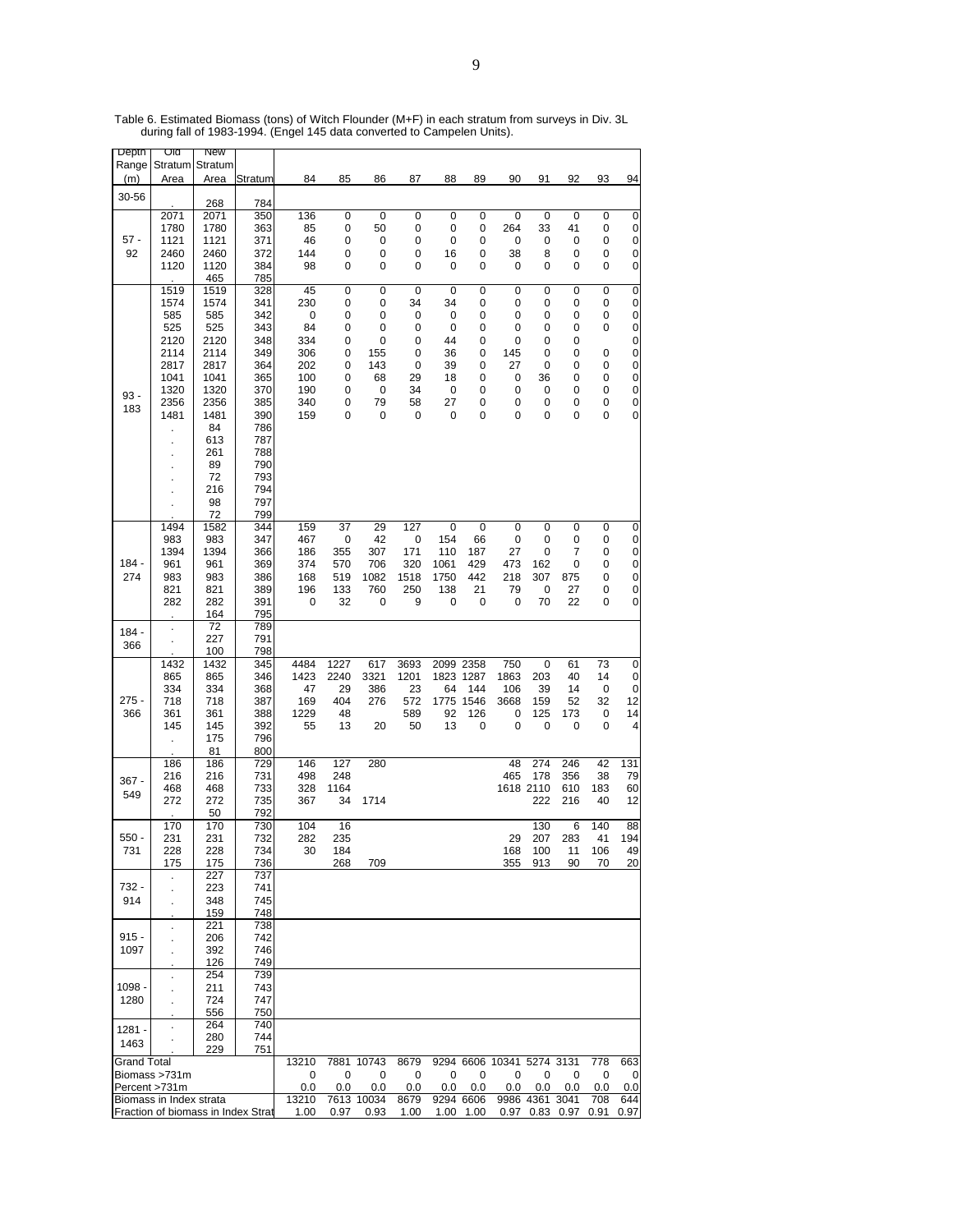| Depth              | णव                                 | <b>New</b>   |            |                      |                |                |          |             |             |         |             |          |                |                         |                |                  |                |                             |
|--------------------|------------------------------------|--------------|------------|----------------------|----------------|----------------|----------|-------------|-------------|---------|-------------|----------|----------------|-------------------------|----------------|------------------|----------------|-----------------------------|
| Range              | Stratum                            | Stratum      |            |                      |                |                |          |             |             |         |             |          |                |                         |                |                  |                |                             |
| (m)                | Area                               | Area         | Stratum    | 95                   | 96             | 97             | 98       | 99          | 00          | 01      | 02          | 03       | 04             | 05                      | 06             | 07               | 08             | 09                          |
| 30-56              |                                    | 268          | 784        |                      | 0              | 0              | 0        |             | 1           | 0       | $\mathbf 0$ | 0        | 0              | 0                       |                |                  |                |                             |
|                    | 2071                               | 2071         | 350        | 0                    | 0              | 0              | 0        | 0           | 0           | 0       | 0           | 0        | 0              | 18                      | 0              | 0                | 34             | $\pmb{0}$                   |
| $57 -$             | 1780<br>1121                       | 1780<br>1121 | 363<br>371 | 0<br>0               | 0<br>0         | 0<br>0         | 0<br>0   | 0<br>0      | 0<br>0      | 0<br>0  | 0<br>0      | 0<br>0   | 0<br>0         | 0<br>0                  | 0<br>0         | 0<br>0           | 0<br>$\pmb{0}$ | 0<br>0                      |
| 92                 | 2460                               | 2460         | 372        | 27                   | 0              | 0              | 0        | 0           | 0           | 0       | 0           | 0        | 0              | 0                       | 0              | 0                | 0              | 0                           |
|                    | 1120                               | 1120         | 384        | 0                    | 0              | 0              | 0        | 0           | 0           | 0       | 0           | 0        | 0              | 0                       | 0              | 0                | 0              | 0                           |
|                    |                                    | 465          | 785        |                      | 0              | 0              | 0        |             | 0           | 0       | 0           | 0        | 0              | 0                       |                |                  |                |                             |
|                    | 1519                               | 1519         | 328        | 0                    | 0              | 0              | 0        | 0           | 0           | 0       | 0           | 0        | 0              | 0                       | $\mathbf 0$    | 0                | 0              | 0                           |
|                    | 1574                               | 1574         | 341        | 0                    | 0              | 0              | 1        | 0           | 0           | 0       | 0           | 0        | 0              | 25                      | 393            | 0                | 37             | 0                           |
|                    | 585                                | 585          | 342        | 0                    | 0              | 0              | 0        | 0           | 0           | 0       | 1           | 0        | 0              | 0                       | 0              | 0                | 0              | 0                           |
|                    | 525                                | 525          | 343        | 0                    | 0              | 0              | 0        | 0           | 0           | 0       | 0           | 0        | 0              | 0                       | 0              | 0                | $\mathbf 0$    | 0                           |
|                    | 2120                               | 2120         | 348        | 0                    | 0              | 0              | 0        | 0           | 1           | 0       | 0           | 0        | 0              | 0                       | 0              | 0                | 0              | 0                           |
|                    | 2114                               | 2114         | 349        | 0                    | 0              | 0              | 0        | 0           | 2           | 0       | 0           | 17       | 0              | 117                     | 0              | 0                | 82             | 1                           |
|                    | 2817                               | 2817         | 364        | 0                    | 0              | 0              | 0        | 0           | 0           | 0       | 0           | 0        | 0              | 0                       | 0              | 0                | $\pmb{0}$      | 0                           |
|                    | 1041                               | 1041         | 365        | 0                    | 0              | 0              | 0        | 0           |             | 0       | 0           | 0        |                | 21                      | 0              | 0                | 0              | 0                           |
| $93 -$             | 1320                               | 1320         | 370        | 0                    | 0              | 0              | 0        | 0           | 0           | 0       | 0           | 0        |                | 0                       | 0              | 0                | 0              | $\pmb{0}$                   |
| 183                | 2356                               | 2356<br>1481 | 385        | 0<br>0               | 0<br>0         | 0<br>0         | 0<br>0   | 0<br>0      | 0<br>0      | 0<br>0  | 0<br>0      | 0<br>0   | 0<br>0         | 0<br>0                  | 0<br>0         | 0<br>0           | 0<br>0         | 0<br>0                      |
|                    | 1481                               | 84           | 390<br>786 |                      | 1              | 0              | 0        |             | 0           | 1       | 0           | 1        | 0              | 1                       |                |                  |                |                             |
|                    |                                    | 613          | 787        |                      | 0              | 0              | 0        |             | 0           | 0       | 0           | 0        | 0              | 0                       | 0              |                  |                |                             |
|                    | $\bullet$                          | 261          | 788        |                      | 0              | 0              | 0        |             | 0           | 0       | 0           | 0        | 0              | 0                       | 0              |                  |                |                             |
|                    |                                    | 89           | 790        |                      | 0              | 0              | 1        |             | 0           | 1       | 0           | 0        | 0              | 0                       |                |                  |                |                             |
|                    |                                    | 72           | 793        |                      | 0              | 0              | 0        |             | 0           | 0       | 2           | 0        | 0              | 3                       |                |                  |                |                             |
|                    |                                    | 216          | 794        |                      | 0              | 0              | 0        |             |             | 0       | 0           | 0        | 0              | 0                       | 0              |                  |                |                             |
|                    |                                    | 98           | 797        |                      | 0              | 0              | 0        |             | 0           | 0       | 0           | 0        | 0              | 0                       | 0              |                  |                |                             |
|                    |                                    | 72           | 799        |                      | 0              | 0              | 0        |             | 0           | 0       | 0           | 0        | 0              | 0                       | 0              |                  |                |                             |
|                    | 1494                               | 1582         | 344        | 0                    | 0              | 0              | 0        | 0           | 1           | 0       | 3           | 3        | $\overline{2}$ | 0                       | 0              | 30               | 57             | 3                           |
|                    | 983                                | 983          | 347        | 0                    | 0              | 0              | 0        | 0           | 0           | 4       | 0           | 0        | 0              | 0                       | 0              | 0                | 1              | 0                           |
|                    | 1394                               | 1394         | 366        | 0                    | 0              | 0              | 0        | 0           | 0           | 0       | 0           | 6        |                | 0                       | 0              | 6                | 0              | 0                           |
| $184 -$            | 961                                | 961          | 369        | 0                    | 0              | 0              | 0        | 0           | 0           | 0       | 0           | 0        |                | 0                       | 1              | 0                | 26             | 0                           |
| 274                | 983                                | 983          | 386        | 0                    | 0              | 0              | 0        | 0           | 0           | 0       | 0           | 0        |                | 1                       | 0              | 0                | 0              | 0                           |
|                    | 821                                | 821          | 389        | 38<br>36             | 0<br>0         | 0<br>25        | 0<br>0   | 0<br>0      | 11<br>0     | 0<br>0  | 0<br>0      | 0<br>0   | 0<br>0         | 0<br>0                  | 5<br>0         | 0<br>0           | 0<br>0         | 0<br>0                      |
|                    | 282                                | 282<br>164   | 391<br>795 |                      | 0              | 0              | 0        |             | 0           | 0       | 0           | 0        | 0              | 0                       | 0              |                  |                |                             |
|                    |                                    | 72           | 789        |                      | $\overline{0}$ | 0              | 0        |             | 0           | 0       | $\mathbf 0$ | 0        | $\overline{0}$ | $\overline{0}$          | 0              |                  |                |                             |
| 184                |                                    | 227          | 791        |                      | 6              | 0              | 0        |             | 0           | 0       | 1           | 3        | 0              | 5                       |                |                  |                |                             |
| 366                |                                    | 100          | 798        |                      | 0              | 2              | 21       |             | 3           | 23      | 0           | 0        | 3              | $\overline{\mathbf{c}}$ |                |                  |                |                             |
|                    | 1432                               | 1432         | 345        | 10                   | 3              | 5              | 35       | 3           | 5           | 0       | 8           | 5        | 1              | 36                      | 43             | 14               | 255            | 33                          |
|                    | 865                                | 865          | 346        | 0                    | 12             | 3              | 1        | 20          | 16          | 8       | 4           | 1        | 0              | 72                      | 97             | 75               | 609            | 39                          |
|                    | 334                                | 334          | 368        | 22                   | 0              | 0              | 0        | 0           | 6           | 0       | 0           | 0        |                | 3                       | 12             | 0                | 28             | 0                           |
| $275 -$            | 718                                | 718          | 387        | 63                   | 8              | 2              | 0        | 5           | 38          | 4       | 6           | 0        |                | 1                       | 17             | 35               | 132            | $\pmb{0}$                   |
| 366                | 361                                | 361          | 388        | 0                    | 0              | 0              | 12       | 0           | 5           | 17      | 6           | 4        | 0              | 3                       | 32             | 11               | 17             | 21                          |
|                    | 145                                | 145          | 392        | 0                    | 0              | 0              | 0        | 0           | 0           | 14      | 0           | 0        | 0              | 0                       | 0              | $\mathbf 0$      | 0              | 0                           |
|                    | l,                                 | 175          | 796        |                      | 0              | 1              | 2        |             | 0           | 4       | 1           | 0        | 0              | 9                       | $\overline{2}$ |                  |                |                             |
|                    |                                    | 81           | 800        |                      |                | 8              | 3        |             | 6           | 24      | 22          | 1        | 4              | 7                       |                |                  |                | 10                          |
|                    | 186<br>216                         | 186          | 729<br>731 | $\overline{2}$<br>19 | 151            | 24<br>0        | 0<br>7   | 0<br>19     | 1<br>16     | 13<br>4 | 33<br>3     | 12<br>13 | 0<br>22        | 3<br>25                 | 32<br>47       | 28<br>10         | 74<br>41       | 11<br>84                    |
| 367 -              | 468                                | 216<br>468   | 733        | 23                   | 12             | 0              | 41       | 54          | 62          | 50      | 106         | 8        | 248            | 230                     | 166            | 370              | 26             | 207                         |
| 549                | 272                                | 272          | 735        | 3                    | 20             | 23             | 18       | 12          | 3           | 3       | 12          | 0        |                | 61                      | 45             | 188              | 334            | 509                         |
|                    |                                    | 50           | 792        |                      | 55             | 37             | 11       |             | 29          | 54      | 49          | 45       | 49             | 79                      |                |                  |                |                             |
|                    | 170                                | 170          | 730        | 83                   | 0              | 21             | 11       | 10          | 59          | 274     | 113         | 0        | 14             | 0                       | 48             | 14               | $\overline{4}$ | 39                          |
| $550 -$            | 231                                | 231          | 732        | 16                   | 147            | 121            | 440      | 252         | 230         | 207     | 115         | 107      | 106            | 36                      | 183            | 120              | 149            | 252                         |
| 731                | 228                                | 228          | 734        | 37                   | 127            | 15             | 149      | 95          | 47          | 17      | 79          | 4        |                | 0                       | 84             | 44               | 19             | 468                         |
|                    | 175                                | 175          | 736        | 10                   | 261            | 41             | 135      | 93          | 415         | 185     | 1196        | 104      |                | 195                     | 758            | 777              | 832            | 932                         |
|                    |                                    | 227          | 737        | 19                   | 130            | 104            | 438      | 151         | 11          | 124     | 502         | 68       |                | 48                      | 11             | 0                |                | 0                           |
| 732 -              |                                    | 223          | 741        |                      | 115            | 164            | 313      | 7           | 0           | 3       | 159         | 15       |                |                         | 10             | 0                |                | 15                          |
| 914                |                                    | 348          | 745        |                      | 154            | 212            | 123      | 65          | 0           | 0       | 0           | 7        |                |                         | 0              | 0                |                | 0                           |
|                    |                                    | 159          | 748        |                      | 87             | 0              | 0        | 40          | 0           | 0       | 0           | 37       |                |                         | 0              | 0                |                | $\mathbf 0$                 |
| $915 -$            | ÷.                                 | 221          | 738        | 10                   | 331            | 127            | 24       | 0           | $\mathbf 0$ | 7       | 6           | 423      |                |                         | $\mathbf 0$    | 0                |                | 0                           |
| 1097               |                                    | 206<br>392   | 742<br>746 |                      | 31<br>120      | 3<br>126       | 9<br>0   | 0<br>0      | 0<br>0      | 0<br>0  | 0<br>0      | 117<br>7 |                |                         | 0<br>0         | 0<br>$\mathbf 0$ |                | $\overline{0}$<br>$\pmb{0}$ |
|                    |                                    | 126          | 749        |                      | 33             | 29             | 0        |             | 0           | 0       | 0           | 0        |                |                         |                | 0                |                | $\pmb{0}$                   |
|                    | ×                                  | 254          | 739        |                      | 0              | 0              | 0        | $\mathbf 0$ | $\mathbf 0$ | 0       | $\mathbf 0$ | 0        |                | $\Omega$                | $\mathbf 0$    | 0                |                | 0                           |
| $1098 -$           |                                    | 211          | 743        |                      | 0              | 0              | 0        | 0           | 0           | 0       | 0           | 0        |                |                         | 0              | 0                |                | $\pmb{0}$                   |
| 1280               |                                    | 724          | 747        |                      | 0              | 0              | 107      | 0           | 0           | 0       | 0           | 0        |                |                         | 0              | 0                |                | 0                           |
|                    |                                    | 556          | 750        |                      | 0              | 0              | 0        | 0           | 0           | 0       | 0           | 0        |                |                         |                | 0                |                | $\pmb{0}$                   |
|                    | ä,                                 | 264          | 740        |                      | 0              | 0              | 0        | $\Omega$    | 0           | 0       | 0           | 0        |                | $\mathbf 0$             | 0              | $\mathbf 0$      |                | $\pmb{0}$                   |
| ۰ 1281             |                                    | 280          | 744        |                      | 0              | 0              | 0        |             | 0           | 0       | 0           | 0        |                |                         | 0              | 0                |                | $\overline{0}$              |
| 1463               |                                    | 229          | 751        |                      | 0              | 0              | 0        |             | 0           | 0       | 0           | 0        |                |                         |                | 0                |                | 0                           |
| <b>Grand Total</b> |                                    |              |            | 418                  | 1806           | 1095 1906      |          | 826         | 968         | 1042    | 2428        | 1010     | 451            |                         | 1003 1987      | 1723             | 2759           | 2625                        |
|                    | Biomass >731m                      |              |            | 29                   | 1002           |                | 765 1014 | 262         | 12          | 134     | 667         | 674      | 0              | 48                      | 21             | 0                | 0              | 15                          |
|                    | Percent >731m                      |              |            | 6.9                  | 55.4           | 69.8           | 53.2     | 31.8        | 1.2         | 12.9    | 27.5        | 66.8     | 0.0            | 4.8                     | 1.1            | 0.0              | 0.0            | 0.6                         |
|                    | Biomass in Index strata            |              |            | 379                  | 481            | 240            | 718      | 471         | 502         | 614     | 489         | 182      | 394            |                         | 653 1205       |                  | 946 1926       | 1669                        |
|                    | Fraction of biomass in Index Strat |              |            | 0.91                 |                | 0.27 0.22 0.38 |          | 0.57        | 0.52        | 0.59    | 0.20        | 0.18     | 0.87           |                         | $0.65$ 0.61    |                  | 0.55 0.70      | 0.64                        |

Table 7. Estimated Biomass (tons) of Witch Flounder (M+F) in each stratum from surveys in Div. 3L during fall of 1983-1994. (Engel 145 data converted to Campelen Units).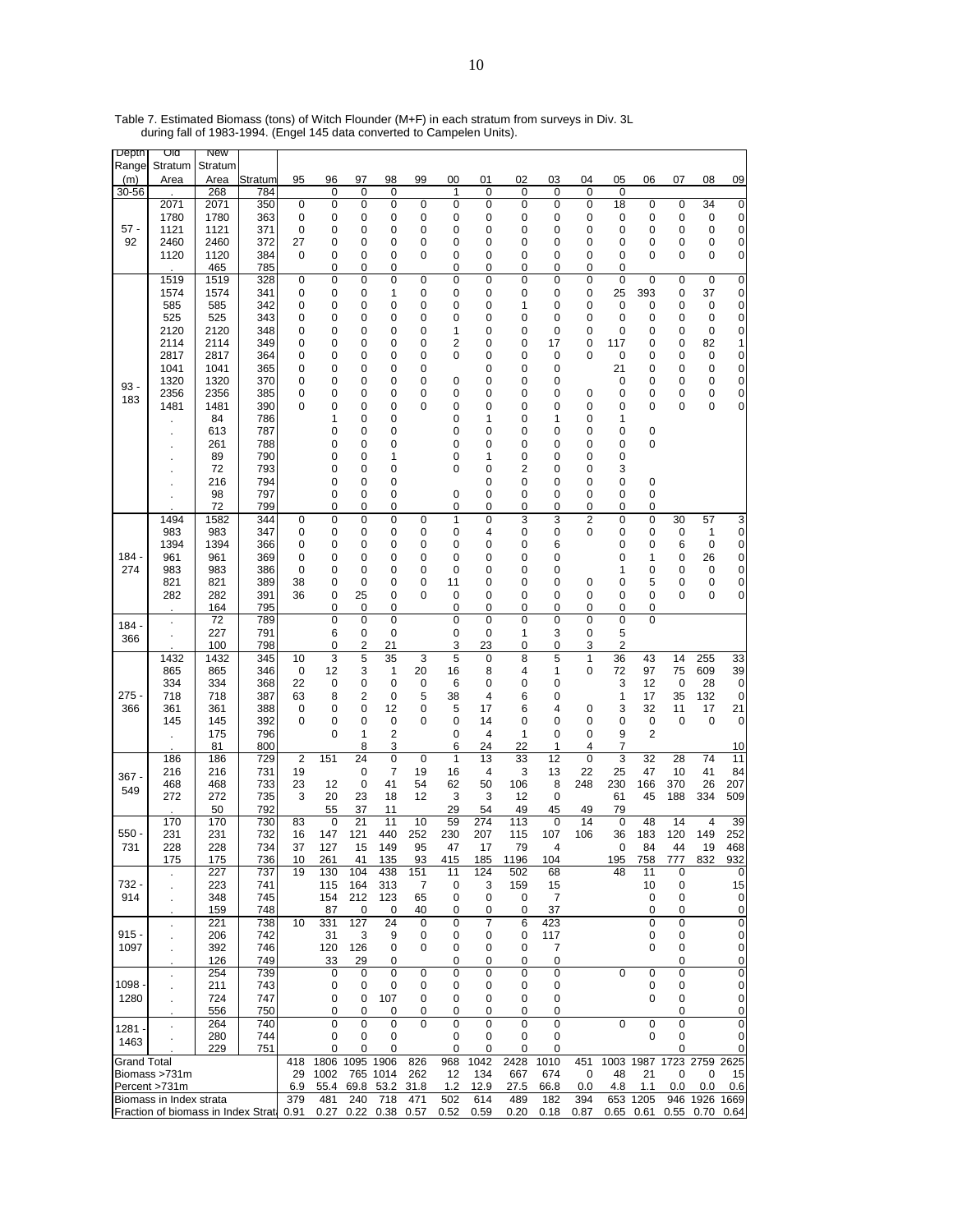| Depth              | Old                                                       | <b>New</b>                                                |                                                      |                                                         |                                                       |                                                      |                                                                |                                                                 |                                                       |                                                            |                                                         |                                                                  |                                                                              |                                                                             |                                            |                                                                      |                                                 |                                                  |                                                        |                                               |                                                                                                      |
|--------------------|-----------------------------------------------------------|-----------------------------------------------------------|------------------------------------------------------|---------------------------------------------------------|-------------------------------------------------------|------------------------------------------------------|----------------------------------------------------------------|-----------------------------------------------------------------|-------------------------------------------------------|------------------------------------------------------------|---------------------------------------------------------|------------------------------------------------------------------|------------------------------------------------------------------------------|-----------------------------------------------------------------------------|--------------------------------------------|----------------------------------------------------------------------|-------------------------------------------------|--------------------------------------------------|--------------------------------------------------------|-----------------------------------------------|------------------------------------------------------------------------------------------------------|
| Range<br>(m)       | Stratum<br>Area                                           | Stratum<br>Area                                           | Stratum                                              | 77                                                      | 78                                                    | 79                                                   | 80                                                             | 81                                                              | 82                                                    | 83                                                         | 84                                                      | 85                                                               | 86                                                                           | 87                                                                          | 88                                         | 89                                                                   | 90                                              | 91                                               | 92                                                     | 93                                            |                                                                                                      |
| $101 -$<br>200     | 1427<br>1823<br>2582<br>2246                              | 633<br>1594<br>1870<br>2264<br>733<br>778                 | 201<br>205<br>206<br>207<br>237<br>238               | $\Omega$<br>$\Omega$<br>129<br>$\Omega$                 | 0<br>0<br>0<br>0                                      | 0<br>0<br>0<br>$\Omega$                              | 0<br>0<br>0<br>0                                               | 0<br>$\Omega$<br>0<br>$\Omega$                                  | 0<br>21<br>59<br>21                                   | 0<br>$\Omega$<br>0<br>$\Omega$                             | 65<br>$\mathbf 0$<br>$\mathbf 0$<br>$\Omega$            | 0<br>0<br>0<br>$\Omega$                                          | 0<br>0<br>0<br>0                                                             | 0<br>$\mathbf 0$<br>0<br>$\Omega$                                           | 0<br>0<br>0<br>$\mathbf 0$                 | 0<br>0<br>0<br>$\Omega$                                              | 0<br>0<br>0<br>$\Omega$                         | 0<br>0<br>0<br>0                                 | 0<br>0<br>0<br>$\Omega$                                | 0<br>0<br>0<br>0<br>$\Omega$                  | $\frac{94}{0}$<br>$\mathbf 0$<br>$\mathbf 0$<br>$\mathbf 0$<br>$\mathbf 0$<br>$\mathbf 0$            |
| $201 -$<br>300     | 440<br>1608<br>774<br>1725<br>1171<br>1270<br>1428<br>508 | 621<br>680<br>1035<br>1583<br>1341<br>1302<br>2196<br>530 | 202<br>209<br>210<br>213<br>214<br>215<br>228<br>234 | 0<br>158<br>142<br>386<br>268<br>218<br>565<br>$\Omega$ | 0<br>37<br>46<br>271<br>69<br>22<br>262<br>42         | 0<br>32<br>106<br>203<br>$\Omega$<br>29<br>393<br>35 | 0<br>147<br>405<br>326<br>97<br>$\Omega$<br>746<br>$\mathbf 0$ | 0<br>$\mathbf 0$<br>35<br>435<br>64<br>35<br>196<br>$\mathbf 0$ | 0<br>80<br>124<br>475<br>141<br>78<br>825<br>$\Omega$ | 0<br>158<br>$\Omega$<br>308<br>101<br>0<br>295<br>$\Omega$ | 0<br>32<br>373<br>190<br>40<br>58<br>421<br>$\mathbf 0$ | 0<br>147<br>$\Omega$<br>185<br>134<br>$\Omega$<br>56<br>$\Omega$ | 0<br>$\mathbf 0$<br>$\mathbf 0$<br>185<br>81<br>$\Omega$<br>1080<br>$\Omega$ | 0<br>$\mathbf 0$<br>53<br>158<br>$\Omega$<br>$\Omega$<br>112<br>$\mathbf 0$ | 0<br>0<br>30<br>27<br>$\Omega$<br>196<br>0 | 0<br>$\mathbf 0$<br>53<br>53<br>54<br>$\Omega$<br>393<br>$\mathbf 0$ | 0<br>37<br>0<br>0<br>32<br>$\Omega$<br>229<br>0 | 0<br>0<br>0<br>0<br>0<br>0<br>0<br>0             | 0<br>0<br>0<br>0<br>0<br>$\Omega$<br>79<br>$\mathbf 0$ | 0<br>0<br>0<br>0<br>0<br>$\Omega$<br>101<br>0 | ण<br>$\mathbf 0$<br>$\mathbf 0$<br>$\mathbf 0$<br>$\Omega$<br>$\Omega$<br>$\mathbf 0$<br>$\mathbf 0$ |
| 301<br>400         | 480<br>448<br>330<br>384<br>441<br>567                    | 487<br>588<br>251<br>360<br>450<br>536                    | 203<br>208<br>211<br>216<br>222<br>229               | $\overline{0}$<br>339<br>545<br>$\Omega$<br>303<br>312  | $\overline{0}$<br>62<br>306<br>$\Omega$<br>182<br>292 | -0<br>139<br>148<br>40<br>45<br>175                  | $\Omega$<br>508<br>390<br>40<br>152<br>331                     | 0<br>154<br>91<br>106<br>212<br>117                             | 66<br>924<br>340<br>106<br>465<br>195                 | 154<br>123<br>23<br>123<br>101<br>214                      | $\Omega$<br>144<br>136<br>$\Omega$<br>40<br>130         | $\Omega$<br>965<br>106<br>$\Omega$<br>61<br>52                   | 33<br>123<br>23<br>79<br>$\Omega$<br>1846                                    | 0<br>$\mathbf 0$<br>45<br>26<br>$\Omega$<br>260                             | 0<br>0<br>$\mathbf 0$<br>26<br>394<br>364  | 22<br>123<br>68<br>26<br>61<br>1664                                  | 0<br>0<br>0<br>0<br>0<br>78                     | 0<br>0<br>$\mathbf 0$<br>$\mathbf 0$<br>20<br>26 | 0<br>0<br>0<br>0<br>0<br>130                           | 0<br>0<br>$\mathbf 0$<br>0<br>$\Omega$<br>221 | $\overline{0}$<br>$\mathbf 0$<br>$\mathbf 0$<br>$\mathbf 0$<br>0<br>25                               |
| $401 -$<br>500     | 354<br>268<br>180<br>686<br>420                           | 288<br>241<br>158<br>598<br>414<br>133                    | 204<br>217<br>223<br>227<br>235<br>240               | 73<br>$\Omega$<br>12<br>165<br>1343                     | ᠊ᢐ<br>$\mathbf 0$<br>$\mathbf 0$<br>189<br>$\Omega$   | 73<br>18<br>$\mathbf 0$<br>47<br>664                 | $\mathbf 0$<br>$\mathbf 0$<br>566<br>549                       | -97<br>$\mathbf 0$<br>37<br>189<br>664                          | 130<br>0<br>$\mathbf 0$<br>396<br>578                 | 16<br>$\mathbf 0$<br>$\mathbf 0$<br>283<br>1358            | 122<br>50<br>126<br>770                                 | 0<br>$\Omega$<br>$\mathbf 0$<br>212<br>520                       | 97<br>74<br>248<br>409<br>376                                                | 24<br>92<br>161<br>684<br>289                                               | 73<br>74<br>124<br>220<br>$\Omega$         | -97<br>92<br>111<br>354<br>202                                       | 24<br>18<br>37<br>4404<br>173                   | ত<br>$\mathbf 0$<br>66<br>661<br>96              | ℧<br>$\mathbf 0$<br>33<br>330<br>19                    | O<br>$\Omega$<br>76<br>329<br>$\Omega$<br>348 | ਾ<br>155<br>145<br>$\mathbf 0$<br>304<br>140                                                         |
| $501 -$<br>750     | 664<br>420<br>270<br>237                                  | 557<br>362<br>228<br>185<br>120                           | 212<br>218<br>224<br>230<br>239                      | 2147<br>0<br>0<br>$\Omega$                              | 183<br>0<br>$\mathbf 0$<br>$\mathbf 0$                | 868<br>$\Omega$                                      | 228<br>0<br>0<br>16                                            | 731<br>$\mathbf 0$<br>0<br>0                                    | 1461<br>0<br>0<br>$\Omega$                            | 1705<br>0<br>0<br>$\Omega$                                 | 1127<br>$\mathbf 0$<br>16                               | 1621<br>29<br>$\mathbf 0$<br>$\Omega$                            | 4658<br>0<br>56<br>65                                                        | 1302<br>58<br>56<br>16                                                      | 685<br>173<br>204<br>147                   | 891<br>144<br>186<br>782                                             | 1218<br>87<br>19<br>1695                        | 411<br>29<br>111<br>4548                         | 365<br>$\mathbf 0$<br>74<br>880                        | 77<br>100<br>$\mathbf 0$<br>471<br>0          | 281<br>199<br>146<br>382<br>$\Omega$                                                                 |
| $751 -$<br>1000    | 213<br>182<br>122                                         | 283<br>186<br>193                                         | 219<br>231<br>236                                    | 0<br>0                                                  | 0                                                     |                                                      | 0                                                              | 0<br>25                                                         | 0<br>0                                                | 0<br>0<br>$\Omega$                                         | 0<br>$\mathbf 0$                                        | 0<br>0<br>0                                                      | 0<br>0<br>$\Omega$                                                           | 0<br>0<br>$\Omega$                                                          | 0<br>0<br>8                                | 0                                                                    | 0<br>0<br>59                                    | 0<br>939<br>34                                   | 0<br>401<br>151                                        | 156<br>512<br>199                             | 58<br>375<br>159                                                                                     |
| $1001 -$<br>1250   | 324<br>177<br>236                                         | 303<br>195<br>228                                         | 220<br>225<br>232                                    | 0<br>0                                                  | 0<br>0                                                |                                                      |                                                                |                                                                 |                                                       |                                                            |                                                         |                                                                  |                                                                              |                                                                             |                                            |                                                                      |                                                 |                                                  |                                                        |                                               |                                                                                                      |
| $1251 -$<br>1500   | 286<br>180<br>180                                         | 330<br>201<br>237                                         | 221<br>226<br>233                                    |                                                         | $\mathbf 0$                                           |                                                      |                                                                |                                                                 |                                                       |                                                            |                                                         |                                                                  |                                                                              |                                                                             |                                            |                                                                      |                                                 |                                                  |                                                        |                                               |                                                                                                      |
| <b>Grand Total</b> |                                                           |                                                           |                                                      | 7106                                                    | 1962                                                  | 3016                                                 | 4503                                                           | 3190                                                            | 6486                                                  | 4963                                                       | 3840                                                    | 4089                                                             | 9432                                                                         | 3337                                                                        | 2746                                       | 5377                                                                 | 8110                                            | 6941                                             | 2463                                                   | 2588                                          | 2369                                                                                                 |
| Percent >1000m     | Abundance >1000m                                          |                                                           |                                                      | $\Omega$<br>0.0                                         | $\mathbf 0$<br>0.0                                    | $\Omega$<br>0.0                                      | $\mathbf 0$<br>0.0                                             | $\Omega$<br>0.0                                                 | $\Omega$<br>0.0                                       | 0<br>0.0                                                   | $\mathbf 0$<br>0.0                                      | $\Omega$<br>0.0                                                  | $\mathbf 0$<br>0.0                                                           | $\Omega$<br>0.0                                                             | 0<br>0.0                                   | $\Omega$<br>0.0                                                      | $\Omega$<br>0.0                                 | $\Omega$<br>0.0                                  | $\Omega$<br>0.0                                        | $\Omega$<br>0.0                               | $\mathbf 0$<br>0.0                                                                                   |

Table 8. Abundance (000s) per stratum of Witch Flounder (M+F) from surveys in Div. 2J during fall of 1977-2009. Engel 145 data converted to Campel Units.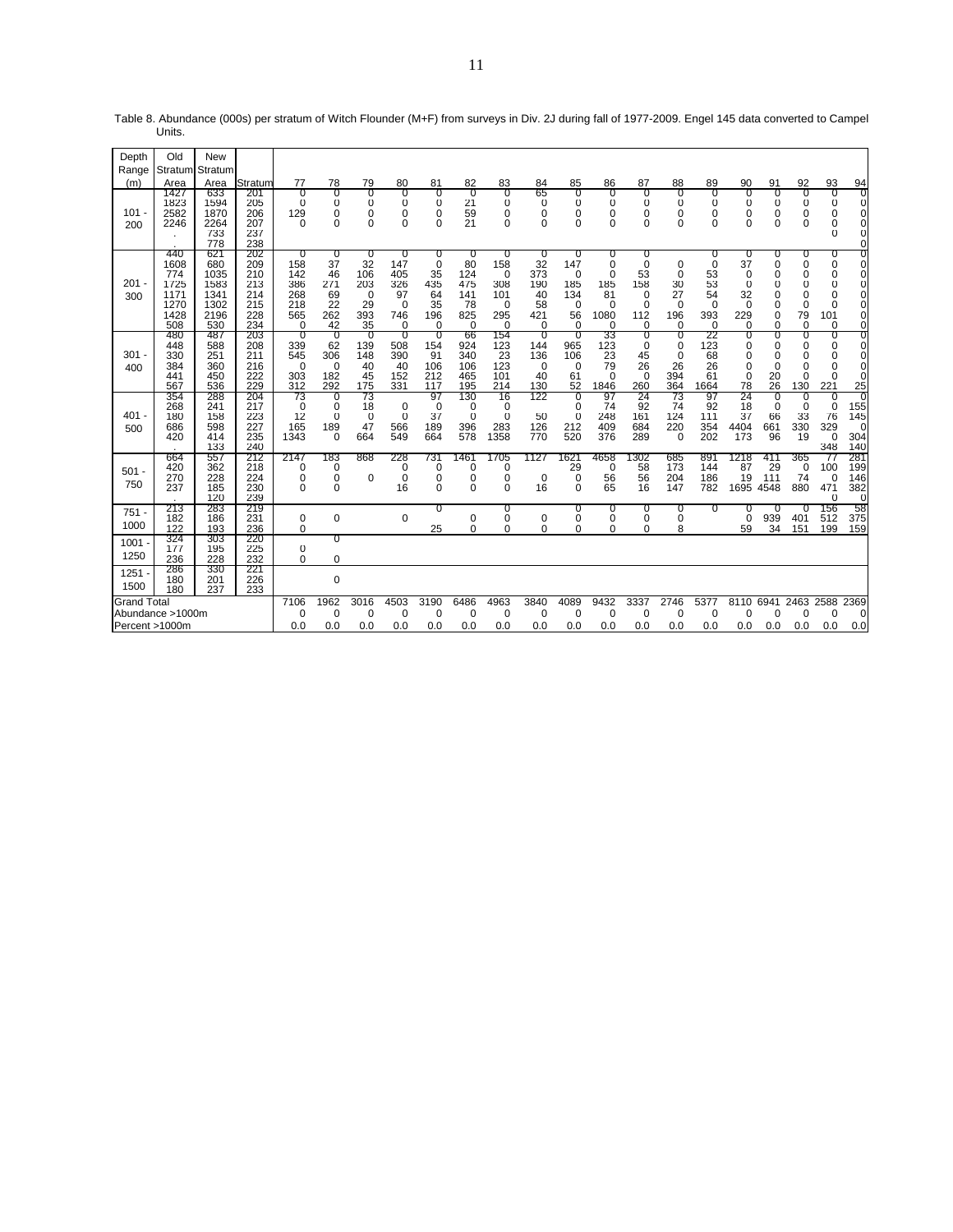| Depth<br>Range     | Old<br>Stratum                                            | <b>New</b><br>Stratum                                     |                                                      |                                                 |                                      |                                                    |                                                 |                                       |                                                           |                                                          |                                       |                                      |                                            |                                                     |                                                    |                                             |                                              |                                                      |
|--------------------|-----------------------------------------------------------|-----------------------------------------------------------|------------------------------------------------------|-------------------------------------------------|--------------------------------------|----------------------------------------------------|-------------------------------------------------|---------------------------------------|-----------------------------------------------------------|----------------------------------------------------------|---------------------------------------|--------------------------------------|--------------------------------------------|-----------------------------------------------------|----------------------------------------------------|---------------------------------------------|----------------------------------------------|------------------------------------------------------|
| (m)                | Area                                                      | Area                                                      | Stratum                                              | 95                                              | 96                                   | 97                                                 | 98                                              | 99                                    | 00                                                        | 01                                                       | 02                                    | 03                                   | 04                                         | 05                                                  | 06                                                 | 07                                          | 08                                           | 09                                                   |
| $101 -$<br>200     | 1427<br>1823<br>2582<br>2246                              | 633<br>1594<br>1870<br>2264<br>733<br>778                 | 201<br>205<br>206<br>207<br>237<br>238               | 0<br>0<br>$\Omega$                              | 0<br>0<br>0<br>0<br>0<br>0           | 0<br>0<br>0<br>0<br>$\Omega$<br>$\Omega$           | 0<br>0<br>0<br>0<br>0<br>0                      | 0<br>0<br>0<br>0<br>0<br>0            | 0<br>0<br>0<br>0<br>$\Omega$<br>$\Omega$                  | 0<br>0<br>0<br>0<br>0<br>0                               | 0<br>0<br>0<br>0<br>0<br>0            | 0<br>0<br>0<br>0<br>0<br>0           | 0<br>0<br>0<br>0<br>0<br>0                 | O<br>0<br>0<br>0<br>0<br>0                          | 0<br>0<br>0<br>0<br>0<br>$\Omega$                  | 0<br>0<br>0<br>0<br>0<br>0                  | O<br>0<br>0<br>0<br>$\Omega$<br>$\Omega$     | O<br>0<br>0<br>$\overline{0}$<br>0<br>$\overline{0}$ |
| $201 -$<br>300     | 440<br>1608<br>774<br>1725<br>1171<br>1270<br>1428<br>508 | 621<br>680<br>1035<br>1583<br>1341<br>1302<br>2196<br>530 | 202<br>209<br>210<br>213<br>214<br>215<br>228<br>234 | 0<br>0<br>0<br>0<br>0<br>0<br>0                 | 0<br>0<br>0<br>0<br>0<br>0<br>0<br>0 | 0<br>$\Omega$<br>0<br>0<br>0<br>0<br>$\Omega$<br>0 | 0<br>0<br>0<br>36<br>$\mathbf 0$<br>0<br>0<br>0 | 0<br>0<br>0<br>0<br>0<br>0<br>0<br>0  | 0<br>$\Omega$<br>0<br>$\Omega$<br>0<br>0<br>$\Omega$<br>0 | 0<br>0<br>0<br>0<br>0<br>0<br>$\mathbf 0$<br>$\mathbf 0$ | 0<br>0<br>0<br>0<br>0<br>0<br>38<br>0 | 0<br>0<br>0<br>0<br>0<br>0<br>0<br>0 | 0<br>0<br>0<br>0<br>0<br>0<br>0<br>0       | 0<br>$\Omega$<br>0<br>0<br>0<br>0<br>38<br>$\Omega$ | 0<br>$\Omega$<br>0<br>0<br>0<br>0<br>$\Omega$<br>0 | 0<br>0<br>0<br>0<br>0<br>0<br>0<br>0        | 0<br>0<br>0<br>$\Omega$<br>0<br>0<br>49<br>0 | 0<br>0<br>0<br>0<br>0<br>0<br>0<br>0                 |
| $301 -$<br>400     | 480<br>448<br>330<br>384<br>441<br>567                    | 487<br>588<br>251<br>360<br>450<br>536                    | 203<br>208<br>211<br>216<br>222<br>229               | 0<br>0<br>0<br>0<br>$\Omega$<br>0               | 0<br>0<br>0<br>25<br>58<br>0         | 0<br>$\Omega$<br>0<br>0<br>$\Omega$<br>$\Omega$    | 0<br>0<br>0<br>$\mathbf 0$<br>62<br>$\mathbf 0$ | 0<br>0<br>0<br>0<br>62<br>0           | 0<br>$\Omega$<br>0<br>$\Omega$<br>0<br>37                 | 0<br>0<br>0<br>0<br>$\Omega$<br>33                       | 0<br>0<br>0<br>25<br>0<br>0           | 0<br>0<br>0<br>0<br>$\Omega$<br>37   | 0<br>81<br>0<br>0<br>$\Omega$<br>37        | 0<br>0<br>0<br>$\Omega$<br>$\Omega$<br>147          | 0<br>0<br>0<br>25<br>31<br>111                     | 0<br>0<br>$\Omega$<br>25<br>$\Omega$<br>184 | 0<br>0<br>0<br>0<br>$\Omega$<br>$\Omega$     | 0<br>0<br>17<br>0<br>35<br>295                       |
| $401 -$<br>500     | 354<br>268<br>180<br>686<br>420                           | 288<br>241<br>158<br>598<br>414<br>133                    | 204<br>217<br>223<br>227<br>235<br>240               | 0<br>0<br>$\Omega$<br>0<br>$\Omega$<br>$\Omega$ | 0<br>33<br>75<br>0<br>51<br>146      | 0<br>66<br>43<br>206<br>28<br>55                   | 0<br>31<br>19<br>329<br>85<br>45                | 0<br>0<br>0<br>535<br>$\Omega$<br>137 | 0<br>$\Omega$<br>0<br>$\Omega$<br>37                      | 0<br>0<br>43<br>206<br>0<br>76                           | 0<br>0<br>12<br>47<br>65<br>0         | O<br>19<br>22<br>0<br>$\Omega$<br>18 | O<br>66<br>$\mathbf 0$<br>129<br>342<br>46 | O<br>50<br>36<br>165<br>114<br>82                   | 0<br>17<br>54<br>329<br>57<br>119                  | 0<br>0<br>54<br>329<br>85<br>106            | 0<br>$\Omega$<br>42<br>219<br>304<br>49      | 17<br>11<br>247<br>28<br>312                         |
| $501 -$<br>750     | 664<br>420<br>270<br>237                                  | 557<br>362<br>228<br>185<br>120                           | 212<br>218<br>224<br>230<br>239                      | 306<br>17<br>31<br>827<br>0                     | 217<br>199<br>78<br>582<br>0         | 268<br>75<br>141<br>865<br>$\mathbf 0$             | 690<br>50<br>84<br>102<br>0                     | 536<br>47<br>16<br>674<br>0           | 460<br>50<br>94<br>165<br>0                               | 68<br>0<br>72<br>130<br>0                                | 115<br>0<br>16<br>29<br>0             | 115<br>22<br>$\mathbf 0$<br>216<br>0 | 575<br>149<br>$\Omega$<br>153<br>$\Omega$  | 996<br>50<br>16<br>407<br>0                         | 1396<br>50<br>110<br>394<br>0                      | 2271<br>25<br>31<br>153<br>0                | 3317<br>25<br>81<br>191<br>11                | 1724<br>171<br>31<br>509<br>0                        |
| $751 -$<br>1000    | 213<br>182<br>122                                         | 283<br>186<br>193                                         | 219<br>231<br>236                                    | 39<br>563<br>25                                 | 58<br>26<br>133                      | 39<br>90<br>13                                     | 78<br>832<br>38                                 | 0<br>461<br>66                        | 17<br>1011<br>80                                          | 16<br>205<br>173                                         | 62<br>951<br>80                       | 71<br>44<br>133                      | 58<br>234<br>$\Omega$                      | O<br>154<br>0                                       | O<br>$\Omega$<br>27                                | O<br>26<br>0                                | 26                                           | 0<br>0<br>0                                          |
| $1001 -$<br>1250   | 324<br>177<br>236                                         | 303<br>195<br>228                                         | 220<br>225<br>232                                    |                                                 | -42<br>0<br>0                        | 0<br>0<br>0                                        | 0<br>0<br>0                                     | 13<br>0                               | 0<br>13<br>$\Omega$                                       | 0<br>12<br>63                                            | 19<br>0<br>0                          | 0<br>0<br>18                         | 0<br>0<br>0                                | 0<br>0<br>0                                         | 0<br>0<br>0                                        | 0<br>0<br>0                                 | 0<br>0                                       | 0<br>0<br>0                                          |
| $1251 -$<br>1500   | 286<br>180<br>180                                         | 330<br>201<br>237                                         | 221<br>226<br>233                                    |                                                 | σ<br>0<br>0                          | 0<br>0<br>0                                        | 0<br>$\mathbf 0$<br>23                          | σ<br>0<br>0                           | σ<br>0<br>$\Omega$                                        | ℧<br>0<br>0                                              | 23<br>0<br>16                         | 0<br>0<br>0                          | 0<br>0<br>0                                | 0<br>0<br>0                                         | 0<br>0<br>0                                        | 0<br>0<br>0                                 | 0                                            | 0<br>0<br>0                                          |
| <b>Grand Total</b> | Abundance >1000m<br>Percent >1000m                        |                                                           |                                                      | 1808<br>$\Omega$<br>0.0                         | 1724<br>42<br>2.4                    | 890<br>$\Omega$<br>0.0                             | 2505<br>23<br>0.9                               | 2548<br>13<br>0.5                     | 964<br>13<br>0.7                                          | 1096<br>75<br>6.8                                        | 497<br>58<br>3.8                      | $\overline{715}$<br>18<br>2.5        | 1870<br>$\mathbf 0$<br>0.0                 | 2254<br>$\mathbf 0$<br>0.0                          | 2719<br>0<br>0.0                                   | 3290<br>0<br>0.0                            | 4313<br>0<br>0.0                             | 3398<br>0<br>0.0                                     |

Table 9. Abundance (000s) per stratum of Witch Flounder (M+F) from surveys in Div. 2J during fall of 1995-2009.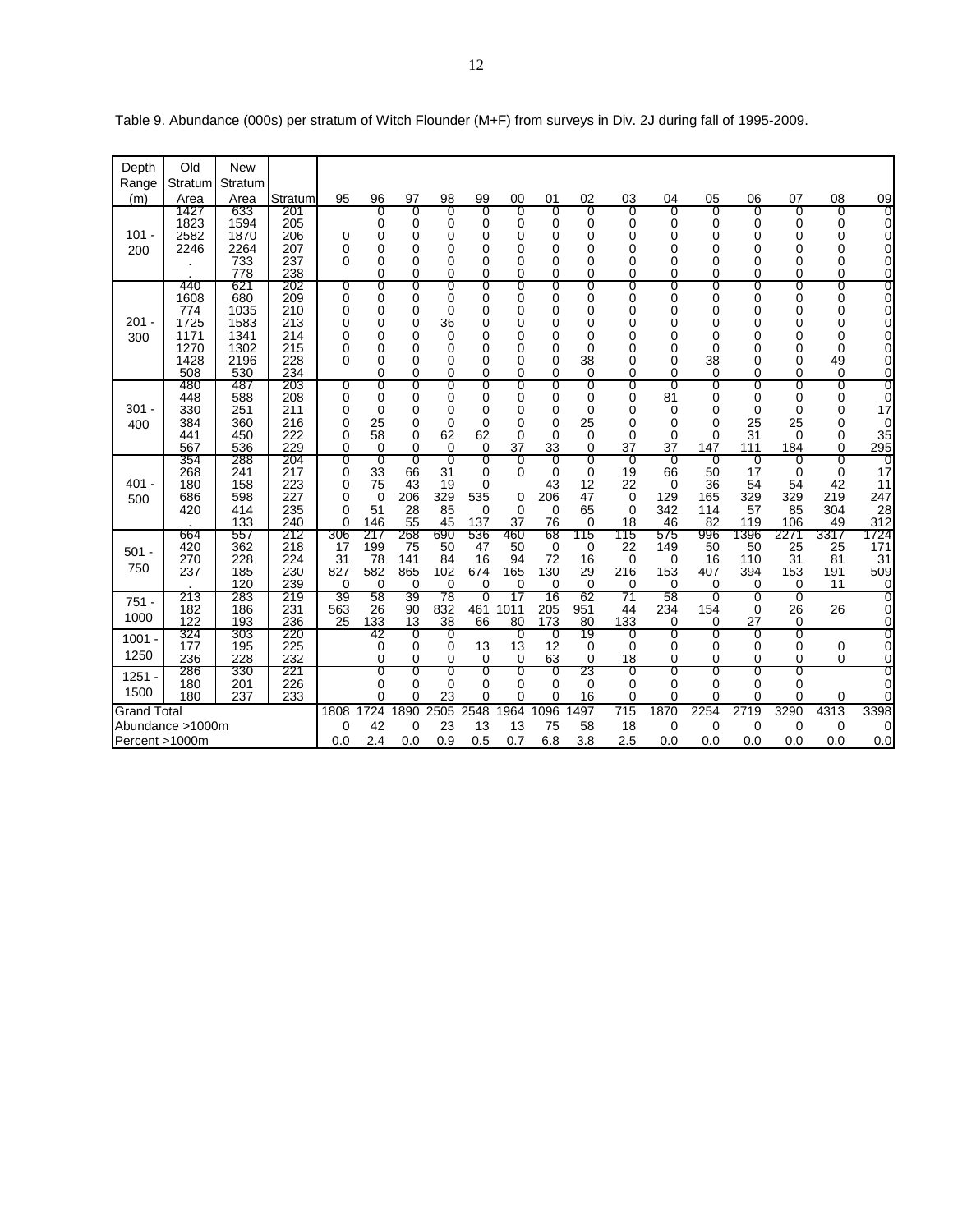| Depth          | Old              | New             |            |                  |              |              |              |              |              |              |              |             |             |                  |                    |               |                         |                            |                   |                               |
|----------------|------------------|-----------------|------------|------------------|--------------|--------------|--------------|--------------|--------------|--------------|--------------|-------------|-------------|------------------|--------------------|---------------|-------------------------|----------------------------|-------------------|-------------------------------|
| Range<br>(m)   | Stratum<br>Area  | Stratum<br>Area | Stratum    | 78               | 79           | 80           | 81           | 82           | 83           | 84           | 85           | 86          | 87          | 88               | 89                 | 90            | 91                      | 92                         | 93                | 94                            |
|                |                  | 798             | 608        |                  |              |              |              |              |              |              |              |             |             |                  |                    |               |                         |                            |                   |                               |
|                | ×                | 445             | 612        |                  |              |              |              |              |              |              |              |             |             |                  |                    |               |                         |                            |                   |                               |
| $101 -$        |                  | 250             | 616        |                  |              |              |              |              |              |              |              |             |             |                  |                    |               |                         |                            |                   |                               |
| 200            | 1455             | 1347            | 618        |                  |              |              |              |              |              | 0            | 0            | 0           | 0           | 0                | $\pmb{0}$          | 0             | $\mathbf 0$             | $\mathbf 0$                | 0                 | 0                             |
|                | 1588             | 1753            | 619        |                  |              |              |              |              |              | $\Omega$     | $\mathbf 0$  | $\Omega$    | $\Omega$    | $\Omega$         | 0                  | 0             | $\Omega$                | $\mathbf 0$                | 0                 | $\mathbf 0$                   |
|                |                  | 342             | 609        |                  |              |              |              |              |              |              |              |             |             |                  |                    |               |                         |                            |                   |                               |
|                | ×                | 573             | 611        |                  |              |              |              |              |              |              |              |             |             |                  |                    |               |                         |                            |                   |                               |
|                |                  | 251             | 615        |                  |              |              |              |              |              |              |              |             |             |                  |                    |               |                         |                            |                   |                               |
|                | 2709             | 2545            | 620        | 963              | 1975         | 621          | 149          | 166          | 112          | 115          | 80           | 124         | $\mathbf 0$ | 0<br>$\mathbf 0$ | $\mathbf 0$        | 0<br>$\Omega$ | 0                       | 0                          | 0                 | 0                             |
| $201 -$        | 2859<br>668      | 2537<br>1105    | 621<br>624 | 1999<br>525      | 5148<br>230  | 696<br>161   | 286<br>597   | 169<br>459   | 688<br>184   | 253<br>368   | 393<br>161   | 28<br>92    | 66<br>31    | 0                | 486<br>$\mathbf 0$ | 23            | $\Omega$<br>$\Omega$    | $\mathbf 0$<br>$\mathbf 0$ | $\mathbf 0$<br>22 | $\mathbf 0$<br>$\overline{0}$ |
| 300            | 447              |                 | 632        | 553              | 769          | 261          | 646          | 512          | 492          |              | 225          | 92          | 31          | 31               | 61                 | $\mathbf 0$   | 6                       | 57                         |                   |                               |
|                | 1618             | 1555            | 634        | 841              | 835          | 1272         | 668          | 911          | 223          | 890          | 544          | 267         | 283         | 482              | 254                | $\Omega$      | $\Omega$                | 240                        | 13                | $\mathbf 0$                   |
|                | 1274             | 1274            | 635        | 1694             | 1906         | 1782         | 1577         | 876          | 584          | 2432         | 1127         | 29          | 146         | 456              | 175                | 29            | 0                       | 58                         | 0                 | $\mathbf 0$                   |
|                | 1455             | 1455            | 636        | 1716             | 1716         | 1887         | 1168         | 961          | 634          | 2927         | 976          | 400         | 486         | 767              | 240                | 29            | 0                       | $\mathbf 0$                | $\mathbf 0$       | $\mathbf 0$                   |
|                | 1132             | 1132            | 637        | 1609             | 3292         | 1972         | 2362         | 2380         | 4765         | 3530         | 3315         | 740         | 960         | 195              | 156                | 0             | $\Omega$                | 52                         | 52                | $\mathbf 0$                   |
|                |                  | 256             | 610        |                  |              |              |              |              |              |              |              |             |             |                  |                    |               |                         |                            |                   |                               |
|                | ×                | 263             | 614        |                  |              |              |              |              |              |              |              |             |             |                  |                    |               |                         |                            |                   |                               |
|                |                  | 593             | 617        |                  |              |              |              |              |              |              |              |             |             |                  |                    |               |                         |                            | 0                 | 0                             |
|                | 1027             | 494             | 623        | 871              | 989          | 871          | 742          | 480          | 871          | 565          | 918          | 283         | 537         | 311              | 47                 | 0             | $\Omega$                | $\mathbf 0$                | 0                 | 0                             |
|                | 850              | 888             | 625        | 1579             | 3976         | 1462         | 2572         | 585          | 2222         | 2081         | 1684         | 78          | 322         | 292              | 88                 | 0             | $\Omega$                | $\mathbf 0$                | 0                 | $\mathbf 0$                   |
| $301 -$        | 919              | 1113            | 626        | 8849<br>3603     | 11251        | 10644        | 1593         | 6928         | 4867         | 2865<br>2708 | 1618         | 63          | 582         | 126              | 329                | 0<br>0        | $\Omega$<br>$\mathbf 0$ | 42<br>149                  | $\mathbf 0$<br>0  | 0<br>0                        |
| 400            | 1085<br>499      | 1085<br>495     | 628<br>629 | 3032             | 8358<br>3672 | 5249<br>4915 | 1841<br>2791 | 3433<br>1476 | 6567<br>3638 | 1373         | 4229<br>2094 | 1692<br>526 | 896<br>732  | 269<br>755       | 634<br>412         | 103           | $\mathbf 0$             | 46                         | 182               | 136                           |
|                | 544              | 332             | 630        | 2769             | 1347         | 1122         | 1310         |              | 898          | 798          | 917          | 299         | 274         | 249              | 125                | $\mathbf 0$   | 0                       | 25                         | 30                | 0                             |
|                | 2179             | 2067            | 633        | 2964             | 3897         | 4526         | 2098         | 2955         | 3047         | 3627         | 2848         | 3559        | 1853        | 3485             | 3687               | 1063          | 360                     | 552                        | 600               | 57                            |
|                | 2059             | 2059            | 638        | 6833             | 15200        | 9725         | 9559         | 5910         | 6849         | 14417        | 12385        | 11330       |             | 7534 11400       | 5047               | 535           | 612                     | 317                        | 368               | 13                            |
|                | 1463             | 1463            | 639        | 2013             | 1157         | 2650         | 2013         | 1429         | 4025         | 5459         | 2792         | 2381        | 1236        | 3321             | 503                | 489           | 67                      | 24                         | 0                 | 226                           |
|                | $\mathbf{r}$     | 30              | 613        |                  |              |              |              |              |              |              |              |             |             |                  |                    |               |                         |                            |                   |                               |
|                | 632              | 691             | 622        | 2652             | 1942         | 3347         | 1608         | 1130         | 2260         | 978          | 1934         | 696         | 1478        | 203              | 290                | 130           | 58                      | 261                        | 238               | 0                             |
| $401 -$        | 1184             | 1255            | 627        | 6026             | 11618        | 12948 22938  |              | 18544        | 22232        | 18690        | 17311        | 7753        | 3882        | 7199             | 6271               | 1954          | 434                     | 271                        | 3625              | 367                           |
| 500            | 1202             | 1321            | 631        | 8515             | 5677         |              | 6338 13261   | 1819         |              | 8863 12666   | 11433        | 8019        | 3417        | 2563             | 1819               | 276           | 2563                    | 2260                       | 727               | 2453                          |
|                | 198              | 69              | 640        | 109              |              | 232          | 82           | 463          |              | 572          | 1716         | 2465        | 4017        | 2274             | 1648               | 245           | 245                     | 91                         | $\Omega$          | $\Omega$                      |
|                | 204              | 216<br>134      | 645<br>650 | 14               |              | $\mathbf 0$  | 14           | 412          | 295          | 2020         | 393          |             | 5837        | 1108             | 463                | 2357          | 196                     | 47                         | 188<br>25         | 119<br>5                      |
|                | 584              | 230             | 641        | 0                | $\mathbf 0$  | 80           | 161          | 60           | 241          | $\mathbf 0$  | 1004         |             | 2437        |                  |                    | 17031         | 1366                    | $\mathbf 0$                | 53                | $\overline{74}$               |
| $501 -$        | 333              | 325             | 646        | $\Omega$         | 0            | 46           | 23           | 46           | 710          | 92           | 122          |             | 115         |                  |                    | 527           | 366                     | 290                        | 209               | 462                           |
| 750            |                  | 359             | 651        |                  |              |              |              |              |              |              |              |             |             |                  |                    |               |                         |                            | 49                | 111                           |
| $751 -$        | 931              | 418             | 642        | $\mathbf 0$      |              | 64           | 0            | 43           |              | 128          | 128          |             | 128         |                  |                    | 4013          | 2177                    | 1089                       | 383               | 173                           |
| 1000           | 409              | 360             | 647        | $\Omega$         | 0            | 0            | 0            | $\mathbf 0$  |              |              | 38           |             |             |                  |                    | 534           | 1594                    | 506                        | 281               | 264                           |
|                |                  | 516             | 652        |                  |              |              |              |              |              |              |              |             |             |                  |                    |               |                         |                            | 899               | 355                           |
| $1001 -$       | 1266             | 733             | 643        | 0                | 0            |              |              |              |              |              |              |             |             |                  |                    |               |                         |                            |                   |                               |
| 1250           | 232              | 228             | 648        | 0                |              |              |              |              |              |              |              |             |             |                  |                    |               |                         |                            |                   |                               |
|                |                  | 531             | 653        |                  |              |              |              |              |              |              |              |             |             |                  |                    |               |                         |                            | 974               |                               |
| $1251 -$       | 954<br>263       | 474             | 644<br>649 | $\mathbf 0$<br>0 | 0            |              |              |              |              |              |              |             |             |                  |                    |               |                         |                            |                   |                               |
| 1500           |                  | 212<br>479      | 654        |                  |              |              |              |              |              |              |              |             |             |                  |                    |               |                         |                            |                   |                               |
| Grand Total    |                  |                 |            | 59729            | 84955        | 72872        | 70058        | 52146        | 75267        | 79553        | 70384        | 40917       | 37279       | 35486            | 22734              | 29338         | 10045                   | 6377                       | 8918              | 4815                          |
|                | Abundance >1000m |                 |            | 0                | 0            | 0            | 0            | 0            | 0            | 0            | 0            | 0           | 0           | 0                | 0                  | 0             | 0                       | 0                          | 974               | 0                             |
| Percent >1000m |                  |                 |            | 0.0              | 0.0          | 0.0          | 0.0          | 0.0          | 0.0          | 0.0          | 0.0          | 0.0         | 0.0         | 0.0              | 0.0                | 0.0           | 0.0                     |                            | $0.0$ 10.9        | 0.0                           |
|                |                  |                 |            |                  |              |              |              |              |              |              |              |             |             |                  |                    |               |                         |                            |                   |                               |

Table 10. Abundance (000s) per stratum of Witch Flounder (M+F) from surveys in Div. 3K during fall of 1978-1995. Engel 145 data converted to Campelen Units.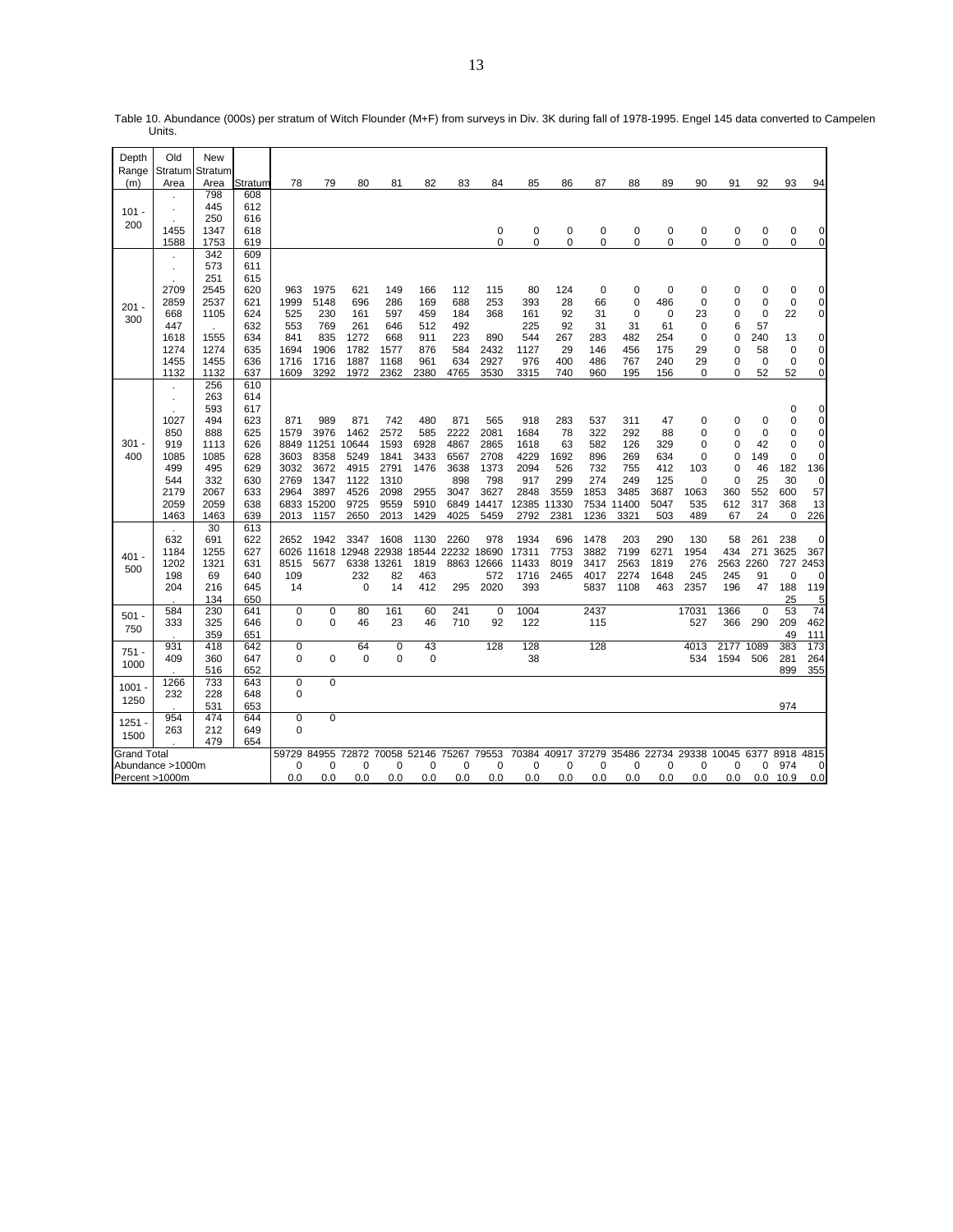| Depth              | Old              | <b>New</b>   |                        |         |                         |                   |                   |                               |                   |                 |                            |                   |                     |                   |             |                         |                            |                     |
|--------------------|------------------|--------------|------------------------|---------|-------------------------|-------------------|-------------------|-------------------------------|-------------------|-----------------|----------------------------|-------------------|---------------------|-------------------|-------------|-------------------------|----------------------------|---------------------|
| Range              | Stratum          | Stratum      |                        |         |                         |                   |                   |                               |                   |                 |                            |                   |                     |                   |             |                         |                            |                     |
| (m)                | Area             | Area<br>798  | Stra <u>tum</u><br>608 | 95      | 96<br>$\mathbf 0$       | 97<br>0           | 98<br>$\mathbf 0$ | 99                            | 00<br>$\mathbf 0$ | 01<br>0         | 02<br>$\mathbf 0$          | 03<br>$\mathbf 0$ | 04<br>0             | 05<br>$\mathbf 0$ | 06<br>0     | 07                      | 08                         | 09                  |
|                    |                  | 445          | 612                    |         | 0                       | 0                 | 0                 |                               | 31                | 0               | 0                          | 0                 | 0                   | 0                 | 0           |                         |                            |                     |
| $101 -$            |                  | 250          | 616                    |         | 0                       | 0                 | $\mathbf 0$       |                               | 0                 | 0               | 0                          | 0                 | 0                   |                   | 0           |                         |                            |                     |
| 200                | 1455             | 1347         | 618                    | 0       | 0                       | 0                 | 0                 | 0                             | 0                 | 0               | 0                          | 0                 | 0                   | 0                 | 0           | $\mathbf 0$             | 0                          | 0                   |
|                    | 1588             | 1753         | 619                    | 54      | 0                       | 0                 | 0                 | $\Omega$                      | 0                 | 0               | 0                          | 0                 | 0                   | 0                 | $\Omega$    | 0                       | 0                          | 0                   |
|                    |                  | 342          | 609                    |         | 0                       | 0                 | $\mathbf 0$       |                               | 0                 | 0               | $\mathbf 0$                | $\mathbf 0$       | 0                   | 0                 | 0           |                         |                            | 0                   |
|                    |                  | 573          | 611                    |         | 0                       | 0                 | 0                 |                               | 0                 | 0               | 0                          | 0                 | 0                   | 39                | 39          |                         |                            |                     |
|                    |                  | 251          | 615                    |         | 0                       | 0                 | 0                 |                               | 17                | $\mathbf 0$     | 0                          | 0                 | 0                   | 0                 | 35          |                         |                            |                     |
|                    | 2709             | 2545         | 620                    | 0       | 0                       | 0                 | 0                 | 0                             | 0                 | 0               | 0                          | 0                 | 0                   | 0                 | 0           | $\mathbf 0$             | $\mathbf 0$                | 0                   |
| $201 -$            | 2859             | 2537         | 621                    | 0       | 0                       | $\mathbf 0$       | 187               | $\mathbf 0$                   | 0                 | $\mathbf 0$     | $\mathbf 0$                | $\mathbf 0$       | 0                   | 0                 | 0           | 0                       | 0                          | $\mathbf 0$         |
| 300                | 668              | 1105         | 624                    | 0       | 0                       | 30                | 0                 | 57                            | 30                | 30              | $\Omega$                   | $\Omega$          | 30                  | 0                 | $\Omega$    | 0                       | $\Omega$                   | $\mathbf 0$         |
|                    | 447              |              | 632                    |         |                         |                   |                   |                               |                   |                 |                            |                   |                     |                   |             |                         |                            |                     |
|                    | 1618             | 1555<br>1274 | 634                    | 0<br>29 | $\mathbf 0$<br>$\Omega$ | $\mathbf 0$<br>70 | 0                 | $\mathbf 0$<br>$\overline{0}$ | $\mathbf 0$       | 0               | $\mathbf 0$<br>$\mathbf 0$ | $\mathbf 0$<br>0  | 0<br>0              | 61<br>52          | 0           | $\mathbf 0$<br>$\Omega$ | $\mathbf 0$<br>$\mathbf 0$ | 36<br>$\mathbf 0$   |
|                    | 1274<br>1455     | 1455         | 635<br>636             | 29      | 33                      | 67                | 105<br>0          | 0                             | 80<br>$\mathbf 0$ | $\pmb{0}$<br>71 | $\mathbf 0$                | 0                 | 0                   | 40                | 0           | $\mathbf 0$             | 100                        | $\mathbf 0$         |
|                    | 1132             | 1132         | 637                    | 0       | $\Omega$                | 31                | 62                | 145                           |                   | 31              | $\mathbf 0$                | $\mathbf 0$       | $\Omega$            | 31                | 0           | $\Omega$                | 147                        | <u>39</u>           |
|                    |                  | 256          | 610                    |         | 104                     | 18                | 53                |                               | 35                | 55              | 106                        | 16                | $\Omega$            | 53                | 65          |                         |                            |                     |
|                    |                  | 263          | 614                    |         | 36                      | 18                | 0                 |                               | 163               | 36              | 0                          | 0                 | 0                   | 0                 | 0           |                         |                            |                     |
|                    |                  | 593          | 617                    | 41      | 0                       | 27                | 51                | 0                             | 0                 | 0               | 0                          | 0                 | 0                   | 0                 | 0           | $\Omega$                | 0                          | 41                  |
|                    | 1027             | 494          | 623                    | 0       | 0                       | 0                 | 0                 | $\mathbf 0$                   | 0                 | $\mathbf 0$     | 0                          | 0                 | 0                   | 0                 | 0           | 0                       | $\mathbf 0$                | $\Omega$            |
|                    | 850              | 888          | 625                    | 41      | 24                      | 0                 | 31                | 31                            | 0                 | 35              | 0                          | 0                 | 31                  | 31                | 31          | $\Omega$                | 54                         | $\Omega$            |
| $301 -$            | 919              | 1113         | 626                    | 0       | 0                       | 122               | $\mathbf 0$       | 575                           | 364               | 306             | 0                          | $\Omega$          | 38                  | 54                | 170         | 1990                    | 531                        | 995                 |
| 400                | 1085             | 1085         | 628                    | 27      | 0                       | 30                | 0                 | 179                           | 269               | 114             | 0                          | 30                | 30                  | 0                 | 94          | 0                       | 203                        | 37                  |
|                    | 499              | 495          | 629                    | 306     | 34                      | 34                | 68                | 375                           | 280               | 45              | 0                          | 0                 | 34                  | 34                | 511         | 61                      | 291                        | 34                  |
|                    | 544              | 332          | 630                    | 0       | 46                      | 46                | 23                | 114                           | 101               | 15              | 20                         | 0                 | 0                   | 23                | 43          | 46                      | 188                        | 91                  |
|                    | 2179             | 2067         | 633                    | 67      | 221                     | 284               | 348               | 63                            | 190               | 135             | 72                         | 32                | 63                  | 284               | 71          | 352                     | 101                        | 308                 |
|                    | 2059             | 2059         | 638                    | 78      | 150                     | 157               | 661               | 602                           | 1020              | 617             | 252                        | 328               | 678                 | 552               | 560         | 2490                    | 2098                       | 750                 |
|                    | 1463             | 1463<br>30   | 639<br>613             | 115     | 34<br>$\overline{2}$    | 101<br>4          | 168<br>14         | 0                             | 0<br>220          | 0<br>14         | 93<br>9                    | 0<br>6            | 0<br>$\overline{c}$ | 161<br>10         | 0<br>10     | 335                     | 67                         | 140                 |
|                    | 632              | 691          | 622                    | 28      | 23                      | 32                | 95                | 0                             | 63                | 158             | 0                          | 0                 | 63                  | 60                | 0           | 32                      | 0                          | 36                  |
|                    | 1184             | 1255         | 627                    | 792     | 127                     | 1343              | 2244              | 660                           | 2012              | 773             | 362                        | 134               | 475                 | 387               | 1098        | 2676                    | 1435                       | 1906                |
| $401 -$            | 1202             | 1321         | 631                    | 537     | 178                     | 569               | 485               | 84                            | 628               | 314             | 212                        | 121               | 500                 | 682               | 165         | 575                     | 554                        | 654                 |
| 500                | 198              | 69           | 640                    | 0       | 38                      | 19                | 62                | 5                             | 47                | 138             | 9                          | 5                 | 160                 | 14                | 157         | 81                      | 194                        | 166                 |
|                    | 204              | 216          | 645                    | 0       | 149                     | 45                | 13                | 104                           | 74                | 110             | 74                         | 0                 | 0                   | 292               | 253         | 223                     | 53                         | 852                 |
|                    |                  | 134          | 650                    | 37      | 28                      | 147               | 313               | 179                           |                   | 166             | 99                         | 166               | 424                 | 57                | 571         | 565                     | 951                        | 339                 |
| $501 -$            | 584              | 230          | 641                    | 79      | 253                     | 190               | 506               | 378                           |                   | 791             | 156                        | 301               | 1946                | 232               | 1171        | 1130                    | 1086                       | 2832                |
| 750                | 333              | 325          | 646                    | 22      | 2209                    | 156               | 156               | 156                           | 797               | 536             | 786                        | 89                | 313                 | 291               | 22          | 1406                    | 250                        | 536                 |
|                    |                  | 359          | 651                    | 247     | 444                     | 771               | 444               | 571                           |                   | 1552            | 1242                       | 222               | 4864                | 2796              | 4889        | 4157                    | 3185                       | 6675                |
| $751 -$            | 931              | 418          | 642                    | 86      | 29                      | 0                 | 29                | 173                           | 597               | 33              | 58                         | 316               | 29                  | 1294              | 86          | 288                     | 29                         | 230                 |
| 1000               | 409              | 360          | 647                    | 50      | 173                     | 198               | 272               | 743                           | 0                 | 867             | 25                         | 347               | 672                 | 718               | 25          | 0                       |                            | 0                   |
|                    |                  | 516          | 652                    | 390     | 745                     | 1207              | 1526              | 177                           | 887               | 238             | 177                        | 1278              | 71                  | 1810              | $\mathbf 0$ | 674                     | 71                         | 1463                |
| $1001 -$           | 1266             | 733          | 643                    | 235     | $\mathbf 0$             | 0                 | 0                 | 34                            | 45                | $\mathbf 0$     | $\mathbf 0$                | 123               | $\mathbf 0$         | 34                | 0           | $\Omega$                |                            | $\mathbf 0$         |
| 1250               | 232              | 228<br>531   | 648<br>653             | 256     | 0<br>0                  | 0<br>0            | 0<br>0            | 0<br>37                       | 0<br>0            | 0<br>37         | 0<br>$\mathbf 0$           | 0<br>146          | 0<br>0              | 0<br>37           | 0<br>0      | 0<br>0                  | 0                          | 0<br>$\overline{0}$ |
|                    | 954              | 474          | 644                    | 0       | 0                       | 0                 | 0                 | $\mathbf 0$                   | 0                 | 0               | $\mathbf 0$                | $\mathbf 0$       | 0                   | $\mathbf 0$       | 0           | $\mathbf 0$             |                            | $\mathbf 0$         |
| $1251 -$           | 263              | 212          | 649                    |         | 0                       | 0                 | 0                 | 0                             | 0                 | 0               | $\mathbf 0$                | 0                 | 0                   | 0                 | 0           | 0                       |                            | 0                   |
| 1500               |                  | 479          | 654                    | 0       | 0                       | 0                 | 38                | 0                             | 0                 | 0               | 0                          | 0                 | 0                   | 0                 | 0           | 0                       |                            | 33                  |
| <b>Grand Total</b> |                  |              |                        | 3546    | 5081                    | 5716              | 7955              | 5441                          | 7952              | 7220            | 3752                       | 3659              | 10424               | 10129             | 10065       | 17080                   | 11589                      | 18194               |
|                    | Abundance >1000m |              |                        | 491     | 0                       | 0                 | 38                | 70                            | 45                | 37              | 0                          | 269               | 0                   | 70                | 0           | 0                       | 0                          | 33                  |
| Percent >1000m     |                  |              |                        | 13.8    | 0.0                     | 0.0               | 0.5               | 1.3                           | 0.6               | 0.5             | 0.0                        | 7.4               | 0.0                 | 0.7               | 0.0         | 0.0                     | 0.0                        | 0.2                 |

Table 11. Abundance (000s) per stratum of Witch Flounder (M+F) from surveys in Div. 3K during fall of 1995-2009.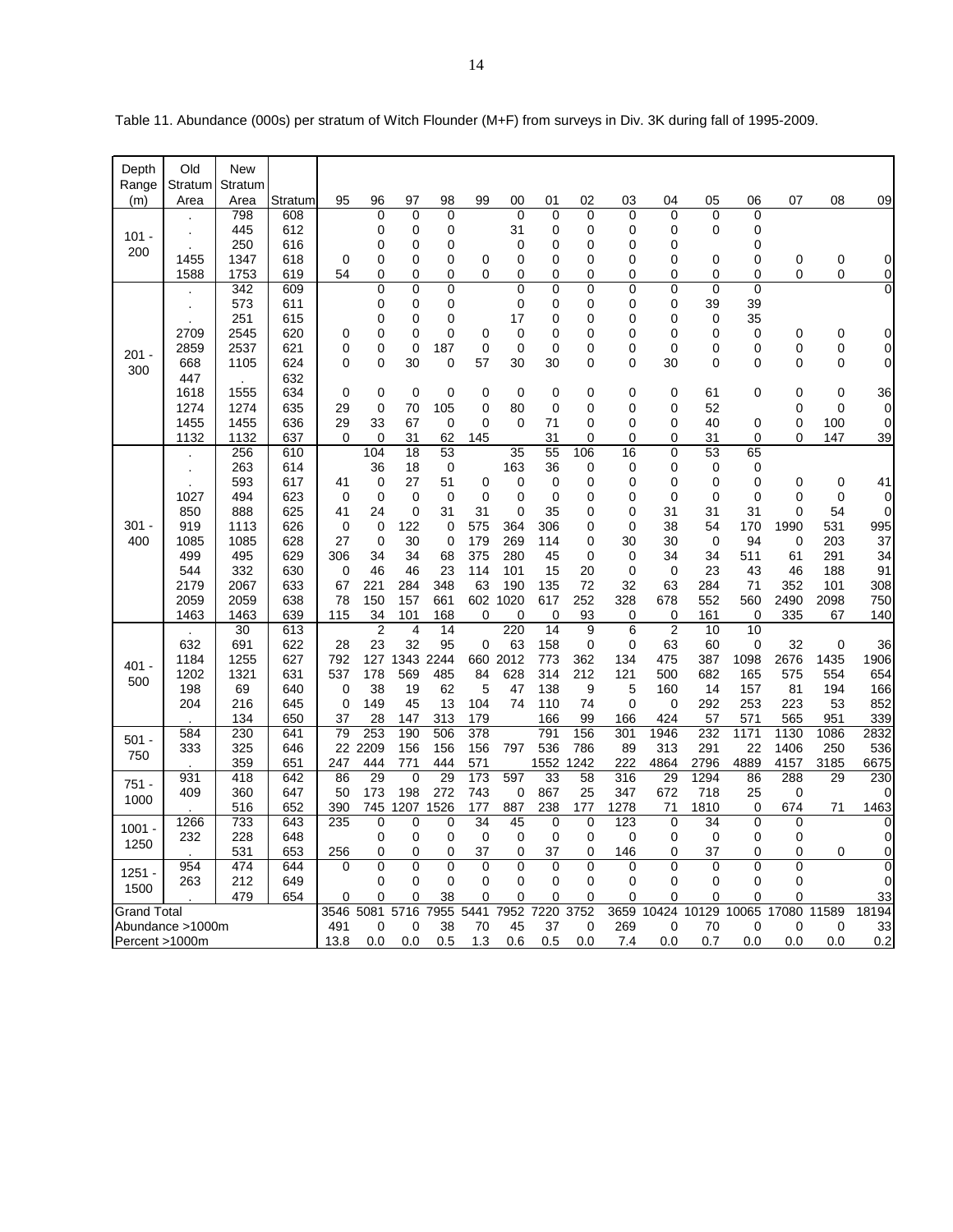| Depth                    | Old                                                                                                       | New                                                                                                                                   |                                                                                                                                   |                                                                                   |                                                               |                                                            |                                                         |                                                                     |                                                     |                                                                          |                                                                |                                                     |                                                          |                                                                                                            |
|--------------------------|-----------------------------------------------------------------------------------------------------------|---------------------------------------------------------------------------------------------------------------------------------------|-----------------------------------------------------------------------------------------------------------------------------------|-----------------------------------------------------------------------------------|---------------------------------------------------------------|------------------------------------------------------------|---------------------------------------------------------|---------------------------------------------------------------------|-----------------------------------------------------|--------------------------------------------------------------------------|----------------------------------------------------------------|-----------------------------------------------------|----------------------------------------------------------|------------------------------------------------------------------------------------------------------------|
| Range<br>(m)             | Stratum Stratum<br>Area                                                                                   | Area                                                                                                                                  | Stratum                                                                                                                           | 84                                                                                | 85                                                            | 86                                                         | 87                                                      | 88                                                                  | 89                                                  | 90                                                                       | 91                                                             | 92                                                  | 93                                                       | 94                                                                                                         |
| $30 -$<br>56             |                                                                                                           | 268                                                                                                                                   | 784                                                                                                                               |                                                                                   |                                                               |                                                            |                                                         |                                                                     |                                                     |                                                                          |                                                                |                                                     |                                                          |                                                                                                            |
| $57 -$<br>92             | 2071<br>1780<br>1121<br>2460<br>1120                                                                      | 2071<br>1780<br>1121<br>2460<br>1120<br>465                                                                                           | 350<br>363<br>371<br>372<br>384<br>785                                                                                            | 166<br>92<br>44<br>182<br>128                                                     | 0<br>0<br>0<br>0<br>0                                         | 0<br>35<br>0<br>0<br>0                                     | 0<br>0<br>0<br>0<br>0                                   | 0<br>0<br>0<br>26<br>0                                              | 0<br>0<br>0<br>0<br>0                               | 0<br>306<br>0<br>34<br>0                                                 | 0<br>43<br>0<br>13<br>$\mathbf 0$                              | 0<br>39<br>0<br>0<br>0                              | 0<br>0<br>0<br>0<br>0                                    | 0<br>0<br>0<br>0<br>0                                                                                      |
| $93 -$<br>183            | 1519<br>1574<br>585<br>525<br>2120<br>2114<br>2817<br>1041<br>1320<br>2356<br>1481<br>$\blacksquare$<br>× | 1519<br>1574<br>585<br>525<br>2120<br>2114<br>2817<br>1041<br>1320<br>2356<br>1481<br>84<br>613<br>261<br>89<br>72<br>216<br>98<br>72 | 328<br>341<br>342<br>343<br>348<br>349<br>364<br>365<br>370<br>385<br>390<br>786<br>787<br>788<br>790<br>793<br>794<br>797<br>799 | 52<br>217<br>$\mathbf 0$<br>90<br>292<br>291<br>271<br>143<br>233<br>324<br>136   | $\mathbf 0$<br>0<br>0<br>0<br>0<br>0<br>0<br>0<br>0<br>0<br>0 | 0<br>0<br>0<br>0<br>0<br>162<br>155<br>57<br>0<br>122<br>0 | 0<br>24<br>0<br>0<br>0<br>0<br>0<br>48<br>30<br>36<br>0 | $\mathbf 0$<br>27<br>0<br>0<br>58<br>32<br>55<br>29<br>0<br>25<br>0 | 0<br>0<br>0<br>0<br>0<br>0<br>0<br>0<br>0<br>0<br>0 | 0<br>0<br>0<br>0<br>0<br>166<br>32<br>0<br>0<br>0<br>0                   | $\mathbf 0$<br>0<br>0<br>0<br>0<br>0<br>0<br>48<br>0<br>0<br>0 | 0<br>0<br>0<br>0<br>0<br>0<br>0<br>0<br>0<br>0<br>0 | $\mathbf 0$<br>0<br>0<br>0<br>0<br>0<br>0<br>0<br>0<br>0 | 0<br>0<br>$\mathbf 0$<br>$\mathbf 0$<br>$\mathbf 0$<br>$\mathbf 0$<br>0<br>$\boldsymbol{0}$<br>0<br>0<br>0 |
| $184 -$<br>274           | 1494<br>983<br>1394<br>961<br>983<br>821<br>282                                                           | 1582<br>983<br>1394<br>961<br>983<br>821<br>282<br>164                                                                                | 344<br>347<br>366<br>369<br>386<br>389<br>391<br>795                                                                              | 206<br>586<br>157<br>359<br>186<br>169<br>0                                       | 46<br>0<br>362<br>507<br>568<br>158<br>39                     | 117<br>34<br>431<br>661<br>1082<br>875<br>0                | 154<br>0<br>219<br>330<br>1792<br>226<br>19             | 0<br>135<br>110<br>1348<br>1974<br>169<br>0                         | 0<br>108<br>164<br>529<br>352<br>28<br>0            | 0<br>0<br>32<br>463<br>237<br>75<br>0                                    | 0<br>0<br>$\mathbf 0$<br>162<br>0<br>91                        | 0<br>0<br>8<br>0<br>270 1262<br>38<br>26            | 0<br>0<br>0<br>0<br>0<br>0<br>0                          | 0<br>0<br>0<br>$\mathbf 0$<br>0<br>0<br>0                                                                  |
| $184 -$<br>366           |                                                                                                           | 72<br>227<br>100                                                                                                                      | 789<br>791<br>798                                                                                                                 |                                                                                   |                                                               |                                                            |                                                         |                                                                     |                                                     |                                                                          |                                                                |                                                     |                                                          |                                                                                                            |
| $275 -$<br>366           | 1432<br>865<br>334<br>718<br>361<br>145<br>$\ddot{\phantom{0}}$                                           | 1432<br>865<br>334<br>718<br>361<br>145<br>175<br>81                                                                                  | 345<br>346<br>368<br>387<br>388<br>392<br>796<br>800                                                                              | 6895<br>2380<br>46<br>165<br>1440<br>80                                           | 1488<br>3498<br>46<br>444<br>50<br>20                         | 739<br>3927<br>459<br>247<br>20                            | 4531<br>1487<br>23<br>691<br>819<br>70                  | 2589 3180<br>2427 1606<br>69<br>2025<br>149<br>20                   | 207<br>1679<br>149<br>0                             | 2088<br>2340<br>115<br>4971<br>0<br>0                                    | 0<br>389<br>69<br>198<br>116<br>$\mathbf 0$                    | 345<br>170<br>14<br>66<br>199<br>0                  | 394<br>76<br>0<br>33<br>0<br>$\mathbf 0$                 | 0<br>0<br>0<br>77<br>14<br>$\overline{7}$                                                                  |
| $367 -$<br>549           | 186<br>216<br>468<br>272                                                                                  | 186<br>216<br>468<br>272<br>50                                                                                                        | 729<br>731<br>733<br>735<br>792                                                                                                   | 217<br>877<br>338<br>661                                                          | 192<br>371<br>1609<br>37                                      | 409<br>2320                                                |                                                         |                                                                     |                                                     | 64<br>520<br>2221 2983                                                   | 341<br>248<br>349                                              | 422<br>604<br>665<br>249                            | 51<br>99<br>258<br>37                                    | 290<br>200<br>136<br>14                                                                                    |
| $550 -$<br>731           | 170<br>231<br>228<br>175                                                                                  | 170<br>231<br>228<br>175                                                                                                              | 730<br>732<br>734<br>736                                                                                                          | 105<br>365<br>21                                                                  | 23<br>302<br>267<br>373                                       | 987                                                        |                                                         |                                                                     |                                                     | 251                                                                      | 117<br>32 270<br>110<br>506 1613                               | 397<br>16<br>217                                    | 12 195<br>- 48<br>141<br>241                             | 171<br>339<br>146<br>34                                                                                    |
| 732 -<br>914             | $\mathcal{L}^{\pm}$<br>$\cdot$                                                                            | 227<br>223<br>348<br>159                                                                                                              | 737<br>741<br>745<br>748                                                                                                          |                                                                                   |                                                               |                                                            |                                                         |                                                                     |                                                     |                                                                          |                                                                |                                                     |                                                          |                                                                                                            |
| $915 -$<br>1097          | $\mathbf{r}$                                                                                              | 221<br>206<br>392<br>126<br>254                                                                                                       | 738<br>742<br>746<br>749<br>739                                                                                                   |                                                                                   |                                                               |                                                            |                                                         |                                                                     |                                                     |                                                                          |                                                                |                                                     |                                                          |                                                                                                            |
| 1098 -<br>1280<br>1281 - | $\cdot$                                                                                                   | 211<br>724<br>556<br>264                                                                                                              | 743<br>747<br>750<br>740                                                                                                          |                                                                                   |                                                               |                                                            |                                                         |                                                                     |                                                     |                                                                          |                                                                |                                                     |                                                          |                                                                                                            |
| 1463                     |                                                                                                           | 280<br>229                                                                                                                            | 744<br>751                                                                                                                        |                                                                                   |                                                               |                                                            |                                                         |                                                                     |                                                     |                                                                          |                                                                |                                                     |                                                          |                                                                                                            |
| <b>Grand Total</b>       | Biomass >731m<br>Percent >731m                                                                            |                                                                                                                                       |                                                                                                                                   | 17914 10401 12839 10500 11269 8002 14453 7428 4748 1572 1428<br>$^{\circ}$<br>0.0 | $\overline{\mathbf{0}}$<br>0.0                                |                                                            | $0\qquad 0$                                             |                                                                     |                                                     | $0\quad 0\quad 0\quad 0\quad 0$<br>$0.0$ 0.0 0.0 0.0 0.0 0.0 0.0 0.0 0.0 |                                                                |                                                     | 0                                                        | $\overline{0}$                                                                                             |

Table 12. Abundance (000s) per stratum of Witch Flounder (M+F) from surveys in Div. 3L during fall of 1983-1994. (Engel 145 data converted to Campelen Units).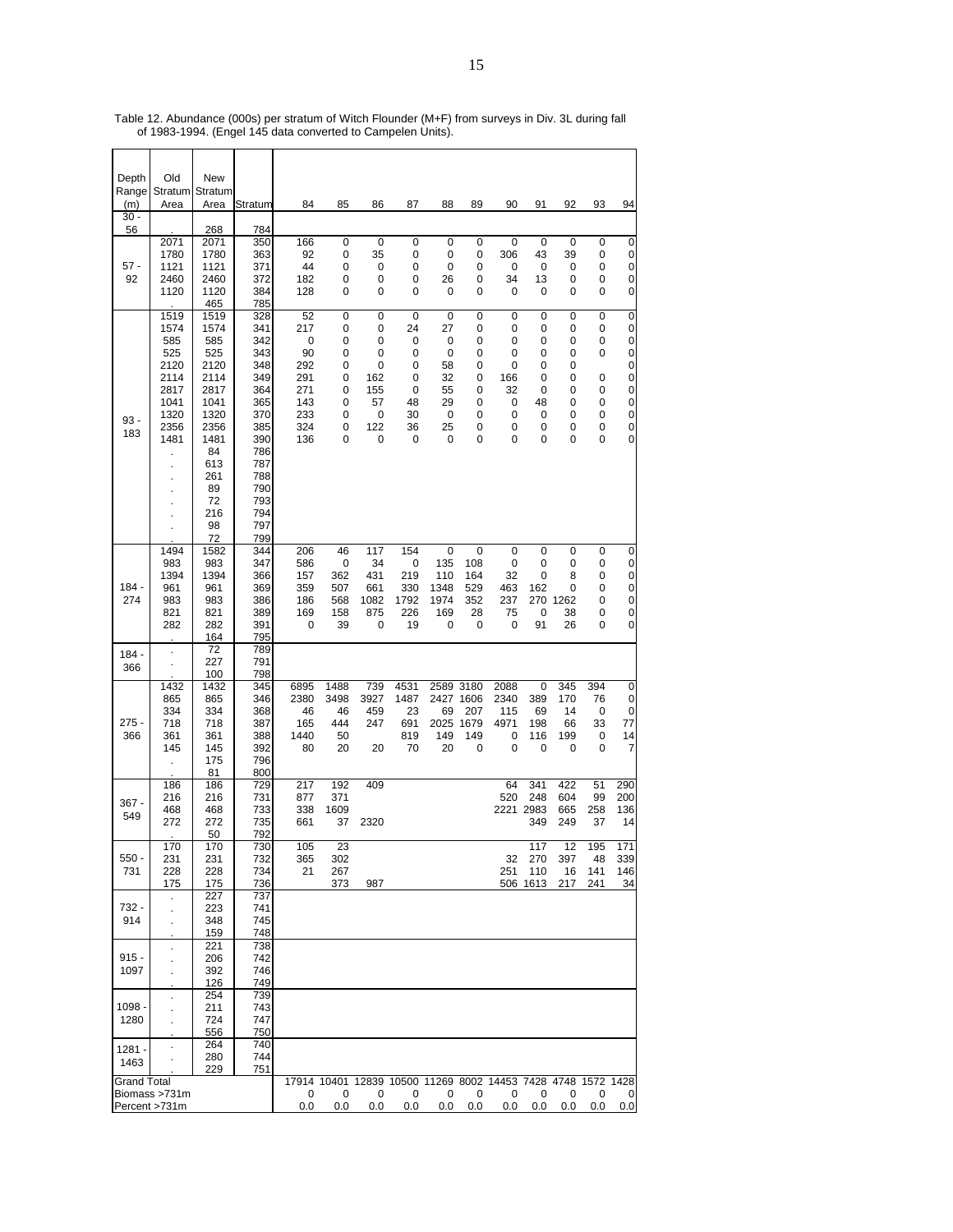| Depth<br>Range     | Old<br>Stratum                 | <b>New</b><br>Stratum |            |          |                    |                  |                     |             |             |             |                  |              |            |            |                                |           |                   |                                  |
|--------------------|--------------------------------|-----------------------|------------|----------|--------------------|------------------|---------------------|-------------|-------------|-------------|------------------|--------------|------------|------------|--------------------------------|-----------|-------------------|----------------------------------|
| (m)<br>30          | Area                           | Area                  | Stratum    | 95       | 96                 | 97               | 98                  | 99          | 00          | 01          | 02               | 03           | 04         | 05         | 06                             | 07        | 08                | 09                               |
| 56                 | 2071                           | 268<br>2071           | 784<br>350 | 0        | 0<br>0             | 0<br>0           | 0<br>0              | 0           | 74<br>0     | 0<br>0      | 0<br>0           | 0<br>0       | 0<br>0     | 0<br>41    | 0                              | 47        | 47                | 0                                |
|                    | 1780                           | 1780                  | 363        | 0        | 0                  | 0                | 0                   | 0           | 0           | 0           | 0                | 0            | 0          | 0          | 0                              | 0         | 0                 | $\pmb{0}$                        |
| $57 -$             | 1121                           | 1121                  | 371        | 0        | 0                  | 44               | 0                   | 0           | 0           | 0           | 0                | 0            | 0          | 0          | 0                              | 0         | 0                 | 0                                |
| 92                 | 2460<br>1120                   | 2460<br>1120          | 372<br>384 | 34<br>0  | 0<br>0             | 0<br>0           | 0<br>0              | 0<br>0      | 0<br>0      | 0<br>0      | 0<br>0           | 0<br>0       | 0<br>0     | 0<br>0     | 0<br>0                         | 0<br>0    | 0<br>0            | 0<br>0                           |
|                    |                                | 465                   | 785        |          | 0                  | 0                | 0                   |             | 0           | 32          | 0                | 0            | 0          | 37         |                                |           |                   |                                  |
|                    | 1519<br>1574                   | 1519<br>1574          | 328<br>341 | 0<br>0   | 0<br>0             | 0<br>0           | 0<br>43             | 0<br>0      | 0<br>0      | 0<br>0      | 0<br>0           | 0<br>0       | 0<br>0     | 0<br>49    | 0<br>606                       | 0<br>0    | $\mathbf 0$<br>99 | $\mathbf 0$<br>38                |
|                    | 585                            | 585                   | 342        | 0        | 0                  | 0                | 0                   | 40          | 0           | 0           | 40               | 0            | 0          | 0          | 0                              | 0         | 0                 | $\mathbf 0$                      |
|                    | 525                            | 525                   | 343        | 0        | 0                  | 0                | 0                   | 0           | 0           | 0           | 0                | 0            | 0          | 0          | 0                              | 0         | 0                 | 0                                |
|                    | 2120<br>2114                   | 2120<br>2114          | 348<br>349 | 0<br>0   | 0<br>0             | 0<br>42          | 49<br>0             | 0<br>0      | 73<br>42    | 0<br>0      | 0<br>0           | 0<br>125     | 48<br>42   | 42<br>148  | 42<br>0                        | 0<br>42   | 0<br>97           | 0<br>43                          |
|                    | 2817                           | 2817                  | 364        | 0        | 0                  | 0                | 43                  | 43          | 0           | 43          | 0                | 0            | 0          | 0          | 0                              | 0         | 0                 | 0                                |
|                    | 1041                           | 1041                  | 365        | 0        | 0                  | 0                | 0                   | 0           |             | 0           | 0                | 0            |            | 48         | 0                              | 0         | 0                 | 0                                |
| $93 -$             | 1320<br>2356                   | 1320<br>2356          | 370<br>385 | 0<br>0   | 0<br>0             | 0<br>0           | 0<br>0              | 0<br>0      | 0<br>0      | 0<br>0      | 0<br>0           | 0<br>0       | 0          | 0<br>0     | 0<br>0                         | 0<br>0    | 0<br>0            | 0<br>0                           |
| 183                | 1481                           | 1481                  | 390        | 0        | 0                  | 0                | 0                   | 0           | 0           | 0           | 0                | 0            | 0          | 0          | 0                              | 0         | 0                 | 0                                |
|                    |                                | 84<br>613             | 786<br>787 |          | 90<br>0            | 36<br>0          | 23<br>0             |             | 40<br>0     | 164<br>0    | 29<br>0          | 64<br>0      | 40<br>0    | 204<br>0   | 0                              |           |                   |                                  |
|                    |                                | 261                   | 788        |          | 0                  | 0                | 18                  |             | 18          | 0           | 0                | 0            | 0          | 0          | 0                              |           |                   |                                  |
|                    |                                | 89                    | 790        |          | 6                  | 18               | 55                  |             | 0           | 37          | 6                | 0            | 0          | 0          |                                |           |                   |                                  |
|                    |                                | 72<br>216             | 793<br>794 |          | 0<br>0             | 0<br>0           | 0<br>0              |             | 0           | 0<br>0      | 50<br>0          | 0<br>0       | 7<br>0     | 6<br>0     | 0                              |           |                   |                                  |
|                    |                                | 98                    | 797        |          | 7                  | 0                | 0                   |             | 0           | 0           | 0                | 0            | 0          | 0          | 0                              |           |                   |                                  |
|                    | 1494                           | 72<br>1582            | 799<br>344 | 0        | 0<br>0             | 0<br>0           | 0<br>0              | 0           | 0<br>64     | 0<br>0      | 6<br>87          | 0<br>131     | 0<br>50    | 0<br>0     | 0<br>44                        | 381       | 169               | 54                               |
|                    | 983                            | 983                   | 347        | 0        | 0                  | 0                | 0                   | 0           | 0           | 45          | 0                | 0            | 0          | 0          | 0                              | 0         | 45                | $\mathbf 0$                      |
| $184 -$            | 1394                           | 1394                  | 366        | 0        | 0<br>0             | 38               | 0                   | 38          | 0           | 0           | 0<br>$\mathbf 0$ | 77           |            | 34         | 0                              | 38        | 0<br>44           | 0                                |
| 274                | 961<br>983                     | 961<br>983            | 369<br>386 | 39<br>0  | 0                  | 0<br>0           | 0<br>0              | 0<br>0      | 0<br>0      | 0<br>0      | 80               | 0<br>0       |            | 32<br>52   | 39<br>0                        | 0<br>0    | 0                 | 0<br>0                           |
|                    | 821                            | 821                   | 389        | 33       | 0                  | 0                | 0                   | 0           | 301         | 0           | 0                | 0            | 38         | 0          | 151                            | 0         | 0                 | 0                                |
|                    | 282                            | 282<br>164            | 391<br>795 | 34       | 0<br>0             | 19<br>0          | 0<br>0              | 0           | 0<br>56     | 0<br>0      | 0<br>0           | 0<br>0       | 0<br>0     | 0<br>0     | 0<br>10                        | 0         | 0                 | 0                                |
| $184 -$            | $\blacksquare$                 | 72                    | 789        |          | 0                  | 5                | 5                   |             | 22          | 5           | 24               | 5            | 20         | 12         | 25                             |           |                   |                                  |
| 366                |                                | 227<br>100            | 791<br>798 |          | 42<br>7            | 62<br>7          | 0<br>172            |             | 0<br>135    | 28<br>530   | 10<br>21         | 16<br>0      | 0<br>123   | 45<br>41   |                                |           |                   |                                  |
|                    | 1432                           | 1432                  | 345        | 113      | 70                 | 223              | 439                 | 149         | 117         | 79          | 468              | 184          | 105        | 569        | 214                            | 197       | 919               | 621                              |
|                    | 865<br>334                     | 865<br>334            | 346<br>368 | 0<br>23  | 35<br>0            | 317<br>23        | 178<br>0            | 282<br>20   | 119<br>23   | 278<br>0    | 326<br>0         | 59<br>23     | 40         | 357<br>138 | 326<br>20                      | 472<br>0  | 1503<br>163       | 282<br>0                         |
| $275 -$            | 718                            | 718                   | 387        | 99       | 49                 | 44               | 0                   | 44          | 593         | 44          | 93               | 0            |            | 56         | 176                            | 395       | 582               | 0                                |
| 366                | 361                            | 361                   | 388        | 0        | 0                  | 0                | 149                 | 0           | 124         | 309         | 44               | 94           | 0          | 174        | 50                             | 265       | 132               | 110                              |
|                    | 145<br>ä,                      | 145<br>175            | 392<br>796 | 0        | 0<br>0             | 0<br>107         | 0<br>24             | 0           | 0<br>21     | 16<br>638   | 0<br>96          | 0<br>0       | 0<br>0     | 27<br>385  | $\mathbf 0$<br>120             | 0         | 0                 | 0                                |
|                    |                                | 81                    | 800        |          |                    | 156              | 178                 |             | 136         | 953         | 574              | 28           | 166        | 195        |                                |           |                   | 1088                             |
|                    | 186<br>216                     | 186<br>216            | 729<br>731 | 34<br>45 | 375                | 115<br>0         | 0<br>74             | 0<br>56     | 34<br>59    | 13<br>15    | 80<br>40         | 26<br>116    | 0<br>187   | 23<br>94   | 102<br>178                     | 181<br>40 | 239<br>238        | 61<br>431                        |
| $367 -$<br>549     | 468                            | 468                   | 733        | 32       | 19                 | 0                | 114                 | 129         | 170         | 109         | 433              | 61           | 1506       | 869        |                                | 526 1470  | 57                | 765                              |
|                    | 272                            | 272                   | 735        | 75       | 58                 | 75               | 168                 | 50          | 17          | 19          | 17               | 0            |            | 151        | 133                            | 401       | 872               | 1478                             |
|                    | 170                            | 50<br>170             | 792<br>730 | 108      | 901<br>0           | 423<br>47        | 279<br>19           | 21          | 915<br>58   | 1829<br>509 | 2887<br>222      | 2298<br>10   | 1331<br>42 | 2368<br>0  | 79                             | 21        | 10                | 82                               |
| $550 -$            | 231                            | 231                   | 732        | 78       | 280                | 413              | 969                 | 508         | 524         | 565         | 233              | 229          | 249        | 89         | 381                            | 222       | 254               | 427                              |
| 731                | 228<br>175                     | 228<br>175            | 734<br>736 | 44<br>75 | 467<br>782         | 70<br>277        | 380<br>1037         | 173<br>433  | 125<br>1432 | 28<br>681   | 265<br>3295      | 25<br>631    |            | 0          | 200<br>614 1637 1601 2035 2022 | 92        | 32                | 876                              |
|                    | $\cdot$                        | 227                   | 737        | 78       | 468                | 297              | 1109                | 390         | 16          | 281         | 1028             | 390          |            | 125        | 16                             | 0         |                   | 0                                |
| 732 -              |                                | 223                   | 741        |          | 291                | 460              | 892                 | 14          | 0           | 31          | 291              | 70<br>48     |            |            | 15                             | 0         |                   | 31                               |
| 914                |                                | 348<br>159            | 745<br>748 |          | 311<br>186         | 479<br>0         | 168<br>0            | 202<br>50   | 24<br>0     | 24<br>0     | 0<br>0           | 55           |            |            | $\mathbf 0$<br>0               | 0<br>0    |                   | 0<br>0                           |
|                    | ä,                             | 221                   | 738        | 61       | 532                | 347              | 56                  | 0           | 0           | 14          | 30               | 1049         |            |            | 0                              | 0         |                   | $\mathbf 0$                      |
| $915 -$<br>1097    |                                | 206<br>392            | 742<br>746 |          | 43<br>216          | 14<br>168        | 14<br>0             | 13<br>0     | 0<br>27     | 0<br>0      | 0<br>0           | 264<br>13    |            |            | 0<br>0                         | 0<br>0    |                   | $\overline{0}$<br>$\overline{0}$ |
|                    |                                | 126                   | 749        |          | 61                 | 43               | 0                   |             | 0           | 0           | 0                | 0            |            |            |                                | 0         |                   | $\pmb{0}$                        |
| $1098 -$           |                                | 254                   | 739        |          | 0                  | 0                | 0                   | 0           | 0           | 0           | 0                | 0            |            | 0          | $\mathbf 0$                    | 0         |                   | 0                                |
| 1280               |                                | 211<br>724            | 743<br>747 |          | 0<br>0             | 0<br>0           | 0<br>100            | 0<br>0      | 0<br>0      | 0<br>0      | 0<br>0           | 0<br>0       |            |            | 0<br>$\Omega$                  | 0<br>0    |                   | 0<br>0                           |
|                    |                                | 556                   | 750        |          | 0                  | 0                | 0                   | 0           | 0           | 0           | 0                | 0            |            |            |                                | 0         |                   | 0                                |
| $1281 -$           | $\ddot{\phantom{0}}$           | 264<br>280            | 740<br>744 |          | 0<br>0             | $\mathbf 0$<br>0 | $\mathbf 0$<br>0    | 0           | 0<br>0      | 0<br>0      | 0<br>0           | 0<br>0       |            | 0          | $\mathbf 0$<br>0               | 0<br>0    |                   | $\overline{0}$<br>0              |
| 1463               |                                | 229                   | 751        |          | 0                  | 14               | 0                   |             | 0           | 0           | 0                | 0            |            |            |                                | 0         |                   | 0                                |
| <b>Grand Total</b> |                                |                       |            | 1004     | 139 2108 1821 2337 |                  | 5297 4383 6755 2655 |             | 5361        | 7316        | 10776            | 6090         | 3990       |            | 7023 5091<br>31                |           | 5865 7538 8410    | 31                               |
|                    | Biomass >731m<br>Percent >731m |                       |            | 13.8     | 39.8               | 41.6 34.6        |                     | 669<br>25.2 | 67<br>1.2   | 349<br>4.8  | 1350<br>12.5     | 1890<br>31.0 | 0<br>0.0   | 125<br>1.8 | 0.6                            | 0<br>0.0  | 0<br>0.0          | 0.4                              |

Table 13. Abundance (000s) per stratum of Witch Flounder (M+F) from surveys in Div. 3L during fall of 1995-2009.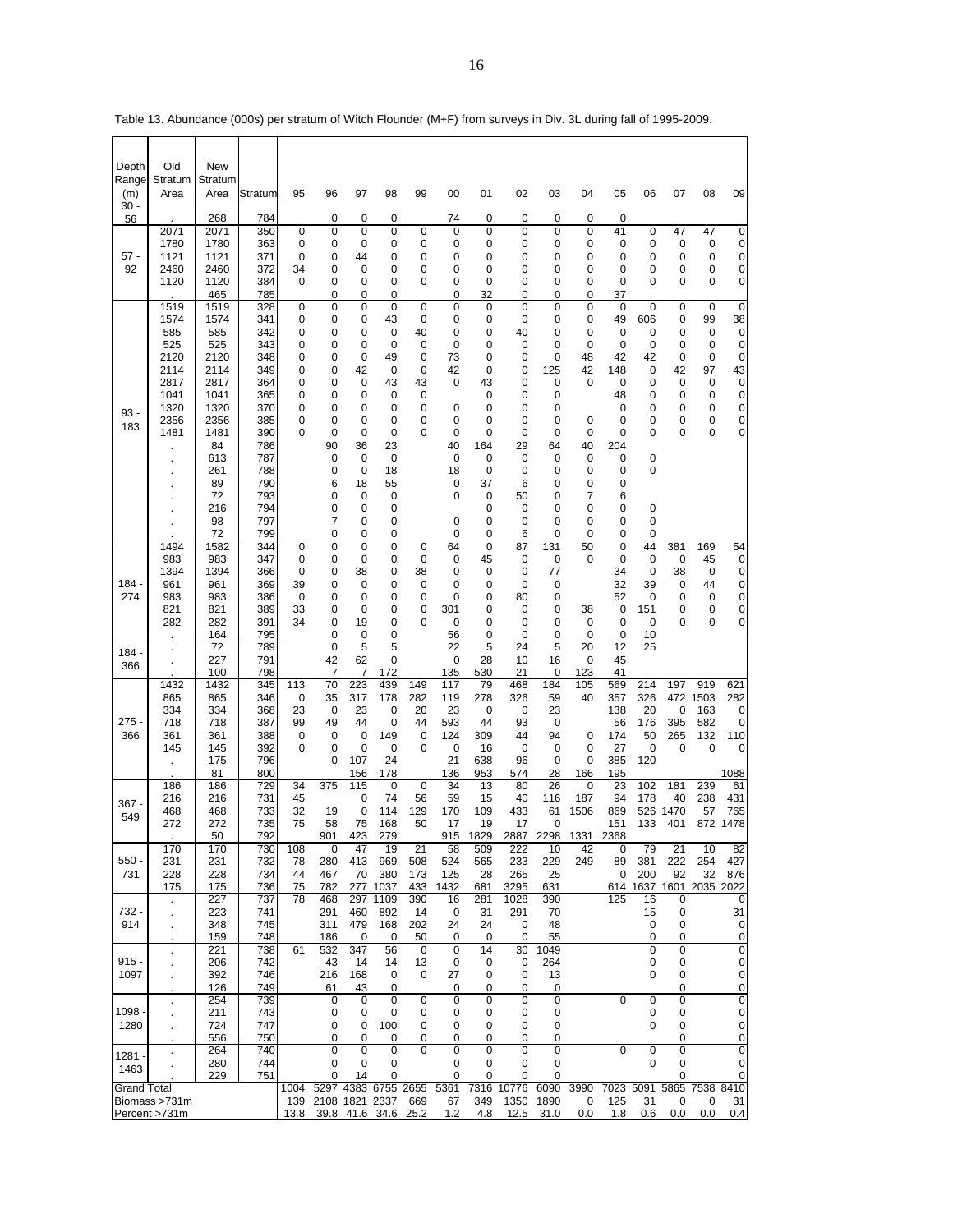| Depth<br>Range   | Old<br>Stratum                                            | New<br>Stratum                                            |                                                      |                                                      |                                                      |                                                      |                                                      |                                                      |                                                      |                                                      |                                                      |                                                      |                                                      |                                                      |                                               |                                                      |                                                      |                                                      |                                                      |                                                      |                                                      |
|------------------|-----------------------------------------------------------|-----------------------------------------------------------|------------------------------------------------------|------------------------------------------------------|------------------------------------------------------|------------------------------------------------------|------------------------------------------------------|------------------------------------------------------|------------------------------------------------------|------------------------------------------------------|------------------------------------------------------|------------------------------------------------------|------------------------------------------------------|------------------------------------------------------|-----------------------------------------------|------------------------------------------------------|------------------------------------------------------|------------------------------------------------------|------------------------------------------------------|------------------------------------------------------|------------------------------------------------------|
| (m)              | Area                                                      | Area                                                      | Stratum                                              | 77                                                   | 78                                                   | 79                                                   | 80                                                   | 81                                                   | 82                                                   | 83                                                   | 84                                                   | 85                                                   | 86                                                   | 87                                                   | 88                                            | 89                                                   | 90                                                   | 91                                                   | 92                                                   | 93                                                   | 94                                                   |
| $101 -$<br>200   | 1427<br>1823<br>2582<br>2246                              | 633<br>1594<br>1870<br>2264<br>733<br>778                 | 201<br>205<br>206<br>207<br>237<br>238               | 0.0<br>0.0<br>0.4<br>0.0                             | 0.0<br>0.0<br>0.0<br>0.0                             | 0.0<br>0.0<br>0.0<br>0.0                             | 0.0<br>0.0<br>0.0<br>0.0                             | 0.0<br>0.0<br>0.0<br>0.0                             | 0.0<br>0.1<br>0.2<br>0.1                             | 0.0<br>0.0<br>0.0<br>0.0                             | 0.3<br>0.0<br>0.0<br>0.0                             | 0.0<br>0.0<br>0.0<br>0.0                             | 0.0<br>0.0<br>0.0<br>0.0                             | 0.0<br>0.0<br>0.0<br>0.0                             | 0.0<br>0.0<br>0.0<br>0.0                      | 0.0<br>0.0<br>0.0<br>0.0                             | 0.0<br>0.0<br>0.0<br>0.0                             | 0.0<br>0.0<br>0.0<br>0.0                             | 0.0<br>0.0<br>0.0<br>0.0                             | 0.0<br>0.0<br>0.0<br>0.0<br>0.0                      | 0.0<br>0.0<br>0.0<br>0.0<br>0.0<br>0.0               |
| $201 -$<br>300   | 440<br>1608<br>774<br>1725<br>1171<br>1270<br>1428<br>508 | 621<br>680<br>1035<br>1583<br>1341<br>1302<br>2196<br>530 | 202<br>209<br>210<br>213<br>214<br>215<br>228<br>234 | 0.0<br>0.7<br>1.3<br>1.6<br>1.7<br>1.3<br>2.9<br>0.0 | 0.0<br>0.2<br>0.4<br>1.1<br>0.4<br>0.1<br>1.3<br>0.6 | 0.0<br>0.1<br>1.0<br>0.9<br>0.0<br>0.2<br>2.0<br>0.5 | 0.0<br>0.7<br>3.8<br>1.4<br>0.6<br>0.0<br>3.8<br>0.0 | 0.0<br>0.0<br>0.3<br>1.8<br>0.4<br>0.2<br>1.0<br>0.0 | 0.0<br>0.4<br>1.2<br>2.0<br>0.9<br>0.4<br>4.2<br>0.0 | 0.0<br>0.7<br>0.0<br>1.3<br>0.6<br>0.0<br>1.5<br>0.0 | 0.0<br>0.1<br>3.5<br>0.8<br>0.3<br>0.3<br>2.1<br>0.0 | 0.0<br>0.7<br>0.0<br>0.8<br>0.8<br>0.0<br>0.3<br>0.0 | 0.0<br>0.0<br>0.0<br>0.8<br>0.5<br>0.0<br>5.5<br>0.0 | 0.0<br>0.0<br>0.5<br>0.7<br>0.0<br>0.0<br>0.6<br>0.0 | 0.0<br>0.0<br>0.1<br>0.2<br>0.0<br>1.0<br>0.0 | 0.0<br>0.0<br>0.5<br>0.2<br>0.3<br>0.0<br>2.0<br>0.0 | 0.0<br>0.2<br>0.0<br>0.0<br>0.2<br>0.0<br>1.2<br>0.0 | 0.0<br>0.0<br>0.0<br>0.0<br>0.0<br>0.0<br>0.0<br>0.0 | 0.0<br>0.0<br>0.0<br>0.0<br>0.0<br>0.0<br>0.4<br>0.0 | 0.0<br>0.0<br>0.0<br>0.0<br>0.0<br>0.0<br>0.3<br>0.0 | 0.0<br>0.0<br>0.0<br>0.0<br>0.0<br>0.0<br>0.0<br>0.0 |
| $301 -$<br>400   | 480<br>448<br>330<br>384<br>441<br>567                    | 487<br>588<br>251<br>360<br>450<br>536                    | 203<br>208<br>211<br>216<br>222<br>229               | 0.0<br>5.5<br>12.0<br>0.0<br>5.0<br>4.0              | 0.0<br>1.0<br>6.8<br>0.0<br>3.0<br>3.8               | 0.0<br>2.3<br>3.3<br>0.8<br>0.8<br>2.3               | 0.0<br>8.3<br>8.6<br>0.8<br>2.5<br>4.3               | 0.0<br>2.5<br>2.0<br>2.0<br>3.5<br>1.5               | 1.0<br>15.0<br>7.5<br>2.0<br>7.7<br>2.5              | 2.3<br>2.0<br>0.5<br>2.3<br>1.7<br>2.8               | 0.0<br>2.3<br>3.0<br>0.0<br>0.7<br>1.7               | 0.0<br>15.7<br>2.3<br>0.0<br>1.0<br>0.7              | 0.5<br>2.0<br>0.5<br>1.5<br>0.0<br>23.7              | 0.0<br>0.0<br>1.0<br>0.5<br>0.0<br>3.3               | 0.0<br>0.0<br>0.0<br>0.5<br>6.5<br>4.7        | 0.3<br>2.0<br>1.5<br>0.5<br>1.0<br>21.3              | 0.0<br>0.0<br>0.0<br>0.0<br>0.0<br>1.0               | 0.0<br>0.0<br>0.0<br>0.0<br>0.3<br>0.3               | 0.0<br>0.0<br>0.0<br>0.0<br>0.0<br>1.7               | 0.0<br>0.0<br>0.0<br>0.0<br>0.0<br>3.0               | 0.0<br>0.0<br>0.0<br>0.0<br>0.0<br>0.3               |
| $401 -$<br>500   | 354<br>268<br>180<br>686<br>420                           | 288<br>241<br>158<br>598<br>414<br>133                    | 204<br>217<br>223<br>227<br>235<br>240               | 1.5<br>0.0<br>0.5<br>1.8<br>23.3                     | $_{0.0}$<br>0.0<br>0.0<br>2.0<br>0.0                 | 1.5<br>0.5<br>0.0<br>0.5<br>11.5                     | 0.0<br>0.0<br>6.0<br>9.5                             | 2.0<br>0.0<br>1.5<br>2.0<br>11.5                     | 2.7<br>0.0<br>0.0<br>4.2<br>10.0                     | 0.3<br>0.0<br>0.0<br>3.0<br>23.5                     | 25<br>2.0<br>1.3<br>13.3                             | 0.0<br>0.0<br>0.0<br>2.3<br>9.0                      | 2.0<br>2.0<br>10.0<br>4.3<br>6.5                     | 0.5<br>2.5<br>6.5<br>7.3<br>5.0                      | 15<br>2.0<br>5.0<br>2.3<br>0.0                | 2.0<br>2.5<br>4.5<br>3.8<br>3.5                      | 0.5<br>0.5<br>1.5<br>46.7<br>3.0                     | 0.0<br>0.0<br>2.7<br>7.0<br>1.7                      | 0.0<br>0.0<br>1.3<br>3.5<br>0.3                      | 0.0<br>0.0<br>3.5<br>4.0<br>0.0<br>19.0              | 0.0<br>4.7<br>6.7<br>0.0<br>5.3<br>7.7               |
| $501 -$<br>750   | 664<br>420<br>270<br>237                                  | 557<br>362<br>228<br>185<br>120                           | 212<br>218<br>224<br>230<br>239                      | 23.5<br>0.0<br>0.0<br>0.0                            | 2.0<br>0.0<br>0.0<br>0.0                             | 9.5<br>0.0                                           | 2.5<br>0.0<br>0.0<br>0.5                             | 8.0<br>0.0<br>0.0<br>0.0                             | 16.0<br>0.0<br>0.0<br>0.0                            | 18.7<br>0.0<br>0.0<br>0.0                            | 12.3<br>0.0<br>0.5                                   | 17.8<br>0.5<br>0.0<br>0.0                            | 51.0<br>0.0<br>1.5<br>2.0                            | 14.3<br>1.0<br>1.5<br>0.5                            | 7.5<br>3.0<br>5.5<br>4.5                      | 9.8<br>2.5<br>5.0<br>24.0                            | 13.3<br>1.5<br>0.5<br>52.0                           | 4.5<br>0.5<br>3.0<br>139.5                           | 4.0<br>0.0<br>2.0<br>27.0                            | 1.0<br>2.0<br>0.0<br>18.5<br>0.0                     | 3.7<br>4.0<br>4.7<br>15.0<br>0.0                     |
| $751 -$<br>1000  | 213<br>182<br>122                                         | 283<br>186<br>193                                         | 219<br>231<br>236                                    | 0.0<br>0.0                                           | 0.0                                                  |                                                      | 0.0                                                  | 0.0<br>1.5                                           | 0.0<br>0.0                                           | 0.0<br>0.0<br>0.0                                    | 0.0<br>0.0                                           | $_{0.0}$<br>0.0<br>0.0                               | 0.0<br>0.0<br>0.0                                    | 0.0<br>0.0<br>0.0                                    | 0.0<br>0.0<br>0.5                             | 0.0                                                  | 0.0<br>0.0<br>3.5                                    | 0.0<br>37.5<br>2.0                                   | 0.0<br>16.0<br>9.0                                   | 4.0<br>20.0<br>7.5                                   | 1.5<br>14.7<br>6.0                                   |
| $1001 -$<br>1250 | 324<br>177<br>236                                         | 303<br>195<br>228                                         | 220<br>225<br>232                                    | 0.0<br>0.0                                           | 0.0<br>0.0                                           |                                                      |                                                      |                                                      |                                                      |                                                      |                                                      |                                                      |                                                      |                                                      |                                               |                                                      |                                                      |                                                      |                                                      |                                                      |                                                      |
| $1251 -$<br>1500 | 286<br>180<br>180                                         | 330<br>201<br>237                                         | 221<br>226<br>233                                    |                                                      | 0.0                                                  |                                                      |                                                      |                                                      |                                                      |                                                      |                                                      |                                                      |                                                      |                                                      |                                               |                                                      |                                                      |                                                      |                                                      |                                                      |                                                      |
| All strata       |                                                           |                                                           |                                                      | 2.2                                                  | 0.6                                                  | 1.0                                                  | 1.4                                                  | 1.0                                                  | 2.0                                                  | 1.5                                                  | 1.2                                                  | 1.3                                                  | 2.9                                                  | 1.0                                                  | 0.9                                           | 1.7                                                  | 2.5                                                  | 2.1                                                  | 0.8                                                  | 0.8                                                  | 0.7                                                  |

Table 14. Mean Numbers per Tow of Witch Flounder (M+F) in each stratum from surveys in Div. 2J during fall of 1977-1994. Engel 145 data converted to Campelen Units.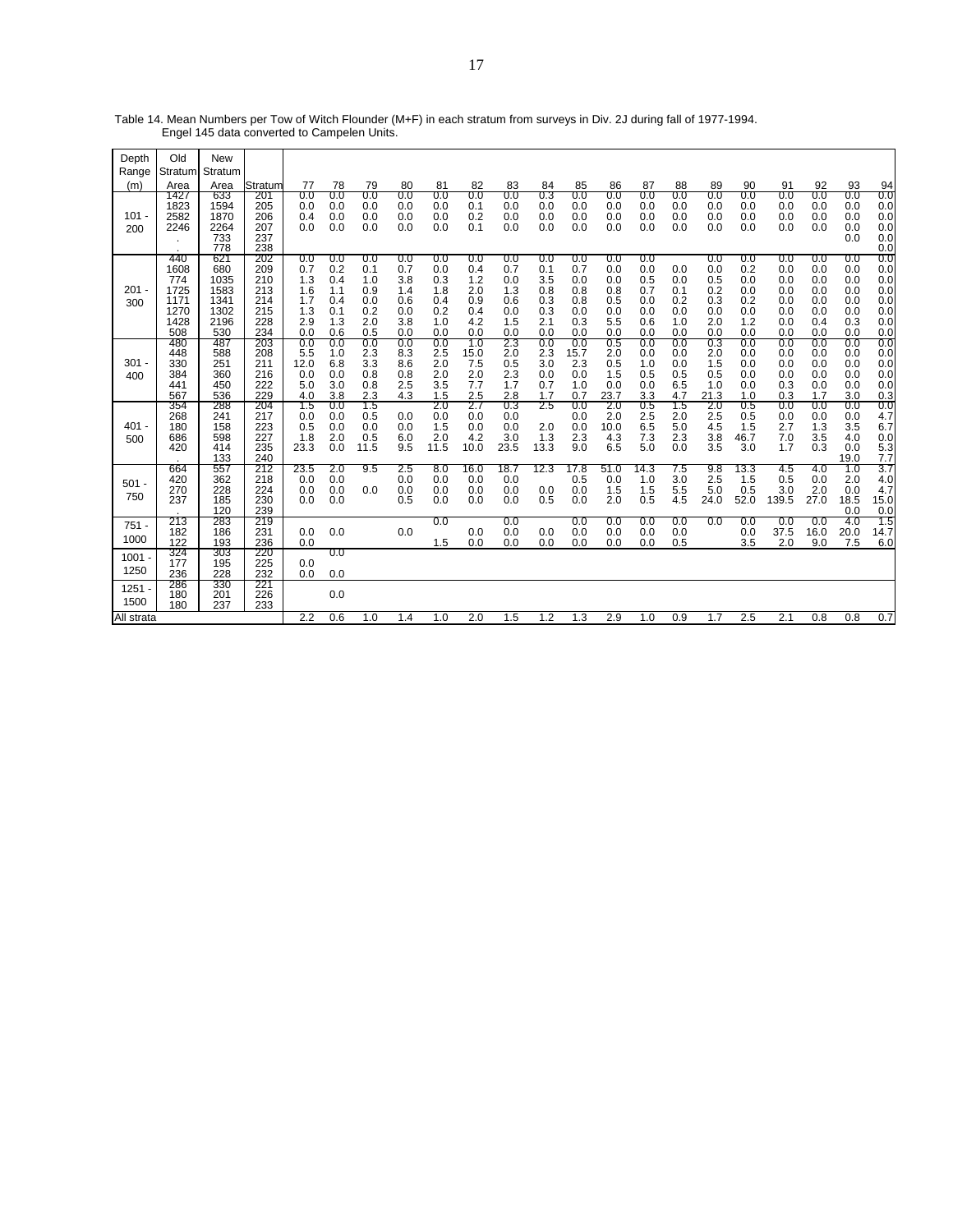| Depth<br>Range   | Old<br>Stratum                                            | <b>New</b><br>Stratum                                     |                                                      |                                               |                                                      |                                                      |                                                      |                                                      |                                                      |                                                      |                                                      |                                                      |                                                      |                                                      |                                                      |                                                      |                                                      |                                                      |
|------------------|-----------------------------------------------------------|-----------------------------------------------------------|------------------------------------------------------|-----------------------------------------------|------------------------------------------------------|------------------------------------------------------|------------------------------------------------------|------------------------------------------------------|------------------------------------------------------|------------------------------------------------------|------------------------------------------------------|------------------------------------------------------|------------------------------------------------------|------------------------------------------------------|------------------------------------------------------|------------------------------------------------------|------------------------------------------------------|------------------------------------------------------|
| (m)              | Area                                                      | Area                                                      | Stratum                                              | 95                                            | 96                                                   | 97                                                   | 98                                                   | 99                                                   | 00                                                   | 01                                                   | 02                                                   | 03                                                   | 04                                                   | 05                                                   | 06                                                   | 07                                                   | 08                                                   | 09                                                   |
| $101 -$<br>200   | 1427<br>1823<br>2582<br>2246                              | 633<br>1594<br>1870<br>2264<br>733<br>778                 | 201<br>205<br>206<br>207<br>237<br>238               | 0.0<br>0.0<br>0.0                             | 0.0<br>0.0<br>0.0<br>0.0<br>0.0<br>0.0               | 0.0<br>0.0<br>0.0<br>0.0<br>0.0<br>0.0               | 0.0<br>0.0<br>0.0<br>0.0<br>0.0<br>0.0               | 0.0<br>0.0<br>0.0<br>0.0<br>0.0<br>0.0               | 0.0<br>0.0<br>0.0<br>0.0<br>0.0<br>0.0               | 0.0<br>0.0<br>0.0<br>0.0<br>0.0<br>0.0               | 0.0<br>0.0<br>0.0<br>0.0<br>0.0<br>0.0               | 0.0<br>0.0<br>0.0<br>0.0<br>0.0<br>0.0               | 0.0<br>0.0<br>0.0<br>0.0<br>0.0<br>0.0               | 0.0<br>0.0<br>0.0<br>0.0<br>0.0<br>0.0               | 0.0<br>0.0<br>0.0<br>0.0<br>0.0<br>0.0               | 0.0<br>0.0<br>0.0<br>0.0<br>0.0<br>0.0               | 0.0<br>0.0<br>0.0<br>0.0<br>0.0<br>0.0               | 0.0<br>0.0<br>0.0<br>0.0<br>0.0<br>0.0               |
| 201 -<br>300     | 440<br>1608<br>774<br>1725<br>1171<br>1270<br>1428<br>508 | 621<br>680<br>1035<br>1583<br>1341<br>1302<br>2196<br>530 | 202<br>209<br>210<br>213<br>214<br>215<br>228<br>234 | 0.0<br>0.0<br>0.0<br>0.0<br>0.0<br>0.0<br>0.0 | 0.0<br>0.0<br>0.0<br>0.0<br>0.0<br>0.0<br>0.0<br>0.0 | 0.0<br>0.0<br>0.0<br>0.0<br>0.0<br>0.0<br>0.0<br>0.0 | 0.0<br>0.0<br>0.0<br>0.2<br>0.0<br>0.0<br>0.0<br>0.0 | 0.0<br>0.0<br>0.0<br>0.0<br>0.0<br>0.0<br>0.0<br>0.0 | 0.0<br>0.0<br>0.0<br>0.0<br>0.0<br>0.0<br>0.0<br>0.0 | 0.0<br>0.0<br>0.0<br>0.0<br>0.0<br>0.0<br>0.0<br>0.0 | 0.0<br>0.0<br>0.0<br>0.0<br>0.0<br>0.0<br>0.1<br>0.0 | 0.0<br>0.0<br>0.0<br>0.0<br>0.0<br>0.0<br>0.0<br>0.0 | 0.0<br>0.0<br>0.0<br>0.0<br>0.0<br>0.0<br>0.0<br>0.0 | 0.0<br>0.0<br>0.0<br>0.0<br>0.0<br>0.0<br>0.1<br>0.0 | 0.0<br>0.0<br>0.0<br>0.0<br>0.0<br>0.0<br>0.0<br>0.0 | 0.0<br>0.0<br>0.0<br>0.0<br>0.0<br>0.0<br>0.0<br>0.0 | 0.0<br>0.0<br>0.0<br>0.0<br>0.0<br>0.0<br>0.2<br>0.0 | 0.0<br>0.0<br>0.0<br>0.0<br>0.0<br>0.0<br>0.0<br>0.0 |
| $301 -$<br>400   | 480<br>448<br>330<br>384<br>441<br>567                    | 487<br>588<br>251<br>360<br>450<br>536                    | 203<br>208<br>211<br>216<br>222<br>229               | 0.0<br>0.0<br>0.0<br>0.0<br>0.0<br>0.0        | 0.0<br>0.0<br>0.0<br>0.5<br>0.9<br>0.0               | 0.0<br>0.0<br>0.0<br>0.0<br>0.0<br>0.0               | 0.0<br>0.0<br>0.0<br>0.0<br>1.0<br>0.0               | 0.0<br>0.0<br>0.0<br>0.0<br>1.0<br>0.0               | 0.0<br>0.0<br>0.0<br>0.0<br>0.0<br>0.5               | 0.0<br>0.0<br>0.0<br>0.0<br>0.0<br>0.4               | 0.0<br>0.0<br>0.0<br>0.5<br>0.0<br>0.0               | 0.0<br>0.0<br>0.0<br>0.0<br>0.0<br>0.5               | 0.0<br>1.0<br>0.0<br>0.0<br>0.0<br>0.5               | 0.0<br>0.0<br>0.0<br>0.0<br>0.0<br>2.0               | 0.0<br>0.0<br>0.0<br>0.5<br>0.5<br>1.5               | 0.0<br>0.0<br>0.0<br>0.5<br>0.0<br>2.5               | 0.0<br>0.0<br>0.0<br>0.0<br>0.0<br>0.0               | 0.0<br>0.0<br>0.5<br>0.0<br>0.6<br>4.0               |
| 401 -<br>500     | 354<br>268<br>180<br>686<br>420                           | 288<br>241<br>158<br>598<br>414<br>133                    | 204<br>217<br>223<br>227<br>235<br>240               | $_{0.0}$<br>0.0<br>0.0<br>0.0<br>0.0<br>0.0   | 0.0<br>1.0<br>3.4<br>0.0<br>0.9<br>8.0               | 0.0<br>2.0<br>2.0<br>2.5<br>0.5<br>3.0               | 0.0<br>0.9<br>0.9<br>4.0<br>1.5<br>2.5               | 0.0<br>0.0<br>0.0<br>6.5<br>0.0<br>7.5               | 0.0<br>0.0<br>0.0<br>0.0<br>2.0                      | 0.0<br>0.0<br>2.0<br>2.5<br>0.0<br>4.2               | 0.0<br>0.0<br>0.6<br>0.6<br>1.1<br>0.0               | 0.0<br>0.6<br>1.0<br>0.0<br>0.0<br>1.0               | 0.0<br>2.0<br>0.0<br>1.6<br>6.0<br>2.5               | 0.0<br>1.5<br>1.6<br>2.0<br>2.0<br>4.5               | $_{0.0}$<br>0.5<br>2.5<br>4.0<br>1.0<br>6.5          | 0.0<br>0.0<br>2.5<br>4.0<br>1.5<br>5.8               | 0.0<br>0.0<br>1.9<br>2.7<br>5.3<br>2.7               | 0.0<br>$0.5 \\ 0.5$<br>3.0<br>0.5<br>17.1            |
| $501 -$<br>750   | 664<br>420<br>270<br>237                                  | 557<br>362<br>228<br>185<br>120                           | 212<br>218<br>224<br>230<br>239                      | 4.0<br>0.3<br>1.0<br>32.5<br>0.0              | 2.8<br>4.0<br>2.5<br>22.9<br>0.0                     | 3.5<br>1.5<br>4.5<br>34.0<br>0.0                     | 9.0<br>1.0<br>2.7<br>4.0<br>0.0                      | 7.0<br>0.9<br>0.5<br>26.5<br>0.0                     | 6.0<br>1.0<br>3.0<br>6.5<br>0.0                      | 0.9<br>0.0<br>2.3<br>5.1<br>0.0                      | 1.5<br>0.0<br>0.5<br>1.1<br>0.0                      | 1.5<br>0.4<br>0.0<br>8.5<br>0.0                      | 7.5<br>3.0<br>0.0<br>6.0<br>0.0                      | 13.0<br>1.0<br>0.5<br>16.0<br>0.0                    | 18.2<br>1.0<br>3.5<br>15.5<br>0.0                    | 29.6<br>0.5<br>1.0<br>6.0<br>0.0                     | 43.3<br>0.5<br>2.6<br>7.5<br>0.7                     | 22.5<br>3.4<br>1.0<br>20.0<br>0.0                    |
| $751 -$<br>1000  | 213<br>182<br>122                                         | 283<br>186<br>193                                         | 219<br>231<br>236                                    | 1.0<br>22.0<br>0.9                            | 1.5<br>1.0<br>5.0                                    | 1.0<br>3.5<br>0.5                                    | 2.0<br>32.5<br>1.4                                   | 0.0<br>18.0<br>2.5                                   | 0.4<br>39.5<br>3.0                                   | 0.4<br>8.0<br>6.5                                    | 1.6<br>37.2<br>3.0                                   | 1.8<br>1.7<br>5.0                                    | 1.5<br>9.1<br>0.0                                    | 0.0<br>6.0<br>0.0                                    | 0.0<br>0.0<br>1.0                                    | 0.0<br>1.0<br>0.0                                    | 1.0                                                  | 0.0<br>0.0<br>0.0                                    |
| $1001 -$<br>1250 | 324<br>177<br>236                                         | 303<br>195<br>228                                         | 220<br>225<br>232                                    |                                               | 1.0<br>0.0<br>0.0                                    | 0.0<br>0.0<br>0.0                                    | 0.0<br>0.0<br>0.0                                    | 0.5<br>0.0                                           | 0.0<br>0.5<br>0.0                                    | 0.0<br>0.4<br>2.0                                    | 0.4<br>0.0<br>0.0                                    | 0.0<br>0.0<br>0.6                                    | 0.0<br>0.0<br>0.0                                    | 0.0<br>0.0<br>0.0                                    | 0.0<br>0.0<br>0.0                                    | 0.0<br>0.0<br>0.0                                    | 0.0<br>0.0                                           | 0.0<br>0.0<br>0.0                                    |
| $1251 -$<br>1500 | 286<br>180<br>180                                         | 330<br>201<br>237                                         | 221<br>226<br>233                                    |                                               | 0.0<br>0.0<br>0.0                                    | 0.0<br>0.0<br>0.0                                    | 0.0<br>0.0<br>0.7                                    | 0.0<br>0.0<br>0.0                                    | 0.0<br>0.0<br>0.0                                    | 0.0<br>0.0<br>0.0                                    | 0.5<br>0.0<br>0.5                                    | 0.0<br>0.0<br>0.0                                    | 0.0<br>0.0<br>0.0                                    | 0.0<br>0.0<br>0.0                                    | 0.0<br>0.0<br>0.0                                    | 0.0<br>0.0<br>0.0                                    | 0.0                                                  | 0.0<br>0.0<br>0.0                                    |
| All strata       |                                                           |                                                           |                                                      | 0.6                                           | 0.5                                                  | 0.5                                                  | $\overline{0.7}$                                     | 0.7                                                  | 0.6                                                  | 0.3                                                  | 0.4                                                  | 0.2                                                  | 0.5                                                  | 0.6                                                  | 0.8                                                  | 0.9                                                  | 1.3                                                  | 1.0                                                  |

Table 15. Mean Numbers per Tow of Witch Flounder (M+F) in each stratum from surveys in Div. 2J during fall of 1995-2009.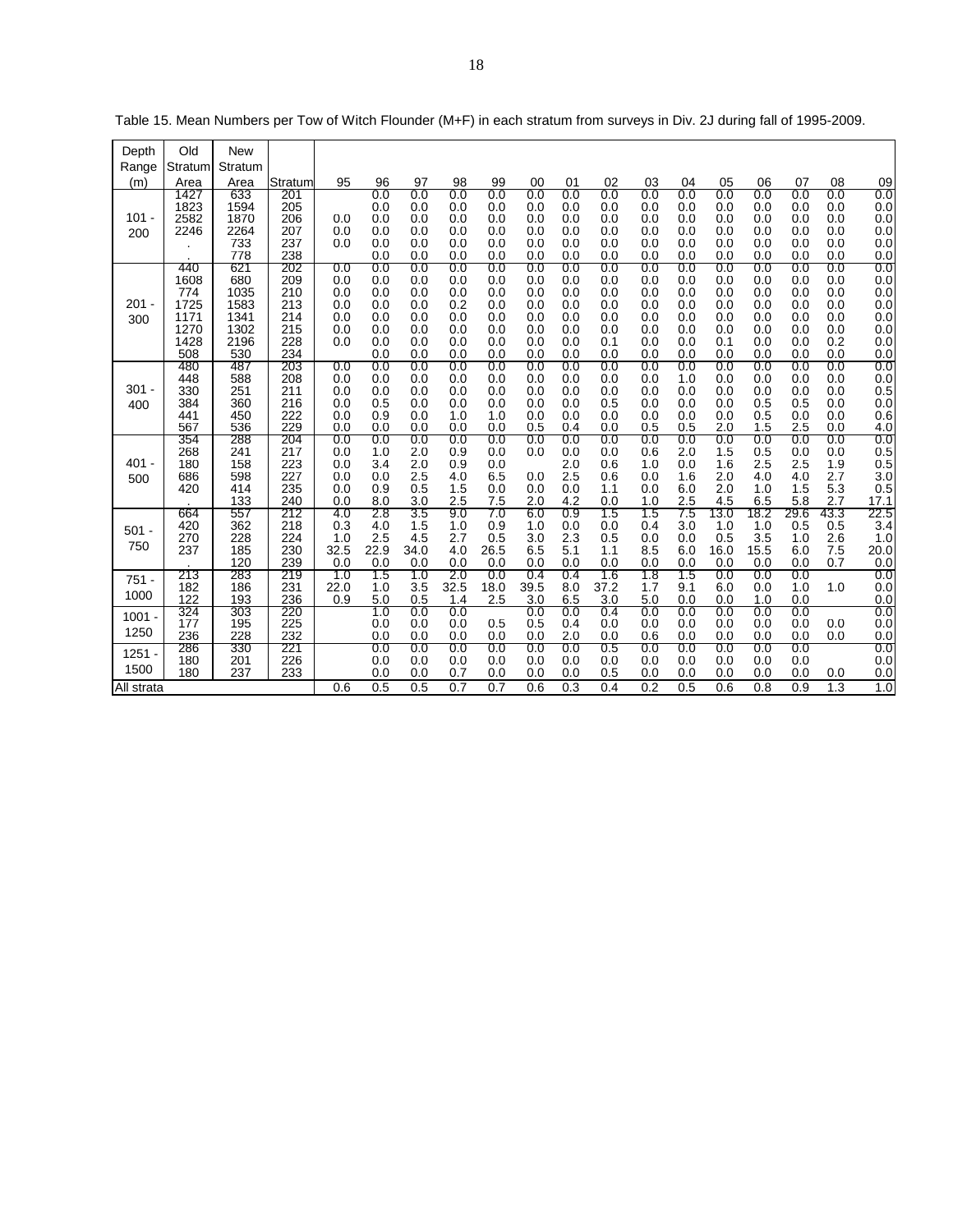| Depth      | Old        | New        |            |            |             |            |             |            |                  |       |            |            |            |            |            |            |            |            |            |             |
|------------|------------|------------|------------|------------|-------------|------------|-------------|------------|------------------|-------|------------|------------|------------|------------|------------|------------|------------|------------|------------|-------------|
| Range      | Stratum    | Stratum    |            |            |             |            |             |            |                  |       |            |            |            |            |            |            |            |            |            |             |
| (m)        | Area       | Area       | Stratum    | 78         | 79          | 80         | 81          | 82         | 83               | 84    | 85         | 86         | 87         | 88         | 89         | 90         | 91         | 92         | 93         | 94          |
|            |            | 798        | 608        |            |             |            |             |            |                  |       |            |            |            |            |            |            |            |            |            |             |
| $101 -$    |            | 445        | 612        |            |             |            |             |            |                  |       |            |            |            |            |            |            |            |            |            |             |
| 200        |            | 250        | 616        |            |             |            |             |            |                  |       |            |            |            |            |            |            |            |            |            |             |
|            | 1455       | 1347       | 618        |            |             |            |             |            |                  | 0.0   | 0.0        | 0.0        | 0.0        | 0.0        | 0.0        | 0.0        | 0.0        | 0.0        | 0.0        | 0.0         |
|            | 1588       | 1753       | 619        |            |             |            |             |            |                  | 0.0   | 0.0        | 0.0        | 0.0        | 0.0        | 0.0        | 0.0        | 0.0        | 0.0        | 0.0        | 0.0         |
|            |            | 342        | 609        |            |             |            |             |            |                  |       |            |            |            |            |            |            |            |            |            |             |
|            |            | 573        | 611        |            |             |            |             |            |                  |       |            |            |            |            |            |            |            |            |            |             |
|            |            | 251        | 615        |            |             |            |             |            |                  |       |            |            |            |            |            |            |            |            |            |             |
|            | 2709       | 2545       | 620        | 2.6        | 5.3         | 1.7        | 0.4         | 0.4        | 0.3              | 0.3   | 0.2        | 0.3        | 0.0        | 0.0        | 0.0        | 0.0        | 0.0        | 0.0        | 0.0        | 0.0         |
| $201 -$    | 2859       | 2537       | 621<br>624 | 5.1        | 13.1<br>2.5 | 1.8        | 0.7         | 0.4        | 1.8              | 0.6   | 1.0        | 0.1        | 0.2        | 0.0        | 1.2        | 0.0        | 0.0        | 0.0        | 0.0        | 0.0         |
| 300        | 668<br>447 | 1105       | 632        | 5.7<br>9.0 | 12.5        | 1.8<br>4.3 | 6.5<br>10.5 | 5.0<br>8.3 | 2.0<br>8.0       | 4.0   | 1.8<br>3.7 | 1.0<br>1.5 | 0.3<br>0.5 | 0.0<br>0.5 | 0.0<br>1.0 | 0.3<br>0.0 | 0.0<br>0.1 | 0.0<br>0.9 | 0.1        | 0.0         |
|            | 1618       | 1555       | 634        | 3.8        | 3.8         | 5.7        | 3.0         | 4.1        | 1.0              | 4.0   | 2.4        | 1.2        | 1.3        | 2.2        | 1.1        | 0.0        | 0.0        | 1.1        | 0.1        | 0.0         |
|            | 1274       | 1274       | 635        | 9.7        | 10.9        | 10.2       | 9.0         | 5.0        | 3.3              | 13.9  | 6.4        | 0.2        | 0.8        | 2.6        | 1.0        | 0.2        | 0.0        | 0.3        | 0.0        | 0.0         |
|            | 1455       | 1455       | 636        | 8.6        | 8.6         | 9.4        | 5.8         | 4.8        | 3.2              | 14.6  | 4.9        | 2.0        | 2.4        | 3.8        | 1.2        | 0.1        | 0.0        | 0.0        | 0.0        | 0.0         |
|            | 1132       | 1132       | 637        | 10.3       | 21.1        | 12.7       | 15.2        | 15.3       | 30.6             | 22.7  | 21.3       | 4.8        | 6.2        | 1.3        | 1.0        | 0.0        | 0.0        | 0.3        | 0.3        | 0.0         |
|            |            | 256        | 610        |            |             |            |             |            |                  |       |            |            |            |            |            |            |            |            |            |             |
|            |            | 263        | 614        |            |             |            |             |            |                  |       |            |            |            |            |            |            |            |            |            |             |
|            |            | 593        | 617        |            |             |            |             |            |                  |       |            |            |            |            |            |            |            |            | 0.0        | 0.0         |
|            | 1027       | 494        | 623        | 6.2        | 7.0         | 6.2        | 5.3         | 3.4        | 6.2              | 4.0   | 6.5        | 2.0        | 3.8        | 2.2        | 0.3        | 0.0        | 0.0        | 0.0        | 0.0        | 0.0         |
|            | 850        | 888        | 625        | 13.5       | 34.0        | 12.5       | 22.0        | 5.0        | 19.0             | 17.8  | 14.4       | 0.7        | 2.8        | 2.5        | 0.8        | 0.0        | 0.0        | 0.0        | 0.0        | 0.0         |
| $301 -$    | 919        | 1113       | 626        | 70.0       | 89.0        | 84.2       | 12.6        | 54.8       | 38.5             | 22.7  | 12.8       | 0.5        | 4.6        | 1.0        | 2.6        | 0.0        | 0.0        | 0.3        | 0.0        | 0.0         |
| 400        | 1085       | 1085       | 628        | 24.1       | 56.0        | 35.2       | 12.3        | 23.0       | 44.0             | 18.1  | 28.3       | 11.3       | 6.0        | 1.8        | 4.3        | 0.0        | 0.0        | 1.0        | 0.0        | 0.0         |
|            | 499        | 495        | 629        | 44.2       | 53.5        | 71.6       | 40.7        | 21.5       | 53.0             | 20.0  | 30.5       | 7.7        | 10.7       | 11.0       | 6.0        | 1.5        | 0.0        | 0.7        | 2.7        | 2.0         |
|            | 544        | 332        | 630        | 37.0       | 18.0        | 15.0       | 17.5        |            | 12.0             | 10.7  | 12.3       | 4.0        | 3.7        | 3.3        | 1.7        | 0.0        | 0.0        | 0.3        | 0.7        | 0.0         |
|            | 2179       | 2067       | 633        | 9.9        | 13.0        | 15.1       | 7.0         | 9.9        | 10.2             | 12.1  | 9.5        | 11.9       | 6.2        | 11.6       | 12.3       | 3.5        | 1.2        | 1.8        | 2.1        | 0.2         |
|            | 2059       | 2059       | 638        | 24.1       | 53.7        | 34.3       | 33.8        | 20.9       | 24.2             | 50.9  | 43.7       | 40.0       | 26.6       | 40.3       | 17.8       | 1.9        | 2.2        | 1.1        | 1.3        | 0.0         |
|            | 1463       | 1463       | 639        | 10.0       | 5.8         | 13.2       | 10.0        | 7.1        | 20.0             | 27.1  | 13.9       | 11.8       | 6.1        | 16.5       | 2.5        | 2.4        | 0.3        | 0.1        | 0.0        | 1.1         |
|            |            | 30         | 613        |            |             |            |             |            |                  |       |            |            |            |            |            |            |            |            |            |             |
|            | 632        | 691        | 622        | 30.5       | 22.3        | 38.5       | 18.5        | 13.0       | 26.0             | 11.3  | 22.3       | 8.0        | 17.0       | 2.3        | 3.3        | 1.5        | 0.7        | 3.0        | 2.5        | 0.0         |
| $401 -$    | 1184       | 1255       | 627        | 37.0       | 71.3        | 79.5       | 140.8       | 113.9      | 136.5            | 114.8 | 106.3      | 47.6       | 23.8       | 44.2       | 38.5       | 12.0       | 2.7        | 1.7        | 21.0       | 2.1         |
| 500        | 1202       | 1321       | 631        | 51.5       | 34.3        | 38.3       | 80.2        | 11.0       | 53.6             | 76.6  | 69.1       | 48.5       | 20.7       | 15.5       | 11.0       | 1.7        | 15.5       | 13.7       | 4.0        | 13.5        |
|            | 198        | 69         | 640        | 4.0        |             | 8.5        | 3.0         | 17.0       |                  | 21.0  | 63.0       | 90.5       | 147.5      | 83.5       | 60.5       | 9.0        | 9.0        | 3.3        | 0.0        | 0.0         |
|            | 204        | 216        | 645        | 0.5        |             | 0.0        | 0.5         | 14.7       | 10.5             | 72.0  | 14.0       |            | 208.0      | 39.5       | 16.5       | 84.0       | 7.0        | 1.7        | 6.3        | 4.0         |
|            |            | 134        | 650        |            |             |            |             |            |                  |       |            |            |            |            |            |            |            |            | 1.3        | 0.3         |
| $501 -$    | 584        | 230        | 641        | 0.0        | 0.0         | 1.0        | 2.0         | 0.8        | $\overline{3.0}$ | 0.0   | 12.5       |            | 30.3       |            |            | 212.0      | 17.0       | 0.0        | 1.7        | 2.3         |
| 750        | 333        | 325<br>359 | 646        | 0.0        | 0.0         | 1.0        | 0.5         | 1.0        | 15.5             | 2.0   | 2.7        |            | 2.5        |            |            | 11.5       | 8.0        | 6.3        | 4.7        | 10.3<br>2.3 |
|            | 931        | 418        | 651<br>642 | 0.0        |             | 0.5        | 0.0         | 0.3        |                  | 1.0   | 1.0        |            | 1.0        |            |            | 31.3       | 17.0       | 8.5        | 1.0<br>6.7 | 3.0         |
| $751 -$    | 409        | 360        | 647        | 0.0        | 0.0         | 0.0        | 0.0         | 0.0        |                  |       | 0.7        |            |            |            |            | 9.5        | 28.3       | 9.0        | 5.7        | 5.3         |
| 1000       |            | 516        | 652        |            |             |            |             |            |                  |       |            |            |            |            |            |            |            |            | 12.7       | 5.0         |
|            | 1266       | 733        | 643        | 0.0        | 0.0         |            |             |            |                  |       |            |            |            |            |            |            |            |            |            |             |
| $1001 -$   | 232        | 228        | 648        | 0.0        |             |            |             |            |                  |       |            |            |            |            |            |            |            |            |            |             |
| 1250       |            | 531        | 653        |            |             |            |             |            |                  |       |            |            |            |            |            |            |            |            | 13.3       |             |
|            | 954        | 474        | 644        | 0.0        | 0.0         |            |             |            |                  |       |            |            |            |            |            |            |            |            |            |             |
| 1251 -     | 263        | 212        | 649        | 0.0        |             |            |             |            |                  |       |            |            |            |            |            |            |            |            |            |             |
| 1500       |            | 479        | 654        |            |             |            |             |            |                  |       |            |            |            |            |            |            |            |            |            |             |
| All strata |            |            |            | 13.9       | 21.0        | 18.6       | 17.9        | 13.6       | 20.3             | 18.9  | 16.2       | 10.2       | 8.7        | 8.8        | 5.7        | 6.8        | 2.3        | 1.5        | 2.0        | 1.1         |

Table 16. Mean Numbers per Tow of Witch Flounder (M+F) in each stratum from surveys in Div. 3K during fall of 1978-1994. Engel 145 data converted to Campelen Units.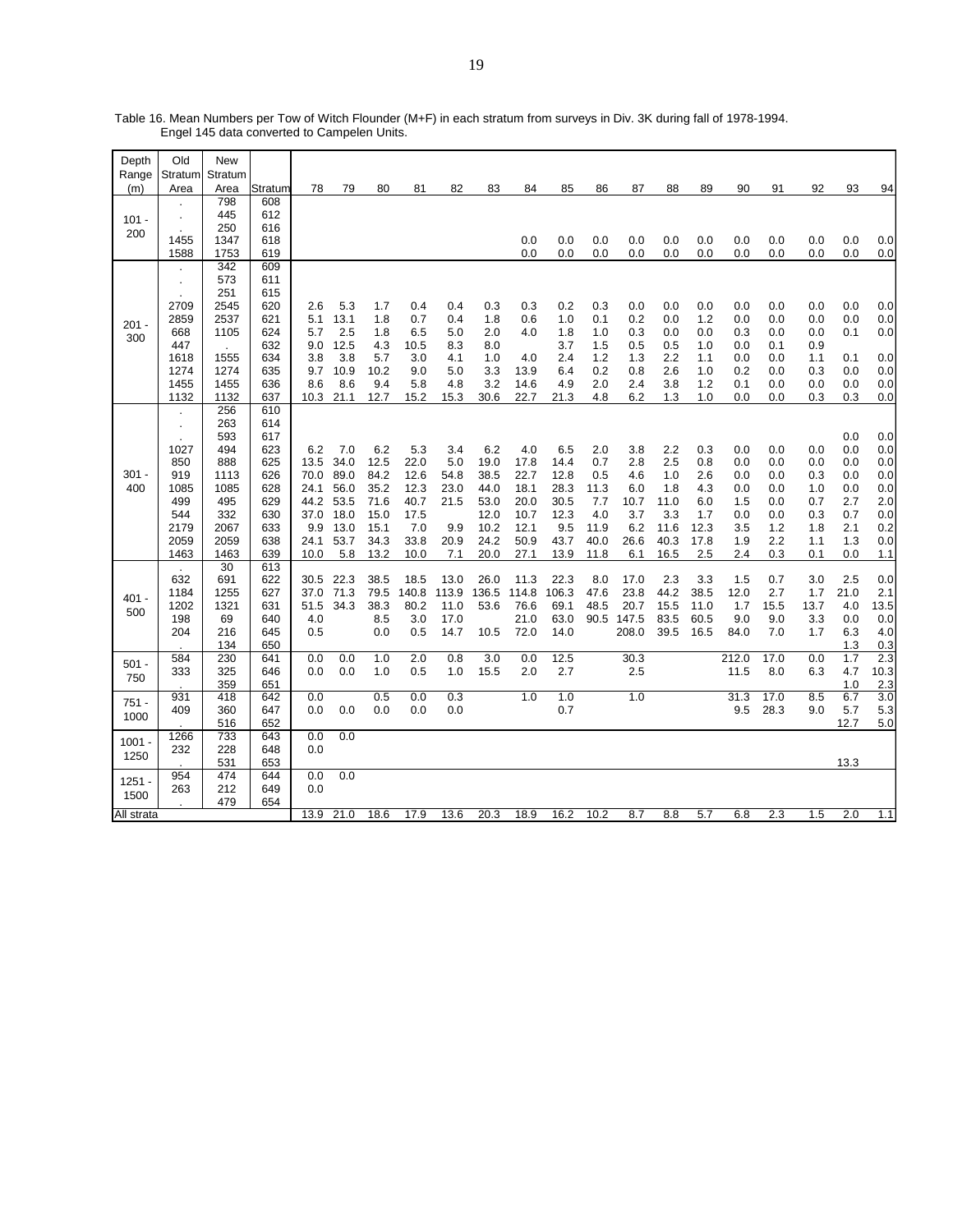| Depth      | Old         | New         |            |            |             |             |             |             |             |             |            |             |             |              |            |             |            |             |
|------------|-------------|-------------|------------|------------|-------------|-------------|-------------|-------------|-------------|-------------|------------|-------------|-------------|--------------|------------|-------------|------------|-------------|
| Range      | Stratum     | Stratum     |            |            |             |             |             |             |             |             |            |             |             |              |            |             |            |             |
| (m)        | Area        | Area        | Stratum    | 95         | 96          | 97          | 98          | 99          | 00          | 01          | 02         | 03          | 04          | 05           | 06         | 07          | 08         | 09          |
|            |             | 798<br>445  | 608<br>612 |            | 0.0<br>0.0  | 0.0<br>0.0  | 0.0<br>0.0  |             | 0.0<br>0.5  | 0.0<br>0.0  | 0.0<br>0.0 | 0.0<br>0.0  | 0.0<br>0.0  | 0.0<br>0.0   | 0.0<br>0.0 |             |            |             |
| $101 -$    |             | 250         | 616        |            | 0.0         | 0.0         | 0.0         |             | 0.0         | 0.0         | 0.0        | 0.0         | 0.0         |              | 0.0        |             |            |             |
| 200        | 1455        | 1347        | 618        | 0.0        | 0.0         | 0.0         | 0.0         | 0.0         | 0.0         | 0.0         | 0.0        | 0.0         | 0.0         | 0.0          | 0.0        | 0.0         | 0.0        | 0.0         |
|            | 1588        | 1753        | 619        | 0.2        | 0.0         | 0.0         | 0.0         | 0.0         | 0.0         | 0.0         | 0.0        | 0.0         | 0.0         | 0.0          | 0.0        | 0.0         | 0.0        | 0.0         |
|            |             | 342         | 609        |            | 0.0         | 0.0         | 0.0         |             | 0.0         | 0.0         | 0.0        | 0.0         | 0.0         | 0.0          | 0.0        |             |            | 0.0         |
|            |             | 573         | 611        |            | 0.0         | 0.0         | 0.0         |             | 0.0         | 0.0         | 0.0        | 0.0         | 0.0         | 0.5          | 0.5        |             |            |             |
|            |             | 251         | 615        |            | 0.0         | 0.0         | 0.0         |             | 0.5         | 0.0         | 0.0        | 0.0         | 0.0         | 0.0          | 1.0        |             |            |             |
|            | 2709        | 2545        | 620        | 0.0        | 0.0         | 0.0         | 0.0         | 0.0         | 0.0         | 0.0         | 0.0        | 0.0         | 0.0         | 0.0          | 0.0        | 0.0         | 0.0        | 0.0         |
| 201 -      | 2859<br>668 | 2537        | 621        | 0.0        | 0.0<br>0.0  | 0.0         | 0.5<br>0.0  | 0.0<br>0.4  | 0.0         | 0.0<br>0.2  | 0.0<br>0.0 | 0.0<br>0.0  | 0.0<br>0.2  | 0.0          | 0.0        | 0.0<br>0.0  | 0.0<br>0.0 | 0.0         |
| 300        | 447         | 1105        | 624<br>632 | 0.0        |             | 0.2         |             |             | 0.2         |             |            |             |             | 0.0          | 0.0        |             |            | 0.0         |
|            | 1618        | 1555        | 634        | 0.0        | 0.0         | 0.0         | 0.0         | 0.0         | 0.0         | 0.0         | 0.0        | 0.0         | 0.0         | 0.3          | 0.0        | 0.0         | 0.0        | 0.2         |
|            | 1274        | 1274        | 635        | 0.2        | 0.0         | 0.4         | 0.6         | 0.0         | 0.5         | 0.0         | 0.0        | 0.0         | 0.0         | 0.3          |            | 0.0         | 0.0        | 0.0         |
|            | 1455        | 1455        | 636        | 0.1        | 0.2         | 0.3         | 0.0         | 0.0         | 0.0         | 0.4         | 0.0        | 0.0         | 0.0         | 0.2          | 0.0        | 0.0         | 0.5        | 0.0         |
|            | 1132        | 1132        | 637        | 0.0        | 0.0         | 0.2         | 0.4         | 0.9         |             | 0.2         | 0.0        | 0.0         | 0.0         | 0.2          | 0.0        | 0.0         | 0.9        | 0.3         |
|            |             | 256         | 610        |            | 2.9         | 0.5         | 1.5         |             | 1.0         | 1.6         | 3.0        | 0.4         | 0.0         | 1.5          | 1.8        |             |            |             |
|            |             | 263         | 614        |            | 1.0         | 0.5         | 0.0         |             | 4.5         | 1.0         | 0.0        | 0.0         | 0.0         | 0.0          | 0.0        |             |            |             |
|            |             | 593         | 617        | 0.5        | 0.0         | 0.3         | 0.6         | 0.0         | 0.0         | 0.0         | 0.0        | 0.0         | 0.0         | 0.0          | 0.0        | 0.0         | 0.0        | 0.5         |
|            | 1027<br>850 | 494<br>888  | 623<br>625 | 0.0<br>0.3 | 0.0<br>0.2  | 0.0<br>0.0  | 0.0<br>0.3  | 0.0<br>0.3  | 0.0<br>0.0  | 0.0<br>0.3  | 0.0<br>0.0 | 0.0<br>0.0  | 0.0<br>0.3  | 0.0<br>0.3   | 0.0<br>0.3 | 0.0<br>0.0  | 0.0<br>0.4 | 0.0<br>0.0  |
| 301 -      | 919         | 1113        | 626        | 0.0        | 0.0         | 0.8         | 0.0         | 3.8         | 2.4         | 2.0         | 0.0        | 0.0         | 0.3         | 0.4          | 1.1        | 13.0        | 3.5        | 6.5         |
| 400        | 1085        | 1085        | 628        | 0.2        | 0.0         | 0.2         | 0.0         | 1.2         | 1.8         | 0.8         | 0.0        | 0.2         | 0.2         | 0.0          | 0.6        | 0.0         | 1.4        | 0.3         |
|            | 499         | 495         | 629        | 4.5        | 0.5         | 0.5         | 1.0         | 5.5         | 4.1         | 0.7         | 0.0        | 0.0         | 0.5         | 0.5          | 7.5        | 0.9         | 4.3        | 0.5         |
|            | 544         | 332         | 630        | 0.0        | 1.0         | 1.0         | 0.5         | 2.5         | 2.2         | 0.3         | 0.4        | 0.0         | 0.0         | 0.5          | 0.9        | 1.0         | 4.1        | 2.0         |
|            | 2179        | 2067        | 633        | 0.2        | 0.8         | 1.0         | 1.2         | 0.2         | 0.7         | 0.5         | 0.3        | 0.1         | 0.2         | 1.0          | 0.3        | 1.2         | 0.4        | 1.1         |
|            | 2059        | 2059        | 638        | 0.3        | 0.5         | 0.6         | 2.3         | 2.1         | 3.6         | 2.2         | 0.9        | 1.2         | 2.4         | 2.0          | 2.0        | 8.8         | 7.4        | 2.6         |
|            | 1463        | 1463        | 639        | 0.6        | 0.2         | 0.5         | 0.8         | 0.0         | 0.0         | 0.0         | 0.5        | 0.0         | 0.0         | 0.8          | 0.0        | 1.7         | 0.3        | 0.7         |
|            |             | 30          | 613        |            | 0.6         | 1.0         | 3.5         |             | 53.2        | 3.4         | 2.3        | 1.4         | 0.6         | 2.4          | 2.4        |             |            |             |
|            | 632<br>1184 | 691<br>1255 | 622<br>627 | 0.3<br>4.6 | 0.2<br>0.7  | 0.3<br>7.8  | 1.0<br>13.0 | 0.0<br>3.8  | 0.7<br>11.7 | 1.7<br>4.5  | 0.0<br>2.1 | 0.0<br>0.8  | 0.7<br>2.8  | 0.6<br>2.2   | 0.0<br>6.4 | 0.3<br>15.5 | 0.0<br>8.3 | 0.4<br>11.0 |
| $401 -$    | 1202        | 1321        | 631        | 3.0        | 1.0         | 3.1         | 2.7         | 0.5         | 3.5         | 1.7         | 1.2        | 0.7         | 2.8         | 3.8          | 0.9        | 3.2         | 3.0        | 3.6         |
| 500        | 198         | 69          | 640        | 0.0        | 4.1         | 2.0         | 6.5         | 0.5         | 5.0         | 14.5        | 1.0        | 0.5         | 16.9        | 1.5          | 16.5       | 8.5         | 20.4       | 17.5        |
|            | 204         | 216         | 645        | 0.0        | 5.0         | 1.5         | 0.4         | 3.5         | 2.5         | 3.7         | 2.5        | 0.0         | 0.0         | 9.8          | 8.5        | 7.5         | 1.8        | 28.7        |
|            |             | 134         | 650        | 2.0        | 1.5         | 8.0         | 17.0        | 9.7         |             | 9.0         | 5.4        | 9.0         | 23.0        | 3.1          | 31.0       | 30.7        | 51.6       | 18.4        |
| $501 -$    | 584         | 230         | 641        | 2.5        | 8.0         | 6.0         | 16.0        | 11.9        |             | 25.0        | 4.9        | 9.5         | 61.5        | 7.3          | 37.0       | 35.7        | 34.3       | 89.5        |
| 750        | 333         | 325         | 646        | 0.5        | 49.4        | 3.5         | 3.5         | 3.5         | 17.8        | 12.0        | 17.6       | 2.0         | 7.0         | 6.5          | 0.5        | 31.4        | 5.6        | 12.0        |
|            |             | 359         | 651        | 5.0        | 9.0         | 15.6        | 9.0         | 11.6        |             | 31.4        | 25.1       | 4.5         | 98.5        | 56.6         | 99.0       | 84.2        | 64.5       | 135.2       |
| 751 -      | 931         | 418         | 642        | 1.5        | 0.5         | 0.0         | 0.5         | 3.0         | 10.4        | 0.6         | 1.0        | 5.5         | 0.5         | 22.5         | 1.5        | 5.0         | 0.5        | 4.0         |
| 1000       | 409         | 360<br>516  | 647<br>652 | 1.0<br>5.5 | 3.5<br>10.5 | 4.0<br>17.0 | 5.5<br>21.5 | 15.0<br>2.5 | 0.0<br>12.5 | 17.5<br>3.4 | 0.5<br>2.5 | 7.0<br>18.0 | 13.6<br>1.0 | 14.5<br>25.5 | 0.5<br>0.0 | 0.0<br>9.5  | 1.0        | 0.0<br>20.6 |
|            | 1266        | 733         | 643        | 2.3        | 0.0         | 0.0         | 0.0         | 0.3         | 0.4         | 0.0         | 0.0        | 1.2         | 0.0         | 0.3          | 0.0        | 0.0         |            | 0.0         |
| $1001 -$   | 232         | 228         | 648        |            | 0.0         | 0.0         | 0.0         | 0.0         | 0.0         | 0.0         | 0.0        | 0.0         | 0.0         | 0.0          | 0.0        | 0.0         |            | 0.0         |
| 1250       |             | 531         | 653        | 3.5        | 0.0         | 0.0         | 0.0         | 0.5         | 0.0         | 0.5         | 0.0        | 2.0         | 0.0         | 0.5          | 0.0        | 0.0         | 0.0        | 0.0         |
| $1251 -$   | 954         | 474         | 644        | 0.0        | 0.0         | 0.0         | 0.0         | 0.0         | 0.0         | 0.0         | 0.0        | 0.0         | 0.0         | 0.0          | 0.0        | 0.0         |            | 0.0         |
| 1500       | 263         | 212         | 649        |            | 0.0         | 0.0         | 0.0         | 0.0         | 0.0         | 0.0         | 0.0        | 0.0         | 0.0         | 0.0          | 0.0        | 0.0         |            | 0.0         |
|            |             | 479         | 654        | 0.0        | 0.0         | 0.0         | 0.6         | 0.0         | 0.0         | 0.0         | 0.0        | 0.0         | 0.0         | 0.0          | 0.0        | 0.0         |            | 0.5         |
| All strata |             |             |            | 0.8        | 1.0         | 1.1         | 1.6         | 1.2         | 1.6         | 1.4         | 0.7        | 0.7         | 2.0         | 2.0          | 2.0        | 3.7         | 2.7        | 3.9         |

Table 17. Mean Numbers per Tow of Witch Flounder (M+F) in each stratum from surveys in Div. 3K during fall of 1995-2009.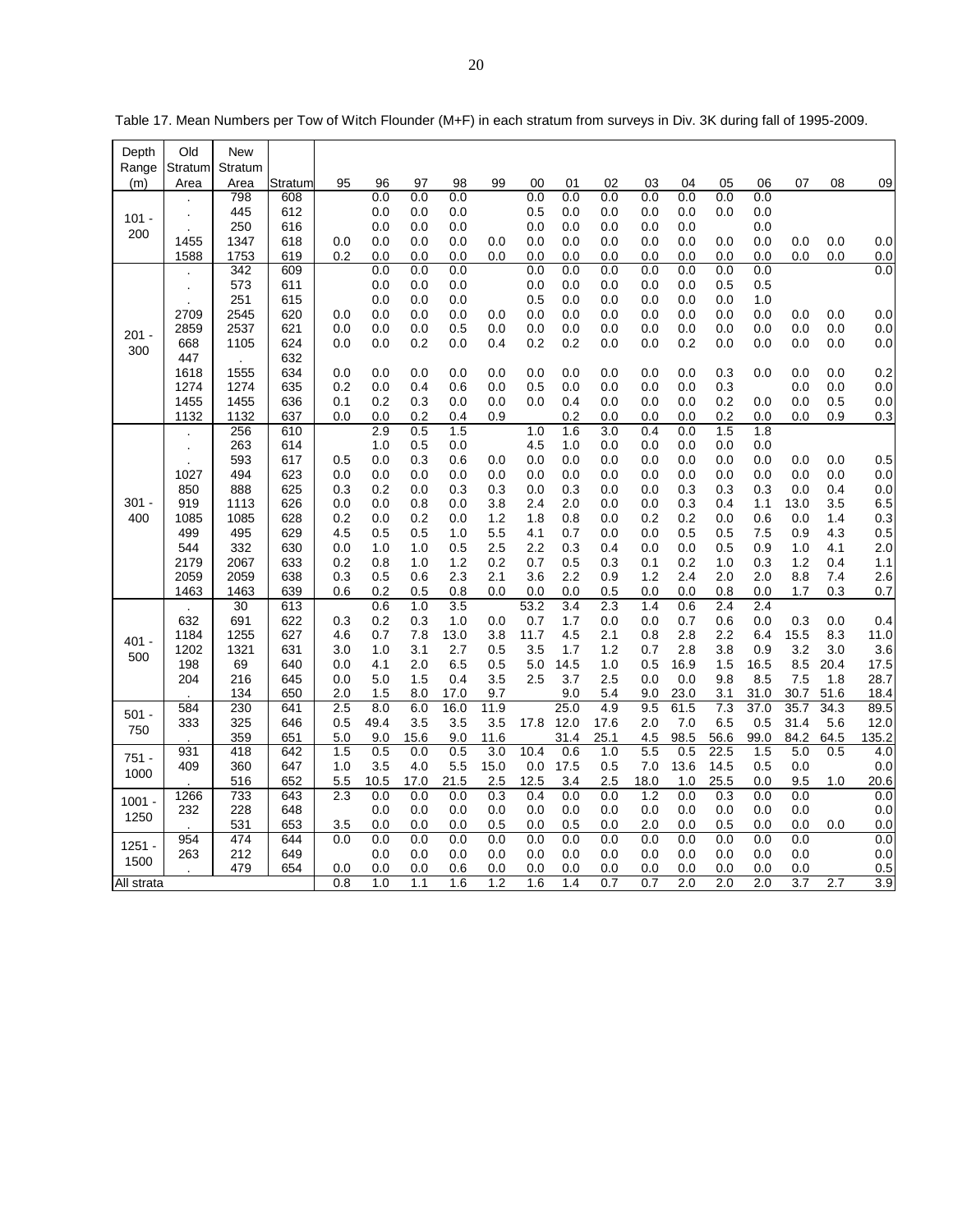| Depth<br>Range  | Old<br>Stratum Stratum                                                                               | New                                                                                                                                   |                                                                                                                                   |                                                                           |                                                                           |                                                                           |                                                                           |                                                                           |                                                                           |                                                                           |                                                                           |                                                                           |                                                                    |                                                                           |
|-----------------|------------------------------------------------------------------------------------------------------|---------------------------------------------------------------------------------------------------------------------------------------|-----------------------------------------------------------------------------------------------------------------------------------|---------------------------------------------------------------------------|---------------------------------------------------------------------------|---------------------------------------------------------------------------|---------------------------------------------------------------------------|---------------------------------------------------------------------------|---------------------------------------------------------------------------|---------------------------------------------------------------------------|---------------------------------------------------------------------------|---------------------------------------------------------------------------|--------------------------------------------------------------------|---------------------------------------------------------------------------|
| (m)<br>$30 -$   | Area                                                                                                 | Area                                                                                                                                  | Stratum                                                                                                                           | 84.0                                                                      | 85.0                                                                      | 86.0                                                                      | 87.0                                                                      | 88.0                                                                      | 89.0                                                                      |                                                                           | 90.0 91.0 92.0                                                            |                                                                           | 93.0                                                               | 94.0                                                                      |
| 56              |                                                                                                      | 268                                                                                                                                   | 784                                                                                                                               |                                                                           |                                                                           |                                                                           |                                                                           |                                                                           |                                                                           |                                                                           |                                                                           |                                                                           |                                                                    |                                                                           |
| 57 -<br>92      | 2071<br>1780<br>1121<br>2460<br>1120                                                                 | 2071<br>1780<br>1121<br>2460<br>1120<br>465                                                                                           | 350<br>363<br>371<br>372<br>384<br>785                                                                                            | 0.6<br>0.4<br>0.3<br>0.5<br>0.8                                           | 0.0<br>0.0<br>0.0<br>0.0<br>0.0                                           | 0.0<br>0.1<br>0.0<br>0.0<br>0.0                                           | 0.0<br>0.0<br>0.0<br>0.0<br>0.0                                           | 0.0<br>0.0<br>0.0<br>0.1<br>0.0                                           | 0.0<br>0.0<br>0.0<br>0.0<br>0.0                                           | 0.0<br>1.3<br>0.0<br>0.1<br>0.0                                           | 0.0<br>0.2<br>0.0<br>0.0<br>0.0                                           | 0.0<br>0.2<br>0.0<br>0.0<br>0.0                                           | 0.0<br>0.0<br>0.0<br>0.0<br>0.0                                    | 0.0<br>0.0<br>0.0<br>0.0<br>0.0                                           |
| $93 -$<br>183   | 1519<br>1574<br>585<br>525<br>2120<br>2114<br>2817<br>1041<br>1320<br>2356<br>1481<br>$\blacksquare$ | 1519<br>1574<br>585<br>525<br>2120<br>2114<br>2817<br>1041<br>1320<br>2356<br>1481<br>84<br>613<br>261<br>89<br>72<br>216<br>98<br>72 | 328<br>341<br>342<br>343<br>348<br>349<br>364<br>365<br>370<br>385<br>390<br>786<br>787<br>788<br>790<br>793<br>794<br>797<br>799 | 0.3<br>1.0<br>0.0<br>1.3<br>1.0<br>1.0<br>0.7<br>1.0<br>1.3<br>1.0<br>0.7 | 0.0<br>0.0<br>0.0<br>0.0<br>0.0<br>0.0<br>0.0<br>0.0<br>0.0<br>0.0<br>0.0 | 0.0<br>0.0<br>0.0<br>0.0<br>0.0<br>0.6<br>0.4<br>0.4<br>0.0<br>0.4<br>0.0 | 0.0<br>0.1<br>0.0<br>0.0<br>0.0<br>0.0<br>0.0<br>0.3<br>0.2<br>0.1<br>0.0 | 0.0<br>0.1<br>0.0<br>0.0<br>0.2<br>0.1<br>0.1<br>0.2<br>0.0<br>0.1<br>0.0 | 0.0<br>0.0<br>0.0<br>0.0<br>0.0<br>0.0<br>0.0<br>0.0<br>0.0<br>0.0<br>0.0 | 0.0<br>0.0<br>0.0<br>0.0<br>0.0<br>0.6<br>0.1<br>0.0<br>0.0<br>0.0<br>0.0 | 0.0<br>0.0<br>0.0<br>0.0<br>0.0<br>0.0<br>0.0<br>0.3<br>0.0<br>0.0<br>0.0 | 0.0<br>0.0<br>0.0<br>0.0<br>0.0<br>0.0<br>0.0<br>0.0<br>0.0<br>0.0<br>0.0 | 0.0<br>0.0<br>0.0<br>0.0<br>0.0<br>0.0<br>0.0<br>0.0<br>0.0<br>0.0 | 0.0<br>0.0<br>0.0<br>0.0<br>0.0<br>0.0<br>0.0<br>0.0<br>0.0<br>0.0<br>0.0 |
| $184 -$<br>274  | 1494<br>983<br>1394<br>961<br>983<br>821<br>282                                                      | 1582<br>983<br>1394<br>961<br>983<br>821<br>282<br>164                                                                                | 344<br>347<br>366<br>369<br>386<br>389<br>391<br>795                                                                              | 1.0<br>4.3<br>0.8<br>2.7<br>1.4<br>1.5<br>0.0                             | 0.2<br>0.0<br>1.9<br>3.8<br>4.2<br>1.4<br>1.0                             | 0.6<br>0.3<br>2.3<br>5.0<br>8.0<br>7.8<br>0.0                             | 0.8<br>0.0<br>1.1<br>2.5<br>13.3<br>2.0<br>0.5                            | 0.0<br>1.0<br>0.6<br>10.2<br>14.6<br>1.5<br>0.0                           | 0.0<br>0.8<br>0.9<br>4.0<br>2.6<br>0.3<br>0.0                             | 0.0<br>0.0<br>0.2<br>3.5<br>1.8<br>0.7<br>0.0                             | 0.0<br>0.0<br>0.0<br>1.2<br>2.0<br>0.0<br>2.3                             | 0.0<br>0.0<br>0.0<br>0.0<br>9.3<br>0.3<br>0.7                             | 0.0<br>0.0<br>0.0<br>0.0<br>0.0<br>0.0<br>0.0                      | 0.0<br>0.0<br>0.0<br>0.0<br>0.0<br>0.0<br>0.0                             |
| $184 -$         | $\ddot{\phantom{0}}$                                                                                 | 72                                                                                                                                    | 789                                                                                                                               |                                                                           |                                                                           |                                                                           |                                                                           |                                                                           |                                                                           |                                                                           |                                                                           |                                                                           |                                                                    |                                                                           |
| 366             |                                                                                                      | 227<br>100                                                                                                                            | 791<br>798                                                                                                                        |                                                                           |                                                                           |                                                                           |                                                                           |                                                                           |                                                                           |                                                                           |                                                                           |                                                                           |                                                                    |                                                                           |
| $275 -$<br>366  | 1432<br>865<br>334<br>718<br>361<br>145                                                              | 1432<br>865<br>334<br>718<br>361<br>145<br>175<br>81                                                                                  | 345<br>346<br>368<br>387<br>388<br>392<br>796<br>800                                                                              | 35.0<br>20.0<br>1.0<br>1.7<br>29.0<br>4.0                                 | 7.6<br>29.4<br>1.0<br>4.5<br>1.0<br>1.0                                   | 3.8<br>33.0<br>10.0<br>2.5<br>1.0                                         | 23.0<br>12.5<br>0.5<br>7.0<br>16.5<br>3.5                                 | 13.1<br>20.4<br>1.5<br>20.5<br>3.0<br>1.0                                 | 16.1<br>13.5<br>4.5<br>17.0<br>3.0<br>0.0                                 | 10.6<br>19.7<br>2.5<br>50.3<br>0.0<br>0.0                                 | 0.0<br>3.3<br>1.5<br>2.0<br>2.3<br>0.0                                    | 1.8<br>1.4<br>0.3<br>0.7<br>4.0<br>0.0                                    | $\overline{2.0}$<br>0.6<br>0.0<br>0.3<br>0.0<br>0.0                | $0.0\,$<br>0.0<br>0.0<br>0.8<br>0.3<br>0.3                                |
| $367 -$<br>549  | 186<br>216<br>468<br>272                                                                             | 186<br>216<br>468<br>272<br>50                                                                                                        | 729<br>731<br>733<br>735<br>792                                                                                                   | 8.5<br>29.5<br>5.3<br>17.7                                                | 7.5<br>12.5<br>25.0<br>1.0                                                | 16.0<br>62.0                                                              |                                                                           |                                                                           |                                                                           | 2.5<br>17.5<br>34.5                                                       | 13.3<br>8.3<br>46.3<br>9.3                                                | 16.5<br>20.3<br>10.3<br>6.7                                               | 2.0<br>3.3<br>4.0<br>1.0                                           | 11.3<br>6.7<br>2.1<br>0.4                                                 |
| $550 -$<br>731  | 170<br>231<br>228<br>175                                                                             | 170<br>231<br>228<br>175                                                                                                              | 730<br>732<br>734<br>736                                                                                                          | 4.5<br>11.5<br>0.7                                                        | 1.0<br>9.5<br>8.5<br>15.5                                                 | 41.0                                                                      |                                                                           |                                                                           |                                                                           | 1.0<br>8.0                                                                | 5.0<br>8.5<br>3.5<br>21.0 67.0                                            | 0.5<br>12.5<br>0.5                                                        | 8.3<br>1.5<br>4.5<br>9.0 10.0                                      | 7.3<br>10.7<br>4.7<br>1.4                                                 |
| 732 -<br>914    |                                                                                                      | 227<br>223<br>348<br>159                                                                                                              | 737<br>741<br>745<br>748                                                                                                          |                                                                           |                                                                           |                                                                           |                                                                           |                                                                           |                                                                           |                                                                           |                                                                           |                                                                           |                                                                    |                                                                           |
| $915 -$<br>1097 | ä,                                                                                                   | 221<br>206<br>392<br>126                                                                                                              | 738<br>742<br>746<br>749                                                                                                          |                                                                           |                                                                           |                                                                           |                                                                           |                                                                           |                                                                           |                                                                           |                                                                           |                                                                           |                                                                    |                                                                           |
| 1098 -<br>1280  |                                                                                                      | 254<br>211<br>724<br>556                                                                                                              | 739<br>743<br>747<br>750                                                                                                          |                                                                           |                                                                           |                                                                           |                                                                           |                                                                           |                                                                           |                                                                           |                                                                           |                                                                           |                                                                    |                                                                           |
| 1281 -<br>1463  | $\ddot{\phantom{0}}$                                                                                 | 264<br>280<br>229                                                                                                                     | 740<br>744<br>751                                                                                                                 |                                                                           |                                                                           |                                                                           |                                                                           |                                                                           |                                                                           |                                                                           |                                                                           |                                                                           |                                                                    |                                                                           |
| All strata      |                                                                                                      |                                                                                                                                       |                                                                                                                                   | 3.4                                                                       | 2.0                                                                       | 2.5                                                                       | 2.1                                                                       | 2.2                                                                       | 1.6                                                                       | 2.7                                                                       | 1.4                                                                       | 0.9                                                                       | 0.3                                                                | 0.3                                                                       |

Table 18. Mean Numbers per Tow of Witch Flounder (M+F) in each stratum from surveys in Div. 3L during fall of 1983-1994. (Engel 145 data converted to Campelen Units).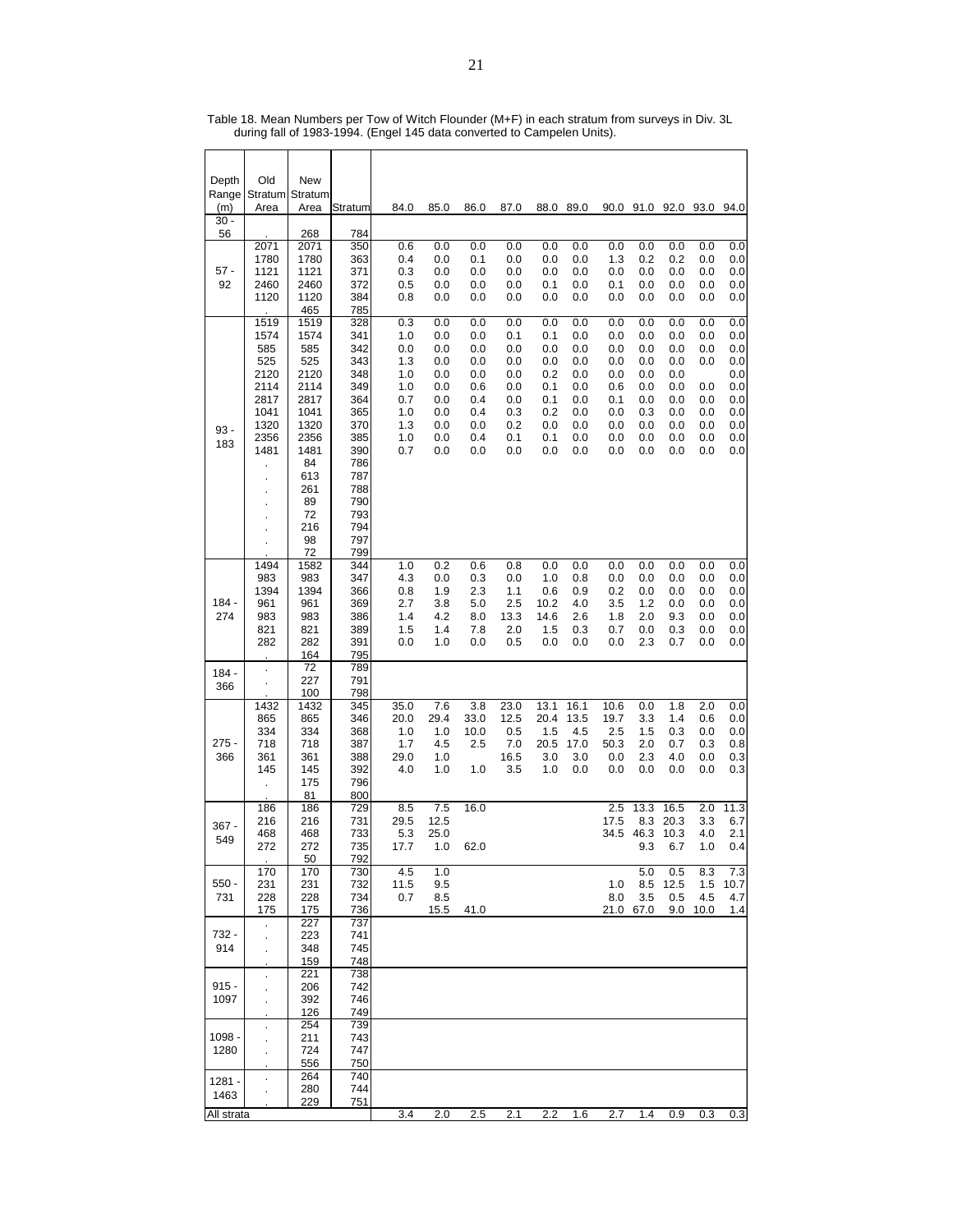| Depth           | Old                                | New             |            |            |                        |                  |              |              |             |              |                                            |              |            |             |                 |             |            |                  |
|-----------------|------------------------------------|-----------------|------------|------------|------------------------|------------------|--------------|--------------|-------------|--------------|--------------------------------------------|--------------|------------|-------------|-----------------|-------------|------------|------------------|
| Range<br>(m)    | Stratum<br>Area                    | Stratum<br>Area | Stratum    | 95.0       | 96.0                   | 97.0             | 98.0         | 99.0         | 00          | 01           | 02                                         | 03           | 04         | 05          | 06              | 07          | 08         | 09               |
| $30 -$<br>56    |                                    | 268             | 784        |            | 0.0                    | 0.0              | 0.0          |              | 2.0         | 0.0          | 0.0                                        | 0.0          | 0.0        | 0.0         |                 |             |            |                  |
|                 | 2071<br>1780                       | 2071<br>1780    | 350<br>363 | 0.0<br>0.0 | 0.0<br>0.0             | 0.0<br>0.0       | 0.0<br>0.0   | 0.0<br>0.0   | 0.0<br>0.0  | 0.0<br>0.0   | 0.0<br>0.0                                 | 0.0<br>0.0   | 0.0<br>0.0 | 0.1<br>0.0  | 0.0<br>0.0      | 0.2<br>0.0  | 0.2<br>0.0 | 0.0<br>0.0       |
| $57 -$          | 1121                               | 1121            | 371        | 0.0        | 0.0                    | 0.3              | 0.0          | 0.0          | 0.0         | 0.0          | 0.0                                        | 0.0          | 0.0        | 0.0         | 0.0             | 0.0         | 0.0        | 0.0              |
| 92              | 2460<br>1120                       | 2460<br>1120    | 372<br>384 | 0.1<br>0.0 | 0.0<br>0.0             | 0.0<br>0.0       | 0.0<br>0.0   | 0.0<br>0.0   | 0.0<br>0.0  | 0.0<br>0.0   | 0.0<br>0.0                                 | 0.0<br>0.0   | 0.0<br>0.0 | 0.0<br>0.0  | 0.0<br>0.0      | 0.0<br>0.0  | 0.0<br>0.0 | 0.0<br>0.0       |
|                 |                                    | 465             | 785        |            | 0.0                    | 0.0              | 0.0          |              | 0.0         | 0.5          | 0.0                                        | 0.0          | 0.0        | 0.6         |                 |             |            |                  |
|                 | 1519<br>1574                       | 1519<br>1574    | 328<br>341 | 0.0<br>0.0 | 0.0<br>0.0             | 0.0<br>0.0       | 0.0<br>0.2   | 0.0<br>0.0   | 0.0<br>0.0  | 0.0<br>0.0   | 0.0<br>0.0                                 | 0.0<br>0.0   | 0.0<br>0.0 | 0.0<br>0.2  | 0.0<br>2.8      | 0.0<br>0.0  | 0.0<br>0.5 | 0.0<br>0.2       |
|                 | 585                                | 585             | 342        | 0.0        | 0.0                    | 0.0              | 0.0          | 0.5          | 0.0         | 0.0          | 0.5                                        | 0.0          | 0.0        | 0.0         | 0.0             | 0.0         | 0.0        | 0.0              |
|                 | 525<br>2120                        | 525<br>2120     | 343<br>348 | 0.0<br>0.0 | 0.0<br>0.0             | 0.0<br>0.0       | 0.0<br>0.2   | 0.0<br>0.0   | 0.0<br>0.3  | 0.0<br>0.0   | 0.0<br>0.0                                 | 0.0<br>0.0   | 0.0<br>0.2 | 0.0<br>0.1  | 0.0<br>0.1      | 0.0<br>0.0  | 0.0<br>0.0 | 0.0<br>0.0       |
|                 | 2114                               | 2114            | 349        | 0.0        | 0.0                    | 0.1              | 0.0          | 0.0          | 0.1         | 0.0          | 0.0                                        | 0.4          | 0.1        | 0.5         | 0.0             | 0.1         | 0.3        | 0.1              |
|                 | 2817<br>1041                       | 2817<br>1041    | 364<br>365 | 0.0<br>0.0 | 0.0<br>0.0             | 0.0<br>0.0       | 0.1<br>0.0   | 0.1<br>0.0   | 0.0         | 0.1<br>0.0   | 0.0<br>0.0                                 | 0.0<br>0.0   | 0.0        | 0.0<br>0.3  | 0.0<br>0.0      | 0.0<br>0.0  | 0.0<br>0.0 | 0.0<br>0.0       |
| $93 -$          | 1320                               | 1320            | 370        | 0.0        | 0.0                    | 0.0              | 0.0          | 0.0          | 0.0         | 0.0          | 0.0                                        | 0.0          |            | 0.0         | 0.0             | 0.0         | 0.0        | 0.0              |
| 183             | 2356<br>1481                       | 2356<br>1481    | 385<br>390 | 0.0<br>0.0 | 0.0<br>0.0             | 0.0<br>0.0       | 0.0<br>0.0   | 0.0<br>0.0   | 0.0<br>0.0  | 0.0<br>0.0   | 0.0<br>0.0                                 | 0.0<br>0.0   | 0.0<br>0.0 | 0.0<br>0.0  | 0.0<br>0.0      | 0.0<br>0.0  | 0.0<br>0.0 | 0.0<br>0.0       |
|                 |                                    | 84              | 786        |            | 7.8<br>0.0             | 3.1<br>0.0       | 2.0<br>0.0   |              | 3.5<br>0.0  | 14.2         | 2.5<br>0.0                                 | 5.5<br>0.0   | 3.4<br>0.0 | 17.6<br>0.0 | 0.0             |             |            |                  |
|                 |                                    | 613<br>261      | 787<br>788 |            | 0.0                    | 0.0              | 0.5          |              | 0.5         | 0.0<br>0.0   | 0.0                                        | 0.0          | 0.0        | 0.0         | 0.0             |             |            |                  |
|                 |                                    | 89<br>72        | 790        |            | 0.5<br>0.0             | 1.5<br>0.0       | 45<br>0.0    |              | 0.0<br>0.0  | 3.0<br>0.0   | 0.5<br>5.0                                 | 0.0<br>0.0   | 0.0<br>0.7 | 0.0         |                 |             |            |                  |
|                 |                                    | 216             | 793<br>794 |            | 0.0                    | 0.0              | 0.0          |              |             | 0.0          | 0.0                                        | 0.0          | 0.0        | 0.6<br>0.0  | 0.0             |             |            |                  |
|                 |                                    | 98              | 797        |            | 0.5                    | 0.0              | 0.0          |              | 0.0<br>0.0  | 0.0<br>0.0   | 0.0                                        | 0.0          | 0.0        | 0.0         | 0.0             |             |            |                  |
|                 | 1494                               | 72<br>1582      | 799<br>344 | 0.0        | 0.0<br>0.0             | 0.0<br>0.0       | 0.0<br>0.0   | 0.0          | 0.3         | 0.0          | 0.6<br>0.4                                 | 0.0<br>0.6   | 0.0<br>0.2 | 0.0<br>0.0  | 0.0<br>0.2      | 1.8         | 0.8        | 0.3              |
|                 | 983<br>1394                        | 983<br>1394     | 347<br>366 | 0.0<br>0.0 | 0.0<br>0.0             | 0.0<br>0.2       | 0.0<br>0.0   | 0.0<br>0.2   | 0.0<br>0.0  | 0.3<br>0.0   | 0.0<br>0.0                                 | 0.0<br>0.4   | 0.0        | 0.0<br>0.2  | 0.0<br>0.0      | 0.0<br>0.2  | 0.3<br>0.0 | 0.0<br>0.0       |
| 184 -           | 961                                | 961             | 369        | 0.3        | 0.0                    | 0.0              | 0.0          | 0.0          | 0.0         | 0.0          | 0.0                                        | 0.0          |            | 0.2         | 0.3             | 0.0         | 0.3        | 0.0              |
| 274             | 983<br>821                         | 983<br>821      | 386<br>389 | 0.0<br>0.3 | 0.0<br>0.0             | 0.0<br>0.0       | 0.0<br>0.0   | 0.0<br>0.0   | 0.0<br>2.7  | 0.0<br>0.0   | 0.6<br>0.0                                 | 0.0<br>0.0   | 0.3        | 0.4<br>0.0  | 0.0<br>1.3      | 0.0<br>0.0  | 0.0<br>0.0 | 0.0<br>0.0       |
|                 | 282                                | 282             | 391        | 0.9        | 0.0                    | 0.5              | 0.0          | 0.0          | 0.0         | 0.0          | 0.0                                        | 0.0          | 0.0        | 0.0         | 0.0             | 0.0         | 0.0        | 0.0              |
|                 | $\blacksquare$                     | 164<br>72       | 795<br>789 |            | 0.0<br>0.0             | 0.0<br>0.5       | 0.0<br>0.5   |              | 2.5<br>2.2  | 0.0<br>0.5   | 0.0<br>2.4                                 | 0.0<br>0.5   | 0.0<br>2.0 | 0.0<br>1.2  | 0.4<br>2.5      |             |            |                  |
| 184 -<br>366    | $\ddot{\phantom{a}}$               | 227             | 791        |            | 1.0                    | 2.0              | 0.0          |              | 0.0         | 0.9          | 0.3                                        | 0.5          | 0.0        | 1.4         |                 |             |            |                  |
|                 | 1432                               | 100<br>1432     | 798<br>345 | 0.6        | 0.5<br>0.4             | 0.5<br>1.1       | 12.5<br>2.2  | 0.8          | 9.8<br>0.6  | 38.5<br>0.4  | 1.5<br>2.4                                 | 0.0<br>0.9   | 8.9<br>0.5 | 3.0<br>2.9  | 1.1             | 1.0         | 4.7        | 3.2              |
|                 | 865                                | 865             | 346        | 0.0        | 0.3                    | 2.7              | 1.5          | 2.4          | 1.0         | 2.3          | 2.7                                        | 0.5          | 0.3        | 3.0         | 2.7             | 4.0         | 12.6       | 2.4              |
| 275 -           | 334<br>718                         | 334<br>718      | 368<br>387 | 0.5<br>1.0 | 0.0<br>0.5             | 0.5<br>0.4       | 0.0<br>0.0   | 0.4<br>0.4   | 0.5<br>6.0  | 0.0<br>0.4   | 0.0<br>0.9                                 | 0.5<br>0.0   |            | 3.0<br>0.6  | 0.4<br>1.8      | 0.0<br>4.0  | 3.6<br>5.9 | 0.0<br>0.0       |
| 366             | 361                                | 361             | 388        | 0.0        | 0.0                    | 0.0              | 3.0          | 0.0          | 2.5         | 6.2          | 0.9                                        | 1.9          | 0.0        | 3.5         | 1.0             | 5.3         | 2.7        | 2.2              |
|                 | 145<br>ä,                          | 145<br>175      | 392<br>796 | 0.0        | 0.0<br>0.0             | 0.0<br>4.4       | 0.0<br>1.0   | 0.0          | 0.0<br>0.9  | 0.8<br>26.5  | 0.0<br>4.0                                 | 0.0<br>0.0   | 0.0<br>0.0 | 1.3<br>16.0 | 0.0<br>5.0      | 0.0         | 0.0        | 0.0              |
|                 |                                    | 81              | 800        |            |                        | 14.0             | 16.0         |              | 12.2        | 85.5         | 51.6                                       | 2.5          | 14.9       | 17.5        |                 |             |            | 97.7             |
|                 | 186<br>216                         | 186<br>216      | 729<br>731 | 1.3<br>1.5 | 14.7                   | 4.5<br>0.0       | 0.0<br>2.5   | 0.0<br>1.9   | 1.3<br>2.0  | 0.5<br>0.5   | 3.1<br>1.3                                 | 1.0<br>3.9   | 0.0<br>6.3 | 0.9<br>3.2  | 4.0<br>6.0      | 7.1<br>1.3  | 9.3<br>8.0 | 2.4<br>14.5      |
| 367 -<br>549    | 468                                | 468             | 733        | 0.5        | 0.3                    | 0.0              | 1.8          | 2.0          | 2.6         | 1.7          | 6.7                                        | 0.9          | 23.4       | 13.5        |                 | 8.2 22.8    | 0.9        | 11.9             |
|                 | 272                                | 272<br>50       | 735<br>792 | 2.0        | 1.5<br>131.0 61.5 40.5 | 2.0              | 4.5          | 1.3          | 0.4         | 0.5          | 0.4<br>133.1 265.9 419.7 334.1 193.5 344.3 | 0.0          |            | 4.0         | 3.6             | 10.7        | 23.3       | 39.5             |
| $550 -$         | 170<br>231                         | 170<br>231      | 730<br>732 | 4.6<br>2.4 | 0.0<br>8.8             | 2.0<br>13.0 30.5 | 0.8          | 0.9<br>16.0  | 2.5<br>16.5 | 21.8<br>17.8 | 9.5<br>7.3                                 | 0.4<br>7.2   | 1.8<br>7.8 | 0.0         | 3.4             | 0.9<br>7.0  | 0.4<br>8.0 | 3.5              |
| 731             | 228                                | 228             | 734        | 1.4        | 14.9                   |                  | 2.2 12.1     | 5.5          | 4.0         | 0.9          | 8.4                                        | 0.8          |            | 0.0         | 2.8 12.0<br>6.4 | 2.9         |            | 13.4<br>1.0 27.9 |
|                 | 175                                | 175<br>227      | 736<br>737 | 3.1<br>2.5 | 32.5<br>15.0           | 11.5<br>9.5      | 43.1<br>35.5 | 18.0<br>12.5 | 59.5<br>0.5 | 28.3<br>9.0  | 136.9<br>32.9                              | 26.2<br>12.5 |            | 25.5<br>4.0 | 68.0<br>0.5     | 66.5<br>0.0 | 84.5       | 84.0<br>0.0      |
| 732 -           | $\epsilon$<br>$\ddot{\phantom{a}}$ | 223             | 741        |            | 9.5                    | 15.0 29.1        |              | 0.4          | 0.0         | 1.0          | 9.5                                        | 2.3          |            |             | 0.5             | 0.0         |            | 1.0              |
| 914             | ä,                                 | 348<br>159      | 745<br>748 |            | 8.5                    | 6.5 10.0<br>0.0  | 3.5<br>0.0   | 4.2<br>2.3   | 0.5<br>0.0  | 0.5<br>0.0   | 0.0<br>0.0                                 | 1.0<br>2.5   |            |             | 0.0<br>0.0      | 0.0<br>0.0  |            | 0.0<br>0.0       |
|                 | $\ddot{\phantom{0}}$               | 221             | 738        | 2.0        | 17.5                   | 11.4             | 1.8          | 0.0          | 0.0         | 0.4          | 1.0                                        | 34.5         |            |             | 0.0             | 0.0         |            | 0.0              |
| $915 -$<br>1097 | ÷,                                 | 206<br>392      | 742<br>746 |            | 1.5<br>4.0             | 0.5<br>3.1       | 0.5<br>0.0   | 0.4<br>0.0   | 0.0<br>0.5  | 0.0<br>0.0   | 0.0<br>0.0                                 | 9.3<br>0.3   |            |             | 0.0<br>0.0      | 0.0<br>0.0  |            | 0.0<br>0.0       |
|                 |                                    | 126             | 749        |            | 3.5                    | 2.5              | 0.0          |              | 0.0         | 0.0          | 0.0                                        | 0.0          |            |             |                 | 0.0         |            | 0.0              |
| 1098            | $\ddot{\phantom{0}}$               | 254<br>211      | 739<br>743 |            | 0.0<br>0.0             | 0.0<br>0.0       | 0.0<br>0.0   | 0.0<br>0.0   | 0.0<br>0.0  | 0.0<br>0.0   | 0.0<br>0.0                                 | 0.0<br>0.0   |            | 0.0         | 0.0<br>0.0      | 0.0<br>0.0  |            | 0.0<br>0.0       |
| 1280            | ä,                                 | 724             | 747        |            | 0.0                    | 0.0              | 1.0          | 0.0          | 0.0         | 0.0          | 0.0                                        | 0.0          |            |             | 0.0             | 0.0         |            | 0.0              |
|                 | $\blacksquare$                     | 556<br>264      | 750<br>740 |            | 0.0<br>0.0             | 0.0<br>0.0       | 0.0<br>0.0   | 0.0<br>0.0   | 0.0<br>0.0  | 0.0<br>0.0   | 0.0<br>0.0                                 | 0.0<br>0.0   |            | 0.0         | 0.0             | 0.0<br>0.0  |            | 0.0<br>0.0       |
| 1281 -<br>1463  |                                    | 280             | 744        |            | 0.0                    | 0.0              | 0.0          |              | 0.0         | 0.0          | 0.0                                        | 0.0          |            |             | 0.0             | 0.0         |            | 0.0              |
| All strata      |                                    | 229             | 751        | 0.2        | 0.0<br>0.8             | 0.4<br>0.7       | 0.0<br>1.1   | 0.5          | 0.0<br>0.9  | 0.0<br>1.1   | 0.0<br>1.7                                 | 0.0<br>1.0   | 0.8        | $1.2$       | 0.8             | 0.0<br>1.0  | 1.4        | 0.0<br>1.4       |

Table 19. Mean Numbers per Tow of Witch Flounder (M+F) in each stratum from surveys in Div. 3L during fall of 1995-200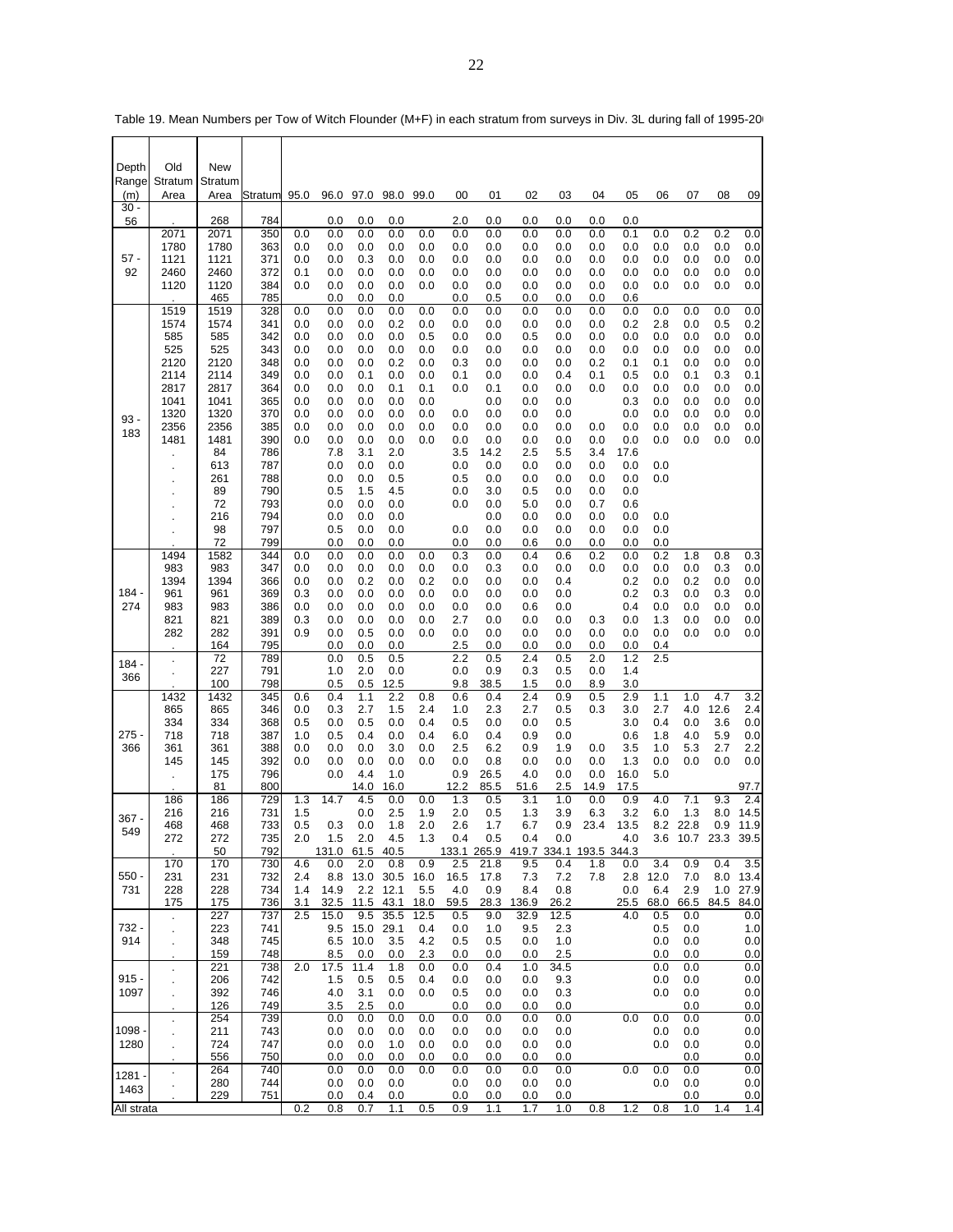| Depth<br>Range<br>(m)<br>$101 -$ | Old<br>Stratum<br>Area<br>1427<br>1823<br>2582            | <b>New</b><br>Stratum<br>Area<br>633<br>1594<br>1870      | Stratum<br>201<br>205<br>206                         | 77<br>0.0<br>0.0<br>0.3                              | 78<br>0.0<br>0.0<br>0.0                              | 79<br>0.0<br>0.0<br>0.0                              | 80<br>0.0<br>0.0<br>0.0                              | 81<br>0.0<br>0.0<br>0.0                              | 82<br>0.0<br>0.0<br>0.1                              | 83<br>0.0<br>0.0<br>0.0                              | 84<br>0.3<br>0.0<br>0.0                              | 85<br>0.0<br>0.0<br>0.0                              | 86<br>0.0<br>0.0<br>0.0                              | 87<br>0.0<br>0.0<br>0.0                              | 88<br>0.0<br>0.0<br>0.0                       | 89<br>0.0<br>0.0<br>0.0                              | 90<br>0.0<br>0.0<br>0.0                              | 91<br>0.0<br>0.0<br>0.0                              | 92<br>0.0<br>0.0<br>0.0                              | 93<br>0.0<br>0.0<br>0.0                              | 94<br>0.0<br>0.0<br>0.0                              |
|----------------------------------|-----------------------------------------------------------|-----------------------------------------------------------|------------------------------------------------------|------------------------------------------------------|------------------------------------------------------|------------------------------------------------------|------------------------------------------------------|------------------------------------------------------|------------------------------------------------------|------------------------------------------------------|------------------------------------------------------|------------------------------------------------------|------------------------------------------------------|------------------------------------------------------|-----------------------------------------------|------------------------------------------------------|------------------------------------------------------|------------------------------------------------------|------------------------------------------------------|------------------------------------------------------|------------------------------------------------------|
| 200                              | 2246                                                      | 2264<br>733<br>778                                        | 207<br>237<br>238                                    | 0.0                                                  | 0.0                                                  | 0.0                                                  | 0.0                                                  | 0.0                                                  | 0.1                                                  | 0.0                                                  | 0.0                                                  | 0.0                                                  | 0.0                                                  | 0.0                                                  | 0.0                                           | 0.0                                                  | 0.0                                                  | 0.0                                                  | 0.0                                                  | 0.0<br>0.0                                           | 0.0<br>0.0<br>0.0                                    |
| $201 -$<br>300                   | 440<br>1608<br>774<br>1725<br>1171<br>1270<br>1428<br>508 | 621<br>680<br>1035<br>1583<br>1341<br>1302<br>2196<br>530 | 202<br>209<br>210<br>213<br>214<br>215<br>228<br>234 | 0.0<br>0.5<br>1.2<br>1.1<br>1.2<br>1.1<br>2.6<br>0.0 | 0.0<br>0.1<br>0.4<br>1.1<br>0.3<br>0.2<br>0.7<br>0.5 | 0.0<br>0.2<br>1.1<br>0.7<br>0.0<br>0.1<br>1.5<br>0.5 | 0.0<br>0.6<br>3.2<br>1.3<br>0.4<br>0.0<br>2.8<br>0.0 | 0.0<br>0.0<br>0.2<br>1.2<br>0.4<br>0.5<br>0.9<br>0.0 | 0.0<br>0.4<br>1.2<br>1.6<br>0.8<br>0.4<br>3.4<br>0.0 | 0.0<br>0.6<br>0.0<br>0.8<br>0.5<br>0.0<br>1.3<br>0.0 | 0.0<br>0.1<br>2.7<br>0.5<br>0.1<br>0.3<br>2.4<br>0.0 | 0.0<br>0.7<br>0.0<br>0.4<br>0.7<br>0.0<br>0.4<br>0.0 | 0.0<br>0.0<br>0.0<br>0.5<br>0.4<br>0.0<br>3.7<br>0.0 | 0.0<br>0.0<br>0.4<br>0.4<br>0.0<br>0.0<br>0.5<br>0.0 | 0.0<br>0.0<br>0.1<br>0.1<br>0.0<br>0.6<br>0.0 | 0.0<br>0.0<br>0.2<br>0.2<br>0.1<br>0.0<br>0.8<br>0.0 | 0.0<br>0.1<br>0.0<br>0.0<br>0.1<br>0.0<br>0.4<br>0.0 | 0.0<br>0.0<br>0.0<br>0.0<br>0.0<br>0.0<br>0.0<br>0.0 | 0.0<br>0.0<br>0.0<br>0.0<br>0.0<br>0.0<br>0.2<br>0.0 | 0.0<br>0.0<br>0.0<br>0.0<br>0.0<br>0.0<br>0.1<br>0.0 | 0.0<br>0.0<br>0.0<br>0.0<br>0.0<br>0.0<br>0.0<br>0.0 |
| $301 -$<br>400                   | 480<br>448<br>330<br>384<br>441<br>567                    | 487<br>588<br>251<br>360<br>450<br>536                    | 203<br>208<br>211<br>216<br>222<br>229               | 0.0<br>2.9<br>9.8<br>0.0<br>3.3<br>2.4               | 0.0<br>0.6<br>4.4<br>0.0<br>1.6<br>2.3               | 0.0<br>1.2<br>2.2<br>0.5<br>0.5<br>1.5               | 0.0<br>6.0<br>6.4<br>0.8<br>1.7<br>2.8               | 0.0<br>1.5<br>1.5<br>1.1<br>2.6<br>1.6               | 0.8<br>10.4<br>5.3<br>1.2<br>4.7<br>1.8              | 1.7<br>1.3<br>0.3<br>1.6<br>1.1<br>2.0               | 0.0<br>1.5<br>2.2<br>0.0<br>0.4<br>1.3               | 0.0<br>9.9<br>1.6<br>0.0<br>0.8<br>0.7               | $_{0.3}$<br>1.5<br>0.6<br>1.0<br>0.0<br>11.0         | 0.0<br>0.0<br>0.8<br>0.3<br>0.0<br>0.9               | 0.0<br>0.0<br>0.0<br>0.2<br>2.8<br>1.9        | 0.3<br>0.4<br>0.7<br>0.3<br>0.8<br>7.6               | 0.0<br>0.0<br>0.0<br>0.0<br>0.0<br>0.4               | 0.0<br>0.0<br>0.0<br>0.0<br>0.2<br>0.4               | 0.0<br>0.0<br>0.0<br>0.0<br>0.0<br>0.4               | 0.0<br>0.0<br>0.0<br>0.0<br>0.0<br>0.2               | 0.0<br>0.0<br>0.0<br>0.0<br>0.0<br>0.2               |
| $401 -$<br>500                   | 354<br>268<br>180<br>686<br>420                           | 288<br>241<br>158<br>598<br>414<br>133                    | 204<br>217<br>223<br>227<br>235<br>240               | 1.2<br>0.0<br>0.5<br>1.7<br>14.1                     | 0.0<br>0.0<br>0.0<br>1.3<br>0.0                      | 0.8<br>0.4<br>0.0<br>0.5<br>7.9                      | 0.0<br>0.0<br>5.1<br>7.4                             | 1.7<br>0.0<br>1.5<br>1.9<br>8.7                      | 2.6<br>0.0<br>0.0<br>3.8<br>6.4                      | 0.3<br>0.0<br>0.0<br>2.2<br>15.7                     | 1.9<br>1.3<br>0.9<br>9.0                             | 0.0<br>0.0<br>0.0<br>1.6<br>6.9                      | 1.5<br>1.5<br>5.6<br>3.5<br>2.1                      | 0.3<br>1.7<br>4.7<br>4.4<br>2.9                      | 0.9<br>1.2<br>2.4<br>2.2<br>0.0               | 1.2<br>2.0<br>2.6<br>2.4<br>1.1                      | 0.3<br>0.2<br>0.7<br>19.5<br>2.6                     | 0.0<br>0.0<br>0.7<br>2.2<br>0.6                      | 0.0<br>0.0<br>0.3<br>1.3<br>0.4                      | 0.0<br>0.0<br>0.4<br>1.6<br>0.0<br>2.0               | 0.0<br>0.4<br>0.6<br>0.0<br>0.7<br>1.0               |
| $501 -$<br>750                   | 664<br>420<br>270<br>237                                  | 557<br>362<br>228<br>185<br>120                           | 212<br>218<br>224<br>230<br>239                      | 17.1<br>0.0<br>0.0<br>0.0                            | 1.2<br>0.0<br>0.0<br>0.0                             | 7.0<br>0.0                                           | 2.1<br>0.0<br>0.0<br>0.5                             | 6.9<br>0.0<br>0.0<br>0.0                             | 12.2<br>0.0<br>0.0<br>0.0                            | 15.2<br>0.0<br>0.0<br>0.0                            | 9.0<br>0.0<br>0.5                                    | 13.7<br>0.3<br>0.0<br>0.0                            | 34.4<br>0.0<br>0.9<br>1.7                            | 9.1<br>0.8<br>1.3<br>0.5                             | 4.3<br>2.0<br>3.2<br>3.1                      | 6.4<br>1.4<br>3.4<br>12.1                            | 7.0<br>1.0<br>0.4<br>23.7                            | 1.2<br>0.2<br>1.3<br>52.5                            | 3.0<br>0.0<br>0.9<br>10.6                            | 0.6<br>0.2<br>0.0<br>3.3<br>0.0                      | 0.7<br>0.4<br>0.7<br>4.1<br>0.0                      |
| $751 -$<br>1000                  | 213<br>182<br>122                                         | 283<br>186<br>193                                         | 219<br>231<br>236                                    | 0.0<br>0.0                                           | 0.0                                                  |                                                      | 0.0                                                  | 0.0<br>0.9                                           | 0.0<br>0.0                                           | 0.0<br>0.0<br>0.0                                    | 0.0<br>0.0                                           | 0.0<br>0.0<br>0.0                                    | 0.0<br>0.0<br>0.0                                    | 0.0<br>0.0<br>0.0                                    | 0.0<br>0.0<br>0.5                             | 0.0                                                  | 0.0<br>0.0<br>1.4                                    | 0.0<br>18.2<br>1.5                                   | 0.0<br>7.0<br>3.1                                    | 0.4<br>7.7<br>1.9                                    | 0.2<br>4.6<br>1.4                                    |
| 1001<br>1250                     | 324<br>177<br>236                                         | 303<br>195<br>228                                         | 220<br>225<br>232                                    | 0.0<br>0.0                                           | 0.0<br>0.0                                           |                                                      |                                                      |                                                      |                                                      |                                                      |                                                      |                                                      |                                                      |                                                      |                                               |                                                      |                                                      |                                                      |                                                      |                                                      |                                                      |
| 1251<br>1500                     | 286<br>180<br>180                                         | 330<br>201<br>237                                         | 221<br>226<br>233                                    |                                                      | 0.0                                                  |                                                      |                                                      |                                                      |                                                      |                                                      |                                                      |                                                      |                                                      |                                                      |                                               |                                                      |                                                      |                                                      |                                                      |                                                      |                                                      |
| All strata                       |                                                           |                                                           |                                                      | 1.6                                                  | 0.4                                                  | 0.7                                                  | 1.1                                                  | 0.8                                                  | 1.5                                                  | 1.1                                                  | 0.9                                                  | 0.9                                                  | 1.8                                                  | 0.6                                                  | 0.5                                           | 0.8                                                  | 1.1                                                  | 0.8                                                  | 0.3                                                  | 0.2                                                  | 0.1                                                  |

Table 20. Mean Weight (kg) per Tow of Witch Flounder (M+F) in each stratum from surveys in Div. 2J during fall of 1977-1994. Engel 145 data converted to Campelen Units.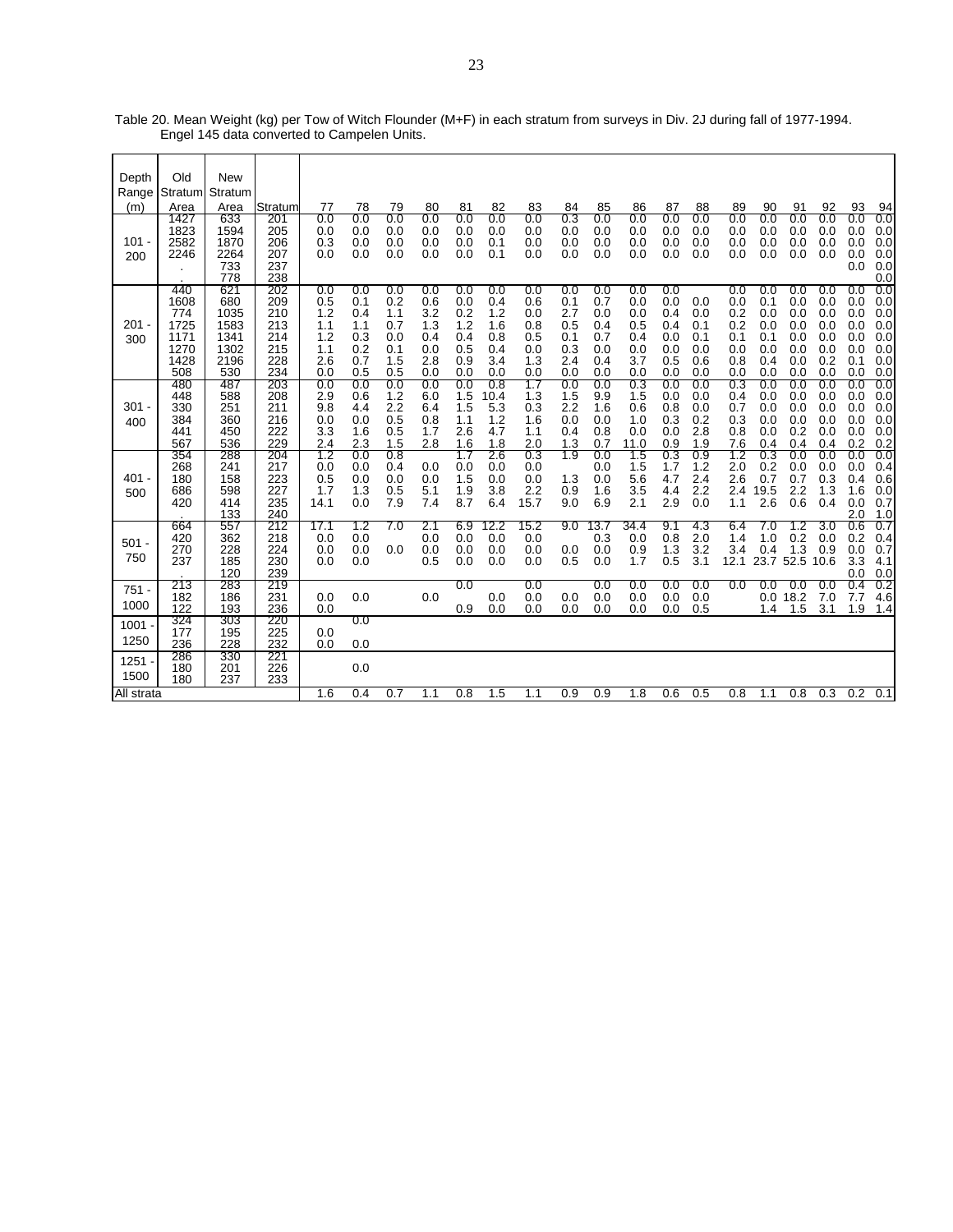| Depth      | Old          | <b>New</b>   |            |            |            |            |            |            |             |            |             |            |            |            |            |            |            |                         |
|------------|--------------|--------------|------------|------------|------------|------------|------------|------------|-------------|------------|-------------|------------|------------|------------|------------|------------|------------|-------------------------|
| Range      | Stratum      | Stratum      |            |            |            |            |            |            |             |            |             |            |            |            |            |            |            |                         |
| (m)        | Area         | Area         | Stratum    | 95         | 96         | 97         | 98         | 99         | 00          | 01         | 02          | 03         | 04         | 05         | 06         | 07         | 08         | 09                      |
|            | 1427         | 633          | 201        |            | 0.0        | 0.0        | 0.0        | 0.0        | 0.0         | 0.0        | 0.0         | 0.0        | 0.0        | 0.0        | 0.0        | 0.0        | 0.0        | $0.0\,$                 |
|            | 1823         | 1594         | 205        |            | 0.0        | 0.0        | 0.0        | 0.0        | 0.0         | 0.0        | 0.0         | 0.0        | 0.0        | 0.0        | 0.0        | 0.0        | 0.0        | 0.0                     |
| $101 -$    | 2582<br>2246 | 1870<br>2264 | 206<br>207 | 0.0<br>0.0 | 0.0<br>0.0 | 0.0<br>0.0 | 0.0<br>0.0 | 0.0<br>0.0 | 0.0<br>0.0  | 0.0<br>0.0 | 0.0<br>0.0  | 0.0<br>0.0 | 0.0<br>0.0 | 0.0<br>0.0 | 0.0<br>0.0 | 0.0<br>0.0 | 0.0<br>0.0 | 0.0<br>0.0              |
| 200        |              | 733          | 237        | 0.0        | 0.0        | 0.0        | 0.0        | 0.0        | 0.0         | 0.0        | 0.0         | 0.0        | 0.0        | 0.0        | 0.0        | 0.0        | 0.0        | 0.0                     |
|            |              | 778          | 238        |            | 0.0        | 0.0        | 0.0        | 0.0        | 0.0         | 0.0        | 0.0         | 0.0        | 0.0        | 0.0        | 0.0        | 0.0        | 0.0        | 0.0                     |
|            | 440<br>1608  | 621<br>680   | 202<br>209 | 0.0<br>0.0 | 0.0<br>0.0 | 0.0<br>0.0 | 0.0<br>0.0 | 0.0<br>0.0 | 0.0<br>0.0  | 0.0<br>0.0 | 0.0<br>0.0  | 0.0<br>0.0 | 0.0<br>0.0 | 0.0<br>0.0 | 0.0<br>0.0 | 0.0<br>0.0 | 0.0<br>0.0 | $0.0\,$<br>0.0          |
|            | 774          | 1035         | 210        | 0.0        | 0.0        | 0.0        | 0.0        | 0.0        | 0.0         | 0.0        | 0.0         | 0.0        | 0.0        | 0.0        | 0.0        | 0.0        | 0.0        | 0.0                     |
| $201 -$    | 1725         | 1583         | 213        | 0.0        | 0.0        | 0.0        | 0.0        | 0.0        | 0.0         | 0.0        | 0.0         | 0.0        | 0.0        | 0.0        | 0.0        | 0.0        | 0.0        | 0.0                     |
| 300        | 1171         | 1341         | 214<br>215 | 0.0        | 0.0        | 0.0        | 0.0        | 0.0        | 0.0         | 0.0        | 0.0         | 0.0        | 0.0        | 0.0        | 0.0        | 0.0        | 0.0        | 0.0                     |
|            | 1270<br>1428 | 1302<br>2196 | 228        | 0.0<br>0.0 | 0.0<br>0.0 | 0.0<br>0.0 | 0.0<br>0.0 | 0.0<br>0.0 | 0.0<br>0.0  | 0.0<br>0.0 | 0.0<br>0.0  | 0.0<br>0.0 | 0.0<br>0.0 | 0.0<br>0.1 | 0.0<br>0.0 | 0.0<br>0.0 | 0.0<br>0.0 | 0.0<br>0.0              |
|            | 508          | 530          | 234        |            | 0.0        | 0.0        | 0.0        | 0.0        | 0.0         | 0.0        | 0.0         | 0.0        | 0.0        | 0.0        | 0.0        | 0.0        | 0.0        | 0.0                     |
|            | 480<br>448   | 487          | 203        | 0.0<br>0.0 | 0.0<br>0.0 | 0.0<br>0.0 | 0.0<br>0.0 | 0.0<br>0.0 | 0.0<br>0.0  | 0.0<br>0.0 | 0.0<br>0.0  | 0.0<br>0.0 | 0.0<br>0.2 | 0.0<br>0.0 | 0.0<br>0.0 | 0.0<br>0.0 | 0.0        | 0.0                     |
| $301 -$    | 330          | 588<br>251   | 208<br>211 | 0.0        | 0.0        | 0.0        | 0.0        | 0.0        | 0.0         | 0.0        | 0.0         | 0.0        | 0.0        | 0.0        | 0.0        | 0.0        | 0.0<br>0.0 | 0.0<br>0.2              |
| 400        | 384          | 360          | 216        | 0.0        | 0.0        | 0.0        | 0.0        | 0.0        | 0.0         | 0.0        | 0.1         | 0.0        | 0.0        | 0.0        | 0.1        | 0.1        | 0.0        | 0.0                     |
|            | 441          | 450          | 222        | 0.0<br>0.0 | 0.1<br>0.0 | 0.0        | 0.3<br>0.0 | 0.2<br>0.0 | 0.0<br>0.1  | 0.0<br>0.1 | 0.0         | 0.0<br>0.2 | 0.0<br>0.1 | 0.0        | 0.2<br>0.3 | 0.0        | 0.0        | 0.1                     |
|            | 567<br>354   | 536<br>288   | 229<br>204 | 0.0        | 0.0        | 0.0<br>0.0 | 0.0        | 0.0        | 0.0         | 0.0        | 0.0<br>0.0  | 0.0        | 0.0        | 0.8<br>0.0 | 0.0        | 1.1<br>0.0 | 0.0<br>0.0 | 1.0<br>0.0              |
|            | 268          | 241          | 217        | 0.0        | 0.2        | 0.2        | 0.2        | 0.0        | 0.0         | 0.0        | 0.0         | 0.1        | 0.4        | 0.2        | 0.1        | 0.0        | 0.0        |                         |
| $401 -$    | 180          | 158          | 223        | 0.0        | 0.3        | 0.2        | 0.2        | 0.0        |             | 0.2        | 0.1         | 0.1        | 0.0        | 0.4        | 0.6        | 0.6        | 0.4        | $0.2$<br>$0.2$<br>$1.3$ |
| 500        | 686<br>420   | 598<br>414   | 227<br>235 | 0.0<br>0.0 | 0.0<br>0.3 | 1.1<br>0.1 | 1.0<br>0.4 | 1.5<br>0.0 | 0.0<br>0.0  | 0.3<br>0.0 | 0.1<br>0.8  | 0.0<br>0.0 | 0.5<br>1.1 | 0.4<br>0.4 | 0.8<br>0.3 | 1.3<br>0.5 | 1.0<br>2.1 |                         |
|            |              | 133          | 240        | 0.0        | 0.9        | 0.9        | 0.6        | 1.3        | 0.6         | 0.5        | 0.0         | 0.2        | 0.8        | 1.7        | 2.3        | 3.4        | 1.0        | $0.2$<br>5.6            |
|            | 664          | 557          | 212        | 0.9        | 1.3        | 1.2        | 2.4        | 3.4        | 1.6         | 0.1        | 0.5         | 0.7        | 2.5        | 4.5        | 7.8        | 12.8       | 20.5       | 9.9                     |
| $501 -$    | 420<br>270   | 362<br>228   | 218<br>224 | 0.0<br>0.0 | 0.3<br>0.6 | 0.2<br>0.7 | 0.2<br>0.5 | 0.2<br>0.0 | 0.1<br>0.5  | 0.0<br>0.4 | 0.0<br>0.0  | 0.1<br>0.0 | 0.4<br>0.0 | 0.3<br>0.1 | 0.1<br>1.0 | 0.3<br>0.5 | 0.2<br>0.9 | 1.3<br>$0.\overline{5}$ |
| 750        | 237          | 185          | 230        | 2.7        | 4.9        | 6.9        | 1.0        | 6.3        | 1.4         | 0.8        | 0.1         | 1.9        | 2.4        | 4.2        | 5.4        | 2.2        | 3.5        | 7.8                     |
|            |              | 120          | 239        | 0.0        | 0.0        | 0.0        | 0.0        | 0.0        | 0.0         | 0.0        | 0.0         | 0.0        | 0.0        | 0.0        | 0.0        | 0.0        | 0.4        | 0.0                     |
| $751 -$    | 213<br>182   | 283<br>186   | 219<br>231 | 0.1<br>4.5 | 0.3<br>0.3 | 0.2<br>1.4 | 0.4<br>8.9 | 0.0<br>5.6 | 0.1<br>11.1 | 0.1<br>2.3 | 0.1<br>10.0 | 0.3<br>0.5 | 0.3<br>1.7 | 0.0<br>1.4 | 0.0<br>0.0 | 0.0<br>0.3 | 0.4        | 0.0<br>0.0              |
| 1000       | 122          | 193          | 236        | 0.1        | 1.1        | 0.1        | 0.4        | 0.6        | 0.5         | 1.4        | 1.0         | 1.1        | 0.0        | 0.0        | 0.2        | 0.0        |            | 0.0                     |
| 1001       | 324          | 303          | 220        |            | 0.3        | 0.0        | 0.0        |            | 0.0         | 0.0        | 0.2         | 0.0        | 0.0        | 0.0        | 0.0        | 0.0        |            | 0.0                     |
| 1250       | 177<br>236   | 195<br>228   | 225<br>232 |            | 0.0<br>0.0 | 0.0<br>0.0 | 0.0<br>0.0 | 0.1<br>0.0 | 0.1<br>0.0  | 0.0<br>0.7 | 0.0<br>0.0  | 0.0<br>0.1 | 0.0<br>0.0 | 0.0<br>0.0 | 0.0<br>0.0 | 0.0<br>0.0 | 0.0<br>0.0 | 0.0<br>0.0              |
| $1251 -$   | 286          | 330          | 221        |            | 0.0        | $0.0\,$    | 0.0        | 0.0        | 0.0         | 0.0        | 0.1         | 0.0        | $0.0\,$    | $0.0\,$    | $0.0\,$    | 0.0        |            | 0.0                     |
| 1500       | 180          | 201          | 226        |            | 0.0        | 0.0        | 0.0        | 0.0        | 0.0         | 0.0        | 0.0         | 0.0        | 0.0        | 0.0        | 0.0        | 0.0        |            | 0.0                     |
|            | 180          | 237          | 233        | 0.1        | 0.0<br>0.1 | 0.0<br>0.1 | 0.2<br>0.2 | 0.0<br>0.2 | 0.0<br>0.1  | 0.0<br>0.1 | 0.2<br>0.1  | 0.0<br>0.1 | 0.0<br>0.1 | 0.0<br>0.2 | 0.0<br>0.3 | 0.0<br>0.4 | 0.0        | 0.0<br>0.4              |
| All strata |              |              |            |            |            |            |            |            |             |            |             |            |            |            |            |            | 0.6        |                         |

Table 21. Mean Weight (kg) per Tow of Witch Flounder (M+F) in each stratum from surveys in Div. 2J during fall of 1995-2009.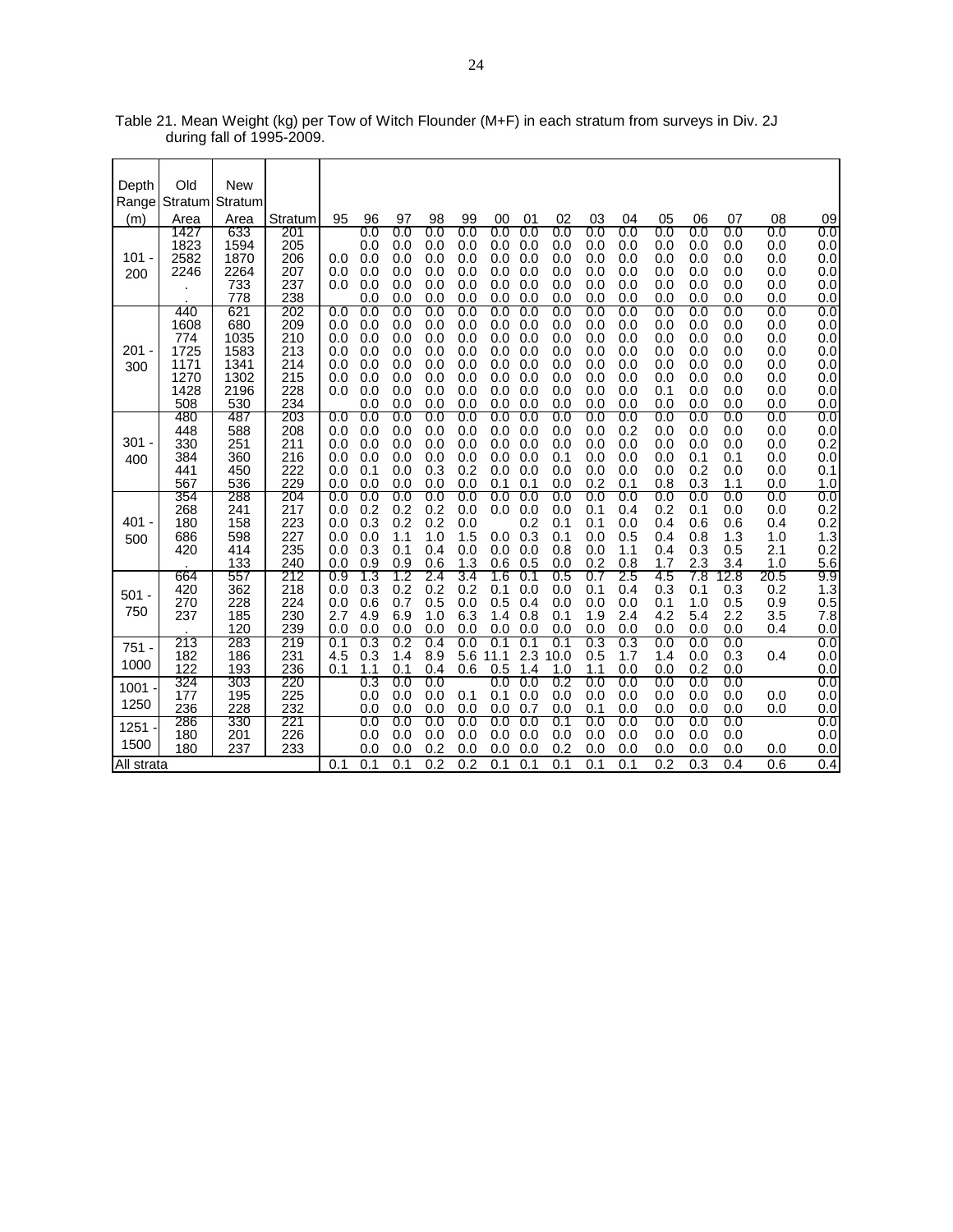| Depth      | Old                  | <b>New</b> |         |      |      |      |      |      |           |      |      |      |       |            |     |       |          |     |     |     |
|------------|----------------------|------------|---------|------|------|------|------|------|-----------|------|------|------|-------|------------|-----|-------|----------|-----|-----|-----|
| Range      | Stratum              | Stratum    |         |      |      |      |      |      |           |      |      |      |       |            |     |       |          |     |     |     |
| (m)        | Area                 | Area       | Stratum | 78   | 79   | 80   | 81   | 82   | 83        | 84   | 85   | 86   | 87    | 88         | 89  | 90    | 91       | 92  | 93  | 94  |
|            |                      | 798        | 608     |      |      |      |      |      |           |      |      |      |       |            |     |       |          |     |     |     |
| $101 -$    | $\ddot{\phantom{0}}$ | 445        | 612     |      |      |      |      |      |           |      |      |      |       |            |     |       |          |     |     |     |
|            |                      | 250        | 616     |      |      |      |      |      |           |      |      |      |       |            |     |       |          |     |     |     |
| 200        | 1455                 | 1347       | 618     |      |      |      |      |      |           | 0.0  | 0.0  | 0.0  | 0.0   | 0.0        | 0.0 | 0.0   | 0.0      | 0.0 | 0.0 | 0.0 |
|            | 1588                 | 1753       | 619     |      |      |      |      |      |           | 0.0  | 0.0  | 0.0  | 0.0   | 0.0        | 0.0 | 0.0   | 0.0      | 0.0 | 0.0 | 0.0 |
|            |                      | 342        | 609     |      |      |      |      |      |           |      |      |      |       |            |     |       |          |     |     |     |
|            | $\ddot{\phantom{0}}$ | 573        | 611     |      |      |      |      |      |           |      |      |      |       |            |     |       |          |     |     |     |
|            |                      | 251        | 615     |      |      |      |      |      |           |      |      |      |       |            |     |       |          |     |     |     |
|            | 2709                 | 2545       | 620     | 1.6  | 3.8  | 1.4  | 0.4  | 0.6  | 0.4       | 0.3  | 0.2  | 0.5  | 0.0   | 0.0        | 0.0 | 0.0   | 0.0      | 0.0 | 0.0 | 0.0 |
|            | 2859                 | 2537       | 621     | 2.7  | 9.5  | 1.3  | 1.1  | 0.6  | 2.0       | 0.8  | 1.1  | 0.1  | 0.2   | 0.0        | 0.2 | 0.0   | 0.0      | 0.0 | 0.0 | 0.0 |
| $201 -$    | 668                  | 1105       | 624     | 3.9  | 1.6  | 1.1  | 4.1  | 4.9  | 1.3       | 4.0  | 1.0  | 0.7  | 0.2   | 0.0        | 0.0 | 0.1   | 0.0      | 0.0 | 0.1 | 0.0 |
| 300        | 447                  | $\cdot$    | 632     | 6.4  | 9.6  | 3.7  | 8.5  | 6.6  | 7.3       |      | 3.4  | 1.5  | 0.5   | 0.6        | 1.3 | 0.0   | 0.1      | 0.1 |     |     |
|            | 1618                 | 1555       | 634     | 3.5  | 3.5  | 4.8  | 2.4  | 4.4  | 0.8       | 3.9  | 1.7  | 1.1  | 0.9   | 1.7        | 0.6 | 0.0   | 0.0      | 0.1 | 0.0 | 0.0 |
|            | 1274                 | 1274       | 635     | 9.3  | 10.8 | 8.2  | 8.5  | 4.8  | 3.1       | 12.6 | 4.4  | 0.1  | 0.8   | 1.9        | 0.9 | 0.1   | 0.0      | 0.2 | 0.0 | 0.0 |
|            | 1455                 | 1455       | 636     | 7.4  | 8.4  | 9.2  | 5.8  | 4.4  | 3.6       | 14.5 | 4.2  | 1.6  | 2.6   | 4.1        | 1.8 | 0.3   | 0.0      | 0.0 | 0.0 | 0.0 |
|            | 1132                 | 1132       | 637     | 7.2  | 14.4 | 9.2  | 12.0 | 12.2 | 23.6      | 17.5 | 16.0 | 4.5  | 5.4   | 1.4        | 1.0 | 0.0   | 0.0      | 0.4 | 0.1 | 0.0 |
|            |                      | 256        | 610     |      |      |      |      |      |           |      |      |      |       |            |     |       |          |     |     |     |
|            | $\ddot{\phantom{0}}$ | 263        | 614     |      |      |      |      |      |           |      |      |      |       |            |     |       |          |     |     |     |
|            |                      | 593        | 617     |      |      |      |      |      |           |      |      |      |       |            |     |       |          |     | 0.0 | 0.0 |
|            | 1027                 | 494        | 623     | 3.5  | 4.5  | 4.1  | 3.9  | 2.9  | 4.3       | 2.4  | 4.6  | 1.2  | 1.4   | 0.2        | 0.1 | 0.0   | 0.0      | 0.0 | 0.0 | 0.0 |
|            | 850                  | 888        | 625     | 7.4  | 19.1 | 8.4  | 13.5 | 4.2  | 13.6      | 12.1 | 9.4  | 0.4  | 1.4   | 0.9        | 0.1 | 0.0   | 0.0      | 0.0 | 0.0 | 0.0 |
| $301 -$    | 919                  | 1113       | 626     | 28.4 | 45.4 | 47.1 | 9.1  | 32.7 | 27.5      | 9.9  | 8.8  | 0.4  | 1.4   | 0.3        | 0.4 | 0.0   | 0.0      | 0.2 | 0.0 | 0.0 |
| 400        | 1085                 | 1085       |         | 16.4 | 40.7 | 23.5 | 9.2  | 16.3 | 32.7      | 13.9 |      | 6.4  | 3.5   |            | 1.4 |       |          | 0.1 | 0.0 |     |
|            |                      |            | 628     |      | 23.6 | 36.7 |      |      | 32.8      |      | 15.6 |      |       | 0.3<br>2.9 |     | 0.0   | 0.0      | 0.1 | 0.0 | 0.0 |
|            | 499                  | 495        | 629     | 25.1 |      |      | 25.4 | 14.0 |           | 14.8 | 14.5 | 3.3  | 7.4   |            | 0.9 | 1.0   | 0.0      |     |     | 0.1 |
|            | 544                  | 332        | 630     | 14.0 | 9.8  | 11.4 | 13.1 |      | 9.7       | 7.3  | 4.9  | 2.2  | 2.4   | 2.1        | 0.4 | 0.0   | 0.0      | 0.2 | 0.4 | 0.0 |
|            | 2179                 | 2067       | 633     | 7.3  | 9.6  | 12.4 | 4.7  | 8.0  | 8.9       | 10.3 | 6.9  | 5.3  | 3.7   | 6.4        | 4.0 | 1.2   | 0.5      | 0.4 | 0.3 | 0.2 |
|            | 2059                 | 2059       | 638     | 11.7 | 30.8 | 16.6 | 20.6 | 12.1 | 15.5      | 30.4 | 24.8 | 29.2 | 19.4  | 25.8 12.0  |     | 1.2   | 1.2      | 0.3 | 0.3 | 0.0 |
|            | 1463                 | 1463       | 639     | 7.0  | 5.4  | 10.3 | 8.5  | 5.6  | 18.1      | 20.2 | 10.5 | 8.7  | 3.9   | 13.1       | 2.7 | 2.4   | 0.4      | 0.1 | 0.0 | 0.2 |
|            | $\mathbf{r}$         | 30         | 613     |      |      |      |      |      |           |      |      |      |       |            |     |       |          |     |     |     |
|            | 632                  | 691        | 622     | 6.9  | 14.1 | 22.3 | 11.6 | 6.9  | 10.9      | 7.4  | 13.2 | 3.0  | 7.5   | 0.2        | 0.2 | 0.4   | 0.1      | 0.3 | 0.1 | 0.0 |
| $401 -$    | 1184                 | 1255       | 627     | 17.7 | 25.4 | 49.6 | 71.4 | 53.0 | 64.8      | 48.2 | 27.9 | 9.8  | 8.5   | 8.2        | 4.5 | 1.5   | 0.0      | 0.3 | 0.4 | 0.1 |
| 500        | 1202                 | 1321       | 631     | 13.8 | 13.7 | 15.3 | 46.8 | 6.1  | 35.6      | 39.0 | 27.6 | 17.7 | 9.4   | 3.6        | 2.2 | 0.4   | 2.0      | 1.9 | 0.3 | 1.5 |
|            | 198                  | 69         | 640     | 1.9  |      | 6.5  | 2.3  | 15.1 |           | 16.0 | 39.4 | 61.3 | 83.7  | 49.5 42.1  |     | 6.5   | 6.8      | 0.7 | 0.0 | 0.0 |
|            | 204                  | 216        | 645     | 0.4  |      | 0.0  | 0.4  |      | 12.2 10.0 | 54.1 | 8.5  |      | 109.7 | 20.4       | 9.0 | 35.3  | 3.5      | 0.5 | 0.5 | 0.3 |
|            |                      | 134        | 650     |      |      |      |      |      |           |      |      |      |       |            |     |       |          |     | 1.1 | 0.2 |
| $501 -$    | 584                  | 230        | 641     | 0.0  | 0.0  | 0.5  | 1.0  | 0.9  | 2.1       | 0.0  | 10.1 |      | 20.6  |            |     | 137.8 | 11.7     | 0.0 | 0.4 | 0.2 |
| 750        | 333                  | 325        | 646     | 0.0  | 0.0  | 1.5  | 0.3  | 0.5  | 13.4      | 2.1  | 2.4  |      | 2.2   |            |     | 6.0   | 3.8      | 1.1 | 0.8 | 1.8 |
|            |                      | 359        | 651     |      |      |      |      |      |           |      |      |      |       |            |     |       |          |     | 0.5 | 0.5 |
| $751 -$    | 931                  | 418        | 642     | 0.0  |      | 0.6  | 0.0  | 0.3  |           | 1.0  | 0.7  |      | 0.6   |            |     | 19.5  | 9.5      | 6.2 | 1.4 | 1.1 |
| 1000       | 409                  | 360        | 647     | 0.0  | 0.0  | 0.0  | 0.0  | 0.0  |           |      | 0.5  |      |       |            |     |       | 6.9 12.9 | 3.5 | 1.4 | 2.2 |
|            |                      | 516        | 652     |      |      |      |      |      |           |      |      |      |       |            |     |       |          |     | 3.7 | 2.2 |
| $1001 -$   | 1266                 | 733        | 643     | 0.0  | 0.0  |      |      |      |           |      |      |      |       |            |     |       |          |     |     |     |
| 1250       | 232                  | 228        | 648     | 0.0  |      |      |      |      |           |      |      |      |       |            |     |       |          |     |     |     |
|            |                      | 531        | 653     |      |      |      |      |      |           |      |      |      |       |            |     |       |          |     | 5.9 |     |
| $1251 -$   | 954                  | 474        | 644     | 0.0  | 0.0  |      |      |      |           |      |      |      |       |            |     |       |          |     |     |     |
| 1500       | 263                  | 212        | 649     | 0.0  |      |      |      |      |           |      |      |      |       |            |     |       |          |     |     |     |
|            |                      | 479        | 654     |      |      |      |      |      |           |      |      |      |       |            |     |       |          |     |     |     |
| All strata |                      |            |         | 7.1  | 12.3 | 11.5 | 11.1 | 8.4  | 13.3      | 11.6 | 8.2  | 5.3  | 5.1   | 4.5        | 2.2 | 3.9   | 1.0      | 0.4 | 0.3 | 0.2 |

Table 22. Mean Weight (kg) per Tow of Witch Flounder (M+F) in each stratum from surveys in Div. 3K during fall of 1978-1994. Engel 145 data converted to Campelen Units.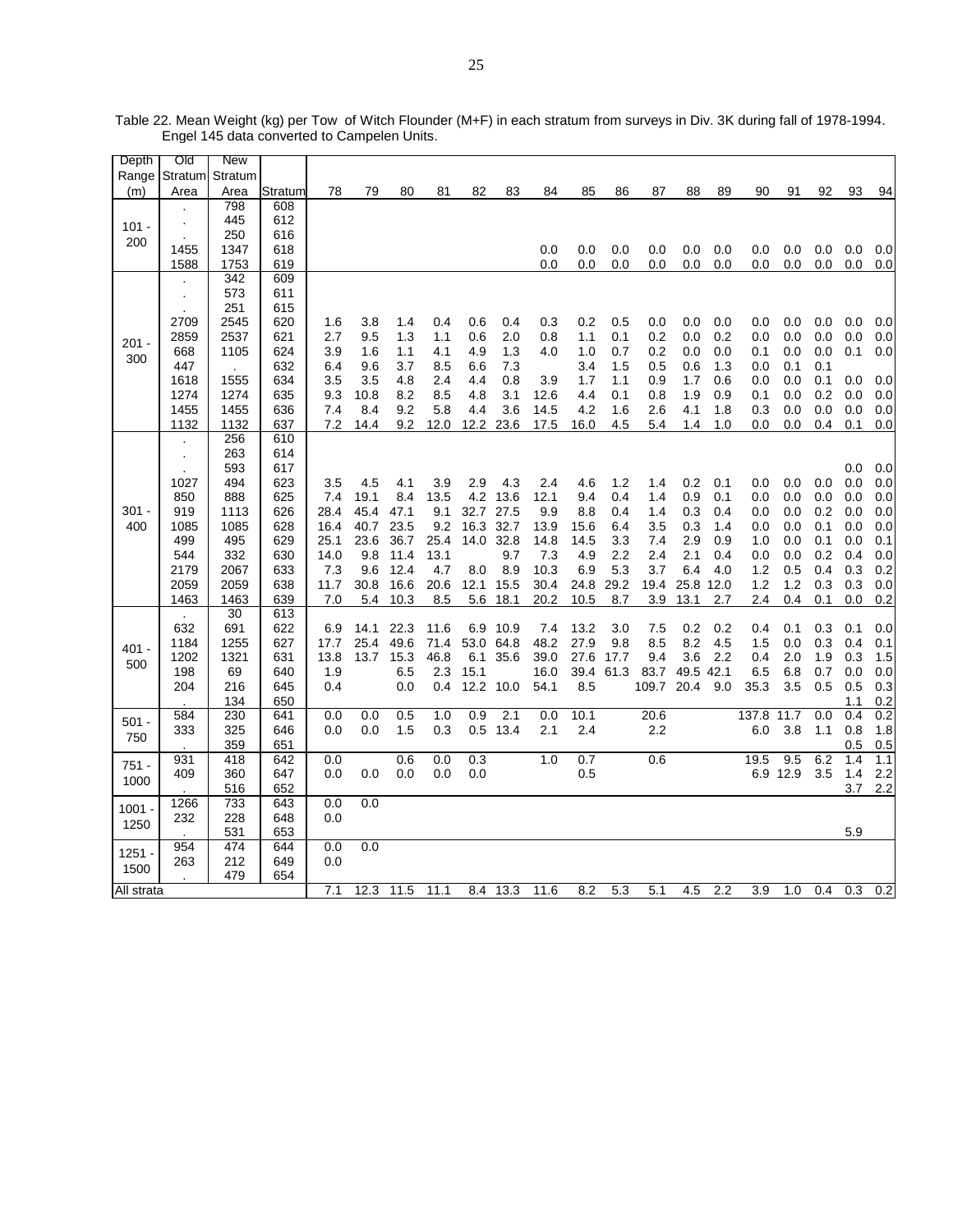| Depth      | ात          | <b>New</b> |            |            |            |            |                         |                         |            |                         |            |            |             |                         |             |             |             |             |
|------------|-------------|------------|------------|------------|------------|------------|-------------------------|-------------------------|------------|-------------------------|------------|------------|-------------|-------------------------|-------------|-------------|-------------|-------------|
| Range      | Stratum     | Stratum    |            |            |            |            |                         |                         |            |                         |            |            |             |                         |             |             |             |             |
| (m)        | Area        | Area       | Stratum    | 95         | 96         | 97         | 98                      | 99                      | 00         | 01                      | 02         | 03         | 04          | 05                      | 06          | 07          | 08          | 09          |
|            |             | 798        | 608        |            | 0.0        | 0.0        | 0.0                     |                         | 0.0        | 0.0                     | 0.0        | 0.0        | 0.0         | 0.0                     | 0.0         |             |             |             |
| 101 -      |             | 445        | 612        |            | 0.0        | 0.0        | 0.0                     |                         | 0.0        | 0.0                     | 0.0        | 0.0        | 0.0         | 0.0                     | 0.0         |             |             |             |
| 200        |             | 250        | 616        |            | 0.0        | 0.0        | 0.0                     |                         | 0.0        | 0.0                     | 0.0        | 0.0        | 0.0         |                         | 0.0         |             |             |             |
|            | 1455        | 1347       | 618        | 0.0        | 0.0        | 0.0        | 0.0                     | 0.0                     | 0.0        | 0.0                     | 0.0        | 0.0        | 0.0         | 0.0                     | 0.0         | 0.0         | 0.0         | 0.0         |
|            | 1588        | 1753       | 619        | 0.0        | 0.0        | 0.0        | 0.0                     | 0.0                     | 0.0        | 0.0                     | 0.0        | 0.0        | 0.0         | 0.0                     | 0.0         | 0.0         | 0.0         | 0.0         |
|            |             | 342        | 609        |            | 0.0        | 0.0        | 0.0                     |                         | 0.0        | 0.0                     | 0.0        | 0.0        | 0.0         | 0.0                     | 0.0         |             |             | 0.0         |
|            |             | 573        | 611        |            | 0.0        | 0.0        | 0.0                     |                         | 0.0        | 0.0                     | 0.0        | 0.0        | 0.0         | 0.0                     | 0.1         |             |             |             |
|            |             | 251        | 615        |            | 0.0        | 0.0        | 0.0                     |                         | 0.0        | 0.0                     | 0.0        | 0.0        | 0.0         | 0.0                     | 0.0         |             |             |             |
|            | 2709        | 2545       | 620        | 0.0        | 0.0        | 0.0        | 0.0                     | 0.0                     | 0.0        | 0.0                     | 0.0        | 0.0        | 0.0         | 0.0                     | 0.0         | 0.0         | 0.0         | 0.0         |
| 201 -      | 2859        | 2537       | 621        | 0.0        | 0.0        | 0.0        | 0.0                     | 0.0                     | 0.0        | 0.0                     | 0.0        | 0.0        | 0.0         | 0.0                     | 0.0         | 0.0         | 0.0         | 0.0         |
| 300        | 668         | 1105       | 624        | 0.0        | 0.0        | 0.1        | 0.0                     | 0.0                     | 0.0        | 0.2                     | 0.0        | 0.0        | 0.1         | 0.0                     | 0.0         | 0.0         | 0.0         | 0.0         |
|            | 447<br>1618 | 1555       | 632<br>634 |            |            |            |                         |                         |            |                         |            | 0.0        |             |                         |             |             |             | 0.1         |
|            | 1274        | 1274       | 635        | 0.0<br>0.0 | 0.0<br>0.0 | 0.0<br>0.3 | 0.0<br>0.1              | 0.0<br>0.0              | 0.0<br>0.0 | 0.0<br>0.0              | 0.0<br>0.0 | 0.0        | 0.0<br>0.0  | 0.0<br>0.1              | 0.0         | 0.0<br>0.0  | 0.0<br>0.0  | 0.0         |
|            | 1455        | 1455       | 636        | 0.0        | 0.0        | 0.2        | 0.0                     | 0.0                     | 0.0        | 0.0                     | 0.0        | 0.0        | 0.0         | 0.0                     | 0.0         | 0.0         | 0.4         | 0.0         |
|            | 1132        | 1132       | 637        | 0.0        | 0.0        | 0.0        | 0.0                     | 0.2                     |            | 0.0                     | 0.0        | 0.0        | 0.0         | 0.0                     | 0.0         | 0.0         | 0.4         | 0.0         |
|            |             | 256        | 610        |            | 0.0        | 0.0        | 0.1                     |                         | 0.0        | 0.0                     | 0.1        | 0.0        | 0.0         | 0.1                     | 0.2         |             |             |             |
|            |             | 263        | 614        |            | 0.0        | 0.0        | $0.0\,$                 |                         | 0.0        | 0.0                     | 0.0        | 0.0        | 0.0         | 0.0                     | 0.0         |             |             |             |
|            |             | 593        | 617        | 0.0        | 0.0        | 0.0        | 0.2                     | 0.0                     | 0.0        | 0.0                     | 0.0        | 0.0        | 0.0         | 0.0                     | 0.0         | 0.0         | 0.0         | 0.2         |
|            | 1027        | 494        | 623        | 0.0        | 0.0        | 0.0        | 0.0                     | 0.0                     | 0.0        | 0.0                     | 0.0        | 0.0        | 0.0         | 0.0                     | 0.0         | 0.0         | 0.0         | 0.0         |
|            | 850         | 888        | 625        | 0.0        | 0.0        | 0.0        | 0.1                     | 0.0                     | 0.0        | 0.0                     | 0.0        | 0.0        | 0.0         | 0.1                     | 0.2         | 0.0         | 0.0         | 0.0         |
| 301 -      | 919         | 1113       | 626        | 0.0        | 0.0        | 0.0        | 0.0                     | 0.1                     | 0.1        | 0.0                     | 0.0        | 0.0        | 0.0         | 0.0                     | 0.1         | 0.8         | 0.2         | 0.2         |
| 400        | 1085        | 1085       | 628        | 0.0        | 0.0        | 0.0        | 0.0                     | 0.0                     | 0.1        | 0.0                     | 0.0        | 0.0        | 0.1         | 0.0                     | 0.1         | 0.0         | 0.2         | 0.0         |
|            | 499         | 495        | 629        | 0.1        | 0.0        | 0.0        | 0.1                     | 0.3                     | 0.2        | 0.0                     | 0.0        | 0.0        | 0.4         | 0.0                     | 0.4         | 0.1         | 1.5         | 0.1         |
|            | 544         | 332        | 630        | 0.0        | 0.1        | 0.0        | 0.0                     | 0.1                     | 0.1        | 0.2                     | 0.0        | 0.0        | 0.0         | 0.3                     | 0.0         | 0.2         | 0.2         | 0.2         |
|            | 2179        | 2067       | 633        | 0.0        | 0.1        | 0.1        | 0.3                     | 0.1                     | 0.1        | 0.0                     | 0.0        | 0.0        | 0.0         | 0.3                     | 0.1         | 0.4         | 0.0         | 0.3         |
|            | 2059        | 2059       | 638        | 0.0        | 0.0        | 0.1        | 0.3                     | 0.2                     | 0.3        | 0.3                     | 0.0        | 0.0        | 0.2         | 0.1                     | 0.8         | 1.5         | 2.6         | 0.2         |
|            | 1463        | 1463       | 639        | 0.2        | 0.1        | 0.0        | 0.2                     | 0.0                     | 0.0        | 0.0                     | 0.0        | 0.0        | 0.0         | 0.1                     | $_{0.0}$    | 0.7         | 0.1         | 0.2         |
|            |             | 30         | 613        |            | 0.0        | 0.0        | 0.0                     |                         | 0.8        | 0.1                     | 0.0        | 0.1        | 0.1         | 0.0                     | 0.0         |             |             |             |
|            | 632         | 691        | 622        | 0.1        | 0.0        | 0.1        | 0.2                     | 0.0                     | 0.5        | 0.4                     | 0.0        | 0.0        | 0.1         | 0.1                     | 0.0         | 0.3         | 0.0         | 0.0         |
| 401 -      | 1184        | 1255       | 627        | 0.2        | 0.0        | 0.3        | 0.5                     | 0.2                     | 0.6        | 0.2                     | 0.1        | 0.0        | 0.3         | 0.1                     | 0.4         | 1.5         | 1.3         | 0.6         |
| 500        | 1202        | 1321       | 631        | 0.4        | 0.0        | 0.5        | 0.4                     | 0.1                     | 0.4        | 0.1                     | 0.1        | 0.0        | 0.8         | 0.9                     | 0.2         | 0.7         | 0.6         | 0.3         |
|            | 198         | 69         | 640        | 0.0        | 0.9        | 0.3        | 1.1                     | 0.0                     | 1.3        | 1.5                     | 0.0        | 0.0        | 3.1         | 0.2                     | 5.5         | 2.4         | 6.5         | 4.1         |
|            | 204         | 216        | 645        | 0.0        | 0.6        | 0.5        | 0.1                     | 0.8                     | 0.3        | 0.3                     | 0.2        | 0.0        | 0.0         | 2.7                     | 2.7         | 2.1         | 0.6         | 10.4        |
|            | 584         | 134<br>230 | 650        | 0.1<br>0.3 | 0.5<br>1.4 | 0.9<br>1.1 | 1.1<br>$\overline{3.4}$ | 1.4<br>$\overline{3.6}$ |            | 0.8<br>$\overline{5.1}$ | 0.5<br>0.8 | 0.5<br>1.9 | 2.8<br>18.8 | 0.7<br>$\overline{2.3}$ | 8.8<br>15.0 | 9.4<br>13.6 | 16.3<br>9.8 | 5.7<br>44.7 |
| 501 -      | 333         | 325        | 641<br>646 | 0.1        | 9.6        | 1.0        | 0.9                     | 0.8                     | 3.9        | 2.7                     | 3.4        | 0.4        | 1.6         | 2.4                     | 0.1         | 14.1        | 1.7         | 5.5         |
| 750        |             | 359        | 651        | 0.4        | 1.1        | 4.1        | 2.6                     | 3.6                     |            | 9.1                     | 2.7        | 0.3        | 26.5        | 16.4                    | 32.3        | 33.2        | 23.5        | 45.4        |
|            | 931         | 418        | 642        | 0.3        | 0.1        | 0.0        | 0.1                     | 0.6                     | 3.6        | 0.2                     | 0.3        | 2.5        | 0.3         | 8.3                     | 0.6         | 2.8         | 0.3         | 2.0         |
| $751 -$    | 409         | 360        | 647        | 0.6        | 1.0        | 2.4        | 2.1                     | 3.9                     | 0.0        | 5.7                     | 0.2        | 2.1        | 4.7         | 4.8                     | 0.1         | 0.0         |             | 0.0         |
| 1000       |             | 516        | 652        | 0.7        | 2.1        | 5.4        | 5.8                     | 0.6                     | 5.8        | 1.6                     | 0.8        | 3.1        | 0.2         | 9.3                     | 0.0         | 5.1         | 0.4         | 9.9         |
|            | 1266        | 733        | 643        | 0.7        | 0.0        | 0.0        | 0.0                     | 0.1                     | 0.2        | 0.0                     | 0.0        | 0.4        | 0.0         | 0.1                     | 0.0         | 0.0         |             | 0.0         |
| $1001 -$   | 232         | 228        | 648        |            | 0.0        | 0.0        | 0.0                     | 0.0                     | 0.0        | 0.0                     | 0.0        | 0.0        | 0.0         | 0.0                     | 0.0         | 0.0         |             | 0.0         |
| 1250       |             | 531        | 653        | 0.9        | 0.0        | 0.0        | 0.0                     | 0.2                     | 0.0        | 0.3                     | 0.0        | 0.5        | 0.0         | 0.1                     | 0.0         | 0.0         | 0.0         | 0.0         |
|            | 954         | 474        | 644        | 0.0        | 0.0        | 0.0        | 0.0                     | 0.0                     | 0.0        | 0.0                     | 0.0        | 0.0        | 0.0         | 0.0                     | 0.0         | 0.0         |             | 0.0         |
| 1251 -     | 263         | 212        | 649        |            | 0.0        | 0.0        | 0.0                     | 0.0                     | 0.0        | 0.0                     | 0.0        | 0.0        | 0.0         | 0.0                     | 0.0         | 0.0         |             | 0.0         |
| 1500       |             | 479        | 654        | 0.0        | 0.0        | 0.0        | 0.1                     | 0.0                     | 0.0        | 0.0                     | 0.0        | 0.0        | 0.0         | 0.0                     | 0.0         | 0.0         |             | 0.8         |
| All strata |             |            |            | 0.1        | 0.2        | 0.2        | 0.2                     | 0.2                     | 0.2        | 0.3                     | 0.1        | 0.1        | 0.5         | 0.6                     | 0.6         | 1.0         | 0.8         | 1.2         |

Table 23. Mean Weight (kg) per Tow of Witch Flounder (M+F) in each stratum from surveys in Div. 3K during fall of 1995-2009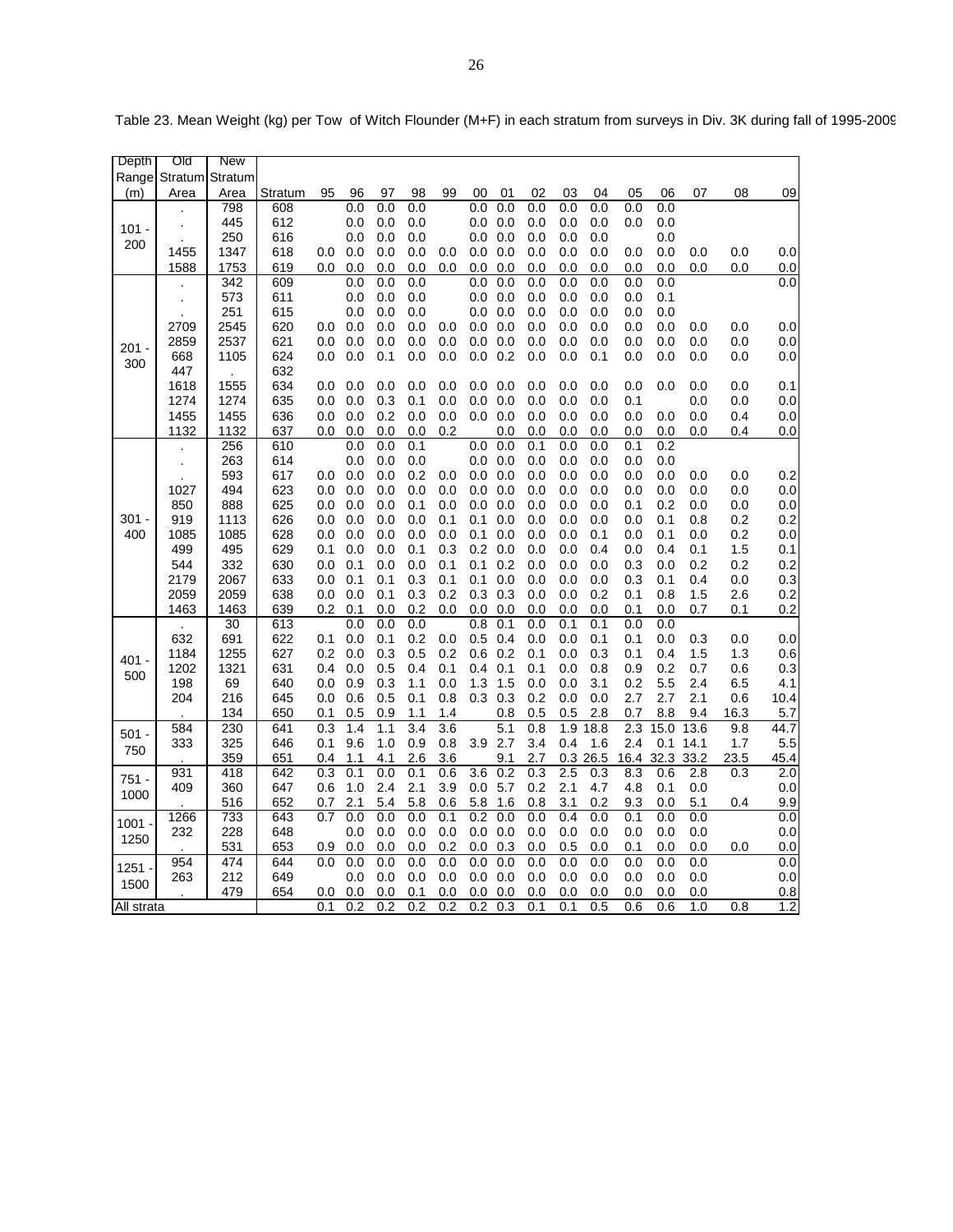| Depth        | Old                     | New          |            |             |             |            |             |             |             |              |             |             |            |            |
|--------------|-------------------------|--------------|------------|-------------|-------------|------------|-------------|-------------|-------------|--------------|-------------|-------------|------------|------------|
| Range<br>(m) | Stratum Stratum<br>Area | Area         | Stratum    | 84          | 85          | 86         | 87          | 88          | 89          | 90           | 91          | 92          | 93         | 94         |
| $30 -$       |                         |              |            |             |             |            |             |             |             |              |             |             |            |            |
| 56           | 2071                    | 268<br>2071  | 784<br>350 | 0.5         | 0.0         | 0.0        | 0.0         | 0.0         | 0.0         | 0.0          | 0.0         | 0.0         | 0.0        | 0.0        |
|              | 1780                    | 1780         | 363        | 0.3         | 0.0         | 0.2        | 0.0         | 0.0         | 0.0         | 1.1          | 0.1         | 0.2         | 0.0        | 0.0        |
| $57 -$       | 1121                    | 1121         | 371        | 0.3         | 0.0         | 0.0        | 0.0         | 0.0         | 0.0         | 0.0          | 0.0         | 0.0         | 0.0        | 0.0        |
| 92           | 2460<br>1120            | 2460<br>1120 | 372<br>384 | 0.4<br>0.6  | 0.0<br>0.0  | 0.0<br>0.0 | 0.0<br>0.0  | 0.0<br>0.0  | 0.0<br>0.0  | 0.1<br>0.0   | 0.0<br>0.0  | 0.0<br>0.0  | 0.0<br>0.0 | 0.0<br>0.0 |
|              |                         | 465          | 785        |             |             |            |             |             |             |              |             |             |            |            |
|              | 1519<br>1574            | 1519<br>1574 | 328<br>341 | 0.2<br>1.1  | 0.0<br>0.0  | 0.0<br>0.0 | 0.0<br>0.2  | 0.0<br>0.2  | 0.0<br>0.0  | 0.0<br>0.0   | 0.0<br>0.0  | 0.0<br>0.0  | 0.0<br>0.0 | 0.0<br>0.0 |
|              | 585                     | 585          | 342        | 0.0         | 0.0         | 0.0        | 0.0         | 0.0         | 0.0         | 0.0          | 0.0         | 0.0         | 0.0        | 0.0        |
|              | 525                     | 525          | 343        | 1.2         | 0.0         | 0.0        | 0.0         | 0.0         | 0.0         | 0.0          | 0.0         | 0.0         | 0.0        | 0.0        |
|              | 2120<br>2114            | 2120<br>2114 | 348<br>349 | 1.1<br>1.1  | 0.0<br>0.0  | 0.0<br>0.5 | 0.0<br>0.0  | 0.2<br>0.1  | 0.0<br>0.0  | 0.0<br>0.5   | 0.0<br>0.0  | 0.0<br>0.0  | 0.0        | 0.0<br>0.0 |
|              | 2817                    | 2817         | 364        | 0.5         | 0.0         | 0.4        | 0.0         | 0.1         | 0.0         | 0.1          | 0.0         | 0.0         | 0.0        | 0.0        |
|              | 1041<br>1320            | 1041<br>1320 | 365<br>370 | 0.7<br>1.0  | 0.0<br>0.0  | 0.5        | 0.2<br>0.2  | 0.1<br>0.0  | 0.0         | 0.0<br>0.0   | 0.3<br>0.0  | 0.0<br>0.0  | 0.0<br>0.0 | 0.0<br>0.0 |
| $93 -$       | 2356                    | 2356         | 385        | 1.0         | 0.0         | 0.0<br>0.2 | 0.2         | 0.1         | 0.0<br>0.0  | 0.0          | 0.0         | 0.0         | 0.0        | 0.0        |
| 183          | 1481                    | 1481         | 390        | 0.8         | 0.0         | 0.0        | 0.0         | 0.0         | 0.0         | 0.0          | 0.0         | 0.0         | 0.0        | 0.0        |
|              |                         | 84<br>613    | 786<br>787 |             |             |            |             |             |             |              |             |             |            |            |
|              | ä,<br>ä,                | 261          | 788        |             |             |            |             |             |             |              |             |             |            |            |
|              | $\blacksquare$          | 89           | 790        |             |             |            |             |             |             |              |             |             |            |            |
|              | ä,                      | 72<br>216    | 793<br>794 |             |             |            |             |             |             |              |             |             |            |            |
|              | ×                       | 98           | 797        |             |             |            |             |             |             |              |             |             |            |            |
|              | 1494                    | 72<br>1582   | 799<br>344 | 0.8         | 0.2         | 0.1        | 0.6         | 0.0         | 0.0         | 0.0          | 0.0         | 0.0         | 0.0        | 0.0        |
|              | 983                     | 983          | 347        | 3.5         | 0.0         | 0.3        | 0.0         | 1.1         | 0.5         | 0.0          | 0.0         | 0.0         | 0.0        | 0.0        |
|              | 1394                    | 1394         | 366        | 1.0         | 1.9         | 1.6        | 0.9         | 0.6         | 1.0         | 0.1          | 0.0         | 0.0         | 0.0        | 0.0        |
| 184 -<br>274 | 961<br>983              | 961<br>983   | 369<br>386 | 2.8<br>1.2  | 4.3<br>3.8  | 5.3<br>8.0 | 2.4<br>11.2 | 8.0<br>12.9 | 3.2<br>3.3  | 3.6<br>1.6   | 1.2<br>2.3  | 0.0<br>6.5  | 0.0<br>0.0 | 0.0<br>0.0 |
|              | 821                     | 821          | 389        | 1.7         | 1.2         | 6.7        | 2.2         | 1.2         | 0.2         | 0.7          | 0.0         | 0.2         | 0.0        | 0.0        |
|              | 282                     | 282          | 391        | 0.0         | 0.8         | 0.0        | 0.2         | 0.0         | 0.0         | 0.0          | 1.8         | 0.6         | 0.0        | 0.0        |
|              | $\ddot{\phantom{a}}$    | 164<br>72    | 795<br>789 |             |             |            |             |             |             |              |             |             |            |            |
| 184 -<br>366 | ä,                      | 227          | 791        |             |             |            |             |             |             |              |             |             |            |            |
|              | 1432                    | 100<br>1432  | 798<br>345 | 22.8        | 6.2         | 3.1        | 18.7        | 10.7        | 12.0        | 3.8          | 0.0         | 0.3         | 0.4        | 0.0        |
|              | 865                     | 865          | 346        | 12.0        | 18.8        | 27.9       | 10.1        | 15.3        | 10.8        | 15.7         | 1.7         | 0.3         | 0.1        | 0.0        |
| 275 -        | 334<br>718              | 334<br>718   | 368<br>387 | 1.0<br>1.7  | 0.6<br>4.1  | 8.4<br>2.8 | 0.5<br>5.8  | 1.4<br>18.0 | 3.1<br>15.7 | 2.3<br>37.1  | 0.8<br>1.6  | 0.3<br>0.5  | 0.0<br>0.3 | 0.0<br>0.1 |
| 366          | 361                     | 361          | 388        | 24.7        | 1.0         |            | 11.9        | 1.8         | 2.5         | 0.0          | 2.5         | 3.5         | 0.0        | 0.3        |
|              | 145                     | 145          | 392        | 2.7         | 0.6         | 1.0        | 2.5         | 0.6         | 0.0         | 0.0          | 0.0         | 0.0         | 0.0        | 0.2        |
|              | ä,                      | 175<br>81    | 796<br>800 |             |             |            |             |             |             |              |             |             |            |            |
|              | 186                     | 186          | 729        | 5.7         | 5.0         | 10.9       |             |             |             | 1.9          | 10.7        | 9.6         | 1.6        | 5.1        |
| 367 -        | 216<br>468              | 216<br>468   | 731<br>733 | 16.8<br>5.1 | 8.3<br>18.1 |            |             |             |             | 15.7<br>25.1 | 6.0<br>32.8 | 12.0<br>9.5 | 1.3<br>2.8 | 2.7<br>0.9 |
| 549          | 272                     | 272          | 735        | 9.8         | 0.9         | 45.8       |             |             |             |              | 5.9         | 5.8         | 1.1        | 0.3        |
|              |                         | 50           | 792        |             |             |            |             |             |             |              |             |             |            |            |
| $550 -$      | 170<br>231              | 170<br>231   | 730<br>732 | 4.4<br>8.9  | 0.7<br>7.4  |            |             |             |             | 0.9          | 5.5<br>6.5  | 0.3<br>8.9  | 6.0<br>1.3 | 3.8<br>6.1 |
| 731          | 228                     | 228          | 734        | 1.0         | 5.9         |            |             |             |             | 5.4          | 3.2         | 0.4         | 3.4        | 1.6        |
|              | 175                     | 175<br>227   | 736<br>737 |             | 11.2        | 29.4       |             |             |             |              | 14.7 37.9   | 3.7         | 2.9        | 0.8        |
| 732 -        |                         | 223          | 741        |             |             |            |             |             |             |              |             |             |            |            |
| 914          |                         | 348          | 745        |             |             |            |             |             |             |              |             |             |            |            |
|              | $\bullet$               | 159<br>221   | 748<br>738 |             |             |            |             |             |             |              |             |             |            |            |
| $915 -$      |                         | 206          | 742        |             |             |            |             |             |             |              |             |             |            |            |
| 1097         |                         | 392<br>126   | 746<br>749 |             |             |            |             |             |             |              |             |             |            |            |
|              | $\cdot$                 | 254          | 739        |             |             |            |             |             |             |              |             |             |            |            |
| 1098 -       |                         | 211          | 743        |             |             |            |             |             |             |              |             |             |            |            |
| 1280         |                         | 724<br>556   | 747<br>750 |             |             |            |             |             |             |              |             |             |            |            |
| $1281 -$     |                         | 264          | 740        |             |             |            |             |             |             |              |             |             |            |            |
| 1463         |                         | 280          | 744        |             |             |            |             |             |             |              |             |             |            |            |
| All strata   |                         | 229          | 751        | 2.5         | 1.5         | 2.1        | 1.7         | 1.8         | 1.3         | 2.0          | 1.0         | 0.6         | 0.2        | 0.1        |

Table 24. Mean Weight (kg) per Tow of Witch Flounder (M+F) in each stratum from surveys in Div. 3L during fall of 1983-1994. (Engel 145 data converted to Campelen Units).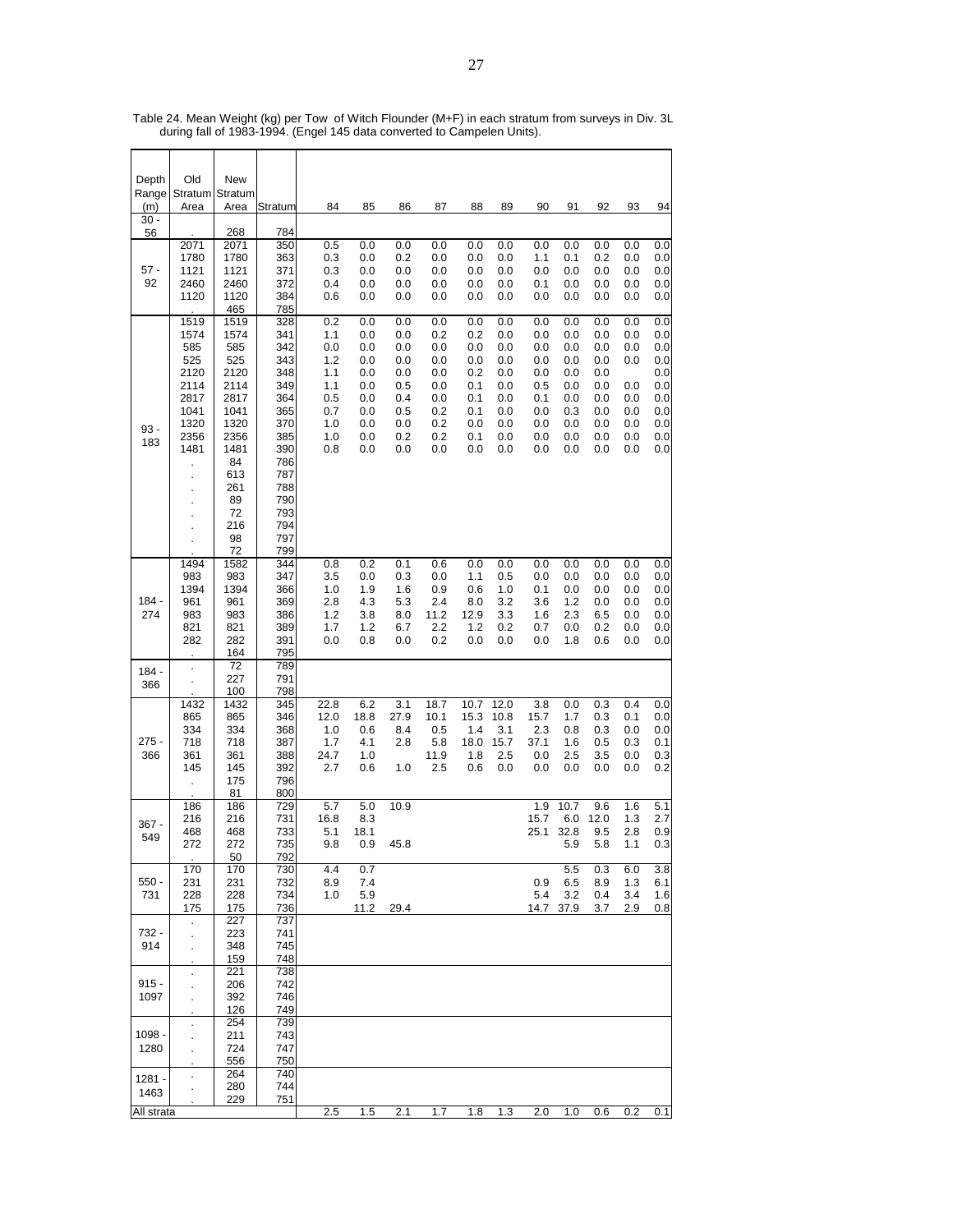Table 25. Mean Weight (kg) per Tow of Witch Flounder (M+F) in each stratum from surveys in Div. 3L during fall of 1995-2009.

| Depth           | Old                  | New          |            |            |             |            |             |            |             |                          |              |            |            |            |             |             |            |                 |
|-----------------|----------------------|--------------|------------|------------|-------------|------------|-------------|------------|-------------|--------------------------|--------------|------------|------------|------------|-------------|-------------|------------|-----------------|
| Range           | Stratum              | Stratum      |            |            |             |            |             |            |             |                          |              |            |            |            |             |             |            |                 |
| (m)<br>$30 -$   | Area                 | Area         | Stratum    | 95         | 96          | 97         | 98          | 99         | 00          | 01                       | 02           | 03         | 04         | 05         | 06          | 07          | 08         | 09              |
| 56              | 2071                 | 268<br>2071  | 784<br>350 | 0.0        | 0.0<br>0.0  | 0.0<br>0.0 | 0.0<br>0.0  | 0.0        | 0.0<br>0.0  | 0.0<br>0.0               | 0.0<br>0.0   | 0.0<br>0.0 | 0.0<br>0.0 | 0.0<br>0.1 | 0.0         | 0.0         | 0.1        | 0.0             |
|                 | 1780                 | 1780         | 363        | 0.0        | 0.0         | 0.0        | 0.0         | 0.0        | 0.0         | 0.0                      | 0.0          | 0.0        | 0.0        | 0.0        | 0.0         | 0.0         | 0.0        | 0.0             |
| $57 -$<br>92    | 1121<br>2460         | 1121<br>2460 | 371<br>372 | 0.0<br>0.1 | 0.0<br>0.0  | 0.0<br>0.0 | 0.0<br>0.0  | 0.0<br>0.0 | 0.0<br>0.0  | 0.0<br>0.0               | 0.0<br>0.0   | 0.0<br>0.0 | 0.0<br>0.0 | 0.0<br>0.0 | 0.0<br>0.0  | 0.0<br>0.0  | 0.0<br>0.0 | 0.0<br>0.0      |
|                 | 1120                 | 1120         | 384        | 0.0        | 0.0         | 0.0        | 0.0         | 0.0        | 0.0         | 0.0                      | 0.0          | 0.0        | 0.0        | 0.0        | 0.0         | 0.0         | 0.0        | 0.0             |
|                 |                      | 465          | 785        |            | 0.0         | 0.0        | 0.0         |            | 0.0         | 0.0                      | 0.0          | 0.0        | 0.0        | 0.0        |             |             |            |                 |
|                 | 1519<br>1574         | 1519<br>1574 | 328<br>341 | 0.0<br>0.0 | 0.0<br>0.0  | 0.0<br>0.0 | 0.0<br>0.0  | 0.0<br>0.0 | 0.0<br>0.0  | 0.0<br>0.0               | 0.0<br>0.0   | 0.0<br>0.0 | 0.0<br>0.0 | 0.0<br>0.1 | 0.0<br>1.8  | 0.0<br>0.0  | 0.0<br>0.2 | 0.0<br>0.0      |
|                 | 585                  | 585          | 342        | 0.0        | 0.0         | 0.0        | 0.0         | 0.0        | 0.0         | 0.0                      | 0.0          | 0.0        | 0.0        | 0.0        | 0.0         | 0.0         | 0.0        | 0.0             |
|                 | 525<br>2120          | 525<br>2120  | 343<br>348 | 0.0<br>0.0 | 0.0<br>0.0  | 0.0<br>0.0 | 0.0<br>0.0  | 0.0<br>0.0 | 0.0<br>0.0  | 0.0<br>0.0               | 0.0<br>0.0   | 0.0<br>0.0 | 0.0<br>0.0 | 0.0<br>0.0 | 0.0<br>0.0  | 0.0<br>0.0  | 0.0<br>0.0 | 0.0<br>0.0      |
|                 | 2114                 | 2114         | 349        | 0.0        | 0.0         | 0.0        | 0.0         | 0.0        | 0.0         | 0.0                      | 0.0          | 0.1        | 0.0        | 0.4        | 0.0         | 0.0         | 0.3        | 0.0             |
|                 | 2817<br>1041         | 2817<br>1041 | 364        | 0.0<br>0.0 | 0.0<br>0.0  | 0.0        | 0.0<br>0.0  | 0.0<br>0.0 | 0.0         | 0.0                      | 0.0          | 0.0        | 0.0        | 0.0<br>0.2 | 0.0<br>0.0  | 0.0<br>0.0  | 0.0        | 0.0             |
|                 | 1320                 | 1320         | 365<br>370 | 0.0        | 0.0         | 0.0<br>0.0 | 0.0         | 0.0        | 0.0         | 0.0<br>0.0               | 0.0<br>0.0   | 0.0<br>0.0 |            | 0.0        | 0.0         | 0.0         | 0.0<br>0.0 | 0.0<br>0.0      |
| 93 -<br>183     | 2356                 | 2356         | 385        | 0.0        | 0.0         | 0.0        | 0.0         | 0.0        | 0.0         | 0.0                      | 0.0          | 0.0        | 0.0        | 0.0        | 0.0         | 0.0         | 0.0        | 0.0             |
|                 | 1481                 | 1481<br>84   | 390<br>786 | 0.0        | 0.0<br>0.1  | 0.0<br>0.0 | 0.0<br>0.0  | 0.0        | 0.0<br>0.0  | 0.0<br>0.1               | 0.0<br>0.0   | 0.0<br>0.1 | 0.0<br>0.0 | 0.0<br>0.1 | 0.0         | 0.0         | 0.0        | 0.0             |
|                 |                      | 613          | 787        |            | 0.0         | 0.0        | 0.0         |            | 0.0         | 0.0                      | 0.0          | 0.0        | 0.0        | 0.0        | 0.0         |             |            |                 |
|                 |                      | 261          | 788        |            | 0.0         | 0.0        | 0.0         |            | 0.0         | 0.0                      | 0.0          | 0.0        | 0.0        | 0.0        | 0.0         |             |            |                 |
|                 | ×.                   | 89<br>72     | 790<br>793 |            | 0.0<br>0.0  | 0.0<br>0.0 | 0.1<br>0.0  |            | 0.0<br>0.0  | 0.1<br>0.0               | 0.0<br>0.2   | 0.0<br>0.0 | 0.0<br>0.0 | 0.0<br>0.3 |             |             |            |                 |
|                 |                      | 216          | 794        |            | 0.0         | 0.0        | 0.0         |            |             | 0.0                      | 0.0          | 0.0        | 0.0        | 0.0        | 0.0         |             |            |                 |
|                 |                      | 98<br>72     | 797<br>799 |            | 0.0<br>0.0  | 0.0<br>0.0 | 0.0<br>0.0  |            | 0.0<br>0.0  | 0.0<br>0.0               | 0.0<br>0.0   | 0.0<br>0.0 | 0.0<br>0.0 | 0.0<br>0.0 | 0.0<br>0.0  |             |            |                 |
|                 | 1494                 | 1582         | 344        | 0.0        | 0.0         | 0.0        | 0.0         | 0.0        | 0.0         | 0.0                      | 0.0          | 0.0        | $_{0.0}$   | 0.0        | 0.0         | 0.1         | 0.3        | 0.0             |
|                 | 983<br>1394          | 983<br>1394  | 347<br>366 | 0.0<br>0.0 | 0.0<br>0.0  | 0.0<br>0.0 | 0.0<br>0.0  | 0.0<br>0.0 | 0.0<br>0.0  | 0.0<br>0.0               | 0.0<br>0.0   | 0.0<br>0.0 | 0.0        | 0.0<br>0.0 | 0.0<br>0.0  | 0.0<br>0.0  | 0.0<br>0.0 | 0.0<br>0.0      |
| 184 -           | 961                  | 961          | 369        | 0.0        | 0.0         | 0.0        | 0.0         | 0.0        | 0.0         | 0.0                      | 0.0          | 0.0        |            | 0.0        | 0.0         | 0.0         | 0.2        | 0.0             |
| 274             | 983                  | 983          | 386        | 0.0        | 0.0         | 0.0        | 0.0         | 0.0        | 0.0         | 0.0                      | 0.0          | 0.0        |            | 0.0        | 0.0         | 0.0         | 0.0        | 0.0             |
|                 | 821<br>282           | 821<br>282   | 389<br>391 | 0.3<br>0.9 | 0.0<br>0.0  | 0.0<br>0.7 | 0.0<br>0.0  | 0.0<br>0.0 | 0.1<br>0.0  | 0.0<br>0.0               | 0.0<br>0.0   | 0.0<br>0.0 | 0.0<br>0.0 | 0.0<br>0.0 | 0.0<br>0.0  | 0.0<br>0.0  | 0.0<br>0.0 | 0.0<br>0.0      |
|                 |                      | 164          | 795        |            | 0.0         | 0.0        | 0.0         |            | 0.0         | 0.0                      | 0.0          | 0.0        | 0.0        | 0.0        | 0.0         |             |            |                 |
| 184 -           | $\ddot{\phantom{0}}$ | 72<br>227    | 789<br>791 |            | 0.0<br>0.1  | 0.0<br>0.0 | 0.0<br>0.0  |            | 0.0<br>0.0  | 0.0<br>0.0               | 0.0<br>0.0   | 0.0<br>0.1 | 0.0<br>0.0 | 0.0<br>0.1 | 0.0         |             |            |                 |
| 366             |                      | 100          | 798        |            | 0.0         | 0.1        | 1.6         |            | 0.2         | 1.7                      | 0.0          | 0.0        | 0.2        | 0.1        |             |             |            |                 |
|                 | 1432<br>865          | 1432<br>865  | 345<br>346 | 0.0<br>0.0 | 0.0<br>0.1  | 0.0<br>0.0 | 0.2<br>0.0  | 0.0<br>0.2 | 0.0<br>0.1  | 0.0<br>0.1               | 0.0<br>0.0   | 0.0<br>0.0 | 0.0<br>0.0 | 0.2<br>0.6 | 0.2<br>0.8  | 0.1<br>0.6  | 1.3<br>5.1 | 0.2<br>0.3      |
|                 | 334                  | 334          | 368        | 0.5        | 0.0         | 0.0        | 0.0         | 0.0        | 0.1         | 0.0                      | 0.0          | 0.0        |            | 0.1        | 0.3         | 0.0         | 0.6        | 0.0             |
| $275 -$<br>366  | 718<br>361           | 718<br>361   | 387<br>388 | 0.6<br>0.0 | 0.1<br>0.0  | 0.0<br>0.0 | 0.0<br>0.3  | 0.0<br>0.0 | 0.4<br>0.1  | 0.0<br>0.3               | 0.1<br>0.1   | 0.0<br>0.1 | 0.0        | 0.0<br>0.1 | 0.2<br>0.7  | 0.4<br>0.2  | 1.3<br>0.3 | 0.0<br>0.4      |
|                 | 145                  | 145          | 392        | 0.0        | 0.0         | 0.0        | 0.0         | 0.0        | 0.0         | 0.7                      | 0.0          | 0.0        | 0.0        | 0.0        | 0.0         | 0.0         | 0.0        | 0.0             |
|                 | $\ddot{\phantom{0}}$ | 175          | 796        |            | 0.0         | 0.0        | 0.1<br>0.2  |            | 0.0<br>0.6  | 0.2                      | 0.0<br>2.0   | 0.0        | 0.0        | 0.4        | 0.1         |             |            |                 |
|                 | 186                  | 81<br>186    | 800<br>729 | 0.1        | 5.9         | 0.7<br>0.9 | 0.0         | 0.0        | 0.0         | 2.2<br>0.5               | 1.3          | 0.1<br>0.5 | 0.3<br>0.0 | 0.7<br>0.1 | 1.3         | 1.1         | 2.9        | 0.9<br>0.4      |
| 367 -           | 216                  | 216          | 731        | 0.6        |             | 0.0        | 0.3         | 0.6        | 0.6         | 0.1                      | 0.1          | 0.5        | 0.7        | 0.8        | 1.6         | 0.4         | 1.4        | 2.8             |
| 549             | 468<br>272           | 468<br>272   | 733<br>735 | 0.4<br>0.1 | 0.2<br>0.5  | 0.0<br>0.6 | 0.6<br>0.5  | 0.8<br>0.3 | 1.0<br>0.1  | 0.8<br>0.1               | 1.6<br>0.3   | 0.1<br>0.0 | 3.9        | 3.6<br>1.6 | 2.6<br>1.2  | 5.8<br>5.0  | 0.4        | 3.2<br>8.9 13.6 |
|                 |                      | 50           | 792        |            | 8.1         | 5.4        | 1.7         |            | 4.2         | 7.8                      | 7.1          | 6.6        | 7.2        | 11.5       |             |             |            |                 |
| $550 -$         | 170<br>231           | 170<br>231   | 730<br>732 | 3.5<br>0.5 | 0.0<br>4.6  | 0.9<br>3.8 | 0.5<br>13.9 | 0.4<br>7.9 | 2.5<br>7.2  | $\overline{1}1.7$<br>6.5 | 4.9<br>3.6   | 0.0<br>3.4 | 0.6<br>3.3 | 0.0<br>1.1 | 2.1<br>5.8  | 0.6<br>3.8  | 0.2<br>4.7 | 1.7<br>7.9      |
| 731             | 228                  | 228          | 734        | 1.2        | 4.0         | 0.5        | 4.8         | 3.0        | 1.5         | 0.5                      | 2.5          | 0.1        |            | 0.0        | 2.7         | 1.4         |            | 0.6 14.9        |
|                 | 175<br>$\cdot$       | 175<br>227   | 736<br>737 | 0.4<br>0.6 | 10.9<br>4.2 | 1.7<br>3.3 | 5.6<br>14.0 | 3.9<br>4.8 | 17.2<br>0.4 | 7.7<br>4.0               | 49.7<br>16.1 | 4.3<br>2.2 |            | 8.1<br>1.6 | 31.5<br>0.4 | 32.3<br>0.0 | 34.6       | 38.7<br>0.0     |
| 732 -           | ÷.                   | 223          | 741        |            | 3.8         | 5.4        | 10.2        | 0.2        | 0.0         | 0.1                      | 5.2          | 0.5        |            |            | 0.3         | 0.0         |            | 0.5             |
| 914             | ä,                   | 348<br>159   | 745<br>748 |            | 3.2<br>4.0  | 4.4<br>0.0 | 2.6<br>0.0  | 1.4<br>1.8 | 0.0<br>0.0  | 0.0<br>0.0               | 0.0<br>0.0   | 0.2<br>1.7 |            |            | 0.0<br>0.0  | 0.0<br>0.0  |            | 0.0<br>0.0      |
|                 | $\ddot{\phantom{1}}$ | 221          | 738        | 0.3        | 10.9        | 4.2        | 0.8         | 0.0        | 0.0         | 0.2                      | 0.2          | 13.9       |            |            | 0.0         | 0.0         |            | 0.0             |
| $915 -$<br>1097 | $\epsilon$           | 206<br>392   | 742<br>746 |            | 1.1<br>2.2  | 0.1<br>2.3 | 0.3<br>0.0  | 0.0<br>0.0 | 0.0<br>0.0  | 0.0<br>0.0               | 0.0<br>0.0   | 4.1<br>0.1 |            |            | 0.0<br>0.0  | 0.0<br>0.0  |            | 0.0<br>0.0      |
|                 | à.                   | 126          | 749        |            | 1.9         | 1.7        | 0.0         |            | 0.0         | 0.0                      | 0.0          | 0.0        |            |            |             | 0.0         |            | 0.0             |
| 1098            | $\cdot$              | 254          | 739        |            | 0.0         | 0.0        | 0.0         | 0.0        | 0.0         | 0.0                      | 0.0          | 0.0        |            | 0.0        | 0.0         | 0.0         |            | 0.0             |
| 1280            | à.                   | 211<br>724   | 743<br>747 |            | 0.0<br>0.0  | 0.0<br>0.0 | 0.0<br>1.1  | 0.0<br>0.0 | 0.0<br>0.0  | 0.0<br>0.0               | 0.0<br>0.0   | 0.0<br>0.0 |            |            | 0.0<br>0.0  | 0.0<br>0.0  |            | 0.0<br>0.0      |
|                 |                      | 556          | 750        |            | 0.0         | 0.0        | 0.0         | 0.0        | 0.0         | 0.0                      | 0.0          | 0.0        |            |            |             | 0.0         |            | 0.0             |
| $1281 -$        | $\blacksquare$       | 264<br>280   | 740<br>744 |            | 0.0<br>0.0  | 0.0<br>0.0 | 0.0<br>0.0  | 0.0        | 0.0<br>0.0  | 0.0<br>0.0               | 0.0<br>0.0   | 0.0<br>0.0 |            | 0.0        | 0.0<br>0.0  | 0.0<br>0.0  |            | 0.0<br>0.0      |
| 1463            |                      | 229          | 751        |            | 0.0         | 0.0        | 0.0         |            | 0.0         | 0.0                      | 0.0          | 0.0        |            |            |             | 0.0         |            | 0.0             |
| All strata      |                      |              |            | 0.1        | 0.3         | 0.2        | 0.3         | 0.1        | 0.2         | 0.2                      | 0.4          | 0.2        | 0.1        | 0.2        | 0.3         | 0.3         | 0.5        | 0.4             |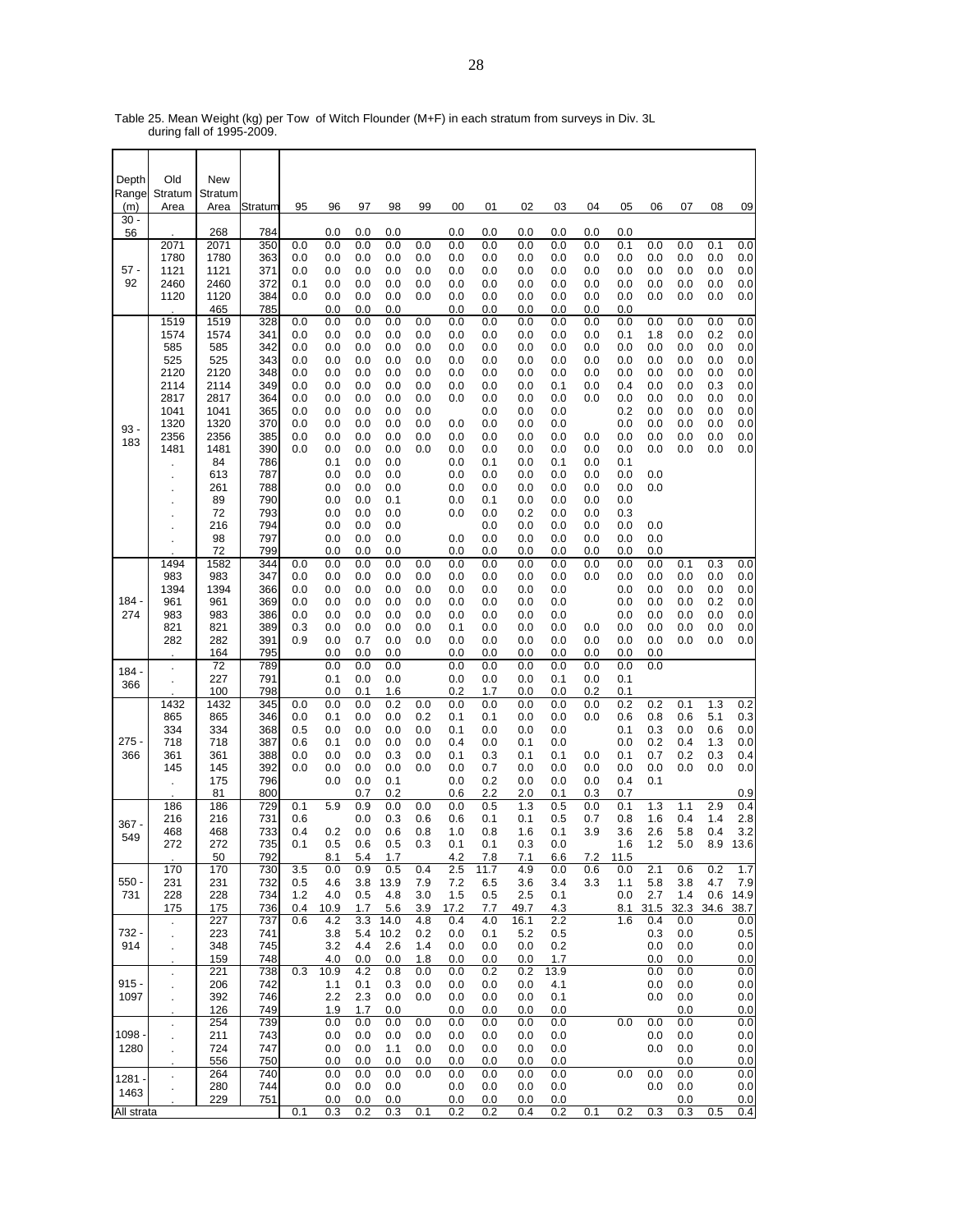Table 26. Estimates of biomass (tons) of witch flounder from Canadian Table 27. Mean weights (kg) of witch flounder per tow fall surveys in Div. 2J, 3K and 3L during 1977-2009. Canadian fall surveys in Div. 2J, 3K and 3L du

|      | 2J   | 3K    | 3L    | Total |      | 2J   | 3K      | 3L   | 2J3KL |
|------|------|-------|-------|-------|------|------|---------|------|-------|
| 1977 | 5123 |       |       |       | 1977 | 1.56 |         |      |       |
| 1978 | 1302 | 30353 |       |       | 1978 | 0.39 | 7.077   |      |       |
| 1979 | 2218 | 49789 |       |       | 1979 | 0.72 | 12.332  |      |       |
| 1980 | 3494 | 44962 |       |       | 1980 | 1.11 | 11.483  |      |       |
| 1981 | 2581 | 43406 |       |       | 1981 | 0.80 | 11.086  |      |       |
| 1982 | 4909 | 32429 |       |       | 1982 | 1.52 | 8.443   |      |       |
| 1983 | 3693 | 49251 |       |       | 1983 | 1.13 | 13.297  |      |       |
| 1984 | 2903 | 49038 | 13210 | 65151 | 1984 | 0.93 | 11.630  | 2.49 | 5.15  |
| 1985 | 3030 | 35694 | 7881  | 46605 | 1985 | 0.93 | 8.235   | 1.48 | 3.61  |
| 1986 | 5920 | 21359 | 10743 | 38022 | 1986 | 1.82 | 5.346   | 2.11 | 3.08  |
| 1987 | 2063 | 21746 | 8679  | 32488 | 1987 | 0.63 | 5.083   | 1.72 | 2.58  |
| 1988 | 1571 | 18110 | 9294  | 28975 | 1988 | 0.49 | 4.501   | 1.84 | 2.36  |
| 1989 | 2653 | 8976  | 6606  | 18234 | 1989 | 0.83 | 2.231   | 1.31 | 1.48  |
| 1990 | 3672 | 17088 | 10341 | 31101 | 1990 | 1.13 | 3.943   | 1.96 | 2.42  |
| 1991 | 2669 | 4272  | 5274  | 12215 | 1991 | 0.82 | 0.986   | 0.99 | 0.95  |
| 1992 | 1102 | 1863  | 3131  | 6095  | 1992 | 0.34 | 0.430   | 0.59 | 0.47  |
| 1993 | 627  | 1327  | 778   | 2733  | 1993 | 0.20 | 0.302   | 0.15 | 0.22  |
| 1994 | 462  | 846   | 663   | 1971  | 1994 | 0.14 | 0.196   | 0.12 | 0.15  |
| 1995 | 263  | 435   | 418   | 1117  | 1995 | 0.09 | 0.094   | 0.08 | 0.09  |
| 1996 | 370  | 855   | 1806  | 3031  | 1996 | 0.11 | 0.168   | 0.28 | 0.20  |
| 1997 | 465  | 1116  | 1095  | 2676  | 1997 | 0.13 | 0.219   | 0.17 | 0.18  |
| 1998 | 649  | 1255  | 1906  | 3810  | 1998 | 0.19 | 0.246   | 0.30 | 0.25  |
| 1999 | 752  | 881   | 826   | 2460  | 1999 | 0.22 | 0.189   | 0.14 | 0.18  |
| 2000 | 498  | 1200  | 968   | 2667  | 2000 | 0.14 | 0.248   | 0.16 | 0.18  |
| 2001 | 209  | 1427  | 1042  | 2678  | 2001 | 0.06 | 0.280   | 0.16 | 0.18  |
| 2002 | 404  | 471   | 2428  | 3303  | 2002 | 0.12 | 0.092   | 0.38 | 0.22  |
| 2003 | 178  | 651   | 1010  | 1839  | 2003 | 0.05 | 0.128   | 0.16 | 0.12  |
| 2004 | 476  | 2641  | 451   | 3568  | 2004 | 0.14 | 0.518   | 0.10 | 0.27  |
| 2005 | 684  | 2842  | 1003  | 4529  | 2005 | 0.20 | 0.561   | 0.17 | 0.31  |
| 2006 | 962  | 2889  | 1987  | 5838  | 2006 | 0.28 | 0.587   | 0.33 | 0.40  |
| 2007 | 1369 | 4671  | 1723  | 7762  | 2007 | 0.39 | 1.003   | 0.29 | 0.55  |
| 2008 | 1947 | 3374  | 2759  | 8080  | 2008 | 0.59 | 0.782   | 0.52 | 0.62  |
| 2009 | 1351 | 5639  | 2625  | 9616  | 2009 | U 30 | 1 1 0 0 | 0.44 | n nn  |

| Table 28. Estimates of abundance (000s) of witch flounder from Canadian |
|-------------------------------------------------------------------------|
| fall surveys in Div. 2J, 3K and 3L during 1977-2009.                    |

|      | 2J   | 3K    | 3L    | Total  |      | 2J   | ЗK    | 3L   | 2J3KL |
|------|------|-------|-------|--------|------|------|-------|------|-------|
| 1977 | 7106 |       |       |        | 1977 | 2.16 |       |      |       |
| 1978 | 1962 | 59729 |       |        | 1978 | 0.59 | 13.93 |      |       |
| 1979 | 3016 | 84955 |       |        | 1979 | 0.97 | 21.04 |      |       |
| 1980 | 4503 | 72872 |       |        | 1980 | 1.42 | 18.61 |      |       |
| 1981 | 3190 | 70058 |       |        | 1981 | 0.99 | 17.89 |      |       |
| 1982 | 6486 | 52146 |       |        | 1982 | 2.01 | 13.58 |      |       |
| 1983 | 4963 | 75267 |       |        | 1983 | 1.52 | 20.32 |      |       |
| 1984 | 3840 | 79553 | 17914 | 101307 | 1984 | 1.23 | 18.87 | 3.38 | 8.01  |
| 1985 | 4089 | 70384 | 10401 | 84874  | 1985 | 1.26 | 16.24 | 1.95 | 6.57  |
| 1986 | 9432 | 40917 | 12839 | 63188  | 1986 | 2.90 | 10.24 | 2.52 | 5.12  |
| 1987 | 3337 | 37279 | 10500 | 51117  | 1987 | 1.03 | 8.71  | 2.08 | 4.06  |
| 1988 | 2746 | 35486 | 11269 | 49501  | 1988 | 0.86 | 8.82  | 2.23 | 4.03  |
| 1989 | 5377 | 22734 | 8002  | 36114  | 1989 | 1.67 | 5.65  | 1.58 | 2.94  |
| 1990 | 8110 | 29338 | 14453 | 51901  | 1990 | 2.49 | 6.77  | 2.74 | 4.04  |
| 1991 | 6941 | 10045 | 7428  | 24414  | 1991 | 2.13 | 2.32  | 1.39 | 1.89  |
| 1992 | 2463 | 6377  | 4748  | 13588  | 1992 | 0.76 | 1.47  | 0.89 | 1.05  |
| 1993 | 2588 | 8918  | 1572  | 13078  | 1993 | 0.82 | 2.03  | 0.31 | 1.04  |
| 1994 | 2369 | 4815  | 1428  | 8612   | 1994 | 0.72 | 1.12  | 0.27 | 0.67  |
| 1995 | 1808 | 3546  | 1004  | 6358   | 1995 | 0.65 | 0.77  | 0.19 | 0.50  |
| 1996 | 1724 | 5081  | 5297  | 12102  | 1996 | 0.50 | 1.00  | 0.83 | 0.81  |
| 1997 | 1890 | 5716  | 4383  | 11989  | 1997 | 0.54 | 1.12  | 0.69 | 0.80  |
| 1998 | 2505 | 7955  | 6755  | 17214  | 1998 | 0.72 | 1.56  | 1.06 | 1.15  |
| 1999 | 2548 | 5441  | 2655  | 10644  | 1999 | 0.74 | 1.17  | 0.45 | 0.76  |
| 2000 | 1964 | 7952  | 5361  | 15276  | 2000 | 0.57 | 1.64  | 0.86 | 1.05  |
| 2001 | 1096 | 7220  | 7316  | 15631  | 2001 | 0.32 | 1.42  | 1.15 | 1.05  |
| 2002 | 1497 | 3752  | 10776 | 16025  | 2002 | 0.43 | 0.74  | 1.69 | 1.07  |
| 2003 | 715  | 3659  | 6090  | 10464  | 2003 | 0.21 | 0.72  | 0.96 | 0.70  |
| 2004 | 1870 | 10424 | 3990  | 16284  | 2004 | 0.54 | 2.05  | 0.84 | 1.22  |
| 2005 | 2254 | 10129 | 7023  | 19406  | 2005 | 0.65 | 2.00  | 1.20 | 1.35  |
| 2006 | 2719 | 10065 | 5091  | 17875  | 2006 | 0.78 | 2.05  | 0.84 | 1.24  |
| 2007 | 3290 | 17080 | 5865  | 26235  | 2007 | 0.95 | 3.67  | 0.99 | 1.86  |
| 2008 | 4313 | 11589 | 7538  | 23441  | 2008 | 1.31 | 2.69  | 1.41 | 1.81  |
| 2009 | 3398 | 18194 | 8410  | 30001  | 2009 | 0.98 | 3.87  | 1.41 | 2.12  |

| Table 27. Mean weights (kg) of witch flounder per tow |  |  |
|-------------------------------------------------------|--|--|
| Canadian fall surveys in Div. 2J, 3K and 3L du        |  |  |
| 1977-2009.                                            |  |  |

|      | 2J   | 3K    | 3L    | Total |      | 2J   | 3K     | 3L   | 2J3KL |
|------|------|-------|-------|-------|------|------|--------|------|-------|
| 1977 | 5123 |       |       |       | 1977 | 1.56 |        |      |       |
| 1978 | 1302 | 30353 |       |       | 1978 | 0.39 | 7.077  |      |       |
| 1979 | 2218 | 49789 |       |       | 1979 | 0.72 | 12.332 |      |       |
| 1980 | 3494 | 44962 |       |       | 1980 | 1.11 | 11.483 |      |       |
| 1981 | 2581 | 43406 |       |       | 1981 | 0.80 | 11.086 |      |       |
| 1982 | 4909 | 32429 |       |       | 1982 | 1.52 | 8.443  |      |       |
| 1983 | 3693 | 49251 |       |       | 1983 | 1.13 | 13.297 |      |       |
| 1984 | 2903 | 49038 | 13210 | 65151 | 1984 | 0.93 | 11.630 | 2.49 | 5.15  |
| 1985 | 3030 | 35694 | 7881  | 46605 | 1985 | 0.93 | 8.235  | 1.48 | 3.61  |
| 1986 | 5920 | 21359 | 10743 | 38022 | 1986 | 1.82 | 5.346  | 2.11 | 3.08  |
| 1987 | 2063 | 21746 | 8679  | 32488 | 1987 | 0.63 | 5.083  | 1.72 | 2.58  |
| 1988 | 1571 | 18110 | 9294  | 28975 | 1988 | 0.49 | 4.501  | 1.84 | 2.36  |
| 1989 | 2653 | 8976  | 6606  | 18234 | 1989 | 0.83 | 2.231  | 1.31 | 1.48  |
| 1990 | 3672 | 17088 | 10341 | 31101 | 1990 | 1.13 | 3.943  | 1.96 | 2.42  |
| 1991 | 2669 | 4272  | 5274  | 12215 | 1991 | 0.82 | 0.986  | 0.99 | 0.95  |
| 1992 | 1102 | 1863  | 3131  | 6095  | 1992 | 0.34 | 0.430  | 0.59 | 0.47  |
| 1993 | 627  | 1327  | 778   | 2733  | 1993 | 0.20 | 0.302  | 0.15 | 0.22  |
| 1994 | 462  | 846   | 663   | 1971  | 1994 | 0.14 | 0.196  | 0.12 | 0.15  |
| 1995 | 263  | 435   | 418   | 1117  | 1995 | 0.09 | 0.094  | 0.08 | 0.09  |
| 1996 | 370  | 855   | 1806  | 3031  | 1996 | 0.11 | 0.168  | 0.28 | 0.20  |
| 1997 | 465  | 1116  | 1095  | 2676  | 1997 | 0.13 | 0.219  | 0.17 | 0.18  |
| 1998 | 649  | 1255  | 1906  | 3810  | 1998 | 0.19 | 0.246  | 0.30 | 0.25  |
| 1999 | 752  | 881   | 826   | 2460  | 1999 | 0.22 | 0.189  | 0.14 | 0.18  |
| 2000 | 498  | 1200  | 968   | 2667  | 2000 | 0.14 | 0.248  | 0.16 | 0.18  |
| 2001 | 209  | 1427  | 1042  | 2678  | 2001 | 0.06 | 0.280  | 0.16 | 0.18  |
| 2002 | 404  | 471   | 2428  | 3303  | 2002 | 0.12 | 0.092  | 0.38 | 0.22  |
| 2003 | 178  | 651   | 1010  | 1839  | 2003 | 0.05 | 0.128  | 0.16 | 0.12  |
| 2004 | 476  | 2641  | 451   | 3568  | 2004 | 0.14 | 0.518  | 0.10 | 0.27  |
| 2005 | 684  | 2842  | 1003  | 4529  | 2005 | 0.20 | 0.561  | 0.17 | 0.31  |
| 2006 | 962  | 2889  | 1987  | 5838  | 2006 | 0.28 | 0.587  | 0.33 | 0.40  |
| 2007 | 1369 | 4671  | 1723  | 7762  | 2007 | 0.39 | 1.003  | 0.29 | 0.55  |
| 2008 | 1947 | 3374  | 2759  | 8080  | 2008 | 0.59 | 0.782  | 0.52 | 0.62  |
| 2009 | 1351 | 5639  | 2625  | 9616  | 2009 | 0.39 | 1.199  | 0.44 | 0.00  |

Table 29. Mean numbers of witch flounder per tow from Canadian fall surveys in Div. 2J, 3K and 3L du 1977-2009.

| 2J   | 3K    | 3L    | Total  |      | 2J   | 3K    | 3L   | 2J3KL |
|------|-------|-------|--------|------|------|-------|------|-------|
| 7106 |       |       |        | 1977 | 2.16 |       |      |       |
| 1962 | 59729 |       |        | 1978 | 0.59 | 13.93 |      |       |
| 3016 | 84955 |       |        | 1979 | 0.97 | 21.04 |      |       |
| 4503 | 72872 |       |        | 1980 | 1.42 | 18.61 |      |       |
| 3190 | 70058 |       |        | 1981 | 0.99 | 17.89 |      |       |
| 6486 | 52146 |       |        | 1982 | 2.01 | 13.58 |      |       |
| 4963 | 75267 |       |        | 1983 | 1.52 | 20.32 |      |       |
| 3840 | 79553 | 17914 | 101307 | 1984 | 1.23 | 18.87 | 3.38 | 8.01  |
| 4089 | 70384 | 10401 | 84874  | 1985 | 1.26 | 16.24 | 1.95 | 6.57  |
| 9432 | 40917 | 12839 | 63188  | 1986 | 2.90 | 10.24 | 2.52 | 5.12  |
| 3337 | 37279 | 10500 | 51117  | 1987 | 1.03 | 8.71  | 2.08 | 4.06  |
| 2746 | 35486 | 11269 | 49501  | 1988 | 0.86 | 8.82  | 2.23 | 4.03  |
| 5377 | 22734 | 8002  | 36114  | 1989 | 1.67 | 5.65  | 1.58 | 2.94  |
| 8110 | 29338 | 14453 | 51901  | 1990 | 2.49 | 6.77  | 2.74 | 4.04  |
| 6941 | 10045 | 7428  | 24414  | 1991 | 2.13 | 2.32  | 1.39 | 1.89  |
| 2463 | 6377  | 4748  | 13588  | 1992 | 0.76 | 1.47  | 0.89 | 1.05  |
| 2588 | 8918  | 1572  | 13078  | 1993 | 0.82 | 2.03  | 0.31 | 1.04  |
| 2369 | 4815  | 1428  | 8612   | 1994 | 0.72 | 1.12  | 0.27 | 0.67  |
| 1808 | 3546  | 1004  | 6358   | 1995 | 0.65 | 0.77  | 0.19 | 0.50  |
| 1724 | 5081  | 5297  | 12102  | 1996 | 0.50 | 1.00  | 0.83 | 0.81  |
| 1890 | 5716  | 4383  | 11989  | 1997 | 0.54 | 1.12  | 0.69 | 0.80  |
| 2505 | 7955  | 6755  | 17214  | 1998 | 0.72 | 1.56  | 1.06 | 1.15  |
| 2548 | 5441  | 2655  | 10644  | 1999 | 0.74 | 1.17  | 0.45 | 0.76  |
| 1964 | 7952  | 5361  | 15276  | 2000 | 0.57 | 1.64  | 0.86 | 1.05  |
| 1096 | 7220  | 7316  | 15631  | 2001 | 0.32 | 1.42  | 1.15 | 1.05  |
| 1497 | 3752  | 10776 | 16025  | 2002 | 0.43 | 0.74  | 1.69 | 1.07  |
| 715  | 3659  | 6090  | 10464  | 2003 | 0.21 | 0.72  | 0.96 | 0.70  |
| 1870 | 10424 | 3990  | 16284  | 2004 | 0.54 | 2.05  | 0.84 | 1.22  |
| 2254 | 10129 | 7023  | 19406  | 2005 | 0.65 | 2.00  | 1.20 | 1.35  |
| 2719 | 10065 | 5091  | 17875  | 2006 | 0.78 | 2.05  | 0.84 | 1.24  |
| 3290 | 17080 | 5865  | 26235  | 2007 | 0.95 | 3.67  | 0.99 | 1.86  |
| 4313 | 11589 | 7538  | 23441  | 2008 | 1.31 | 2.69  | 1.41 | 1.81  |
| 3398 | 18194 | 8410  | 30001  | 2009 | 0.98 | 3.87  | 1.41 | 2.12  |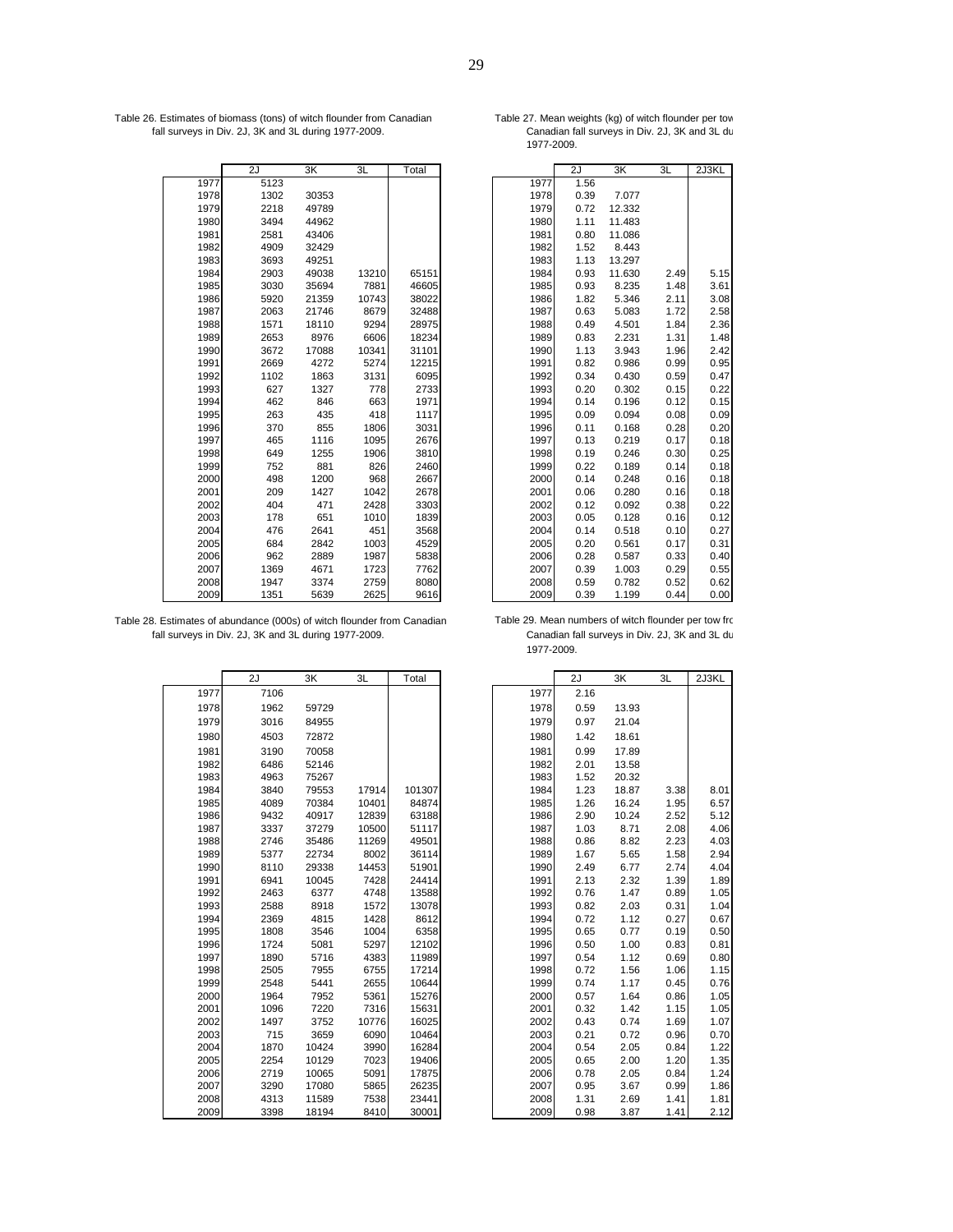|      |                         | 2J                      |                 | $\overline{\mathsf{3K}}$ |                         |                 |                         | 3L                      | 2J3KL Total     |                         |                         |                        |
|------|-------------------------|-------------------------|-----------------|--------------------------|-------------------------|-----------------|-------------------------|-------------------------|-----------------|-------------------------|-------------------------|------------------------|
|      | Total<br><b>Biomass</b> | Index<br><b>Biomass</b> | $%$ in<br>Index | Total<br><b>Biomass</b>  | Index<br><b>Biomass</b> | $%$ in<br>Index | Total<br><b>Biomass</b> | Index<br><b>Biomass</b> | $%$ in<br>Index | Total<br><b>Biomass</b> | Index<br><b>Biomass</b> | $%$ in<br><b>Index</b> |
| 1984 | 2903                    | 2903                    | 100             | 49038                    | 49038                   | 100             | 13210                   | 13210                   | 100             | 65151                   | 65151                   | 100                    |
| 1985 | 3030                    | 3015                    | 100             | 35694                    | 35458                   | 99              | 7881                    | 7613                    | 97              | 46605                   | 46086                   | 99                     |
| 1986 | 5920                    | 5866                    | 99              | 21359                    | 21270                   | 100             | 10743                   | 10034                   | 93              | 38022                   | 37170                   | 98                     |
| 1987 | 2063                    | 1956                    | 95              | 21746                    | 21712                   | 100             | 8679                    | 8679                    | 100             | 32488                   | 32347                   | 100                    |
| 1988 | 1571                    | 1413                    | 90              | 18110                    | 18072                   | 100             | 9294                    | 9294                    | 100             | 28975                   | 28778                   | 99                     |
| 1989 | 2653                    | 2502                    | 94              | 8976                     | 8894                    | 99              | 6606                    | 6606                    | 100             | 18234                   | 18001                   | 99                     |
| 1990 | 3672                    | 3608                    | 98              | 17088                    | 16698                   | 98              | 10341                   | 9986                    | 97              | 31101                   | 30293                   | 97                     |
| 1991 | 2669                    | 2656                    | 100             | 4272                     | 3544                    | 83              | 5274                    | 4361                    | 83              | 12215                   | 10562                   | 86                     |
| 1992 | 1102                    | 1102                    | 100             | 1863                     | 1656                    | 89              | 3131                    | 3041                    | 97              | 6095                    | 5799                    | 95                     |
| 1993 | 627                     | 568                     | 90              | 1327                     | 519                     | 39              | 778                     | 708                     | 91              | 2733                    | 1795                    | 66                     |
| 1994 | 462                     | 403                     | 87              | 846                      | 557                     | 66              | 663                     | 644                     | 97              | 1971                    | 1604                    | 81                     |
| 1995 | 263                     | 260                     | 99              | 435                      | 201                     | 46              | 418                     | 379                     | 91              | 1117                    | 840                     | 75                     |
| 1996 | 370                     | 305                     | 83              | 855                      | 593                     | 69              | 1806                    | 481                     | 27              | 3031                    | 1380                    | 46                     |
| 1997 | 465                     | 423                     | 91              | 1116                     | 394                     | 35              | 1095                    | 240                     | 22              | 2676                    | 1058                    | 40                     |
| 1998 | 649                     | 601                     | 93              | 1255                     | 577                     | 46              | 1906                    | 718                     | 38              | 3810                    | 1896                    | 50                     |
| 1999 | 752                     | 716                     | 95              | 881                      | 421                     | 48              | 826                     | 471                     | 57              | 2460                    | 1608                    | 65                     |
| 2000 | 498                     | 478                     | 96              | 1200                     | 765                     | 64              | 968                     | 502                     | 52              | 2667                    | 1744                    | 65                     |
| 2001 | 209                     | 172                     | 82              | 1427                     | 552                     | 39              | 1042                    | 614                     | 59              | 2678                    | 1338                    | 50                     |
| 2002 | 404                     | 383                     | 95              | 471                      | 257                     | 55              | 2428                    | 489                     | 20              | 3303                    | 1129                    | 34                     |
| 2003 | 178                     | 154                     | 87              | 651                      | 235                     | 36              | 1010                    | 182                     | 18              | 1839                    | 571                     | 31                     |
| 2004 | 476                     | 418                     | 88              | 2641                     | 1035                    | 39              | 451                     | 394                     | 87              | 3568                    | 1846                    | 52                     |
| 2005 | 684                     | 633                     | 92              | 2842                     | 1107                    | 39              | 1003                    | 653                     | 65              | 4529                    | 2393                    | 53                     |
| 2006 | 962                     | 909                     | 94              | 2889                     | 1113                    | 39              | 1987                    | 1205                    | 61              | 5838                    | 3227                    | 55                     |
| 2007 | 1369                    | 1293                    | 94              | 4671                     | 2500                    | 54              | 1723                    | 946                     | 55              | 7762                    | 4739                    | 61                     |
| 2008 | 1947                    | 1913                    | 98              | 3374                     | 1882                    | 56              | 2759                    | 1926                    | 70              | 8080                    | 5721                    | 71                     |
| 2009 | 1351                    | 1178                    | 87              | 5639                     | 2519                    | 45              | 2625                    | 1669                    | 64              | 9616                    | 5366                    | 56                     |
|      |                         |                         |                 |                          |                         |                 |                         |                         |                 |                         | Mean 96-09              | 52                     |

Table 30. Biomass indices from Canadian autumn surveys in Divs. 2J3KL comparing total survey biomass in each year with biomass calculated using only those strata surveyed in 1984 (index biomass).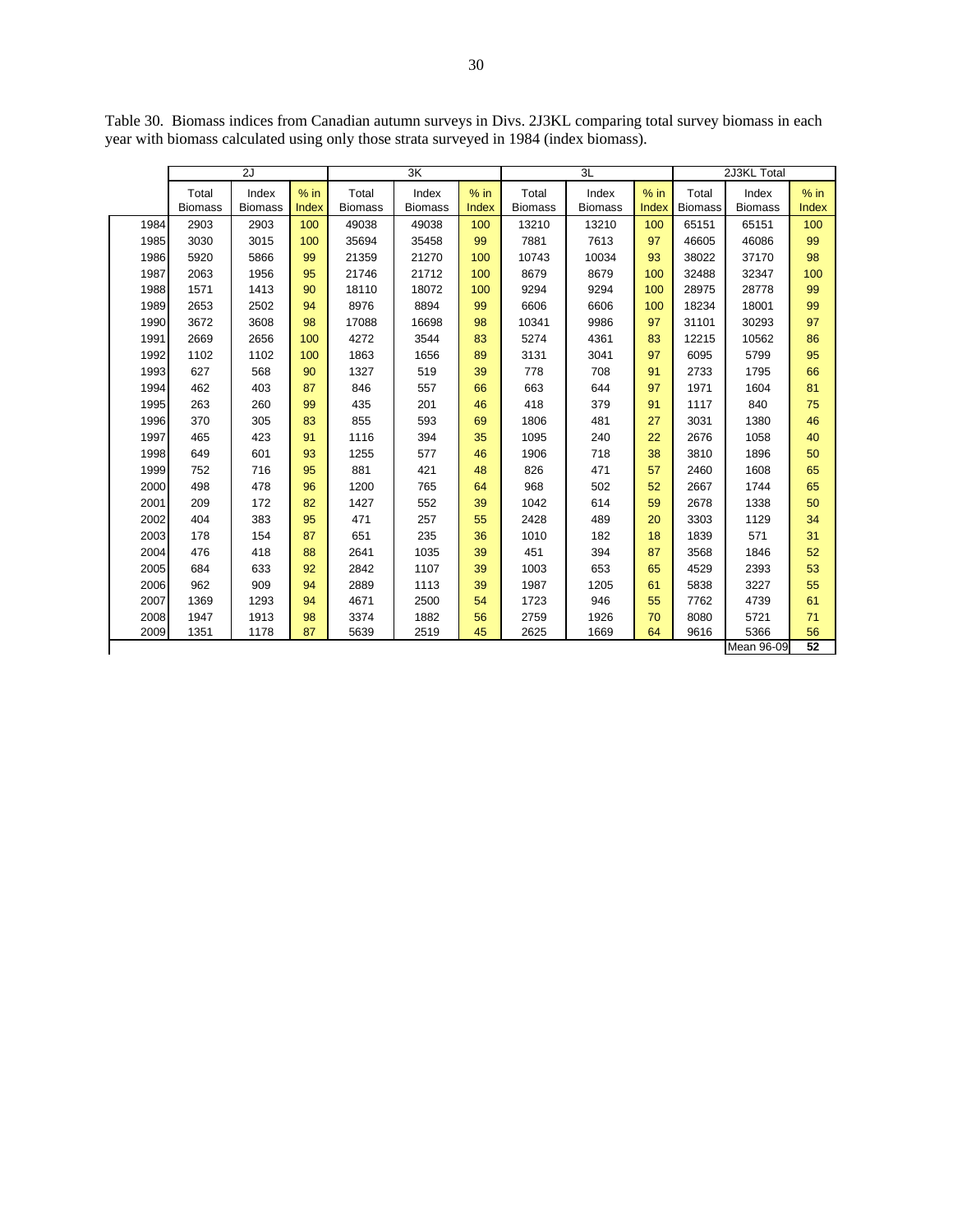

Fig. 1. Commercial carches and TACs of witch flounder in Divisions 2J, 3K and 3L during 1963-2009. Catches in Div. 3M are included for 1998-2000. Although not included, the estimated catches in Div 3M from 2001-2004 averaged 360 tons.



Figure 2. Proportion of witch flounder in Div, 2J, 3K and 3L from Canadian autur surveys 1984-2009.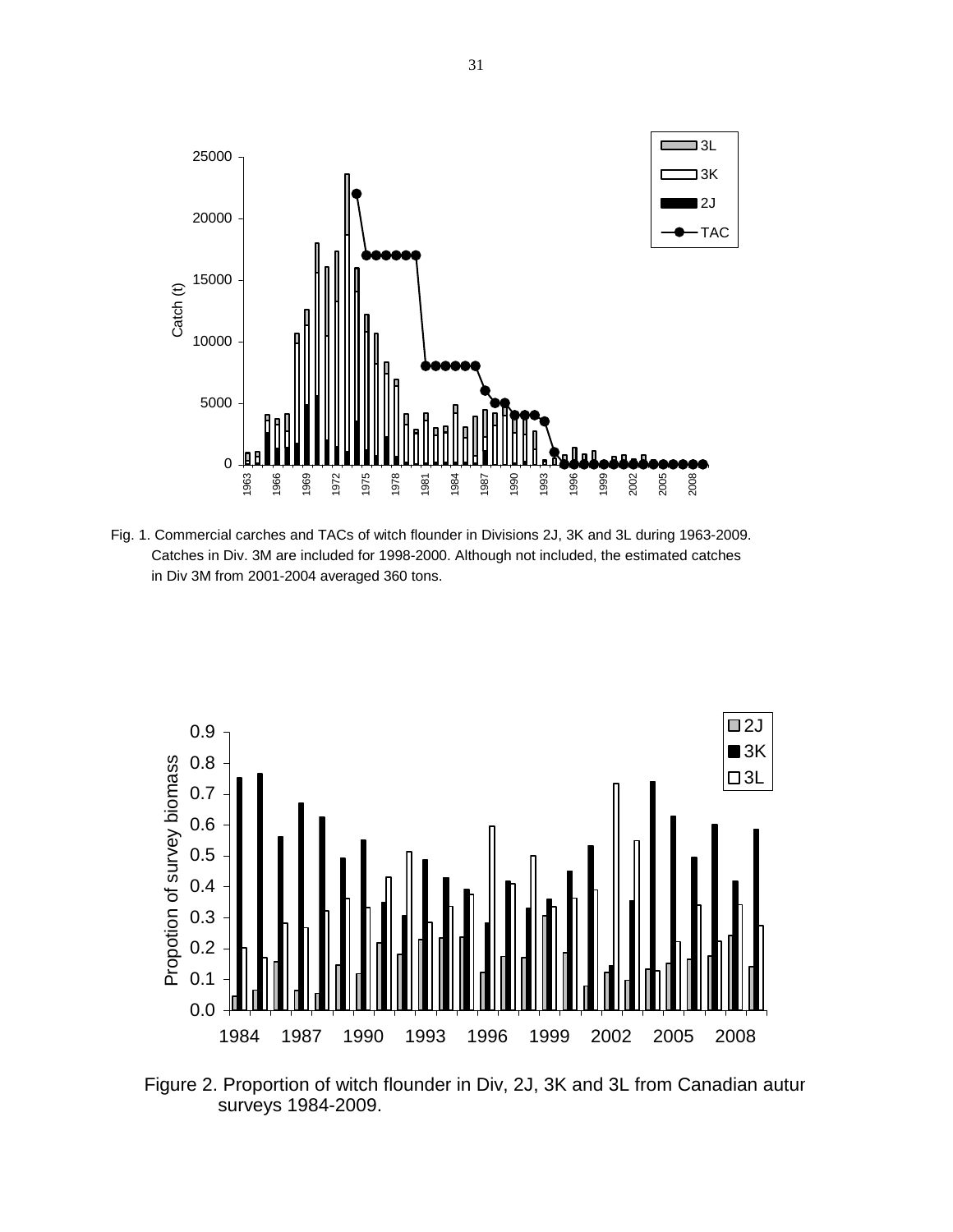

Fig. 3. Weight (kg) per set of witch flounder from Canadian surveys in NAFO divisions 2J, 3K, and 3L during autumn 2006- 2009.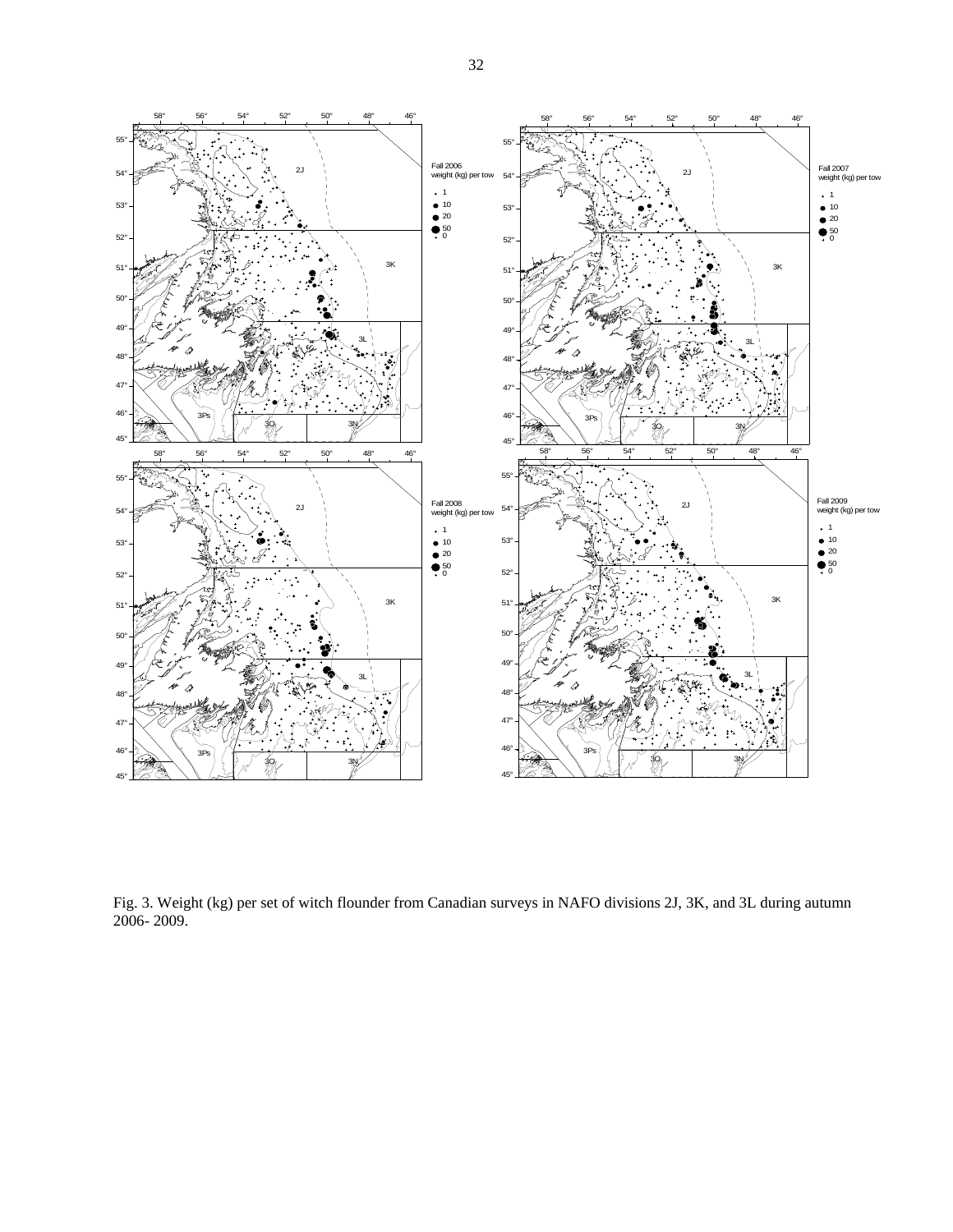**2J** Abundance (millions) Abundance (millions) **3K** Abundance (millions) Abundance (millions) 

 

Biomass ('000 tons)

Biomass ('000 tons)

 

Biomass ('000 tons)

Biomass ('000 tons)

 



Figure 4a. Biomass (000 t) and abundance (000s) for Div. 2J, 3K, and 3L Canadian autumn surveys. Where lower confidence limits were negative, error bars were omitted (hollow symbols).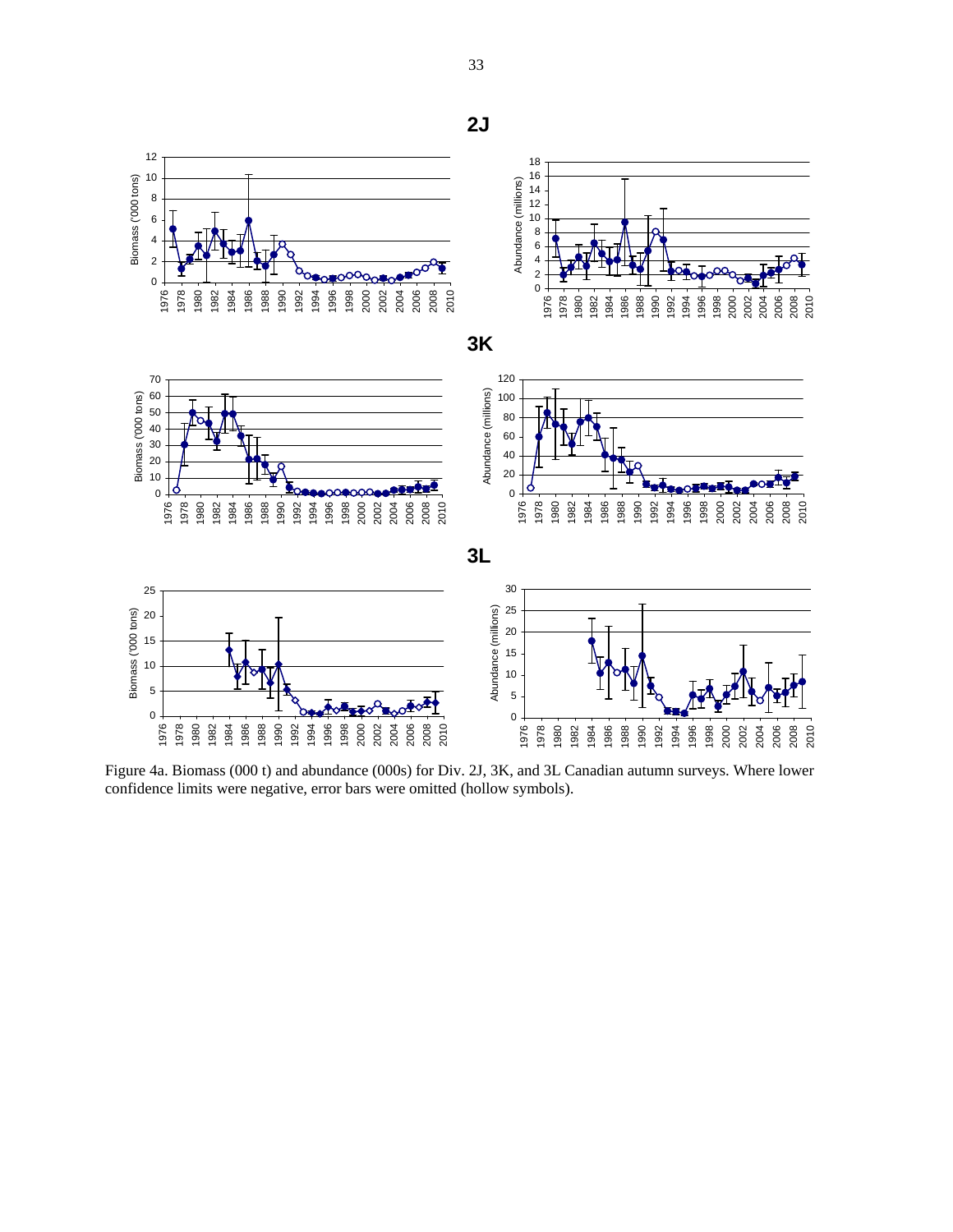

Figure 4b. Mean number and weight (kg) per tow for Div. 2J, 3K and 3L Canadian autumn surveys. Where lower confidence limits were negative, error bars were omitted (hollow symbols).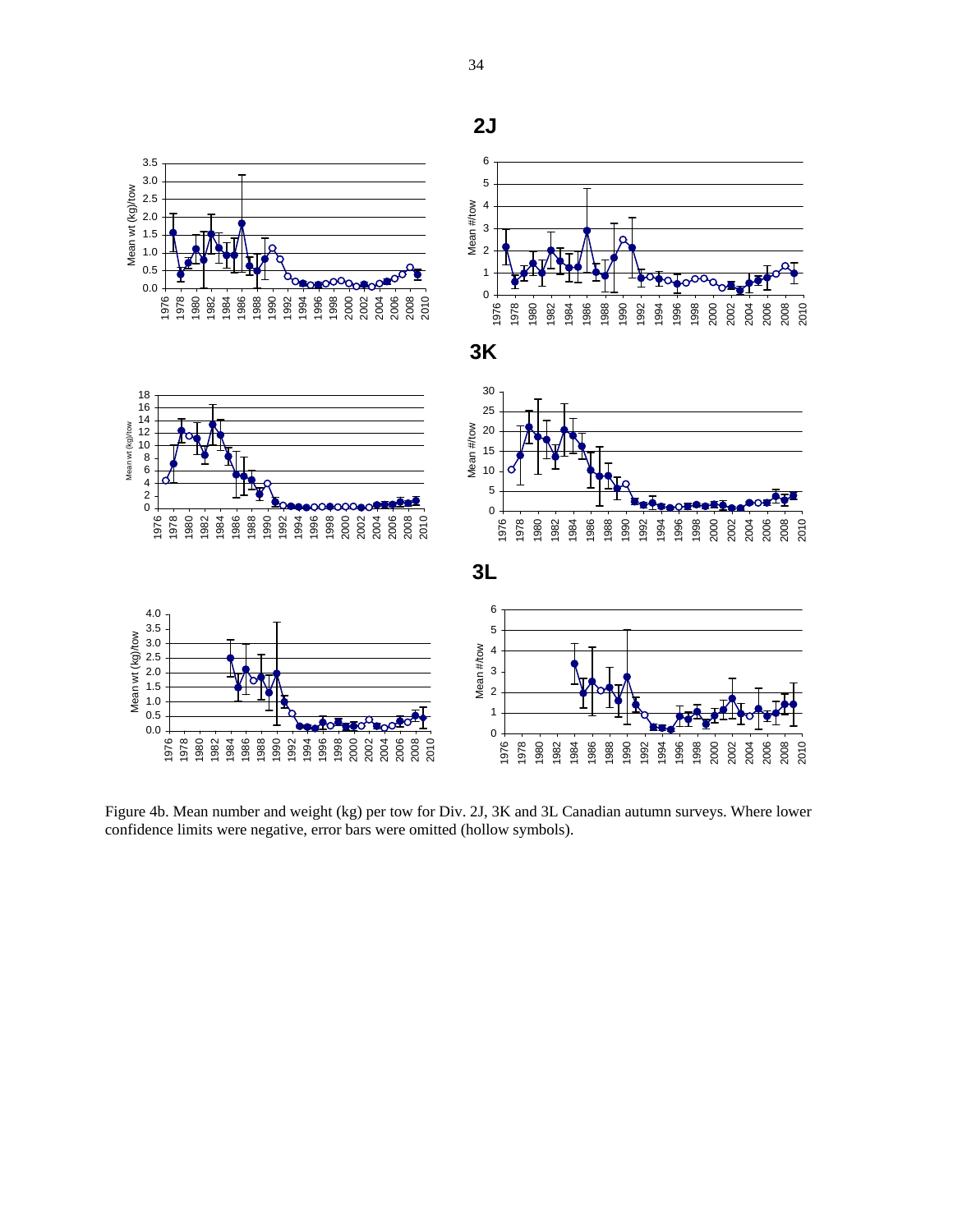

Figure 5. Biomass (000 t) and abundance (000s) estimates, mean number and weight (kg) per tow, of witch flounder from Canadian autumn surveys in Div. 2J, 3K and 3L combined. Where lower confidence limits were negative, error bars were omitted (hollow symbols).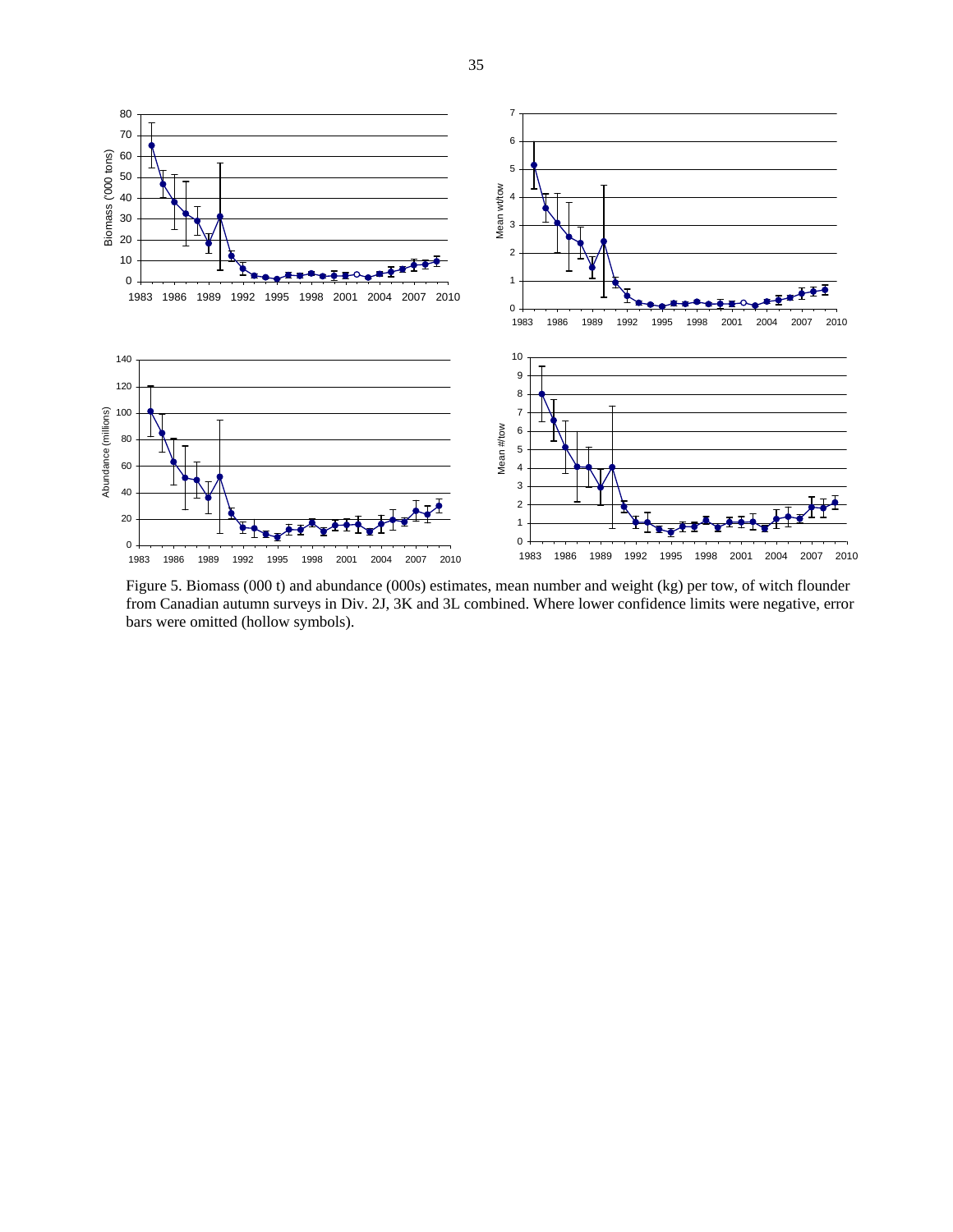

Figure 6. Witch flounder in 2J3KL: population numbers at length from Canadian autumn surveys (1996-2009).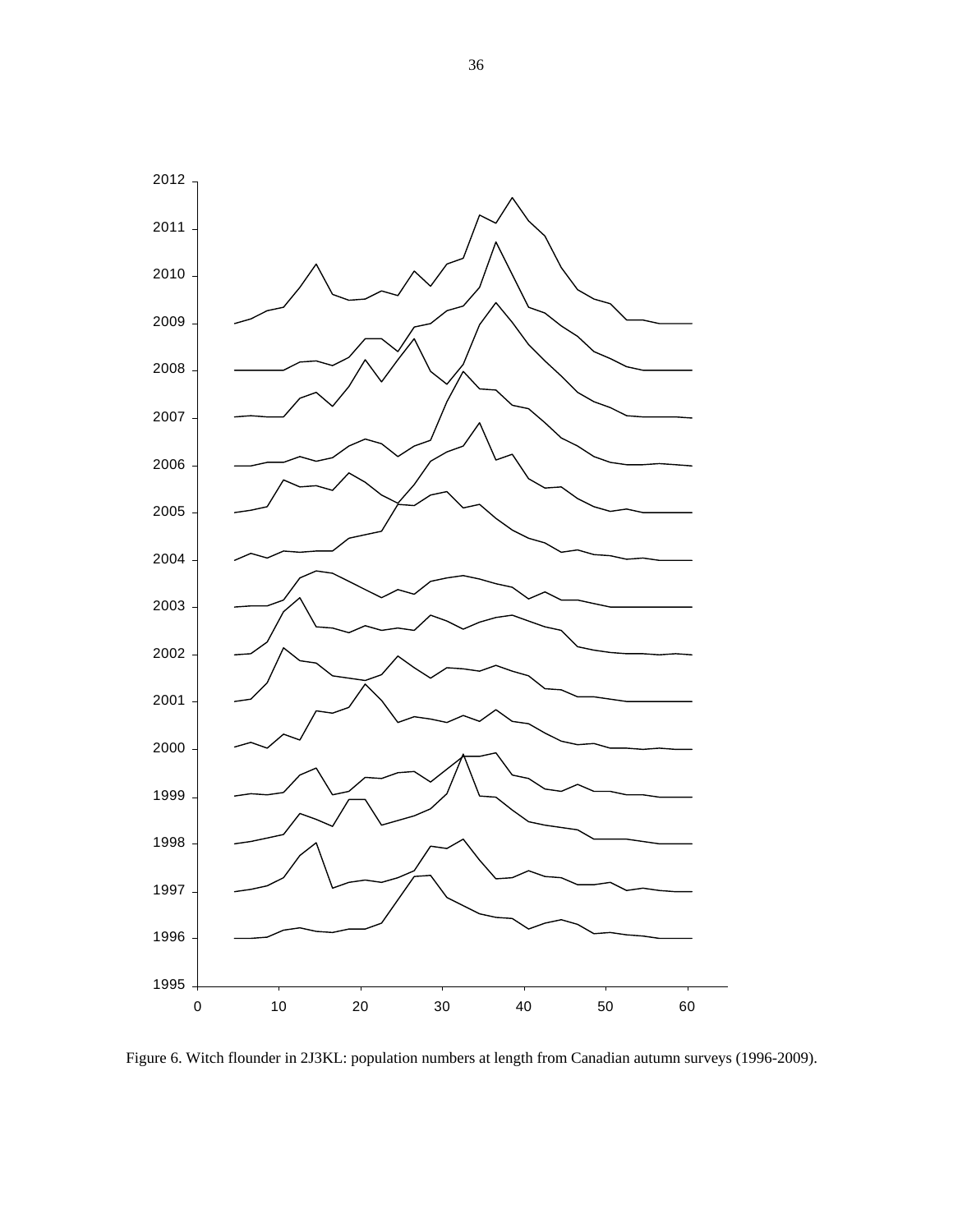

Figure 7. Population number at length for witch flounder in Div. 2J, 3K and 3L for 2008 and 2009.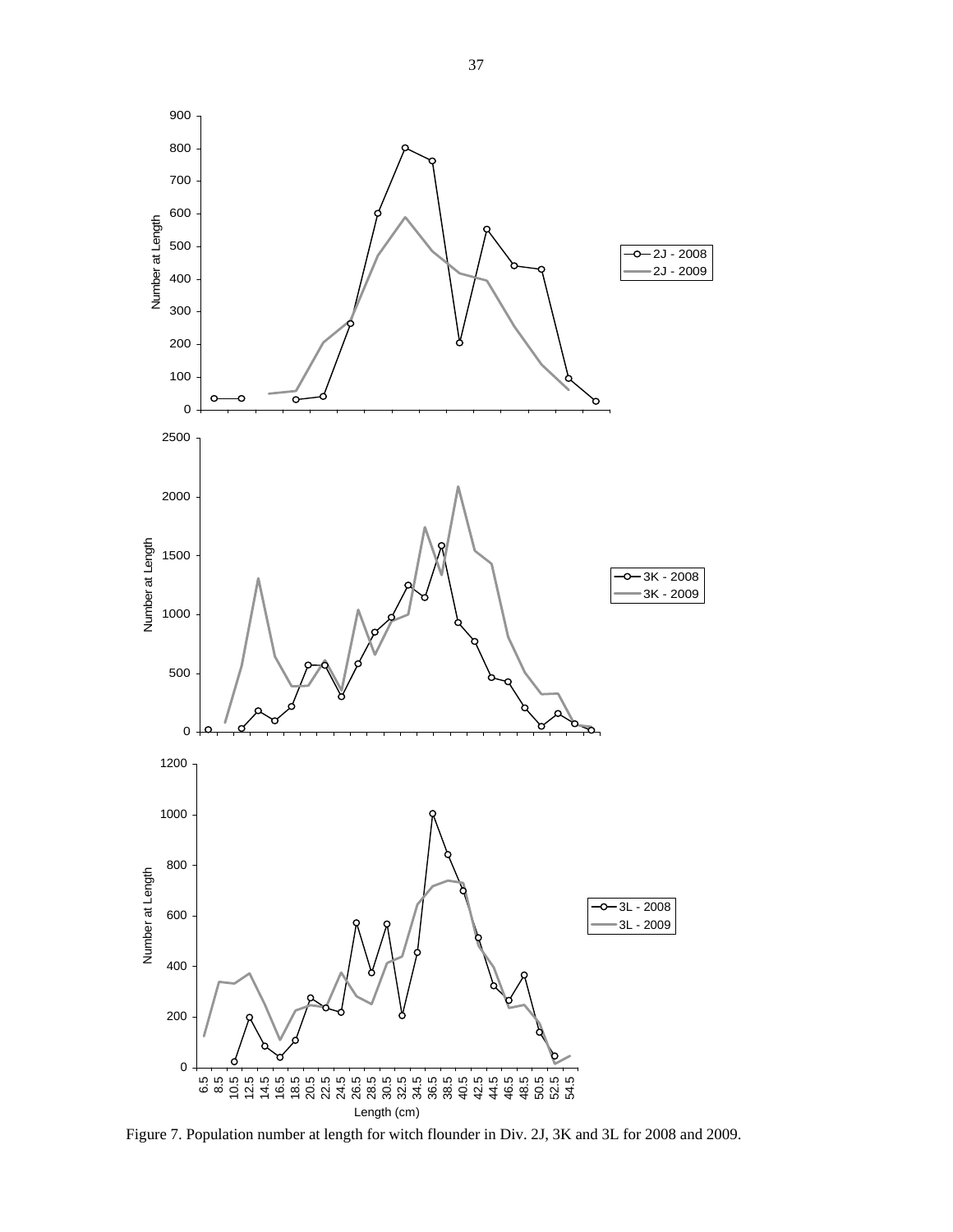

Figure 8. Juvenile abundance index (<23 cm) for witch flounder in Canadian autumn surveys 1996-2009.



Figure 9. Catch to survey biomass ratio for witch flounder in NAFO Divs. 2J, 3K, and 3L.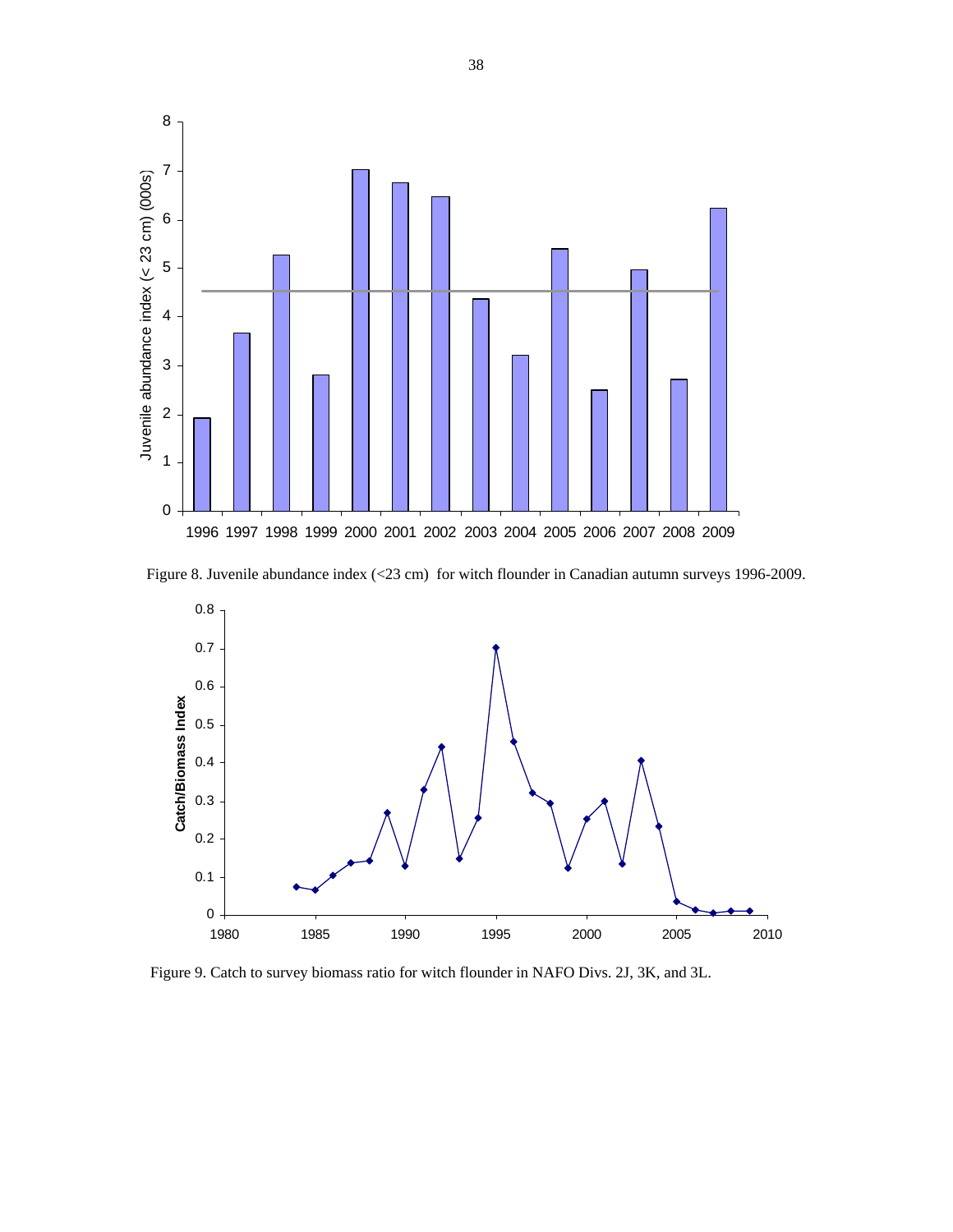

Figure 10. Correlation of total biomass to index strata biomass for Canadian autumn surveys 1995-2009.



Figure 11. Biomass estimates of witch flounder in Div. 2J, 3K, and 3L from the Canadian autumn survey. Surveys prior to 1996 covered fewer strata and biomass estimates likely represent less of the total stock.